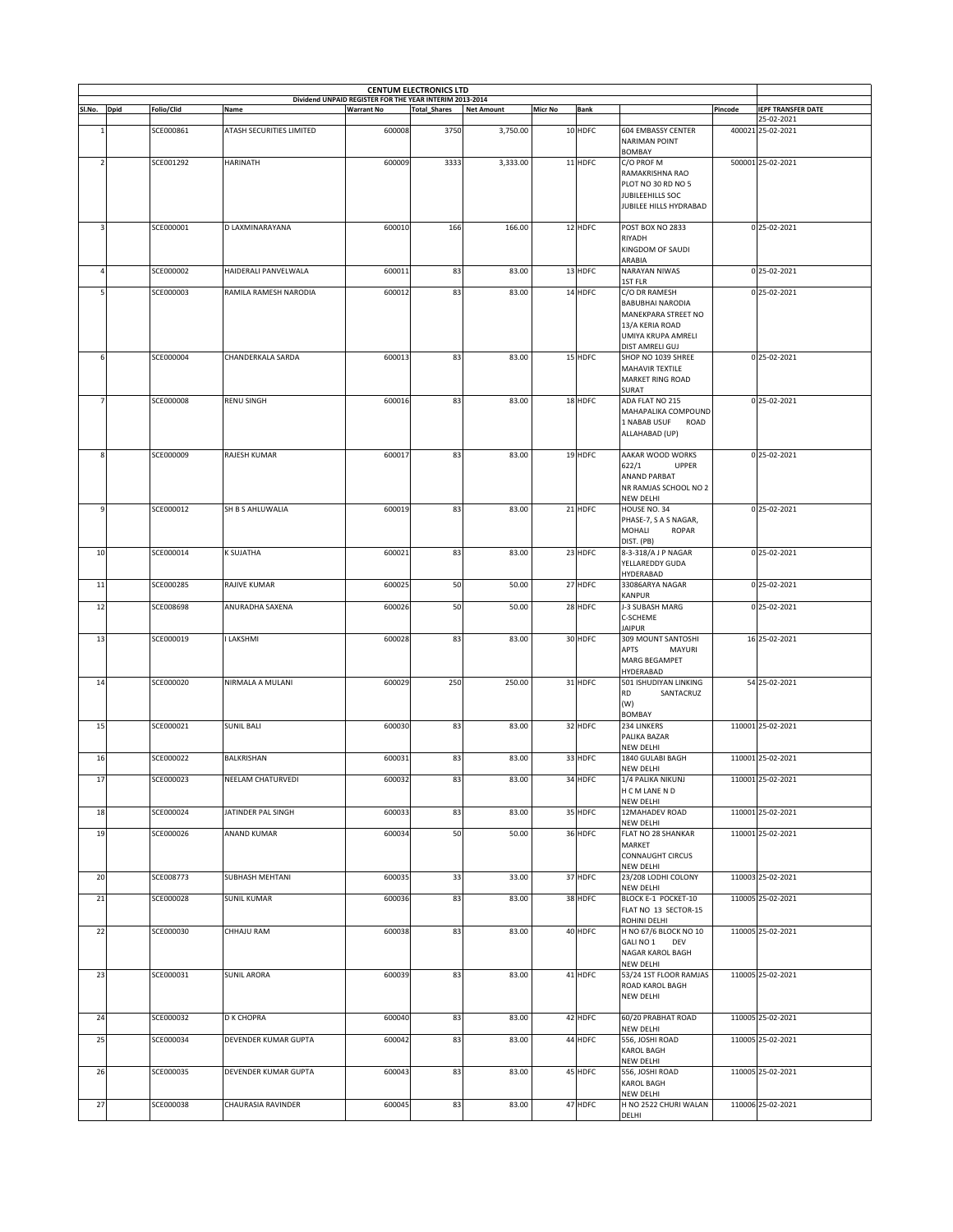| 28 | SCE000039 | ROMA DEWAN               | 600046 | 83  | 83.00  | 48 HDFC | 4936 BARA TOOTI<br><b>SADAR BAZAR</b><br>DELHI          | 110006 25-02-2021 |
|----|-----------|--------------------------|--------|-----|--------|---------|---------------------------------------------------------|-------------------|
| 29 | SCE000042 | KARAM CHAND              | 600049 | 83  | 83.00  | 51 HDFC | 6129 NAWAB ROAD BASTI                                   | 110006 25-02-2021 |
|    |           |                          |        |     |        |         | HARPHOOL SINGH<br>SADAR BAZAR DELHI                     |                   |
|    |           |                          |        |     |        |         |                                                         |                   |
| 30 | SCE000045 | SUBHASH CHANDRA JHAMB    | 600052 | 83  | 83.00  | 54 HDFC | <b>DYNAMIC TRACK PARTS</b><br>CORPN<br>3508/2           | 110006 25-02-2021 |
|    |           |                          |        |     |        |         | NICHOLSON RD<br>MORI GATE DELHI                         |                   |
| 31 | SCE000047 | KALI CHARAN MOHINDRU     | 600054 | 83  | 83.00  | 56 HDFC | 1911 LAL KUAN                                           | 110006 25-02-2021 |
|    |           |                          |        |     |        |         | 1ST FLOOR<br>DELHI                                      |                   |
| 32 | SCE000050 | NARINDER KUMAR           | 600057 | 83  | 83.00  | 59 HDFC | 508 A KATRA ISHAWAR                                     | 110006 25-02-2021 |
|    |           |                          |        |     |        |         | <b>BHAWAN KHARI BAWLI</b><br>DELHI                      |                   |
| 33 | SCE000054 | <b>SEEMA JAIN</b>        | 600061 | 83  | 83.00  | 63 HDFC | 43 BAGH DIWAR                                           | 110006 25-02-2021 |
|    |           |                          |        |     |        |         | <b>FATEH PURI</b><br>DELHI                              |                   |
| 34 | SCE000055 | KISHAN CHAND PAWA        | 600062 | 833 | 833.00 | 64 HDFC | 320, UTTAM HOUSE                                        | 110006 25-02-2021 |
|    |           |                          |        |     |        |         | 2ND FLOOR, CHANDNI<br>CHOWK<br>DELHI                    |                   |
| 35 | SCE000056 | NIRMALA DEVI             | 600063 | 83  | 83.00  | 65 HDFC | F-27 DESU COLONY<br><b>TRIPOLIA</b>                     | 110007 25-02-2021 |
|    |           |                          |        |     |        |         | DELHI                                                   |                   |
| 36 | SCE000057 | ANJU GARG                | 600064 | 83  | 83.00  | 66 HDFC | 27/14 SHAKTI NAGAR<br>DELHI                             | 110007 25-02-2021 |
| 37 | SCE000058 | SUDHA SHARMA             | 600065 | 83  | 83.00  | 67 HDFC | 13/7 SHAKTI NAGAR                                       | 110007 25-02-2021 |
| 38 | SCE000064 | SHOBANA JAIN             | 600068 | 416 | 416.00 | 70 HDFC | DELHI<br># 2/49 ROOP NAGAR                              | 110007 25-02-2021 |
|    |           |                          |        |     |        |         | DELHI                                                   |                   |
| 39 | SCE008774 | JAGDISH CHANDER GULATI   | 600069 | 33  | 33.00  | 71 HDFC | 10A/24 SHAKTI NAGAR<br>DELHI                            | 110007 25-02-2021 |
| 40 | SCE000066 | MANSI NANDWANI           | 600071 | 83  | 83.00  | 73 HDFC | H3/6 MODEL TOWN<br>DELHI                                | 110009 25-02-2021 |
| 41 | SCE000067 | RAJAN NANDWANI           | 600072 | 83  | 83.00  | 74 HDFC | H 3/6 MODEL TOWN                                        | 110009 25-02-2021 |
| 42 | SCE000070 | <b>VIJAY KANT KHANNA</b> | 600075 | 83  | 83.00  | 77 HDFC | <b>DELHI</b><br>R-7 INDER PURI                          | 110012 25-02-2021 |
|    |           |                          |        |     |        |         | NEW MARKET INDER PURI                                   |                   |
|    |           |                          |        |     |        |         | NEW DELHI                                               |                   |
| 43 | SCE000072 | RAJESH KUMAR             | 600077 | 83  | 83.00  | 79 HDFC | PARKASH CHAND                                           | 110015 25-02-2021 |
|    |           |                          |        |     |        |         | <b>B 315 SUDARSHAN PARK</b><br>MOTI NAGAR<br><b>NEW</b> |                   |
| 44 | SCE000073 | <b>MAMTA SHARMA</b>      | 600078 | 83  | 83.00  | 80 HDFC | DELHI<br>$C-1$                                          | 110015 25-02-2021 |
|    |           |                          |        |     |        |         | KIRTI NAGAR                                             |                   |
| 45 | SCE000074 | <b>HONEY SAHI</b>        | 600079 | 83  | 83.00  | 81 HDFC | NEW DELHI<br>B103                                       | 110015 25-02-2021 |
|    |           |                          |        |     |        |         | MANSAROVAR GARDEN                                       |                   |
| 46 | SCE000075 | REETA SAHI               | 600080 | 83  | 83.00  | 82 HDFC | <b>NEW DELHI</b><br>B103,                               | 110015 25-02-2021 |
|    |           |                          |        |     |        |         | MANASAROVAR GARDEN                                      |                   |
|    |           |                          |        |     |        |         | <b>NEW DELHI</b>                                        |                   |
| 47 | SCE000076 | <b>VINOD RANI GANDHI</b> | 600081 | 83  | 83.00  | 83 HDFC | 9/65 RAMESH NAGAR<br>NEW DELHI                          | 110015 25-02-2021 |
| 48 | SCE000077 | MEENA GROVER             | 600082 | 83  | 83.00  | 84 HDFC | B-7/7 DOUBLE STORE                                      | 110015 25-02-2021 |
|    |           |                          |        |     |        |         | RAMESH NAGAR<br>NEW DELHI                               |                   |
| 49 | SCE000079 | KRISHNAKUMAR VEER        | 600083 | 83  | 83.00  | 85 HDFC | 121 HAUZKHAS SFS                                        | 110016 25-02-2021 |
|    |           |                          |        |     |        |         | APARTMENTS<br><b>NEW</b><br>DELHI                       |                   |
| 50 | SCE000081 | <b>SWATI GUPTA</b>       | 600085 | 83  | 83.00  | 87 HDFC | C7 167 NAVEEN NIKETAN<br>SDA                            | 110016 25-02-2021 |
|    |           |                          |        |     |        |         | NEW DELHI                                               |                   |
| 51 | SCE000082 | SANDHYA KOHLI            | 600086 | 83  | 83.00  | 88 HDFC | W-23 GREEN PARK MAIN<br>NEW DELHI                       | 110016 25-02-2021 |
|    |           |                          |        |     |        |         |                                                         |                   |
| 52 | SCE000084 | RENU KAUL                | 600088 | 83  | 83.00  | 90 HDFC | <b>PKT C 173 C</b><br>SIDHARTH EXTENSION                | 110016 25-02-2021 |
| 53 | SCE000085 | <b>ANIL KHERA</b>        | 600089 | 166 | 166.00 | 91 HDFC | NEW DELHI<br>12-B VIJAY MANDAL                          | 110016 25-02-2021 |
|    |           |                          |        |     |        |         | ENCLAVE<br>NEAR                                         |                   |
|    |           |                          |        |     |        |         | <b>AZAD APARTMENTS</b><br>NEW DELHI                     |                   |
| 54 | SCE000086 | ATUL GUPTA               | 600090 | 83  | 83.00  | 92 HDFC | H - 75A SAKET                                           | 110017 25-02-2021 |
| 55 | SCE000087 | <b>URMILA KHATTAR</b>    | 600091 | 83  | 83.00  | 93 HDFC | NEW DELHI<br>G-6/8 MALVIYA NAGAR                        | 110017 25-02-2021 |
|    | SCE000088 | <b>KARUN ARORA</b>       | 600092 |     | 83.00  | 94 HDFC | NEW DELHI<br>K-4A SHEIKH SARAI II                       | 110017 25-02-2021 |
| 56 |           |                          |        | 83  |        |         | N DELHI                                                 |                   |
| 57 | SCE000089 | INTEC SECURITIES LIMITED | 600093 | 83  | 83.00  | 95 HDFC | FLAT NO-16 IIND FLOOR<br>LOCAL SHOPING CENTRE           | 110017 25-02-2021 |
|    |           |                          |        |     |        |         | SHIKH SARATHI NEW                                       |                   |
| 58 | SCE000090 | KULBIR SINGH SACHDEV     | 600094 | 83  | 83.00  | 96 HDFC | DELHI<br>WZ 134 B/1 SANT GARH                           | 110018 25-02-2021 |
|    |           |                          |        |     |        |         | PO TILAK NGR                                            |                   |
| 59 | SCE000091 | SURINDER THUKRAL         | 600095 | 83  | 83.00  | 97 HDFC | NEW DELHI<br>A-39 SHANKAR GARDEN                        | 110018 25-02-2021 |
|    |           |                          |        |     |        |         | NAZAFGARH ROAD<br>NEW DELHI                             |                   |
| 60 | SCE000093 | BHAIRAWDUTT JOSHI        | 600097 | 83  | 83.00  | 99 HDFC | C-17A GANGOTRI ENCLAVE                                  | 110019 25-02-2021 |
|    |           |                          |        |     |        |         | ALAKNANDA<br>NEW DELHI                                  |                   |
|    |           |                          |        |     |        |         |                                                         |                   |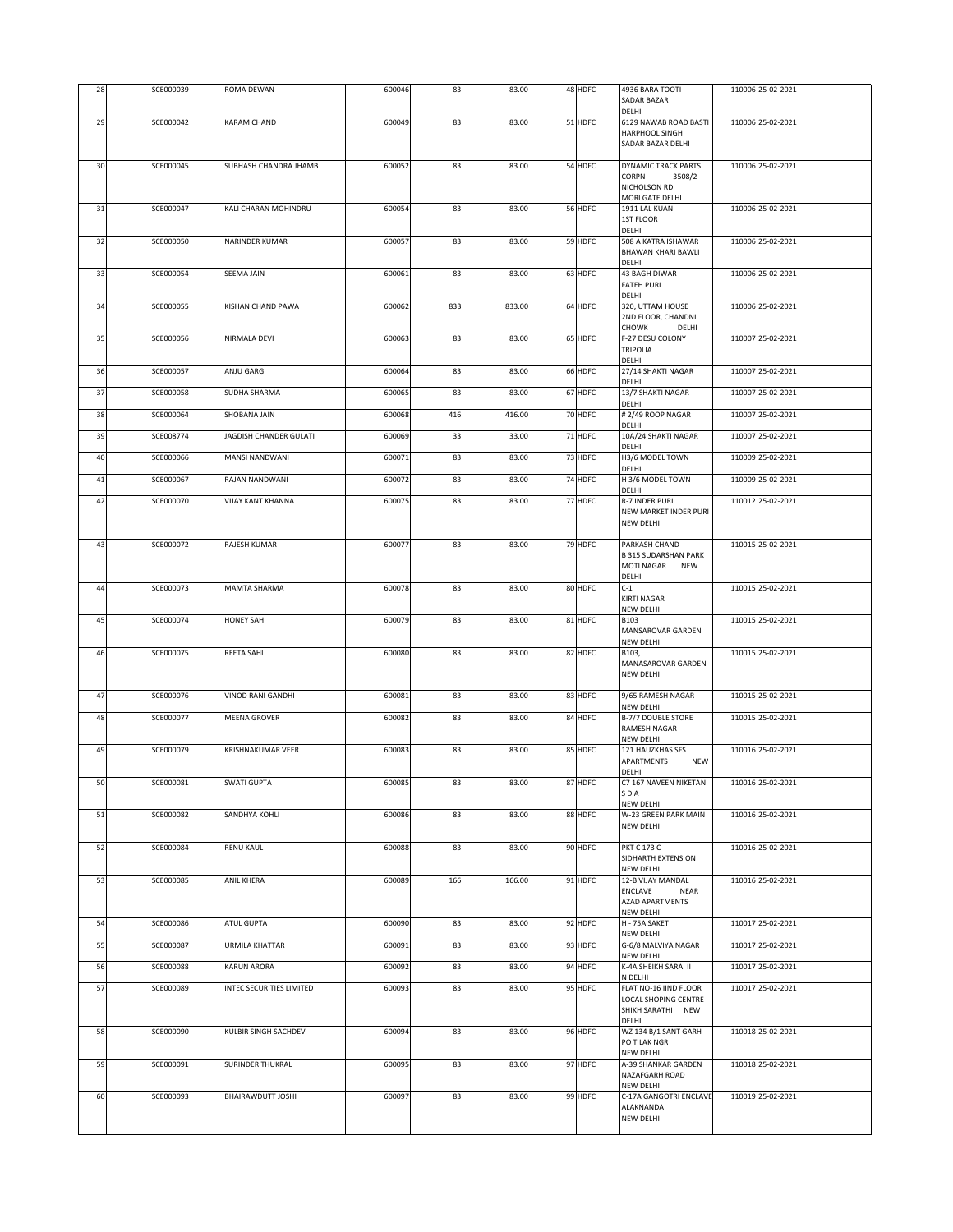| 61     | SCE000094 | PUSHPA BEHL                     | 600098 | 83   | 83.00    | 100 HDFC | $A-22$<br>CHITTARANJAN PARK<br>NEW DELHI            | 110019 25-02-2021 |
|--------|-----------|---------------------------------|--------|------|----------|----------|-----------------------------------------------------|-------------------|
| 62     | SCE000095 | A K JAIN                        | 600099 | 83   | 83.00    | 101 HDFC | KARTA AKJ SONS                                      | 110019 25-02-2021 |
|        |           |                                 |        |      |          |          | 52/103 CHITRAN JANPARK                              |                   |
|        |           |                                 |        |      |          |          | <b>NEW DELHI</b>                                    |                   |
| 63     | SCE000098 | SURENDER KUMAR GUPTA            | 600102 | 83   | 83.00    | 104 HDFC | G-3/92 DEEPALI                                      | 110019 25-02-2021 |
|        |           |                                 |        |      |          |          | NEHRU PLACE<br>NEW DELHI                            |                   |
| 64     | SCE000100 | RAGHUVESH KUMAR BHARTI          | 600104 | 83   | 83.00    | 106 HDFC | 1820 NINTH STREETS                                  | 110019 25-02-2021 |
|        |           |                                 |        |      |          |          | CORNER<br>GOVIND                                    |                   |
|        |           |                                 |        |      |          |          | PURI EXTN MAIN MKT<br>KALKAJI NEW DELHI             |                   |
| 65     | SCE000103 | <b>GEETA NOTANI</b>             | 600105 | 83   | 83.00    | 107 HDFC | II-A/72 LAJPAT NAGAR                                | 110024 25-02-2021 |
|        |           |                                 |        | 83   | 83.00    |          | N DELHI                                             |                   |
| 66     | SCE000106 | EKTA AGGARWAL                   | 600108 |      |          | 110 HDFC | 16/23 EAST<br>PUNJABI BAGH                          | 110026 25-02-2021 |
|        |           |                                 |        |      |          |          | NEW DELHI                                           |                   |
| 67     | SCE000108 | <b>BHUPINDER KAUR</b>           | 600109 | 1333 | 1,333.00 | 111 HDFC | J-3/85 RAJOURI GARDEN<br>NEW DELHI                  | 110027 25-02-2021 |
| 68     | SCE000109 | <b>USHA RANI</b>                | 600110 | 83   | 83.00    | 112 HDFC | I-103 NARAINA DDA FLATS                             | 110028 25-02-2021 |
|        |           |                                 |        |      |          |          | <b>ASHOK NIKETAN</b><br>NEW DELHI                   |                   |
|        |           |                                 |        |      |          |          |                                                     |                   |
| 69     | SCE000110 | AJAY PANWAR                     | 600111 | 83   | 83.00    | 113 HDFC | C/O CDR SARDAR SINGH H                              | 110030 25-02-2021 |
|        |           |                                 |        |      |          |          | NO 7336<br>POCKET 10<br><b>SECTOR -B</b>            |                   |
|        |           |                                 |        |      |          |          | VASANT KUNJ N DELHI                                 |                   |
| 70     | SCE000112 | SATINDER DAYAL MATHUR           | 600113 | 83   | 83.00    | 115 HDFC | H.NO,1/5469,GALI NO.16,<br><b>BALBIR NAGAR EXTN</b> | 110032 25-02-2021 |
|        |           |                                 |        |      |          |          | SAHADRA DELHI                                       |                   |
|        |           |                                 |        |      |          |          |                                                     |                   |
| $71\,$ | SCE000113 | MADAN LAL WADHWA                | 600114 | 83   | 83.00    | 116 HDFC | <b>B-4 BHOLANATH NAGAR</b><br>NR CHHOTE LAL MANDIR  | 110032 25-02-2021 |
|        |           |                                 |        |      |          |          | SAHDRA DELHI                                        |                   |
| 72     | SCE000114 | SHEKHAR CHAND JAIN              | 600115 | 83   | 83.00    | 117 HDFC | B 10/1 SARAI PIPAL THALA                            | 110033 25-02-2021 |
|        |           |                                 |        |      |          |          | EXTN ADRASH NAGAR                                   |                   |
|        |           |                                 |        |      |          |          | DELHI                                               |                   |
| 73     | SCE000115 | SANTOSH KUMAR                   | 600116 | 83   | 83.00    | 118 HDFC | TP 44 MAURYA                                        | 110034 25-02-2021 |
|        |           |                                 |        |      |          |          | <b>ENCLAVE PITAMPURA</b>                            |                   |
| 74     | SCE000116 | <b>SNEH GUPTA</b>               | 600117 | 50   | 50.00    | 119 HDFC | DELHI<br>TP-44 MAURYA                               | 110034 25-02-2021 |
|        |           |                                 |        |      |          |          | <b>ENCLAVE PITAMPURA</b>                            |                   |
|        |           |                                 |        |      |          |          | DELHI                                               |                   |
| 75     | SCE000117 | PARVEEN JAIN                    | 600118 | 83   | 83.00    | 120 HDFC | 357 TARUN ENCLAVE<br>PITAM-PURA                     | 110034 25-02-2021 |
|        |           |                                 |        |      |          |          | DELHI                                               |                   |
| 76     | SCE000119 | <b>ANITA GOEL</b>               | 600119 | 83   | 83.00    | 121 HDFC | <b>B-254 LOK VIHAR</b><br>PITAM PURA                | 110034 25-02-2021 |
|        |           |                                 |        |      |          |          | DELHI                                               |                   |
| 77     | SCE000120 | <b>VIPUL DHUPAR</b>             | 600120 | 83   | 83.00    | 122 HDFC | KP-347<br>PITAMPURA                                 | 110034 25-02-2021 |
|        |           |                                 |        |      |          |          | DELHI                                               |                   |
| 78     | SCE000122 | DEEPALI GUPTA                   | 600122 | 83   | 83.00    | 124 HDFC | 470, KOHAT ENCLAVE                                  | 110034 25-02-2021 |
|        |           |                                 |        |      |          |          | PITAM PURA<br>DELHI                                 |                   |
| 79     | SCE000123 | <b>SUBHASH GUPTA</b>            | 600123 | 83   | 83.00    | 125 HDFC | 470, KOHAT ENCLAVE                                  | 110034 25-02-2021 |
|        |           |                                 |        |      |          |          | PITAM PURA<br>DELHI                                 |                   |
| 80     | SCE000127 | DEVENDER KUMAR GUPTA            | 600125 | 83   | 83.00    | 127 HDFC | 94 KAPIL VIHAR                                      | 110034 25-02-2021 |
|        |           |                                 |        |      |          |          | PITAMPURA                                           |                   |
| 81     | SCE000128 | SOMDATT SHARMA                  | 600126 | 83   | 83.00    | 128 HDFC | DELHI<br>QU-SC DDA FLATS                            | 110034 25-02-2021 |
|        |           |                                 |        |      |          |          | PITAMPURA                                           |                   |
| 82     | SCE008776 | <b>RAJESH GUPTA</b>             | 600127 | 33   | 33.00    | 129 HDFC | DELHI<br><b>68 CHANDER LOK</b>                      | 110034 25-02-2021 |
|        |           |                                 |        |      |          |          | PITAMPURA                                           |                   |
| 83     | SCE000131 | <b>GURJEET SINGH</b>            | 600128 | 83   | 83.00    | 130 HDFC | DELHI<br>C/O REKHA JOSHI                            | 110035 25-02-2021 |
|        |           |                                 |        |      |          |          | C6/50A KESHAVPURAM                                  |                   |
| 84     |           |                                 |        |      |          |          | DELHI                                               |                   |
|        | SCE000132 | KIRAN KOHLI                     | 600129 | 83   | 83.00    | 131 HDFC | C-II/57C LAWRENCE ROAD<br>DELHI                     | 110035 25-02-2021 |
| 85     | SCE000133 | <b>VINOD BALA</b>               | 600130 | 83   | 83.00    | 132 HDFC | HOUSE NO 882 STREET NO                              | 110035 25-02-2021 |
|        |           |                                 |        |      |          |          | 57<br><b>LEKHU NAGAR</b><br>TRINAGAR                |                   |
|        |           |                                 |        |      |          |          | DELHI                                               |                   |
| 86     | SCE000136 | <b>BANARSILAL BATURA</b>        | 600132 | 83   | 83.00    | 134 HDFC | 26A/GH-10 SUNDER APPTT<br><b>OUTER RING ROAD</b>    | 110041 25-02-2021 |
|        |           |                                 |        |      |          |          | <b>NEW DELHI</b>                                    |                   |
|        |           |                                 |        |      |          |          |                                                     |                   |
| 87     | SCE000137 | RAN SINGH SHOKEEN               | 600133 | 83   | 83.00    | 135 HDFC | GH 10/91A SUNDER APTS<br><b>OUTER RING ROAD</b>     | 110041 25-02-2021 |
|        |           |                                 |        |      |          |          | DELHI                                               |                   |
| 88     | SCE000138 | VIMAL KUMAR JINDAL              | 600134 | 83   | 83.00    | 136 HDFC | A-3/143,                                            | 110043 25-02-2021 |
|        |           |                                 |        |      |          |          | PASCHIM VIHAR                                       |                   |
|        |           |                                 |        |      |          |          | NEW DELHI                                           |                   |
| 89     | SCE000139 | PRIVILEGE PORT FOLIO & INVESTME | 600136 | 83   | 83.00    | 138 HDFC | KHASRA NO.38, POLE<br>NO.3, GALI NO.1 DABRI         | 110045 25-02-2021 |
|        |           |                                 |        |      |          |          | VILLAGE                                             |                   |
|        |           |                                 |        |      |          |          | PALAM ROAD NEW DELHI                                |                   |
|        |           |                                 |        |      |          |          |                                                     |                   |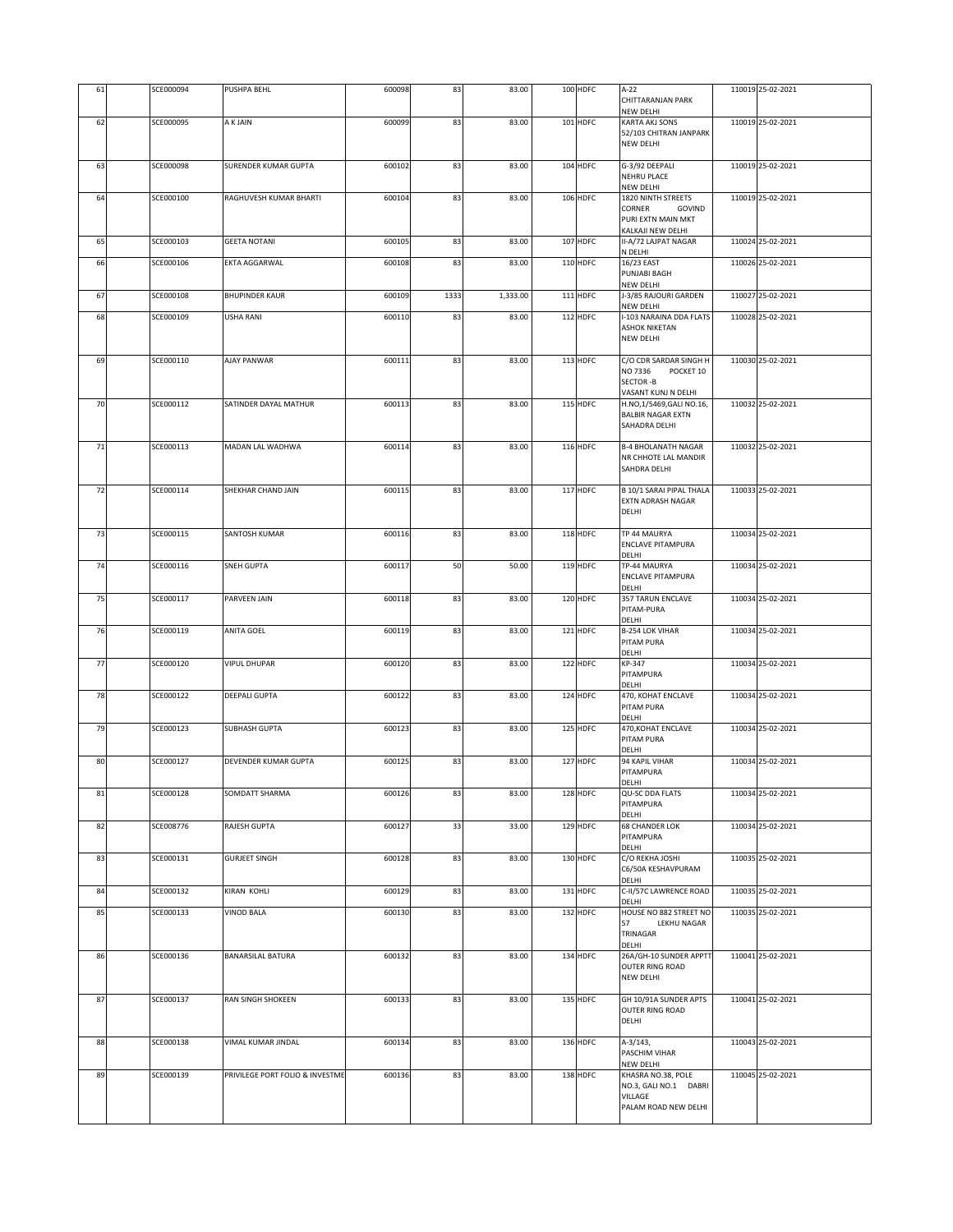| 90  | SCE000141 | LALIT MOHAN SACHDEVA          | 600138 | 83  | 83.00  | 140 HDFC   | C-72 D D A FLATS PH II<br>MASJID MOTH               | 110048 25-02-2021 |
|-----|-----------|-------------------------------|--------|-----|--------|------------|-----------------------------------------------------|-------------------|
| 91  | SCE000142 | WORLDWIDE LEATHER EXPORTS LTD | 600139 | 83  | 83.00  | 141 HDFC   | NEW DELHI<br>$E-169$                                | 110048 25-02-2021 |
|     |           |                               |        |     |        |            | <b>GREATER KAILASH-II</b>                           |                   |
| 92  | SCE000144 | АВНАҮ КНЕМКА                  | 600141 | 83  | 83.00  | 143 HDFC   | NEW DELHI<br>E-483 GREATER KAILASH                  | 110048 25-02-2021 |
| 93  | SCE000145 | MANUSHI MAHESHWARI            | 600142 | 83  | 83.00  | 144 HDFC   | PART II NEW DELHI<br>$S-267$                        | 110048 25-02-2021 |
|     |           |                               |        |     |        |            | <b>GREATER KAILASH-II</b><br>NEWDELHI               |                   |
| 94  | SCE000148 | RAMESHWAR DASS MEHRA          | 600144 | 83  | 83.00  | 146 HDFC   | F/15/9 KRISHANA NAGAR<br><b>NEAR POLICE STATION</b> | 110051 25-02-2021 |
|     |           |                               |        |     |        |            | DELHI                                               |                   |
| 95  | SCE000156 | SANJEEV SEKHRI                | 600148 | 83  | 83.00  | 150 HDFC   | 108 SFS FLATS PHASE-3                               | 110052 25-02-2021 |
|     |           |                               |        |     |        |            | <b>ASHOK VIHAR</b><br>DELHI                         |                   |
| 96  | SCE000160 | ANIRUDH KUMAR                 | 600149 | 83  | 83.00  | 151 HDFC   | 168-170 KHYBER PASS<br><b>CIVIL LINES</b>           | 110054 25-02-2021 |
| 97  | SCE000162 | ASHOK KUMAR SINHA             | 600150 | 83  | 83.00  | 152 HDFC   | DELHI<br>168-170 KHYBER PASS                        | 110054 25-02-2021 |
|     |           |                               |        |     |        |            | <b>CIVIL LINES</b><br>DELHI                         |                   |
| 98  | SCE000163 | <b>MANJIT SINGH</b>           | 600151 | 50  | 50.00  | 153 HDFC   | A2/78<br><b>JANAK PURI</b>                          | 110058 25-02-2021 |
| 99  | SCE000164 | AMITA AILAWADI                | 600152 | 83  | 83.00  | 154 HDFC   | <b>NEW DELHI</b><br>C4F /16 JANAKPURI               | 110058 25-02-2021 |
|     |           |                               |        |     |        |            | NEW DELHI                                           |                   |
| 100 | SCE000166 | MADHU CHOUDHARY               | 600154 | 83  | 83.00  | 156 HDFC   | F-105 PIPAL WALA ROAD<br>MOHAN GARDEN               | 110059 25-02-2021 |
|     |           |                               |        |     |        |            | N DELHI                                             |                   |
| 101 | SCE000169 | <b>VIJAY KUMAR DUGGAL</b>     | 600157 | 83  | 83.00  | 159 HDFC   | R-505<br><b>NEW RAJINDER NAGAR</b>                  | 110060 25-02-2021 |
|     |           |                               |        |     |        |            | <b>NEW DELHI</b>                                    |                   |
| 102 | SCE000170 | PRASANNAKUMAR DAS             | 600158 | 83  | 83.00  | 160 HDFC   | R-724 NEW RAJINDER<br>NAGAR<br><b>NEW</b>           | 110060 25-02-2021 |
| 103 | SCE000172 | RANBIR SINGH RANA             | 600160 | 83  | 83.00  | 162 HDFC   | <b>DELHI</b><br>H NO 154 NEAR MANDIR                | 110061 25-02-2021 |
|     |           |                               |        |     |        |            | P O BIJWASAN<br>NEW DELHI                           |                   |
| 104 | SCE000173 | SEEMA BANSAL                  | 600161 | 83  | 83.00  | 163 HDFC   | B-1/7-B PASCHIM VIHAR<br>NEW DELHI                  | 110063 25-02-2021 |
| 105 | SCE000174 | <b>BALWANT KAUR</b>           | 600162 | 83  | 83.00  | 164 HDFC   | 10 MANAV APARTMENT                                  | 110063 25-02-2021 |
|     |           |                               |        |     |        |            | A-3 PASCHIM VIHAR<br>NEW DELHI                      |                   |
| 106 | SCE000177 | ANIL MEHRA                    | 600165 | 250 | 250.00 | 167 HDFC   | $A - 2/15$<br>PASCHIM VIHAR                         | 110063 25-02-2021 |
| 107 | SCE000179 | <b>DILIP LAHIRI</b>           | 600166 | 83  | 83.00  | 168 HDFC   | N DELHI<br>C/O MS JYOTI KUMAR,                      | 110065 25-02-2021 |
|     |           |                               |        |     |        |            | KUMAR GROVER & CO.<br>107, KALIASH HILLS NEW        |                   |
| 108 | SCE000180 | JAYANT ARORA                  |        | 83  | 83.00  | 169 HDFC   | DELHI<br>E-273 EAST OF KAILASH                      | 110065 25-02-2021 |
|     |           |                               | 600167 |     |        |            | NEW DELHI                                           |                   |
| 109 | SCE000181 | RAJESH                        | 600168 | 83  | 83.00  | 170 HDFC   | C/O VINOD KAPOOR<br>A5/83B PASCHIM VIHAR            | 110066 25-02-2021 |
| 110 | SCE000182 | RENU NARANG                   | 600169 | 83  | 83.00  | 171 HDFC   | NEW DELHI<br>C-5/H D D A FLATS                      | 110067 25-02-2021 |
|     |           |                               |        |     |        |            | MUNIRKA<br>NEW DELHI                                |                   |
| 111 | SCE000183 | SRUJANA KANJULA               | 600170 | 83  | 83.00  | 172 HDFC   | 132 SABARMATI<br>JAWAHARLAL NEHRU                   | 110067 25-02-2021 |
|     |           |                               |        |     |        |            | UNIVERSITY<br><b>NEW</b>                            |                   |
| 112 | SCE000184 | <b>VIKAS KUMAR KHAIRARI</b>   | 600171 | 83  | 83.00  | $173$ HDFC | DELHI<br>C-I/FLAT NO 1358                           | 110070 25-02-2021 |
|     |           |                               |        |     |        |            | VASANT KUNG<br>NEW DELHI                            |                   |
| 113 | SCE000186 | ROSHNI DEVI                   | 600174 | 83  | 83.00  | 176 HDFC   | E-18/107-108 SECTOR 3<br>ROHINI                     | 110085 25-02-2021 |
| 114 | SCE000188 | KAMAL KISHORE BANSAL          | 600175 | 83  | 83.00  | 177 HDFC   | DELHI<br>FLAT NO 371 SFS PKT B-5                    | 110085 25-02-2021 |
|     |           |                               |        |     |        |            | <b>SEC 8 ROHINI</b><br>NEW DELHI                    |                   |
| 115 | SCE000189 | <b>PURAN DEVI</b>             | 600176 | 83  | 83.00  | 178 HDFC   | <b>B-375 PRASHANT VIHAR</b>                         | 110085 25-02-2021 |
|     |           |                               |        |     |        |            | ROHINI<br>DELHI                                     |                   |
| 116 | SCE000190 | <b>SHIV KUMAR</b>             | 600177 | 83  | 83.00  | 179 HDFC   | FLAT NO 10 POCKET A-1<br><b>SECTOR-5 ROHINI</b>     | 110085 25-02-2021 |
| 117 | SCE000191 | AJAY SHARMA                   | 600178 | 83  | 83.00  | 180 HDFC   | DELHI<br><b>D-80 POCKET F MAYUR</b>                 | 110091 25-02-2021 |
|     |           |                               |        |     |        |            | VIHAR PHASE II<br>DELHI                             |                   |
| 118 | SCE000192 | ASHWANI GUPTA                 | 600179 | 83  | 83.00  | 181 HDFC   | 150 BANK ENCLAVE                                    | 110092 25-02-2021 |
|     |           |                               |        |     |        |            | <b>LAXMI NAGAR</b><br>NEW DELHI                     |                   |
| 119 | SCE000194 | RASHMI KHURANA                | 600181 | 50  | 50.00  | 183 HDFC   | C-41 PREET VIHAR<br>DELHI                           | 110092 25-02-2021 |
| 120 | SCE000196 | PIYUSH KUMAR JAIN             | 600182 | 83  | 83.00  | 184 HDFC   | 36 RISHABH VIHAR<br>NEAR KARKAR DOOMA               | 110092 25-02-2021 |
| 121 | SCE008778 | M L HANS                      | 600183 | 33  | 33.00  | 185 HDFC   | DELHI<br>21 DAYANAND VIHAR                          | 110092 25-02-2021 |
| 122 | SCE000197 | AJAY GOGIA                    | 600184 | 83  | 83.00  | 186 HDFC   | DELHI<br>$B-42$                                     | 110095 25-02-2021 |
|     |           |                               |        |     |        |            | VIVEK VIHAR PHASE I<br>NEW DELHI                    |                   |
|     |           |                               |        |     |        |            |                                                     |                   |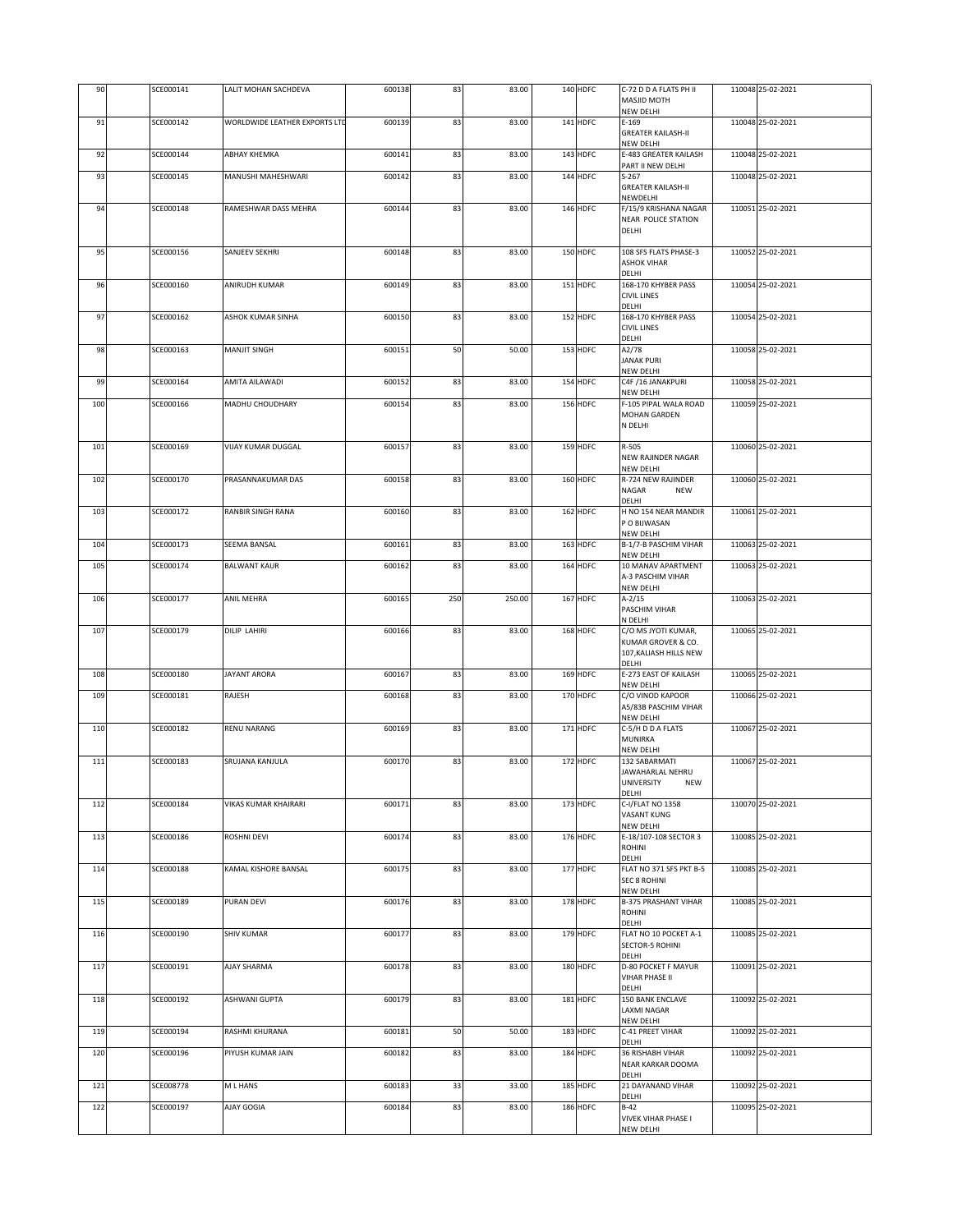| 123 | SCE000200 | <b>KAMAL BANSAL</b>              | 600187 | 83  | 83.00  | 189 HDFC | B-558<br>NEHRU GROUND                            | 121001 25-02-2021 |
|-----|-----------|----------------------------------|--------|-----|--------|----------|--------------------------------------------------|-------------------|
|     |           |                                  |        |     |        |          | FARIDABAD                                        |                   |
| 124 | SCE000201 | PRAMOD KUMAR GUPTA               | 600188 | 83  | 83.00  | 190 HDFC | E 1663 SECTOR 7<br>FARIDABAD                     | 121006 25-02-2021 |
|     |           |                                  |        |     |        |          | HARYANA                                          |                   |
| 125 | SCE000025 | <b>GUR BAKHSHISH SINGH SIDHU</b> | 600189 | 250 | 250.00 | 191 HDFC | W-11/7 DLF CITY-III<br><b>GURGOAN</b>            | 122002 25-02-2021 |
|     |           |                                  |        |     |        |          | HARYANA                                          |                   |
| 126 | SCE000205 | SHIBANI RAY                      | 600190 | 83  | 83.00  | 192 HDFC | A 8/3 DLF CITY<br>PHASE I                        | 122002 25-02-2021 |
|     |           |                                  |        |     |        |          | <b>GURGAON HARYANA</b>                           |                   |
|     | SCE000208 |                                  |        | 83  |        |          | <b>STATE</b>                                     | 123506 25-02-2021 |
| 127 |           | RAJ BALA AGARWAL                 | 600191 |     | 83.00  | 193 HDFC | KRISHNA CLOTH HOUSE<br>MANI BAZAR V&PO           |                   |
|     |           |                                  |        |     |        |          | <b>FARRUKHNAGAR</b>                              |                   |
| 128 | SCE000209 | PRIYA KUMARI BANSAL              | 600192 | 83  | 83.00  | 194 HDFC | <b>GURGAON HARYANA</b><br>SURYA ROSHNI LTD       | 124507 25-02-2021 |
|     |           |                                  |        |     |        |          | BAHADRUGARH                                      |                   |
| 129 | SCE000211 | SAROJ SINGH                      | 600194 | 83  | 83.00  | 196 HDFC | <b>HARYANA</b><br><b>419 DEFENCE COLONY</b>      | 125001 25-02-2021 |
|     |           |                                  |        |     |        |          | <b>HISAR</b>                                     |                   |
|     |           |                                  |        |     |        |          | HARYANA                                          |                   |
| 130 | SCE000212 | ALKA ADIB                        | 600195 | 83  | 83.00  | 197 HDFC | HOUSE NO 102-W<br>MODEL TOWN                     | 125005 25-02-2021 |
|     |           |                                  |        |     |        |          | <b>HISAR</b>                                     |                   |
| 131 | SCE000215 | PREM LATA                        | 600197 | 83  | 83.00  | 199 HDFC | 75/2 DADDAL PARK<br>P.O HANSI DIST HISSAR        | 125033 25-02-2021 |
|     |           |                                  |        |     |        |          | <b>HARYANA</b>                                   |                   |
| 132 | SCE000216 | <b>K R SINGLA</b>                | 600198 | 83  | 83.00  | 200 HDFC | C/O HIRA SINGH HOUSE                             | 125051 25-02-2021 |
|     |           |                                  |        |     |        |          | <b>NO 455</b><br><b>NEAR NEW</b><br>POST OFFICE  |                   |
|     |           |                                  |        |     |        |          | RATTIA HISSAR HRY                                |                   |
| 133 | SCE000218 | SURESH CHAND BANSAL              | 600200 | 83  | 83.00  | 202 HDFC | 1477/XIII U E<br>KARNAL                          | 132001 25-02-2021 |
| 134 | SCE000219 | HARBANS LAL BHATIA               | 600201 | 83  | 83.00  | 203 HDFC | 10-R MODEL TOWN                                  | 132103 25-02-2021 |
| 135 | SCE000220 | JOGINDER MOHAN UPPAL             | 600202 | 83  | 83.00  | 204 HDFC | PANIPAT<br><b>CHIEF MANAGER</b>                  | 132118 25-02-2021 |
|     |           |                                  |        |     |        |          | STATE BANK OF INDIA                              |                   |
|     |           |                                  |        |     |        |          | THANESAR                                         |                   |
| 136 | SCE000221 | ROHIT KUMAR                      | 600203 | 83  | 83.00  | 205 HDFC | KURUKSHETRA<br>C/O RAM GOPAL SHARMA              | 132135 25-02-2021 |
|     |           |                                  |        |     |        |          | NEAR OLD P BANK STREET                           |                   |
|     |           |                                  |        |     |        |          | SHAHABAD                                         |                   |
| 137 | SCE000222 | <b>SUDESH RANI</b>               | 600204 | 83  | 83.00  | 206 HDFC | THE INSTRUMENT                                   | 133001 25-02-2021 |
|     |           |                                  |        |     |        |          | TRADERS 5350<br>PANJABI MOHALLO                  |                   |
|     |           |                                  |        |     |        |          | AMBALA CANTT                                     |                   |
| 138 | SCE000223 | SANJEEV SHARMA                   | 600205 | 83  | 83.00  | 207 HDFC | H NO 160                                         | 134109 25-02-2021 |
|     |           |                                  |        |     |        |          | SECTOR 17<br>PANCHKULA                           |                   |
| 139 | SCE000224 | MEENA JAIN                       | 600206 | 83  | 83.00  | 208 HDFC | S S JAIN & CO                                    | 135003 25-02-2021 |
|     |           |                                  |        |     |        |          | <b>NEW MARKET</b><br><b>JAGADHRI</b>             |                   |
| 140 | SCE000226 | <b>AVTAR SINGH</b>               | 600208 | 83  | 83.00  | 210 HDFC | 283-B MODEL TOWN                                 | 141002 25-02-2021 |
|     |           |                                  |        |     |        |          | <b>EXTENSION II</b><br>LUDHIANA PB               |                   |
| 141 | SCE000227 | RAJESH K MOHAN                   | 600209 | 83  | 83.00  | 211 HDFC | <b>B II 70 MOH BHARADWAJ</b>                     | 141008 25-02-2021 |
|     |           |                                  |        |     |        |          | <b>BAZAR SARAFAN</b><br>LUDHIANA                 |                   |
|     |           |                                  |        |     |        |          |                                                  |                   |
| 142 | SCE000230 | <b>SHORI LAL</b>                 | 600212 | 83  | 83.00  | 214 HDFC | C/O SHORI LAL & SONS<br><b>DAMODER</b><br>MARKET | 143001 25-02-2021 |
|     |           |                                  |        |     |        |          | KATRA AHLUWALA                                   |                   |
|     |           |                                  |        |     |        |          | AMRITSAR                                         |                   |
| 143 | SCE008746 | SANJEEV KUMAR                    | 600214 | 150 | 150.00 | 216 HDFC | C/O SANJEEV FOUNDRY                              | 143505 25-02-2021 |
|     |           |                                  |        |     |        |          | AND ENGG WORKS OLD                               |                   |
|     |           |                                  |        |     |        |          | MALL MANDI<br>BATALA                             |                   |
| 144 | SCE008780 | SANJEEV KUMAR                    | 600215 | 100 | 100.00 | 217 HDFC | C/O SANJEEV FOUNDRY                              | 143505 25-02-2021 |
|     |           |                                  |        |     |        |          | AND ENGG WORKS OLD<br><b>MALL MANDI</b>          |                   |
|     |           |                                  |        |     |        |          | BATALA                                           |                   |
| 145 | SCE000236 | RAVININDER PAL KAUR              | 600218 | 83  | 83.00  | 220 HDFC | 65-A HIRA NAGAR<br>PATIALA                       | 147001 25-02-2021 |
|     |           |                                  |        |     |        |          | PUNJAB                                           |                   |
| 146 | SCE000237 | SHASHI DUTTA                     | 600219 | 83  | 83.00  | 221 HDFC | 183A/56 SHANT NAGAR<br><b>BHAGU ROAD</b>         | 151001 25-02-2021 |
|     |           |                                  |        |     |        |          | <b>BHATINDA</b>                                  |                   |
| 147 | SCE000242 | MANJU SHARMA                     | 600224 | 83  | 83.00  | 226 HDFC | 3113 SECTOR 38-D<br>CHANDIGARH                   | 160014 25-02-2021 |
| 148 | SCE000245 | HAWK HOLDINGS PVT LTD            | 600226 | 333 | 333.00 | 228 HDFC | SCO, 2, IIND FLOOR                               | 160022 25-02-2021 |
|     |           |                                  |        |     |        |          | SECTOR 34-C<br>CHANDIGARH                        |                   |
| 149 | SCE000248 | AMRIK SINGH BAL                  | 600228 | 33  | 33.00  | 230 HDFC | HOUSE NO 1661 SECTOR                             | 160047 25-02-2021 |
|     |           |                                  |        |     |        |          | $33-D$<br>CHANDIGARH                             |                   |
| 150 | SCE000250 | KULWANT RAI SAYAL                | 600229 | 83  | 83.00  | 231 HDFC | H NO 697 PHASE III B-I                           | 160059 25-02-2021 |
|     |           |                                  |        |     |        |          | MOHALI NEAR<br>CHANDIGARH                        |                   |
| 151 | SCE000251 | OM PARKASH                       | 600230 | 50  | 50.00  | 232 HDFC | H NO 42 WARD NO 8 DEVI                           | 173025 25-02-2021 |
|     |           |                                  |        |     |        |          | NAGAR<br>PAONTA<br>SAHIB                         |                   |
|     |           |                                  |        |     |        |          | DISTT SIRMOUR M P                                |                   |
|     |           |                                  |        |     |        |          |                                                  |                   |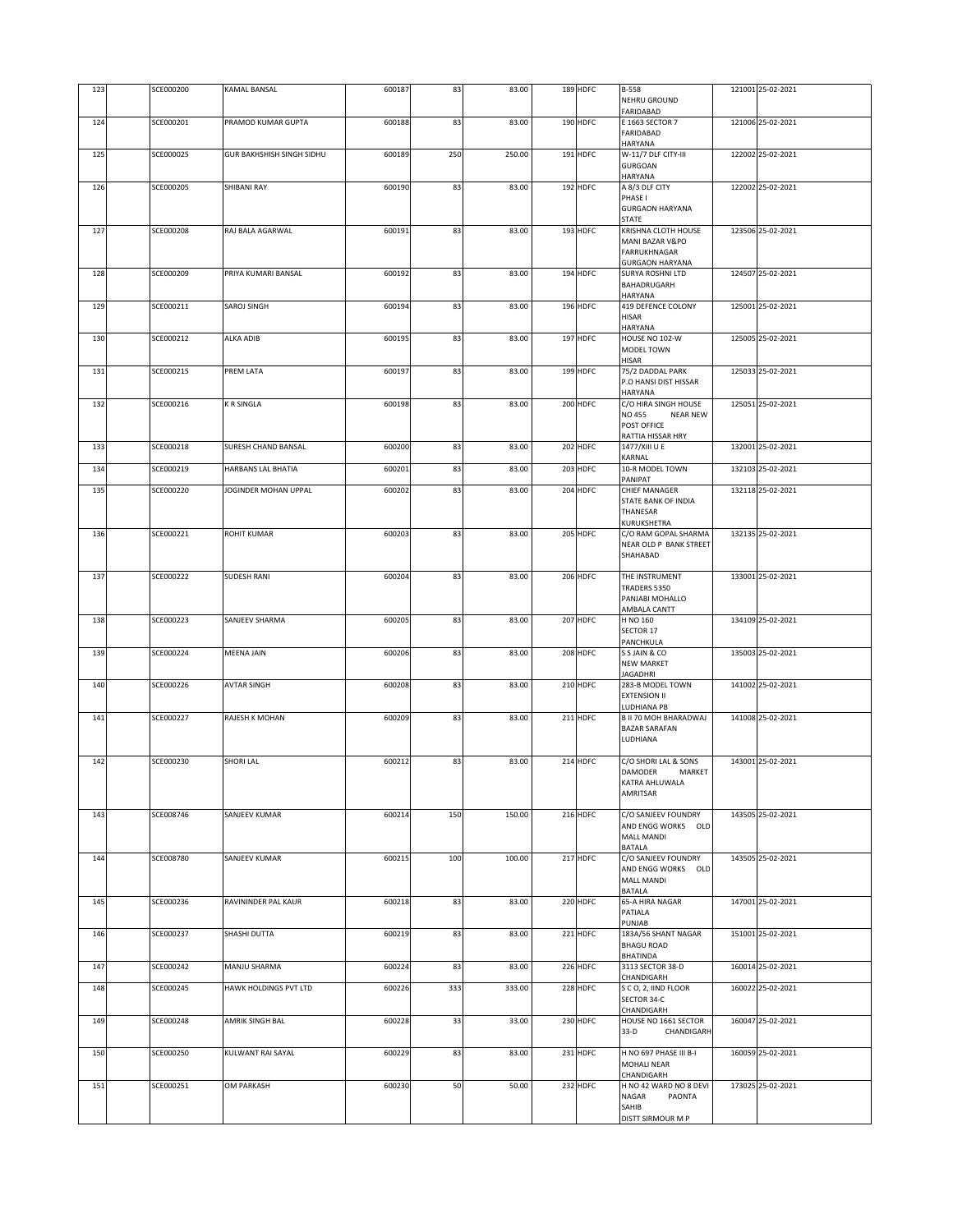| 152 | SCE000252 | <b>MADAN LAL</b>         | 600231 | 83 | 83.00 | 233 HDFC | H NO 2 OPP MADAN LAL<br>SARAF<br>WAZARAT<br>ROAD                           | 180001 25-02-2021 |
|-----|-----------|--------------------------|--------|----|-------|----------|----------------------------------------------------------------------------|-------------------|
|     | SCE000254 |                          |        |    |       | 235 HDFC | UMMAL                                                                      | 201005 25-02-2021 |
| 153 |           | <b>MEENA JAIN</b>        | 600233 | 83 | 83.00 |          | 9\53 SECTOR 3 RAJINDER<br><b>NAGAR</b><br>SAHIBABAD<br>DISTT GHAZIABAD U P |                   |
| 154 | SCE000255 | LISTER MOHAN SADH        | 600234 | 83 | 83.00 | 236 HDFC | C-87 SECTOR-IV<br>NOIDA                                                    | 201301 25-02-2021 |
| 155 | SCE000256 | SANDHYA                  | 600235 | 83 | 83.00 | 237 HDFC | A - 31, SECTOR - 22<br>NOIDA<br>U.P.                                       | 201301 25-02-2021 |
| 156 | SCE008752 | MOOL RAJ GOEL            | 600236 | 50 | 50.00 | 238 HDFC | H-25 SECTOR 27<br><b>GROUND FLOOR NOIDA</b><br>U P                         | 201301 25-02-2021 |
| 157 | SCE000258 | R K TEWATIA              | 600237 | 83 | 83.00 | 239 HDFC | C-21 C BLOCK<br><b>SHASTRI NAGAR</b><br>GHAZIABAD U P                      | 202001 25-02-2021 |
| 158 | SCE000259 | TARIQ HASAN              | 600238 | 83 | 83.00 | 240 HDFC | SAMI MANZIL JAIN ROAD<br>ALIGARH                                           | 202001 25-02-2021 |
| 159 | SCE000260 | <b>JITENDER M SIDH</b>   | 600239 | 83 | 83.00 | 241 HDFC | 141 SIDHESWER ROAD<br>KHURJA<br>DISTT BULAND SHAR                          | 203131 25-02-2021 |
| 160 | SCE000263 | R K BAJPAI               | 600241 | 83 | 83.00 | 243 HDFC | 120/482 LAJPAT NAGAR<br>KANPUR                                             | 208001 25-02-2021 |
| 161 | SCE000264 | SHRIMATI MAYA GUPTA      | 600242 | 83 | 83.00 | 244 HDFC | 24/162 RAM KAMAL<br>PATKAPUR<br>KANPUR                                     | 208001 25-02-2021 |
| 162 | SCE000265 | URMILA JAYASWAL          | 600243 | 83 | 83.00 | 245 HDFC | 31/19 GHUMNI BAZAR<br>KANPUR                                               | 208001 25-02-2021 |
| 163 | SCE000266 | KAMAL KUMAR JAITLY       | 600244 | 83 | 83.00 | 246 HDFC | 47/80-A<br>HATIA<br><b>KANPUR UP</b>                                       | 208001 25-02-2021 |
| 164 | SCE000267 | <b>BHAGWANT SINGH</b>    | 600245 | 83 | 83.00 | 247 HDFC | 45/12 BLOCK-5<br><b>GOVIND NAGAR</b><br>KANPUR                             | 208001 25-02-2021 |
| 165 | SCE000277 | KAUSHAL KISHOR SAHGAL    | 600250 | 83 | 83.00 | 252 HDFC | 53/3 NAYAGANJ<br>KANPUR                                                    | 208001 25-02-2021 |
| 166 | SCE000279 | LALJI KOSHTA             | 600251 | 83 | 83.00 | 253 HDFC | 8/37 ARYA NAGAR<br><b>KANPUR</b><br>U P                                    | 208002 25-02-2021 |
| 167 | SCE000280 | SHARDA DEVI              | 600252 | 83 | 83.00 | 254 HDFC | 8/37 ARYA NAGAR<br>KANPUR UP                                               | 208002 25-02-2021 |
| 168 | SCE000281 | <b>MEENA GUPTA</b>       | 600253 | 83 | 83.00 | 255 HDFC | $F-14$<br>SHANTI NAGAR, CANTT<br>KANPUR                                    | 208004 25-02-2021 |
| 169 | SCE000282 | SANJEEV BHATIA           | 600254 | 83 | 83.00 | 256 HDFC | 5/55 KRISHNA NAGAR<br><b>GT ROAD</b><br>KANPUR                             | 208007 25-02-2021 |
| 170 | SCE008739 | <b>VIVEK KUMAR GUPTA</b> | 600255 | 50 | 50.00 | 257 HDFC | 275-D BLOCK<br>SHYAM NAGAR<br>KANPUR                                       | 208013 25-02-2021 |
| 171 | SCE000286 | RAJ AGARWAL              | 600256 | 83 | 83.00 | 258 HDFC | 127/1/56 W SAKET NAGAR<br>KANPUR                                           | 208014 25-02-2021 |
| 172 | SCE000288 | RAJAT EDOLIYA            | 600257 | 83 | 83.00 | 259 HDFC | C/O R S TOMAR, 117/K-16,<br>R S PURAM<br>SARVODAYA NAGAR<br>KANPUR         | 208025 25-02-2021 |
| 173 | SCE000290 | <b>GOMATI GUPTA</b>      | 600259 | 83 | 83.00 | 261 HDFC | 117/L/167 NAVEEN<br>NAGAR<br>KAKADEO                                       | 208028 25-02-2021 |
| 174 | SCE000291 | KRISHNA LAL MISRA        | 600260 | 83 | 83.00 | 262 HDFC | KANPUR<br>231 D SHYAM NAGAR                                                | 210013 25-02-2021 |
| 175 | SCE000292 | A K GUPTA                | 600261 | 83 | 83.00 | 263 HDFC | <b>COD KANPUR</b><br>8/2, ALKAPURI COLONY,<br><b>HASTINGS ROAD</b>         | 211001 25-02-2021 |
| 176 | SCE000295 | <b>KUSUM RASTOGI</b>     | 600263 | 83 | 83.00 | 265 HDFC | ALLAHABAD<br>D 59/1-E BHAKTI BHAWAN<br>STREET<br>RATHYATRA<br>VARANASI     | 221010 25-02-2021 |
| 177 | SCE000297 | SANJAY KUMAR             | 600265 | 83 | 83.00 | 267 HDFC | 247/30 SHIV PRASAD<br>ANAND<br>LANE<br>RAJA BAZAR                          | 226003 25-02-2021 |
| 178 | SCE000298 | PUSHPA CHAWLA            | 600266 | 83 | 83.00 | 268 HDFC | PARK LUCKNOW<br>C/O R K ARORA & CO<br>SHOP NO 7<br>PLOT NO                 | 226005 25-02-2021 |
|     |           |                          |        |    |       |          | 10 PATEL NAGAR<br>ALAMBAGH<br>LUKNOW                                       |                   |
| 179 | SCE000300 | SYED NAJIBUR RAHMAN      | 600268 | 83 | 83.00 | 270 HDFC | STATE BANK OF PATIALA<br><b>GANESH GANJ</b><br>LUCKNOW                     | 226018 25-02-2021 |
| 180 | SCE008781 | <b>GAURAV TREHAN</b>     | 600269 | 33 | 33.00 | 271 HDFC | HOUSE NO MS_103<br>SECTOR D<br>ALIGANJ<br>LUCKNOW UP                       | 226020 25-02-2021 |
| 181 | SCE000303 | JAY KUMAR AGRAWAL        | 600270 | 83 | 83.00 | 272 HDFC | SHIVA TRADE LINKS<br>AURIBINA ROAD ANPARA<br>SONEBHADRA                    | 231225 25-02-2021 |
| 182 | SCE000304 | AJAY AGRAWAL             | 600271 | 50 | 50.00 | 273 HDFC | MILL STORES SUPPLY<br>AGENCY<br>AURIMORE ANPARA<br>SONEBHADRA              | 231225 25-02-2021 |
|     |           |                          |        |    |       |          |                                                                            |                   |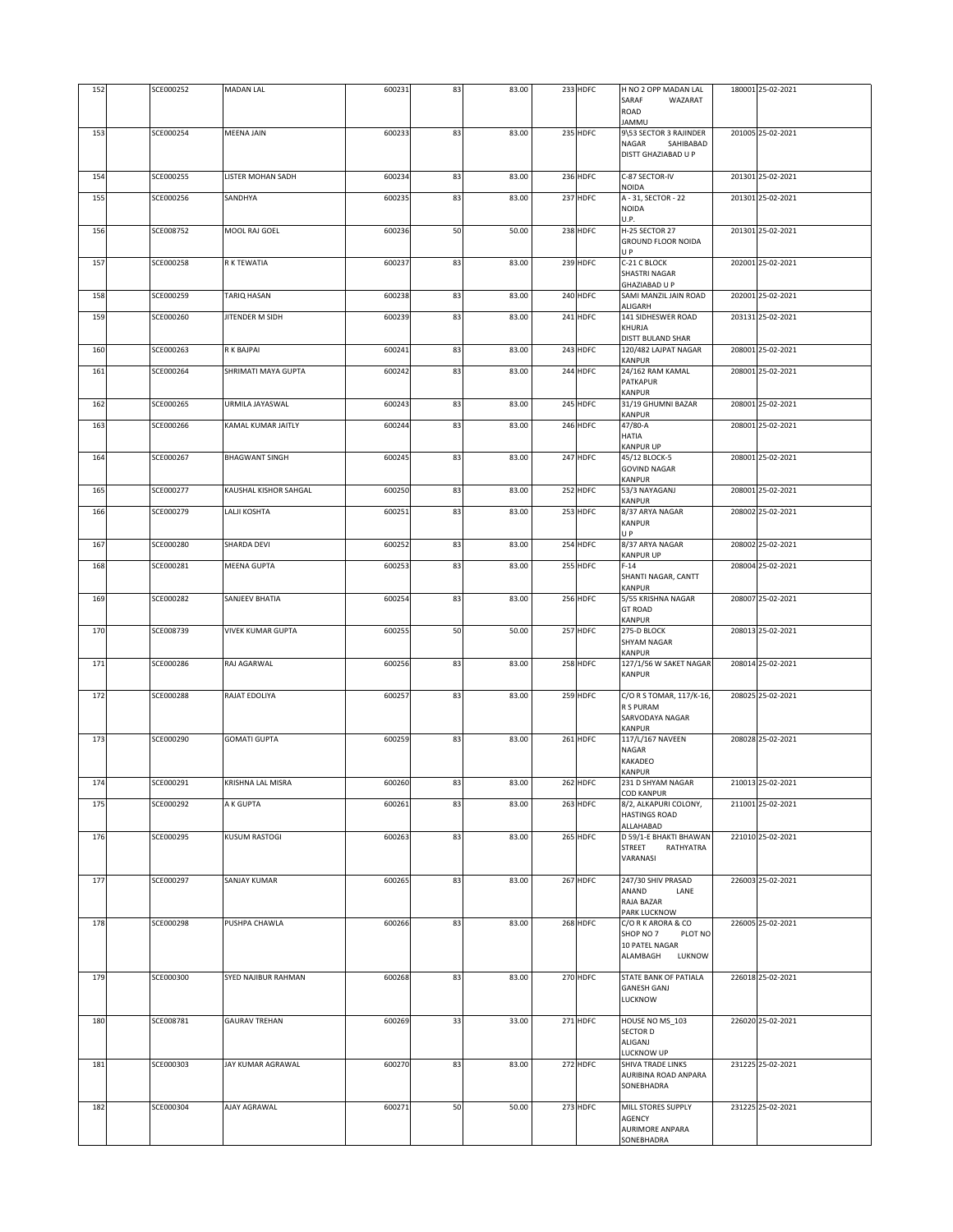| 183 | SCE000305 | JAI PRAKASH DEROLIA      | 600272 | 83 | 83.00 | 274 HDFC | C/O GOVIND RAM NAGAR<br><b>GT ROAD</b><br>MAL<br>MOGHAL SARAI UP                         | 232101 25-02-2021 |
|-----|-----------|--------------------------|--------|----|-------|----------|------------------------------------------------------------------------------------------|-------------------|
| 184 | SCE000307 | RAJENDER GILOTRA         | 600273 | 83 | 83.00 | 275 HDFC | KIRSHNA ELECTRICALS<br>SUBASH NAGAR AMBALA<br>ROAD                                       | 247001 25-02-2021 |
| 185 | SCE000309 | <b>ASHOK KUMAR GUPTA</b> | 600275 | 83 | 83.00 | 277 HDFC | SAHARANPUR<br>30-C SEWAK ASHRAM<br>ROAD<br>DEHRA                                         | 248001 25-02-2021 |
| 186 | SCE000311 | <b>VIKRAM SINGH</b>      | 600277 | 83 | 83.00 | 279 HDFC | DUN<br>U P<br>TYPE III P 2<br><b>IRRIGATION COLONY</b>                                   | 248142 25-02-2021 |
| 187 | SCE000312 | KARAN SINGH              | 600278 | 83 | 83.00 | 280 HDFC | DHALIPUR DIST D DUN<br>CS, IST FLOOR, GEOPIC<br>KDMIPE, ONGC                             | 248195 25-02-2021 |
| 188 | SCE000313 | SUBHASH CHAND            | 600279 | 83 | 83.00 | 281 HDFC | DEHRADUN<br>148 PHOOL BAGH COLONY<br><b>SK ROAD</b><br>MEERUT                            | 250001 25-02-2021 |
| 189 | SCE000315 | RENU GUPTA               | 600280 | 83 | 83.00 | 282 HDFC | 530 A-7 THAPAR NAGAR                                                                     | 250001 25-02-2021 |
| 190 | SCE000316 | PRAMOD KUMAR             | 600281 | 83 | 83.00 | 283 HDFC | MEERUT CITY DIST<br>44/1 LANE NO 3<br>SUBASH NAGAR                                       | 250001 25-02-2021 |
| 191 | SCE000317 | SNEH LATA JAIN           | 600282 | 83 | 83.00 | 284 HDFC | MEERUT UP<br>C/O VARDHMAN<br><b>AUTOMOBILES</b><br>195 DELHI ROAD NEAR                   | 250001 25-02-2021 |
| 192 | SCE000319 | SANTOSH JAIN             | 600284 | 83 | 83.00 | 286 HDFC | ROAD WAYS MEERUT<br>2A KAMLA NAGAR<br><b>BAGHPAT ROAD</b>                                | 250002 25-02-2021 |
| 193 | SCE000321 | PRATIBHA GUPTA           | 600286 | 83 | 83.00 | 288 HDFC | <b>MEERUT CITY</b><br>C/O NAVEEN KUMAR<br><b>GUPTA ADY</b><br>560<br>KAISER GANJ GANGRAM | 250002 25-02-2021 |
| 194 | SCE000323 | <b>BRIJ MOHAN</b>        | 600288 | 83 | 83.00 | 290 HDFC | KAAHATA MEERUT<br>A 162 DEFENCE COLONY<br>MEERUT                                         | 250403 25-02-2021 |
| 195 | SCE000324 | PREETI MITTAL            | 600289 | 83 | 83.00 | 291 HDFC | ASHISH MEDICAL STORE<br>MANDI SULTANGANJ<br>BARAUT MERUT                                 | 250611 25-02-2021 |
| 196 | SCE000326 | ASHRAFALI                | 600290 | 83 | 83.00 | 292 HDFC | JEEWAN MEDICAL CENTRE<br>NEAR MEHDAWAL ROAD<br>KHALILABAD                                | 272175 25-02-2021 |
| 197 | SCE000327 | ADEEL AHMAD KHAN         | 600291 | 83 | 83.00 | 293 HDFC | C/O SHAKEEL AHMAD<br>KHAN<br>172<br><b>BASANTPUR KUMHAR</b><br>GALEE<br><b>GORAKHPUR</b> | 273005 25-02-2021 |
| 198 | SCE000329 | SHAMA AHUJA              | 600292 | 83 | 83.00 | 294 HDFC | DR D D BANKA<br><b>KOSI KALAN</b><br>MATHURA                                             | 281403 25-02-2021 |
| 199 | SCE000333 | PRARTHANA GUPTA          | 600293 | 83 | 83.00 | 295 HDFC | PRABHAT HOTEL<br>CHHIPITOLA<br>CHAKKIPAT AGRA                                            | 282003 25-02-2021 |
| 200 | SCE000336 | SHANTI DIXIT             | 600295 | 83 | 83.00 | 297 HDFC | B-2 U P S I D C STAFF<br>COLONY<br>OPP<br>SECTOR-16<br>SITE-C AGRA                       | 282007 25-02-2021 |
| 201 | SCE000338 | <b>ARCHANA PATHAK</b>    | 600296 | 83 | 83.00 | 298 HDFC | 337/7 2A<br><b>JHOKAN BAGH</b><br>JHANSI U P                                             | 284001 25-02-2021 |
| 202 | SCE000341 | KHEM CHANDRA AGARWAL     | 600299 | 83 | 83.00 | 301 HDFC | ASHIS IRON STORE<br>RAMGANJ BAZAR<br>KONCH                                               | 285205 25-02-2021 |
| 203 | SCE000353 | SANTOSH DEVI             | 600309 | 83 | 83.00 | 311 HDFC | PNO 31 GOVIND NAGAR<br><b>EAST AMER ROAD</b><br><b>JAIPUR</b>                            | 302002 25-02-2021 |
| 204 | SCE000356 | RAJA RAM GATTANI         | 600312 | 83 | 83.00 | 314 HDFC | 734, CHINI KI BURJ<br>KAMAL BHAWAN,<br><b>GANGORI BAZAR</b><br><b>JAIPUR</b>             | 302002 25-02-2021 |
| 205 | SCE000359 | MANOHAR CHATURVEDI       | 600314 | 83 | 83.00 | 316 HDFC | M/S RAJESH MANIS<br>AGENCY<br>ANAJ<br>MANDI JOHARI BAZAR<br><b>JAIPUR</b>                | 302003 25-02-2021 |
| 206 | SCE000360 | PREETI SHARIMAL          | 600315 | 83 | 83.00 | 317 HDFC | 4342 NATH MAL JI KA<br><b>CHOWK</b><br><b>JOHARI</b><br><b>BAZAR</b><br><b>JAIPUR</b>    | 302003 25-02-2021 |
| 207 | SCE000365 | PRIYANKA GUPTA           | 600320 | 83 | 83.00 | 322 HDFC | PLOT NO B-112<br><b>JANTA COLONY</b><br><b>JAIPUR RAJ</b>                                | 302004 25-02-2021 |
| 208 | SCE000366 | URMILA GUPTA             | 600321 | 83 | 83.00 | 323 HDFC | C-256 BHABHA MARG<br><b>TILAK NAGAR</b><br><b>JAIPUR</b>                                 | 302004 25-02-2021 |
| 209 | SCE000368 | JAI KUMAR KESWANI        | 600322 | 83 | 83.00 | 324 HDFC | 807 A ASHOK CHOWK<br>ADARSH NAGAR<br><b>JAIPUR</b>                                       | 302004 25-02-2021 |
| 210 | SCE000371 | <b>JASWANT KAUR</b>      | 600324 | 83 | 83.00 | 326 HDFC | 209 ADARSH NAGAR<br>BHAGSINGH KA CHORAYA<br><b>JAIPUR</b>                                | 302004 25-02-2021 |
| 211 | SCE000372 | CHANDRA MOHAN DHAMANI    | 600325 | 83 | 83.00 | 327 HDFC | A-5 PRATAP MARG<br>SETHI COLONY<br><b>JAIPUR</b>                                         | 302004 25-02-2021 |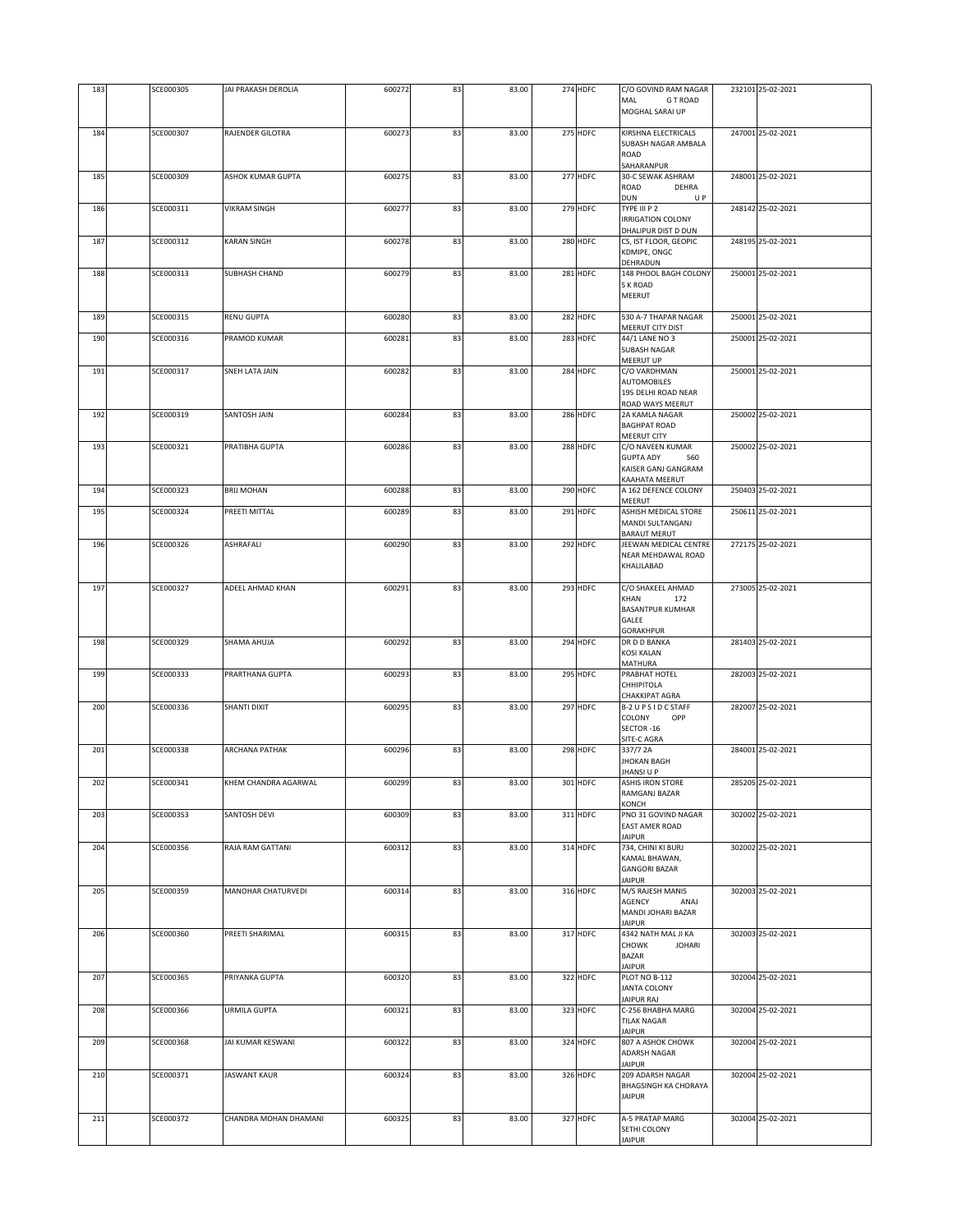| 212 | SCE000384 | MANOJ KHANDELWAL             | 600336 | 83  | 83.00  | 338 HDFC | C 184 ROAD NO 9<br>VKIA                     | 302013 25-02-2021 |
|-----|-----------|------------------------------|--------|-----|--------|----------|---------------------------------------------|-------------------|
| 213 | SCE000386 | AMIT AGARWAL                 | 600338 | 83  | 83.00  | 340 HDFC | <b>JAIPUR</b><br>C-18, MOHAN PATH, JYOTHI   | 302015 25-02-2021 |
|     |           |                              |        |     |        |          | MARG<br><b>BAPU</b><br>NAGAR                |                   |
|     |           |                              |        |     |        |          | <b>JAIPUR</b>                               |                   |
| 214 | SCE000387 | M C BINDAL                   | 600339 | 166 | 166.00 | 341 HDFC | D-185 MANGAL MARG<br><b>BAPU NAGAR</b>      | 302015 25-02-2021 |
| 215 | SCE000388 | ANJANA OSTWAL                | 600340 | 83  | 83.00  | 342 HDFC | <b>JAIPUR</b><br>S-1 GANDHI NAGAR           | 302015 25-02-2021 |
|     |           |                              |        |     |        |          | TANK ROAD JAIPUR<br><b>JAIPUR</b>           |                   |
| 216 | SCE000390 | KAILASH CHAND SHARMA         | 600342 | 83  | 83.00  | 344 HDFC | $A-46$                                      | 302017 25-02-2021 |
|     |           |                              |        |     |        |          | MALVIYANAGAR<br><b>JAIPUR</b>               |                   |
| 217 | SCE000394 | PRADYUMAN KUMAR BAKLIWAL     | 600346 | 250 | 250.00 | 348 HDFC | C-157 BAHUBALI PATH<br>SHYAM NAGAR          | 302019 25-02-2021 |
|     |           |                              |        |     |        |          | <b>JAIPUR</b><br>RAJASTHAN                  |                   |
| 218 | SCE008784 | ARVIND SAXENA                | 600349 | 33  | 33.00  | 351 HDFC | 21 KAILASH PURI                             | 305001 25-02-2021 |
|     |           |                              |        |     |        |          | CHRISTIAN GANJ<br>AJMER                     |                   |
| 219 | SCE000398 | PREMLATA AGARWAL             | 600350 | 83  | 83.00  | 352 HDFC | SHRIRAMKHETAWAT<br>SARAVGI MOHALLA          | 305901 25-02-2021 |
|     |           | RAKESH KUMAR DAKALIYA        |        |     |        |          | <b>BEAWAR</b>                               |                   |
| 220 | SCE000402 |                              | 600353 | 50  | 50.00  | 355 HDFC | C/O RIKHABOAS MEGHRAJ<br>LAXMI MARKET       | 305901 25-02-2021 |
|     |           |                              |        |     |        |          | <b>BEAWAR (RAJ)</b>                         |                   |
| 221 | SCE000404 | <b>BASANTI DEVI NAVLAKHA</b> | 600354 | 416 | 416.00 | 356 HDFC | 50 NEHRU NAGAR<br>PALI MARWAR (RAJ)         | 306401 25-02-2021 |
| 222 | SCE000407 | SHAKUNTALA SHARMA            | 600357 | 83  | 83.00  | 359 HDFC | 2 SHAT DAL                                  | 313001 25-02-2021 |
|     |           |                              |        |     |        |          | SAHELI MARG<br><b>UDAIPUR</b>               |                   |
| 223 | SCE000409 | <b>BHANWAR LAL GAUR</b>      | 600359 | 83  | 83.00  | 361 HDFC | 290 ASHOK NAGAR<br>ROAD NO 10               | 313001 25-02-2021 |
| 224 | SCE000410 | CHIRAG PORWAL                | 600360 | 83  | 83.00  | 362 HDFC | <b>UDAIPUR</b><br>C/O NAVNEET LAL           | 313001 25-02-2021 |
|     |           |                              |        |     |        |          | BHANDARI<br>63-64                           |                   |
|     |           |                              |        |     |        |          | MALDAS STREET<br><b>UDAIPUR</b>             |                   |
| 225 | SCE000416 | VISHWNATH SHARMA             | 600364 | 83  | 83.00  | 366 HDFC | DHANDNIA TEMPLE<br>WARD NO-12               | 333029 25-02-2021 |
|     |           |                              |        |     |        |          | SURAJGARH                                   |                   |
| 226 | SCE000419 | <b>GOVIND SINGH GEHLOT</b>   | 600366 | 83  | 83.00  | 368 HDFC | JODHAN KA BASS<br>POO LADNUN                | 341306 25-02-2021 |
| 227 | SCE000422 | KAILASHVATI MEHTA            | 600369 | 83  | 83.00  | 371 HDFC | RAJASTHAN<br>8 RANJEET SADANI               | 342003 25-02-2021 |
|     |           |                              |        |     |        |          | CHOPASANI ROAD<br>SARDARPUR                 |                   |
| 228 | SCE000424 | <b>RATAN JAIN</b>            | 600371 | 83  | 83.00  | 373 HDFC | <b>JODHPUR</b><br><b>JAIN BOOK DEPT</b>     | 342006 25-02-2021 |
|     |           |                              |        |     |        |          | D N HATHA PAOTA                             |                   |
| 229 | SCE000425 | DUDHRAJ MEHTA                | 600372 | 83  | 83.00  | 374 HDFC | <b>JODHPUR</b><br>C/O NEHTA HASTIMAL        | 343029 25-02-2021 |
|     |           |                              |        |     |        |          | SANKAL CHAND<br>MAHAVIRJI MANDIR ROAD       |                   |
|     |           |                              |        |     |        |          | MAGH CHOWK<br>N<br>BHINMAL RAJASTAN         |                   |
| 230 | SCE008785 | <b>RAMESH MEHTA</b>          | 600373 | 33  | 33.00  | 375 HDFC | C/O DINESH                                  | 343029 25-02-2021 |
|     |           |                              |        |     |        |          | KUMARCHAMPALAL<br>MEHTA<br>MAHAVIRJI        |                   |
|     |           |                              |        |     |        |          | MANDIR RD MAGH<br>CHOWK<br>N BHINMAL        |                   |
| 231 | SCE000427 | RATANLAL JAIN                | 600374 | 83  | 83.00  | 376 HDFC | RAJ<br>NETRA JYOTI HOSPITAL                 | 344001 25-02-2021 |
|     |           |                              |        |     |        |          | CHOHTAN ROAD BARMER                         |                   |
|     |           |                              |        |     |        |          | <b>BARMER RAJ</b>                           |                   |
| 232 | SCE000429 | <b>BADAMI DEVI</b>           | 600376 | 166 | 166.00 | 378 HDFC | C/O HIRA LAL MALOO<br>JAME JI KI GALI DHANI | 344001 25-02-2021 |
|     |           |                              |        |     |        |          | <b>BAZAR</b><br>PO BARMER<br>RAJ            |                   |
| 233 | SCE000430 | RANCHHOR KHATRI              | 600377 | 416 | 416.00 | 379 HDFC | <b>GAYATRI CHOWKE</b>                       | 344001 25-02-2021 |
|     |           |                              |        |     |        |          | LAXMI BAZAR BARMER<br>RAJ                   |                   |
| 234 | SCE000432 | MAHENDRA CHARAN              | 600379 | 83  | 83.00  | 381 HDFC | SENIDANJI CHARAN<br>SANJAY COLONY           | 344022 25-02-2021 |
|     |           |                              |        |     |        |          | <b>GANDHIPURA BALOTRA</b><br>RAJASTHAN      |                   |
| 235 | SCE000433 | <b>VINODRAY MEHTA</b>        | 600380 | 83  | 83.00  | 382 HDFC | MAHAVIR NIWAS BLOCK<br>NO I<br>RAJPUT PARA  | 360001 25-02-2021 |
|     |           |                              |        |     |        |          | <b>MAIN ROAD</b>                            |                   |
| 236 | SCE000437 | SAROJ BEN ADHIA              | 600383 | 83  | 83.00  | 385 HDFC | RAJKOT<br>OPP CHHOTALAL & BROS              | 360001 25-02-2021 |
|     |           |                              |        |     |        |          | SANGANWA<br><b>CHOWK RAJKOT</b>             |                   |
| 237 | SCE000439 | <b>HASMUKH PAREKH</b>        | 600385 | 83  | 83.00  | 387 HDFC | PARIVARTAN                                  | 360001 25-02-2021 |
|     |           |                              |        |     |        |          | SHRI RAJ CINEMA                             |                   |
| 238 | SCE000441 | MANSUKHLAL ANANDPARA         | 600386 | 83  | 83.00  | 388 HDFC | RAJKOT<br><b>KESHAV BHUVAN</b>              | 360001 25-02-2021 |
|     |           |                              |        |     |        |          | 1 PANCHANATH<br>RAJKOT                      |                   |
|     |           |                              |        |     |        |          |                                             |                   |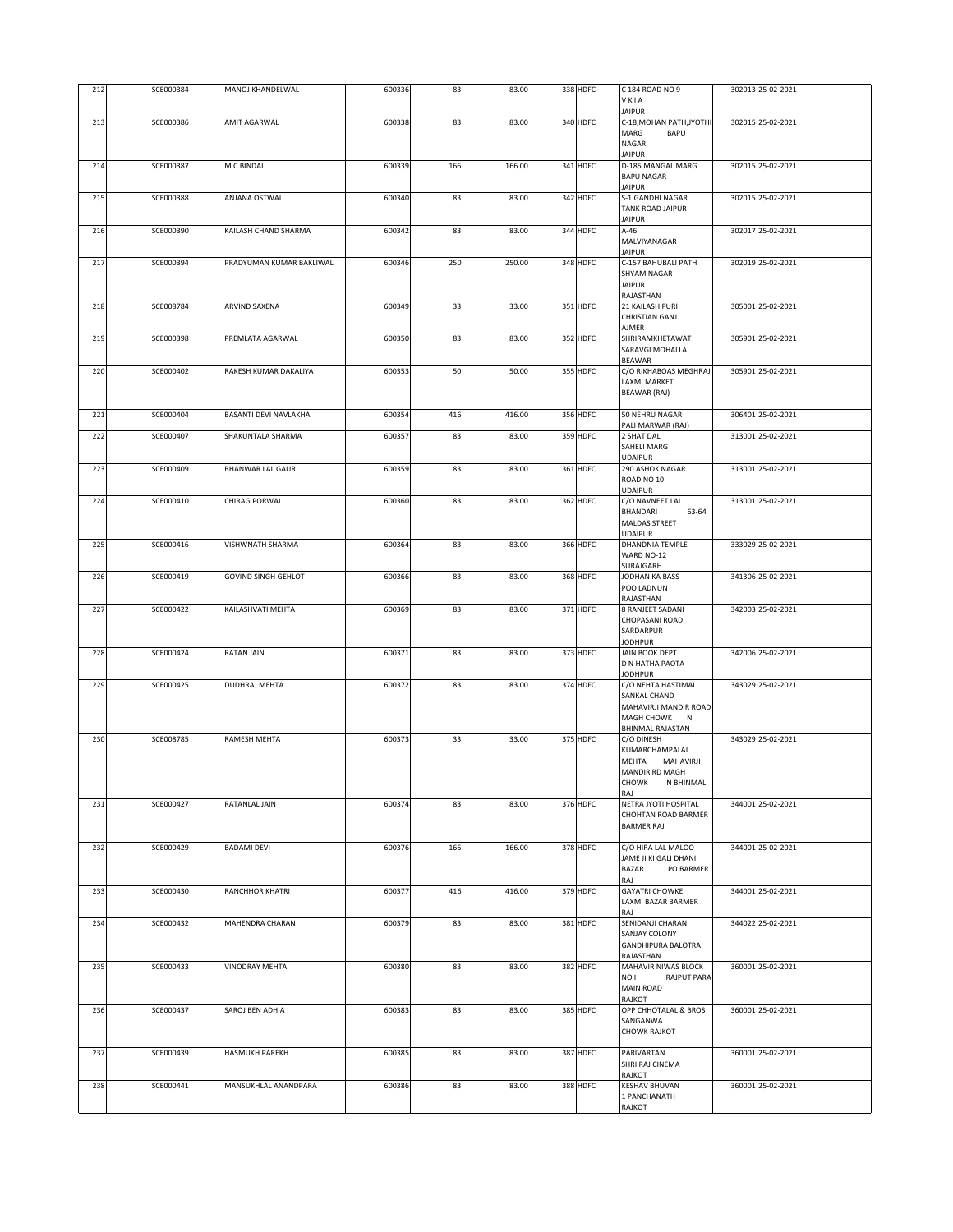| 239 | SCE000442 | <b>CHANDULAL RACHH</b>       | 600387 | 83  | 83.00  | 389 HDFC | RAJLAXMI FURNITURE                                       | 360001 25-02-2021 |
|-----|-----------|------------------------------|--------|-----|--------|----------|----------------------------------------------------------|-------------------|
|     |           |                              |        |     |        |          | MART<br><b>6 RAJPUT</b>                                  |                   |
|     |           |                              |        |     |        |          | PARA<br>RAJKOT                                           |                   |
| 240 | SCE000445 | PRATIBHA HAPANI              | 600390 | 83  | 83.00  | 392 HDFC | 53-A MAHAVIR SOCIETY ST-                                 | 360001 25-02-2021 |
|     |           |                              |        |     |        |          | NIRMALA                                                  |                   |
|     |           |                              |        |     |        |          | <b>SCHOOL RD</b>                                         |                   |
| 241 | SCE000450 | RAJENDRA P DODIA             | 600392 | 83  | 83.00  | 394 HDFC | RAJKOT<br>C/O NIRUPAM SAREE                              | 360001 25-02-2021 |
|     |           |                              |        |     |        |          | MART<br>PARA                                             |                   |
|     |           |                              |        |     |        |          | BAZAR, M.G.ROAD                                          |                   |
|     |           |                              |        |     |        |          | RAJKOT                                                   |                   |
| 242 | SCE000452 | <b>MANISH PUJARA</b>         | 600394 | 83  | 83.00  | 396 HDFC | KOMAL HANDI CRAFT 1                                      | 360002 25-02-2021 |
|     |           |                              |        |     |        |          | MEHULNAGAR DARIYA LAL<br><b>KRUPA</b><br>RAJKOT          |                   |
|     |           |                              |        |     |        |          | <b>GUJARAT</b>                                           |                   |
| 243 | SCE000453 | MUKESH PAVAGADHI             | 600395 | 83  | 83.00  | 397 HDFC | SHREEJI KRUPA                                            | 360002 25-02-2021 |
|     |           |                              |        |     |        |          | MILL COMPOUND NEAR S                                     |                   |
|     |           |                              |        |     |        |          | B S<br>LAXMI WADI<br>RAJKOT                              |                   |
| 244 | SCE000456 | <b>SAURABH SHAH</b>          | 600397 | 250 | 250.00 | 399 HDFC | SONEX MACHINE TOOLS                                      | 360002 25-02-2021 |
|     |           |                              |        |     |        |          | 10 BHAKTINAGAR 82740                                     |                   |
|     |           |                              |        |     |        |          | <b>GID CRAJKOT</b>                                       |                   |
| 245 | SCE000458 | DINESH A KATHRECHA           | 600399 | 83  | 83.00  | 401 HDFC | JALARAM 2 RUPAL<br>BEHIND MALANI VANDA                   | 360005 25-02-2021 |
|     |           |                              |        |     |        |          | RAJKOT                                                   |                   |
|     |           |                              |        |     |        |          |                                                          |                   |
| 246 | SCE000460 | SOBHNABEN MAKADIA            | 600400 | 83  | 83.00  | 402 HDFC | UMIYAJI SOPING SENTER                                    | 360005 25-02-2021 |
|     |           |                              |        |     |        |          | UNIVERSITY ROAD                                          |                   |
|     |           |                              |        |     |        |          | PANCHAYAT NAGAR<br>RAJKOT                                |                   |
|     |           |                              |        |     |        |          |                                                          |                   |
| 247 | SCE000461 | LILABEN PATEL                | 600401 | 83  | 83.00  | 403 HDFC | MADHUVAN SOC 2                                           | 360005 25-02-2021 |
|     |           |                              |        |     |        |          | UNI ROAD ANJLI                                           |                   |
| 248 | SCE000464 | PRAFULABA JHALA              | 600403 | 83  | 83.00  | 405 HDFC | RAJKOT<br>SHIV SHANTI SADAN                              | 360311 25-02-2021 |
|     |           |                              |        |     |        |          | 10 STATION PLOT                                          |                   |
|     |           |                              |        |     |        |          | GONDAL                                                   |                   |
| 249 | SCE000465 | MANJULABEN MAVANI            | 600404 | 83  | 83.00  | 406 HDFC | <b>GEETA SANDESH</b>                                     | 360311 25-02-2021 |
|     |           |                              |        |     |        |          | PUNITNAGAR JETPUR<br>ROAD<br>GONDAL                      |                   |
| 250 | SCE000466 | PRAKASH M PATOLIYA           | 600405 | 83  | 83.00  | 407 HDFC | C/O DARSHAN ENTERPRI                                     | 360370 25-02-2021 |
|     |           |                              |        |     |        |          | M G ROAD                                                 |                   |
|     |           |                              |        |     |        |          | <b>JETPUR</b>                                            |                   |
|     | SCE000470 |                              |        |     | 83.00  | 409 HDFC |                                                          |                   |
| 251 |           | <b>BINNY G PATEL</b>         | 600407 | 83  |        |          | C/O HARDAS ODHAVAJI<br>GOVT. QRTS.NO.2 B/H               | 361008 25-02-2021 |
|     |           |                              |        |     |        |          | AHIR BOARDING OPP.                                       |                   |
|     |           |                              |        |     |        |          | <b>DIMOND MARKET</b>                                     |                   |
|     |           |                              |        |     |        |          | JAMNAGAR                                                 |                   |
| 252 | SCE000473 | KANTABEN KANJARIYA           | 600408 | 83  | 83.00  | 410 HDFC | C/O VINOD VASTRALAYA<br>M G ROAD                         | 361335 25-02-2021 |
|     |           |                              |        |     |        |          | <b>DWARKA</b>                                            |                   |
|     |           |                              |        |     |        |          |                                                          |                   |
| 253 | SCE000474 | DIWALIBEN SAMANI             | 600409 | 83  | 83.00  | 411 HDFC | STATE BANK OF INDIA                                      | 361347 25-02-2021 |
|     |           |                              |        |     |        |          | DIST JAMNAGAR<br>MITHAPUR                                |                   |
| 254 | SCE000480 | PARSOTTAM JAMABHAI PARMAR    | 600413 | 83  | 83.00  | 415 HDFC | GEB COLONY OPP P & T                                     | 362266 25-02-2021 |
|     |           |                              |        |     |        |          | COLONY<br><b>NR</b>                                      |                   |
|     |           |                              |        |     |        |          | KHODIYARMA TEMPLE                                        |                   |
| 255 | SCE000481 | VIJYA RAMAJI MATALIA         | 600414 | 83  | 83.00  | 416 HDFC | VERAVAL<br>PATEL CHOWCK PIR                              | 362630 25-02-2021 |
|     |           |                              |        |     |        |          | <b>DARGAH SAERI</b>                                      |                   |
|     |           |                              |        |     |        |          | MANAVADAR                                                |                   |
|     |           |                              |        |     |        |          | DIST JUNAGADH GUJ                                        |                   |
| 256 | SCE000485 | ZAVERBHAI PATEL              | 600416 | 50  | 50.00  | 418 HDFC | MAYUR SOCIETY BLOCK                                      | 363642 25-02-2021 |
|     |           |                              |        |     |        |          | <b>NO 20</b><br>MORBI <sub>2</sub><br><b>DIST RAJKOT</b> |                   |
| 257 | SCE000490 | TAHER N VEJLANI              | 600419 | 83  | 83.00  | 421 HDFC | C/O NURANI IRON STORES                                   | 370001 25-02-2021 |
|     |           |                              |        |     |        |          | <b>STATION ROAD</b>                                      |                   |
|     |           |                              |        |     |        |          | <b>BHUJ KUTCH</b>                                        |                   |
| 258 | SCE000494 | BHAGVATLAL NATWARLAL SONI    | 600422 | 83  | 83.00  | 424 HDFC | SHREE RAJ CHAMBERS                                       | 380001 25-02-2021 |
|     |           |                              |        |     |        |          | MAHURATPOLE MANEK                                        |                   |
|     |           |                              |        |     |        |          | <b>CHOWK</b>                                             |                   |
|     |           |                              |        |     |        |          | AHMEDABAD<br>85/1 RAWALSHERI NEAR                        | 380001 25-02-2021 |
| 259 | SCE000495 | CHIRAG JAGDISH CHANDRA PATEL | 600423 | 50  | 50.00  | 425 HDFC | NEAR CHHABILLA TEMPLE                                    |                   |
|     |           |                              |        |     |        |          | RAIPUR AHMEDABAD                                         |                   |
|     |           |                              |        |     |        |          |                                                          |                   |
| 260 | SCE000496 | ZAINULABEDIN J SAIYED        | 600424 | 83  | 83.00  | 426 HDFC | C/O HOUSE NO 1584                                        | 380001 25-02-2021 |
|     |           |                              |        |     |        |          | HAJI AHMED SAYAR LALU<br>RAIJIS WONDA                    |                   |
|     |           |                              |        |     |        |          | MIRZAPUR AHMEDABAD                                       |                   |
|     |           |                              |        |     |        |          |                                                          |                   |
| 261 | SCE000497 | HAJI IQBAL HUSEN MOMIN       | 600425 | 83  | 83.00  | 427 HDFC | THE STAR HEAD                                            | 380001 25-02-2021 |
|     |           |                              |        |     |        |          | REPAIRING WORKS<br>KHANPUR                               |                   |
|     |           |                              |        |     |        |          | AHMEDABAD                                                |                   |
| 262 | SCE000499 | ABDUL SALAM SHAIKH           | 600427 | 83  | 83.00  | 429 HDFC | 4675 REHMANI MANZIL                                      | 380001 25-02-2021 |
|     |           |                              |        |     |        |          | BELDARWAD                                                |                   |
|     |           |                              |        |     |        |          | SHAHPUR                                                  |                   |
| 263 | SCE000500 | <b>VEENA JANI</b>            | 600428 | 50  | 50.00  | 430 HDFC | AHMEDABAD<br>2772 LAMBAPADANI POLE                       | 380001 25-02-2021 |
|     |           |                              |        |     |        |          | RAIPUR                                                   |                   |
|     |           |                              |        |     |        |          | AHMEDABAD                                                |                   |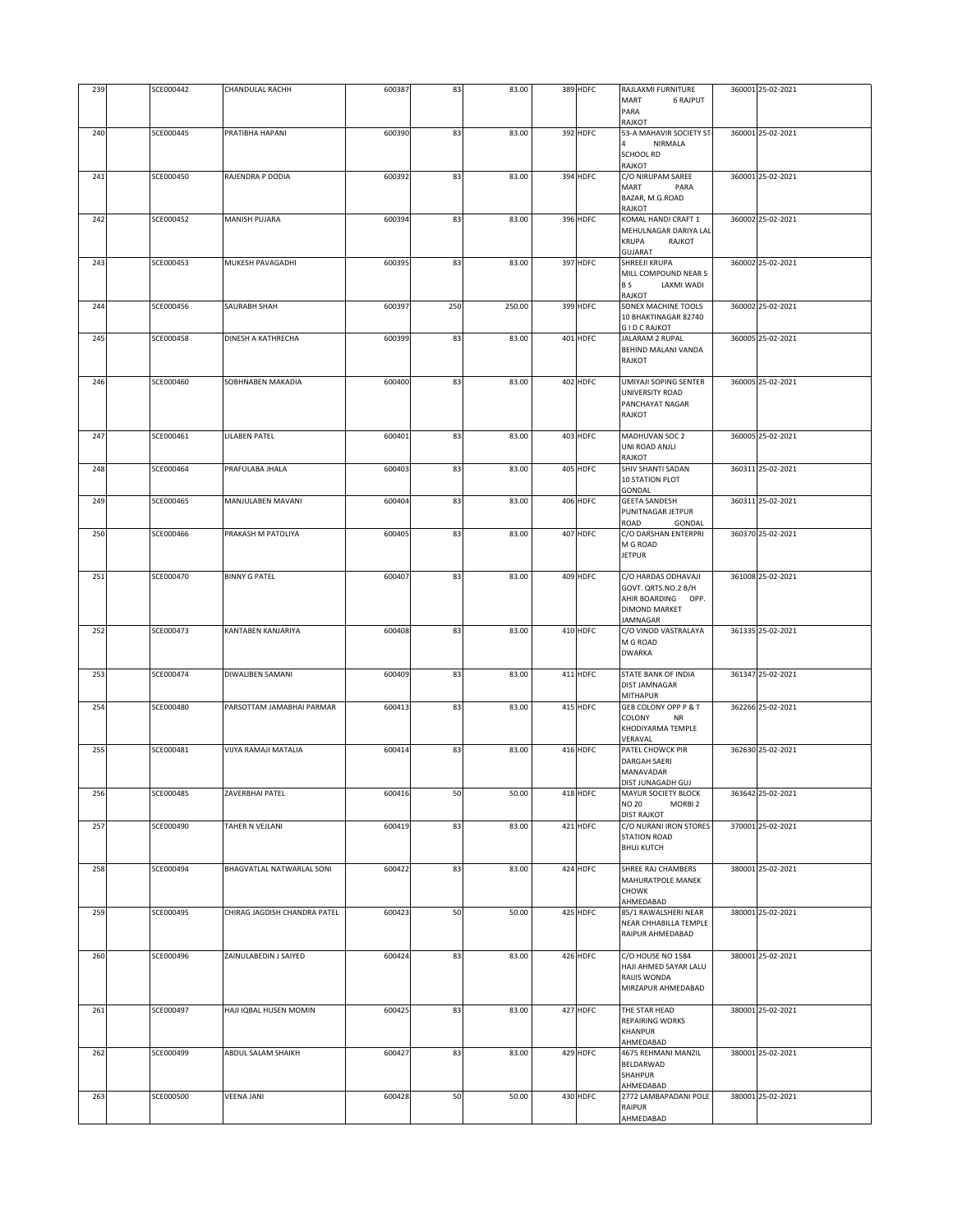| 264 | SCE000502 | VISHNOMAL NIHAL CHANDANI               | 600431 | 83  | 83.00  | 433 HDFC | 71-A 3RD FLOOR L K TRUST<br>BUILDING REVDI<br><b>BAZAR</b><br>AHMEDABAD                              | 380002 25-02-2021 |
|-----|-----------|----------------------------------------|--------|-----|--------|----------|------------------------------------------------------------------------------------------------------|-------------------|
| 265 | SCE000506 | ANJU BRIJLAL CHANDWANI                 | 600433 | 83  | 83.00  | 435 HDFC | C/O M B TRADERS<br>KALUPUR DANAPITH<br>AHMEDABAD                                                     | 380002 25-02-2021 |
| 266 | SCE000510 | SUNIL KUMAR BHOGILAL SHAH              | 600435 | 83  | 83.00  | 437 HDFC | 5 SONA APARTMENT JAIN<br>COLONI<br>NR TERA<br>PANTH BHAVAN<br>SHAHIBAUG<br>AHMEDABAD                 | 380004 25-02-2021 |
| 267 | SCE000511 | ANIL K JAIN                            | 600436 | 50  | 50.00  | 438 HDFC | 2 NEW RITA PARK SOCIETY<br>B/H SUJATA FLAT<br>SHAHIBAUG<br>AHMEDABAD                                 | 380004 25-02-2021 |
| 268 | SCE000512 | REKHA SHAH                             | 600437 | 83  | 83.00  | 439 HDFC | LASHKARI BLDG<br>O/S DELHI GATE<br>AHMEDABAD                                                         | 380004 25-02-2021 |
| 269 | SCE000513 | <b>VINOD SHAH</b>                      | 600438 | 83  | 83.00  | 440 HDFC | LASHKARI BLDG<br>O/S DELHI GATE<br>AHMEDABAD                                                         | 380004 25-02-2021 |
| 270 | SCE000520 | CHANDRA PRAKASH PORWAL                 | 600440 | 83  | 83.00  | 442 HDFC | 15 PADMA NAGAR<br>SOCIETY<br>RAMNAGAR SABARAMATI<br>AHMEDABAD                                        | 380005 25-02-2021 |
| 271 | SCE000525 | HARSHA JHAVERI                         | 600444 | 166 | 166.00 | 446 HDFC | <b>16 THAKORBHAI TOWER</b><br>GUJARAJ<br>COLLEGE<br><b>RD</b><br>ELLISBRIDGE A BAD                   | 380006 25-02-2021 |
| 272 | SCE000526 | <b>EMERGING PRIMARY SECURITIES LIN</b> | 600445 | 166 | 166.00 | 447 HDFC | OPP CENTRAL BANK OF<br><b>INDIA LANE</b><br>AMBAWADI<br>AHMEDABAD                                    | 380006 25-02-2021 |
| 273 | SCE000529 | MAUNA VIJAY SHAH                       | 600446 | 33  | 33.00  | 448 HDFC | B/6 DIMPLE FLAT PALDI<br>B/H DHARNIDHAR TEMPLE<br>AHMEDABAD                                          | 380007 25-02-2021 |
| 274 | SCE000532 | KALPANA SANATKUMAR                     | 600448 | 83  | 83.00  | 450 HDFC | 501, SRUSHTI FLATS, NEAR<br>SANJIVINI HOSPITAL,<br>NEW SHARDA MANDIR RD<br>PALDI AHMEDABAD           | 380007 25-02-2021 |
| 275 | SCE000534 | ANU AGARWAL                            | 600449 | 83  | 83.00  | 451 HDFC | A 504 PRAKRUTI APTS<br>SANJIVANI HOSPITAL<br>ROAD<br>NR<br>PARIMAL CROSSING PALDI<br>AHMEDABAD       | 380007 25-02-2021 |
| 276 | SCE000535 | <b>BULAKI DASS</b>                     | 600450 | 83  | 83.00  | 452 HDFC | A-5/40 R B I OFFICERS<br>COLOLY<br>VASNA<br>NEAR JEER ROY                                            | 380007 25-02-2021 |
| 277 | SCE000536 | KANCHANBEN SHAH                        | 600451 | 166 | 166.00 | 453 HDFC | A/3 RUSHABH DUPLET<br>NEAR YOGESHWAR NAGAR<br><b>BHATHA PALDI AHD</b>                                | 380007 25-02-2021 |
| 278 | SCE000540 | BHANU MAHESH KAKA                      | 600454 | 83  | 83.00  | 456 HDFC | 61- MUKTAMADHU<br>SOCIETY<br><b>NEAR</b><br><b>UGANDA PARK</b><br>BHAIRAVNATH<br>MANINAGAR AHMEDABAD | 380008 25-02-2021 |
| 279 | SCE000541 | SHANGARBEN N JADEJA                    | 600455 | 83  | 83.00  | 457 HDFC | <b>SHAKRA GHANCHIS</b><br>CHWAL<br>B/H<br>MUNICIPAL BATH<br>KHOKHARA MHMEDABAD<br>AHMEDABAD          | 380008 25-02-2021 |
| 280 | SCE000542 | KISHORE KUMAR PAREKH                   | 600456 | 83  | 83.00  | 458 HDFC | UCO BANK ZONAL OFFICE<br>ASHRAM ROAD<br>AHMEDABAD                                                    | 380009 25-02-2021 |
| 281 | SCE000545 | SHARAD BANSILAL VAKIL                  | 600458 | 250 | 250.00 | 460 HDFC | NANALAL CHAMBERS 1ST<br><b>FLOOR</b><br>OPP TIMES<br>OF INDIA<br>AHMEDABAD                           | 380009 25-02-2021 |
| 282 | SCE000547 | <b>HANSABEN DESAL</b>                  | 600460 | 83  | 83.00  | 462 HDFC | A-9 RAVJI BHAI<br>APPARTMENT<br>OPP<br>MEM FIRE ST<br>NAVRANGPURA<br>AHMEDABAD                       | 380009 25-02-2021 |
| 283 | SCE000549 | DOROTHY DSOUZA                         | 600461 | 166 | 166.00 | 463 HDFC | 84, AVANI TOWERS,<br>NAVRANGPURA<br>BEHIND NAVRANGPURA<br>POLICE STATION<br>AHMEDABAD                | 380009 25-02-2021 |
| 284 | SCE000554 | RAVI N PATEL                           | 600465 | 83  | 83.00  | 467 HDFC | E/18/205 VISHRAM PARK<br>NAWA WADEJ<br>AHMEDABAD                                                     | 380013 25-02-2021 |
| 285 | SCE000558 | PINA UMAKAN PATEL                      | 600468 | 83  | 83.00  | 470 HDFC | <b>B 30 BAHDRESHWAR</b><br><b>FLATS</b><br>OPP<br>ANKUR SOCIETY<br>NARANPURA<br>AHMEDABAD            | 380013 25-02-2021 |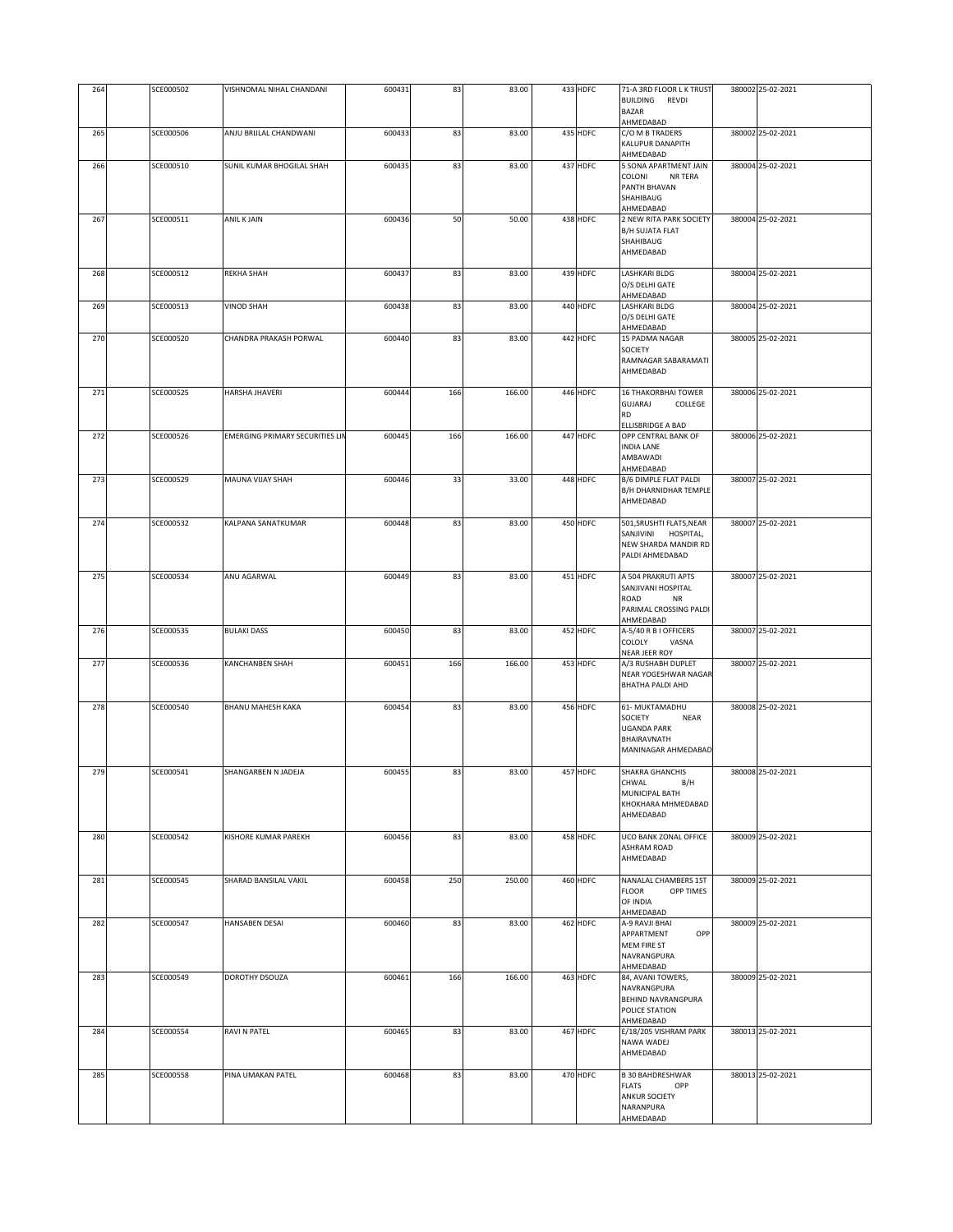| 286 | SCE000559 | THAKKAR DAXA P               | 600469 | 83  | 83.00  | 471 HDFC | PODAR HOUSE KHAT                                    | 380013 25-02-2021 |
|-----|-----------|------------------------------|--------|-----|--------|----------|-----------------------------------------------------|-------------------|
|     |           |                              |        |     |        |          | COLONY<br><b>NEW</b><br>VADAJ MP JAKAT NAKA         |                   |
| 287 | SCE000560 | TANNA SAVITABEN SHANTILAL    | 600470 | 83  | 83.00  | 472 HDFC | AHMEDABAD<br>KHAT COLONY PODAR                      | 380013 25-02-2021 |
|     |           |                              |        |     |        |          | HOUSE<br><b>NEW</b>                                 |                   |
|     |           |                              |        |     |        |          | VADAJ NR JAKATNAKA<br>AHMEDABAD                     |                   |
| 288 | SCE000561 | TANNA JAGRUTI SHANTIBHAI     | 600471 | 83  | 83.00  | 473 HDFC | KHAT COLONY NR                                      | 380013 25-02-2021 |
|     |           |                              |        |     |        |          | <b>JAKATNAKA</b><br>PODAR HOUSE NEW                 |                   |
|     |           |                              |        |     |        |          | VADAJ                                               |                   |
|     |           |                              |        |     |        |          | AHMEDABAD                                           |                   |
| 289 | SCE008732 | JANI DAYABEN MAGANLAL        | 600473 | 50  | 50.00  | 475 HDFC | 203 ANURAG FLATS<br>NEAR VIDYANAGAR                 | 380013 25-02-2021 |
|     |           |                              |        |     |        |          | SCHOOL GALI                                         |                   |
|     |           |                              |        |     |        |          | <b>USHAMANPURA</b><br>AHMEDABAD                     |                   |
| 290 | SCE008790 | RASHMIKA MISTRY              | 600474 | 33  | 33.00  | 476 HDFC | 8 VIVEK APPT NR                                     | 380013 25-02-2021 |
|     |           |                              |        |     |        |          | <b>HASMUKH COL</b><br><b>VIJAYNAGAR ROAD</b>        |                   |
|     |           |                              |        |     |        |          | AHMEDABAD                                           |                   |
| 291 | SCE008791 | JANI DAYABEN MAGANLAL        | 600475 | 33  | 33.00  | 477 HDFC | 203 ANURAG FLATS<br>NEAR VIDYANAGAR                 | 380013 25-02-2021 |
|     |           |                              |        |     |        |          | SCHOOL GALI                                         |                   |
|     |           |                              |        |     |        |          | <b>USHAMANPURA</b><br>AHMEDABAD                     |                   |
| 292 | SCE000565 | MAYA VORA                    | 600476 | 83  | 83.00  | 478 HDFC | 16_B SWATI SOCIETY                                  | 380014 25-02-2021 |
|     |           |                              |        |     |        |          | ST XAVIERS HIGH SCHOOL<br>ROAD<br>AHMEDABAD         |                   |
|     |           |                              |        |     |        |          |                                                     |                   |
| 293 | SCE000566 | <b>RUPA VORA</b>             | 600477 | 83  | 83.00  | 479 HDFC | <b>16-B SWATI SOCIETY</b><br>ST XAVIERS HIGH SCHOOL | 380014 25-02-2021 |
|     |           |                              |        |     |        |          | ROAD<br>AHMEDABAD                                   |                   |
|     |           |                              |        |     |        |          |                                                     |                   |
| 294 | SCE000567 | VIJAY HASMUKHBHAI PATEL      | 600478 | 333 | 333.00 | 480 HDFC | 2 SANTI NIKETAN PARK NR<br>SARDAR PATEL COLONY      | 380014 25-02-2021 |
|     |           |                              |        |     |        |          | AHMEDABAD                                           |                   |
| 295 | SCE000574 | NATWARBHAI A PATEL           | 600484 | 83  | 83.00  | 486 HDFC | 128 MOTI SALVIWAD                                   | 380018 25-02-2021 |
|     |           |                              |        |     |        |          | SARASPUR                                            |                   |
| 296 | SCE000577 | KISHOR M RAJANI              | 600487 | 83  | 83.00  | 489 HDFC | AHMEDABAD<br>23 KAMAL INDUSTRIAL                    | 380023 25-02-2021 |
|     |           |                              |        |     |        |          | <b>ESTATE</b><br>AJOD DAIRY                         |                   |
|     |           |                              |        |     |        |          | <b>ROAD RAKHIAL</b><br>AHMEDABAD                    |                   |
| 297 | SCE000580 | CHARUBEN PRAVINKUMAR PATEL   | 600490 | 83  | 83.00  | 492 HDFC | 98 KARNAVATI PARK                                   | 380026 25-02-2021 |
|     |           |                              |        |     |        |          | NATIONAL HIGHWAY<br>OPP: BARODA EXPRESS             |                   |
|     |           |                              |        |     |        |          | WAY<br>CTM,                                         |                   |
|     |           |                              |        |     |        |          | AMRAIWADI AHMEDABAD                                 |                   |
| 298 | SCE008792 | <b>KAMLA DIXIT</b>           | 600493 | 33  | 33.00  | 495 HDFC | 184 PREMCHAND NAGAR                                 | 380054 25-02-2021 |
|     |           |                              |        |     |        |          | JODHPUR POST<br>AHMEDABAD                           |                   |
|     |           |                              |        |     |        |          |                                                     |                   |
| 299 | SCE000585 | <b>UPENDRA SHAH</b>          | 600495 | 83  | 83.00  | 497 HDFC | A/1 MAHAVIR KRUPA<br>OPP C P NAGAR                  | 380061 25-02-2021 |
|     |           |                              |        |     |        |          | <b>GHATLODIA</b>                                    |                   |
| 300 | SCE000586 | NALINI SHANTICHAND JHAVERI   | 600496 | 83  | 83.00  | 498 HDFC | AHMEDABAD<br>112 GANESH                             | 380063 25-02-2021 |
|     |           |                              |        |     |        |          | APPARTMENT                                          |                   |
|     |           |                              |        |     |        |          | SOLA ROAD NARANPURA<br>AHMEDABAD                    |                   |
|     |           |                              |        |     |        |          |                                                     |                   |
| 301 | SCE000587 | NAYANAPADARIA                | 600497 | 83  | 83.00  | 499 HDFC | SECTOR 2(B) PLOTNO                                  | 382007 25-02-2021 |
|     |           |                              |        |     |        |          | 245/2<br>GANDHINAGAR                                |                   |
| 302 | SCE000589 | RAMESH KUMAR J PATEL         | 600499 | 250 | 250.00 | 501 HDFC | 18 SAHAKAR COLONY<br>SECTOR 25 GANDHI               | 382023 25-02-2021 |
|     |           |                              |        |     |        |          | NAGAR<br>GUJARAT                                    |                   |
|     |           |                              |        |     |        |          |                                                     |                   |
| 303 | SCE000594 | ASHOK PRAFULA CHANDRA PANDYA | 600504 | 83  | 83.00  | 506 HDFC | 51/52 PRERANA SOCIETY 2<br>PARAS NAGAR ISANPUR      | 382443 25-02-2021 |
|     |           |                              |        |     |        |          | AHMEDABAD                                           |                   |
| 304 | SCE000596 | RAGHUBHAI MAHADEVBHAI DESAI  | 600508 | 83  | 83.00  | 510 HDFC | RABARIVAS AT PAMOL                                  | 382820 25-02-2021 |
|     |           |                              |        |     |        |          | TA VIJAPUR                                          |                   |
| 305 | SCE000598 | HASMUKHLAL SANTILAL MODI     | 600509 | 83  | 83.00  | 511 HDFC | DIST MEHSANA<br>21 OLD MARKET YARD                  | 382845 25-02-2021 |
|     |           |                              |        |     |        |          | AT PO MANSA TA VIJAPUR                              |                   |
|     |           |                              |        |     |        |          | DIST MEHSANA                                        |                   |
| 306 | SCE000605 | <b>VINAYKUMAR J PATEL</b>    | 600515 | 83  | 83.00  | 517 HDFC | C/O VINOD PRINTING                                  | 384002 25-02-2021 |
|     |           |                              |        |     |        |          | PRESS<br><b>NEAR</b><br>MALANDA HIGH SCHOOL         |                   |
|     |           |                              |        |     |        |          | MEHSANA                                             |                   |
| 307 | SCE000607 | <b>BABUBHAI H PATEL</b>      | 600516 | 83  | 83.00  | 518 HDFC | ASHOK MOTOR                                         | 384002 25-02-2021 |
|     |           |                              |        |     |        |          | RADHANPUR CHAR RASTA                                |                   |
|     |           |                              |        |     |        |          | MEHSANA                                             |                   |
| 308 | SCE000608 | ANILBHAI J PATEL             | 600517 | 83  | 83.00  | 519 HDFC | 7 PUSHPAVATI SOCIETY                                | 384002 25-02-2021 |
|     |           |                              |        |     |        |          | RADHANPUR JAKATNAKA<br>MEHSANA                      |                   |
|     |           |                              |        |     |        |          |                                                     |                   |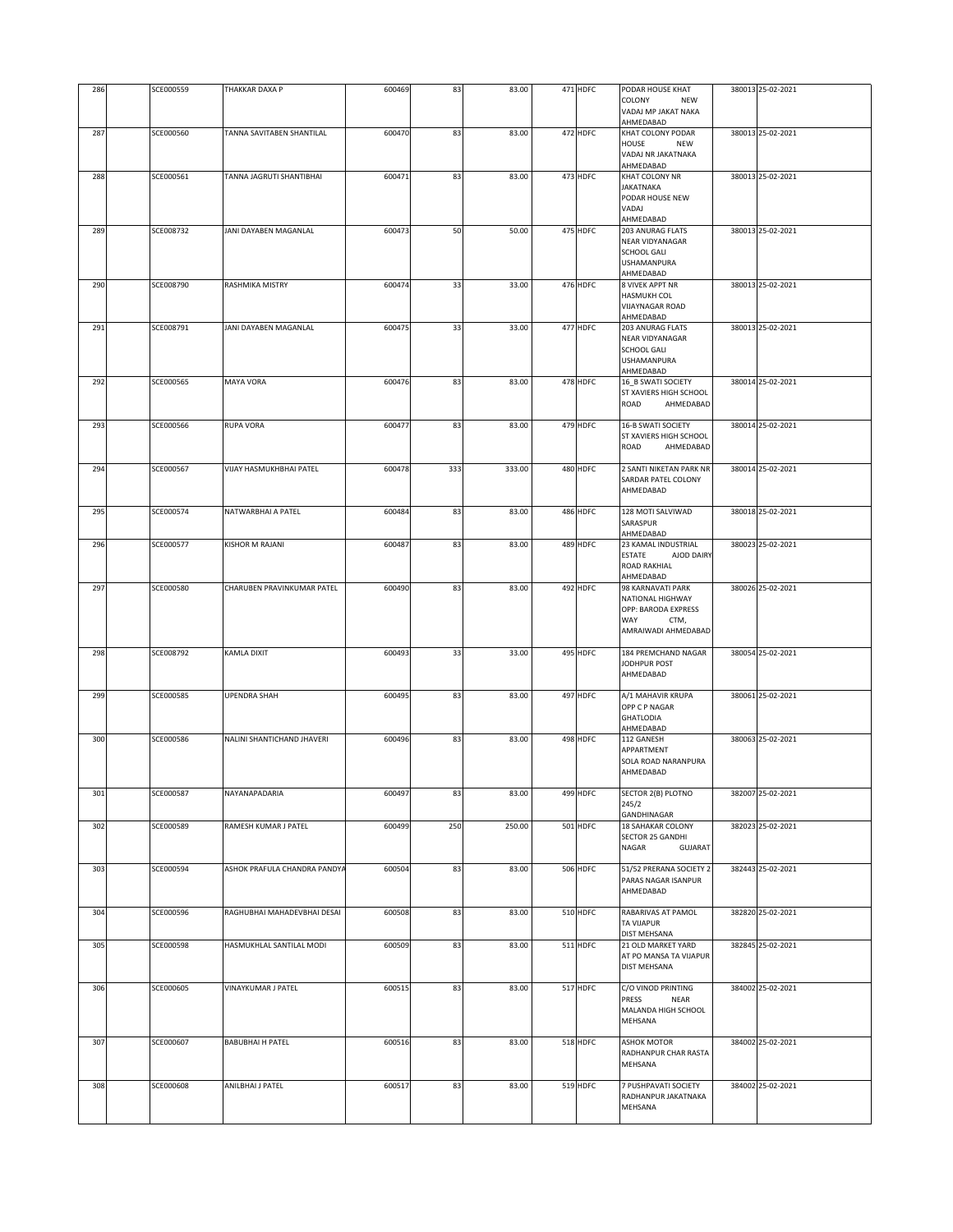| 309 | SCE008794 | MANISHABEN K PATEL        | 600518 | 33  | 33.00  | 520 HDFC | <b>13 ASHAPURY SOCIETY</b><br>MODHERA ROAD       | 384002 25-02-2021 |
|-----|-----------|---------------------------|--------|-----|--------|----------|--------------------------------------------------|-------------------|
|     |           |                           |        |     |        |          | MEHSANA                                          |                   |
| 310 | SCE008796 | BECHARDAS KARSANDAS PATEL | 600522 | 33  | 33.00  | 524 HDFC | SHERI NO-26                                      | 385002 25-02-2021 |
|     |           |                           |        |     |        |          | JUNALAXMIPURA<br>PALANPUR                        |                   |
| 311 | SCE000617 | MAGANVIRA GHABHAVA        | 600523 | 83  | 83.00  | 525 HDFC | AT O KUMBHASAN B K                               | 385515 25-02-2021 |
|     |           |                           |        |     |        |          | TA PALANPUR                                      |                   |
|     |           |                           |        |     |        |          | N GUJARAT                                        |                   |
| 312 | SCE000620 | PRAKASHBHAI MADAN         | 600526 | 83  | 83.00  | 528 HDFC | SHITAL MEDICAL STORES<br>MUNI HOSPITAL SHOP 10   | 388001 25-02-2021 |
|     |           |                           |        |     |        |          | ANAND                                            |                   |
|     |           |                           |        |     |        |          |                                                  |                   |
| 313 | SCE000621 | <b>ASHOK PATEL</b>        | 600527 | 83  | 83.00  | 529 HDFC | 29 KRISHNA HOUSING                               | 388001 25-02-2021 |
|     |           |                           |        |     |        |          | SOCIETY<br>CHETNA                                |                   |
|     |           |                           |        |     |        |          | <b>HOUSE</b><br>ANAND DIST KHEDA                 |                   |
| 314 | SCE000622 | MANJULABEN K MEHTA        | 600528 | 83  | 83.00  | 530 HDFC | B/17 SAPTARSHI SOCIETY                           | 388001 25-02-2021 |
|     |           |                           |        |     |        |          | OPP CIVIL COURT                                  |                   |
|     |           |                           |        |     |        |          | ANAND                                            |                   |
|     |           |                           |        |     |        |          |                                                  |                   |
| 315 | SCE000623 | <b>DILIP S PATEL</b>      | 600529 | 166 | 166.00 | 531 HDFC | RAJ SHREE INVESTMENT<br><b>G-15 KISHOR PLAZA</b> | 388001 25-02-2021 |
|     |           |                           |        |     |        |          | <b>STATION ROAD</b>                              |                   |
|     |           |                           |        |     |        |          | ANAND                                            |                   |
| 316 | SCE000625 | <b>JIGAR R PATEL</b>      | 600531 | 83  | 83.00  | 533 HDFC | MOTA DARWAJA                                     | 388365 25-02-2021 |
|     |           |                           |        |     |        |          | <b>MANEK CHOCK</b>                               |                   |
|     | SCE000634 | NEELU UMESH AGRAWAL       |        |     |        |          | SARSA                                            |                   |
| 317 |           |                           | 600537 | 100 | 100.00 | 539 HDFC | CHAUDHARY ELECTRICALS<br><b>BEHIND FORT</b>      | 389151 25-02-2021 |
|     |           |                           |        |     |        |          | POST BOX NO.99 DAHOD                             |                   |
|     |           |                           |        |     |        |          | (GUI)                                            |                   |
|     |           |                           |        |     |        |          |                                                  |                   |
| 318 | SCE000638 | MAHENDRA SHAH             | 600540 | 83  | 83.00  | 542 HDFC | KALASMRUTI NR PRATAP                             | 390001 25-02-2021 |
|     |           |                           |        |     |        |          | PRESS<br>SARDAR<br>BHAVAN LANE RAOPURA           |                   |
|     |           |                           |        |     |        |          | <b>BARODA</b>                                    |                   |
|     |           |                           |        |     |        |          |                                                  |                   |
| 319 | SCE000641 | MAHENDRA JAYSUKH MEHTA    | 600541 | 83  | 83.00  | 543 HDFC | C/O JETHALAL GOPALJI                             | 390001 25-02-2021 |
|     |           |                           |        |     |        |          | <b>MEHTA</b><br>ADVOCATE                         |                   |
|     |           |                           |        |     |        |          | <b>BHID BAZAR</b>                                |                   |
| 320 | SCE000642 | PRAFUL BHOGILAL MODI      | 600542 | 83  | 83.00  | 544 HDFC | <b>BHUJ KUTCH</b><br>JOGIDAS VITHAL S POLE       | 390001 25-02-2021 |
|     |           |                           |        |     |        |          | RAOPURA                                          |                   |
|     |           |                           |        |     |        |          | <b>BARODA</b>                                    |                   |
| 321 | SCE000643 | <b>SUJIT P GAEKWAD</b>    | 600543 | 83  | 83.00  | 545 HDFC | <b>GAEKWAD BLDG</b>                              | 390001 25-02-2021 |
|     |           |                           |        |     |        |          | RADHAKRISHNA POLE                                |                   |
|     |           |                           |        |     |        |          | RAJMAHAL ROAD BARODA                             |                   |
| 322 | SCE008797 | MANJULA THAKKAR           | 600544 | 33  | 33.00  | 546 HDFC | 210 KRISHNA COMPLEX                              | 390001 25-02-2021 |
|     |           |                           |        |     |        |          | SARDAR BHAVAN LANE                               |                   |
|     |           |                           |        |     |        |          | <b>BARODA</b>                                    |                   |
| 323 | SCE000646 | CHETNA NARESH VYAS        | 600547 | 166 | 166.00 | 549 HDFC | D-73, PRANAV SOCIETY<br><b>NR DEEP</b>           | 390004 25-02-2021 |
|     |           |                           |        |     |        |          | CHAMBERS, MANJAL PAR                             |                   |
|     |           |                           |        |     |        |          | VADODARA                                         |                   |
| 324 | SCE000647 | PUSHPABEN RATILAL SHAH    | 600548 | 83  | 83.00  | 550 HDFC | <b>605 YASHKAMAL</b>                             | 390005 25-02-2021 |
|     |           |                           |        |     |        |          | <b>STATION ROAD</b>                              |                   |
| 325 | SCE000649 | RONAK FINSTOCK PVT LTD    | 600550 | 83  | 83.00  | 552 HDFC | <b>BARODA</b><br>410 PARADISE COMPLEX            | 390005 25-02-2021 |
|     |           |                           |        |     |        |          | SAYAJI GUNJ                                      |                   |
|     |           |                           |        |     |        |          | <b>BARODA GUJ</b>                                |                   |
| 326 | SCE000652 | ASHOK K JAISWAL           | 600551 | 83  | 83.00  | 553 HDFC | KRISHNA NIVAS NR                                 | 390006 25-02-2021 |
|     |           |                           |        |     |        |          | ROKADNATH POLICE                                 |                   |
|     |           |                           |        |     |        |          | <b>GATE NAVA BAZAR</b><br><b>BARODA</b>          |                   |
| 327 | SCE000654 | <b>VINODBHAI B PATEL</b>  | 600552 | 83  | 83.00  | 554 HDFC | 4 RAJ NAGAR (DUPLEX)                             | 390007 25-02-2021 |
|     |           |                           |        |     |        |          | ARUNACHAL SAMTA                                  |                   |
|     |           |                           |        |     |        |          | SUBHANPURA BARODA                                |                   |
| 328 | SCE000656 | REINA B SWAROOP           | 600554 | 83  | 83.00  | 556 HDFC | <b>606 GIPC MAKARPURA</b>                        | 390010 25-02-2021 |
| 329 | SCE000659 | BEENA NANDKISHOR CHOKSHI  | 600557 | 83  | 83.00  | 559 HDFC | <b>BARODA</b><br>55/A PUNIT NAGAR                | 390015 25-02-2021 |
|     |           |                           |        |     |        |          | OLD PADRA ROAD                                   |                   |
|     |           |                           |        |     |        |          | BARODA                                           |                   |
| 330 | SCE000660 | MAHESH BAROT              | 600558 | 83  | 83.00  | 560 HDFC | C/19, GOKUL SOCIETY                              | 390015 25-02-2021 |
|     |           |                           |        |     |        |          | NR VASNA OCTROI NAKA,                            |                   |
|     |           |                           |        |     |        |          | VIDYUT NGR POST<br>VADADORA (GUJ)                |                   |
|     |           |                           |        |     |        |          |                                                  |                   |
| 331 | SCE000661 | PRADIP KANTARIA           | 600559 | 83  | 83.00  | 561 HDFC | C/O KRISHNA OIL DEPOT                            | 390017 25-02-2021 |
|     |           |                           |        |     |        |          | <b>GENDI GATE</b>                                |                   |
|     |           |                           |        |     |        |          | <b>BARODA</b>                                    |                   |
| 332 | SCE000664 | JAYANTILAL A PATEL        | 600561 | 83  | 83.00  | 563 HDFC | <b>6 GREEN PARK</b>                              | 390020 25-02-2021 |
|     |           |                           |        |     |        |          | TANDALJA ROAD                                    |                   |
|     |           |                           |        |     |        |          | BARODA                                           |                   |
| 333 | SCE000668 | <b>BHAVITA C PATEL</b>    | 600566 | 83  | 83.00  | 568 HDFC | AT & PO AWAKHAL HAVELI                           | 391250 25-02-2021 |
|     |           |                           |        |     |        |          | FALIA<br><b>TAL SINOR</b>                        |                   |
|     |           |                           |        |     |        |          | <b>DIST BARODA</b>                               |                   |
| 334 | SCE000669 | SHARDA NATVARBHAI MALI    | 600567 | 83  | 83.00  | 569 HDFC | MALI MAHOLI AT & POST                            | 391310 25-02-2021 |
|     |           |                           |        |     |        |          | KARACHIYA VIA-BAJWA TA                           |                   |
|     |           |                           |        |     |        |          | & DI<br>VADODARA                                 |                   |
|     |           |                           |        |     |        |          |                                                  |                   |
|     |           |                           |        |     |        |          |                                                  |                   |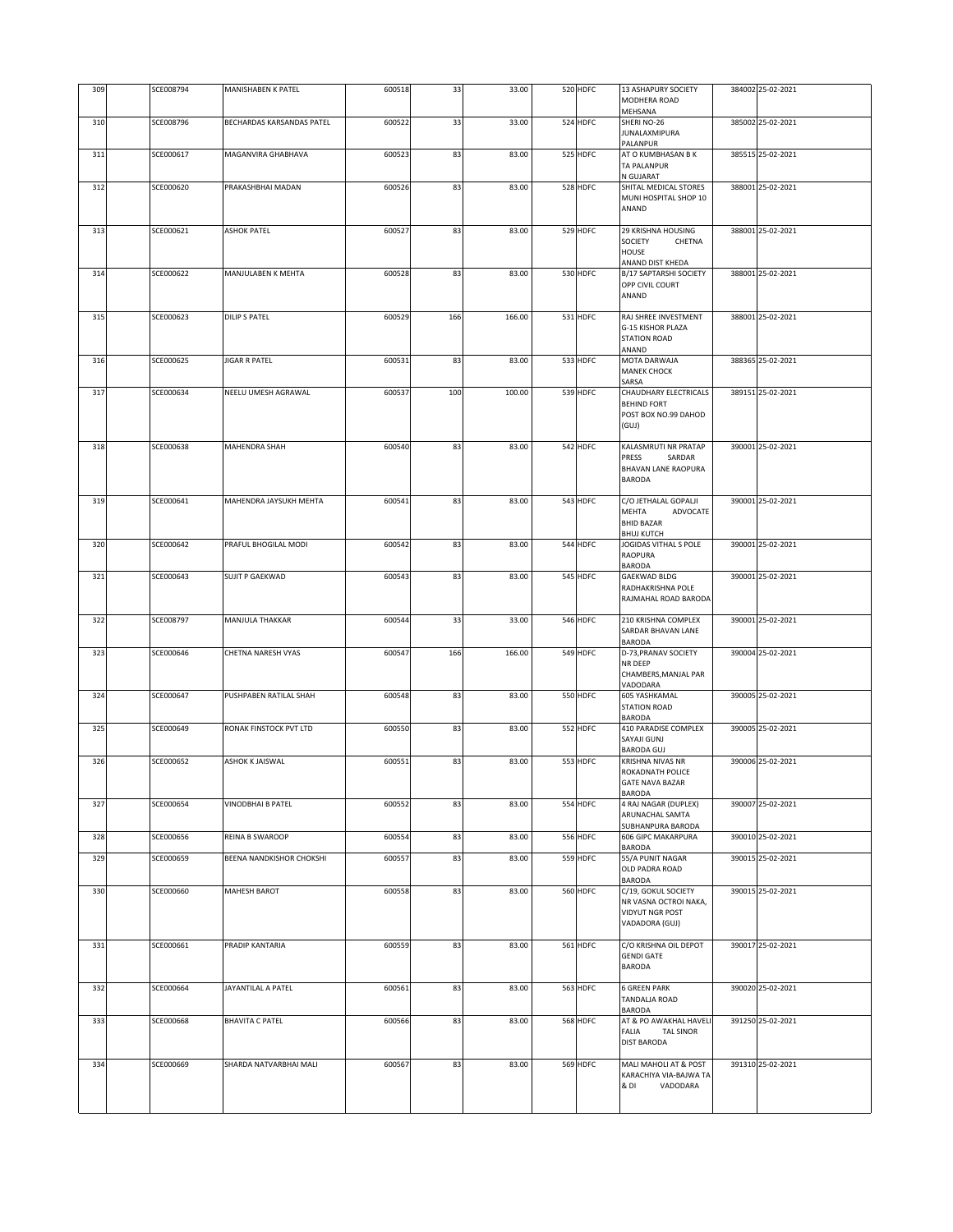| 335 | SCE000678 | DINESHCHANDRA KUNVARJI MISTRY | 600573 | 50 | 50.00 | 575 HDFC | <b>NEAR BUS STAND</b><br>AT & PO SARBHON                | 394350 25-02-2021 |
|-----|-----------|-------------------------------|--------|----|-------|----------|---------------------------------------------------------|-------------------|
|     |           |                               |        |    |       |          | TA. BARDOLI DIST SURAT<br>(GUJ)                         |                   |
| 336 | SCE000679 | UTTAM N MISTRY                | 600574 | 83 | 83.00 | 576 HDFC | KUMBHARWAD OLPAD<br>SURAT                               | 394540 25-02-2021 |
|     | SCE000681 |                               |        |    |       |          | <b>GUJARAT</b>                                          | 395001 25-02-2021 |
| 337 |           | VARSHA KUMARI K SHAH          | 600575 | 83 | 83.00 | 577 HDFC | 604 A SHETRUNJAY APT<br><b>BEHIND</b><br><b>NAVYUBI</b> |                   |
|     |           |                               |        |    |       |          | <b>COLLEGE</b><br>RANDER ROAD SURAT                     |                   |
| 338 | SCE000683 | CHANDUBHAI S DHAMELIA         | 600577 | 83 | 83.00 | 579 HDFC | 303 GOURAV APAT NR<br><b>UMAROU</b><br>P                | 395001 25-02-2021 |
|     |           |                               |        |    |       |          | STATION ATHWALAINCE<br>ROAD SURAT GUJARAT               |                   |
| 339 | SCE000684 | AMINABIBI PILA                | 600578 | 83 | 83.00 | 580 HDFC | 1/3998 B/H OLD CIVIL                                    | 395001 25-02-2021 |
|     |           |                               |        |    |       |          | HOSPITAL<br><b>CHOWK</b><br><b>STREET CHOWK BAZAR</b>   |                   |
| 340 | SCE000685 | <b>NIPA B SHAH</b>            | 600579 | 83 | 83.00 | 581 HDFC | SURAT<br>3314 DIWALI BAUG                               | 395001 25-02-2021 |
|     |           |                               |        |    |       |          | ATHWA GATE<br>SURAT                                     |                   |
| 341 | SCE000686 | PRAFUL K JAIN                 | 600580 | 83 | 83.00 | 582 HDFC | 33/4 DIWALI BAUG                                        | 395001 25-02-2021 |
|     |           |                               |        |    |       |          | ATHWA GATE<br>SURAT                                     |                   |
| 342 | SCE000687 | KRUTIK VINOD MEHTA            | 600581 | 83 | 83.00 | 583 HDFC | VRINDAVAN APT 2ND<br><b>FLOOR MARVADI</b>               | 395001 25-02-2021 |
|     |           |                               |        |    |       |          | MOHLLO NANPURA<br>SURAT                                 |                   |
| 343 | SCE000688 | PURNIMA GANDHI                | 600582 | 83 | 83.00 | 584 HDFC | OLD CIVIL HOSPITAL                                      | 395001 25-02-2021 |
|     |           |                               |        |    |       |          | <b>CHAWK BAZAR</b><br>SURAT                             |                   |
| 344 | SCE000689 | SADHANA ATUL BHANDARI         | 600583 | 83 | 83.00 | 585 HDFC | 1937 VINAYAK BLDG FLAT<br>NO 12<br>BHIM                 | 395001 25-02-2021 |
|     |           |                               |        |    |       |          | KACHCHHI MOHOLLO<br>NANPURA SURAT                       |                   |
| 345 | SCE000691 | NIKUNJ B SHAH                 | 600585 | 83 | 83.00 | 587 HDFC | 3304 HIRA PANNA APT<br>GOPIPURA KAZI MEDAN              | 395001 25-02-2021 |
|     |           |                               |        |    |       |          | SURAT                                                   |                   |
| 346 | SCE000692 | <b>GULBANU DHARANI</b>        | 600586 | 83 | 83.00 | 588 HDFC | 6/86 KARIMABAD SOC<br>GHOD DOD ROAD                     | 395001 25-02-2021 |
| 347 | SCE000694 | KIRIT J MORAKHIA              | 600588 | 83 | 83.00 | 590 HDFC | SURAT<br>6/7641 GUNDI SHERI                             | 395001 25-02-2021 |
|     |           |                               |        |    |       |          | 2ND FLOOR LALDARWAJA<br>SURAT                           |                   |
|     | SCE000698 |                               |        |    |       | 593 HDFC | C/O DURGA SILK MILLS                                    | 395002 25-02-2021 |
| 348 |           | <b>BIMAL SURANA</b>           | 600591 | 83 | 83.00 |          | 416 GOODLUCK MKT RING                                   |                   |
|     |           |                               |        |    |       |          | ROAD<br>SURAT                                           |                   |
| 349 | SCE000699 | SHAILESH K SHAH               | 600592 | 83 | 83.00 | 594 HDFC | 405 ANANT AWAS APT NO-<br>NEAR                          | 395002 25-02-2021 |
|     |           |                               |        |    |       |          | ANANDNAGAR SOCIETY<br>SAGRAMPURA SURAT                  |                   |
| 350 | SCE000701 | C MANJULAL                    | 600593 | 83 | 83.00 | 595 HDFC | A-56 COSMOS<br>APARTMENT                                | 395002 25-02-2021 |
|     |           |                               |        |    |       |          | <b>RANDER ROAD</b>                                      |                   |
| 351 | SCE000705 | DIVYANG S MANDVIWALA          | 600595 | 83 | 83.00 | 597 HDFC | SURAT<br>101813 AMBAJI ROAD OPP                         | 395003 25-02-2021 |
|     |           |                               |        |    |       |          | <b>MAHAKALI MATAS</b><br><b>MANDIR</b><br>SURAT         |                   |
| 352 | SCE000709 | <b>BHAVNA MEHTA</b>           | 600598 | 83 | 83.00 | 600 HDFC | 206 DIAMOND PARK OPP                                    | 395003 25-02-2021 |
|     |           |                               |        |    |       |          | POLICE<br>LINE<br>RAMPURA ROAD                          |                   |
|     |           |                               |        |    |       |          | SURAT                                                   |                   |
| 353 | SCE000710 | BATUL IBRAHIM KALUDI          | 600599 | 83 | 83.00 | 601 HDFC | 210 MATCHISWALA<br>MARKET<br><b>CHOWK</b>               | 395003 25-02-2021 |
|     |           |                               |        |    |       |          | <b>BAZAR</b><br>SURAT                                   |                   |
| 354 | SCE000711 | JOITALAL CHIMANLAL SHAH       | 600600 | 83 | 83.00 | 602 HDFC | C/O SUNIL TRADERS<br>6/1131A                            | 395003 25-02-2021 |
|     |           |                               |        |    |       |          | MAHIDHARPURA VAN<br>IYASHERI SURAT                      |                   |
| 355 | SCE000713 | VALLABH J ASODARIA            | 600602 | 83 | 83.00 | 604 HDFC | 7/2998 SAIDPURA                                         | 395003 25-02-2021 |
|     |           |                               |        |    |       |          | PARSI STREET<br>SURAT                                   |                   |
| 356 | SCE008800 | NITABEN B PATEL               | 600603 | 33 | 33.00 | 605 HDFC | 4/347 BEGAMPURA<br>DUDHARAST                            | 395003 25-02-2021 |
| 357 | SCE000715 | JEMIS SAVANI                  | 600604 | 83 | 83.00 | 606 HDFC | SURAT<br>60 TRUPTI SOCIETY                              | 395004 25-02-2021 |
|     |           |                               |        |    |       |          | OPP VIHAR STREET VED<br>ROAD<br>SURAT                   |                   |
| 358 | SCE000716 | VASANT V MEHTA                | 600605 | 83 | 83.00 | 607 HDFC | 5 SATYASAI NAGAR                                        | 395004 25-02-2021 |
|     |           |                               |        |    |       |          | NEAR KANTARESHWAR<br>MAHADEVI                           |                   |
| 359 | SCE000717 | <b>ASHOK B KANANI</b>         | 600606 | 83 | 83.00 | 608 HDFC | KATARGAM SURAT<br>44 1ST FLOOR GAURAV                   | 395004 25-02-2021 |
|     |           |                               |        |    |       |          | PARK B/H<br>GAYATRI<br>PARIVAR SOCEITY                  |                   |
|     |           |                               |        |    |       |          | KATARGAM<br>ROAD<br>SURAT                               |                   |
| 360 | SCE000718 | PARAS R SANGHAVI              | 600607 | 83 | 83.00 | 609 HDFC | 301 VITRAG APT                                          | 395004 25-02-2021 |
|     |           |                               |        |    |       |          | LIMBACHA FALIA<br>KATARGAM                              |                   |
|     |           |                               |        |    |       |          | SURAT                                                   |                   |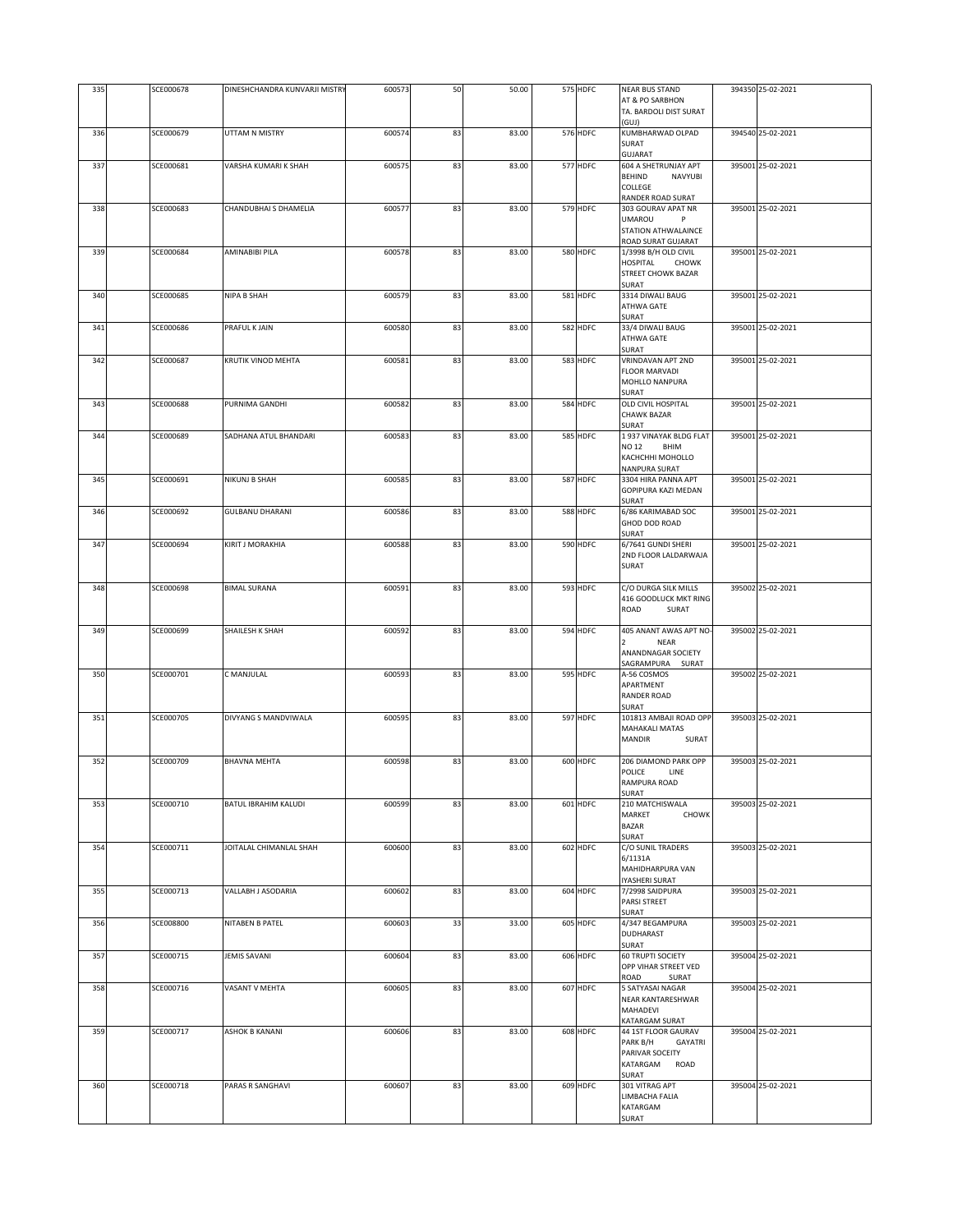| 361 | SCE000721 | VINODBHAI G PATEL                | 600610 | 83  | 83.00  | 612 HDFC | 105 SAHYOG CHEMBERS<br>MINI BAZAR<br>VARACHHA ROAD                                                        | 395006 25-02-2021 |
|-----|-----------|----------------------------------|--------|-----|--------|----------|-----------------------------------------------------------------------------------------------------------|-------------------|
|     |           |                                  |        |     |        |          | SURAT                                                                                                     |                   |
| 362 | SCE000723 | PRAKASH CHANDULAL SHAH           | 600611 | 83  | 83.00  | 613 HDFC | 2 B SIDDH GIRI APT NEAR<br>DHAWAL GIRI ATHWA<br>LINES<br>SURAT                                            | 395007 25-02-2021 |
| 363 | SCE000724 | BIPIN CHANDRA KANAIYALAL SHAH    | 600612 | 83  | 83.00  | 614 HDFC | 102 B2 VANDAN<br>APPARTMENT<br><b>NEAR TENEMENT</b><br><b>BHATTAR</b>                                     | 395007 25-02-2021 |
| 364 | SCE000725 | DHAVAL BHATT                     | 600613 | 83  | 83.00  | 615 HDFC | C/O B D MISTRY 16 SANJAY<br>SOCIETY<br>UMRA, JAKATNAKA                                                    | 395007 25-02-2021 |
| 365 | SCE000727 | JAYABEN R AMIPARA                | 600616 | 83  | 83.00  | 618 HDFC | SURAT<br>AMIJAY HOSPITAL 1                                                                                | 395008 25-02-2021 |
|     |           |                                  |        |     |        |          | HIRANAGAR<br>SHOPPING CENTRE OPP<br>PATEL NAGAR<br>ALL A K<br><b>ROAD SURAT</b>                           |                   |
| 366 | SCE000730 | NEELA HASMUKHLAL MEHTA           | 600619 | 83  | 83.00  | 621 HDFC | 133-34 AHURA NAGAR<br>SOCIETY<br>ADAJAN<br>ROAD<br>SURAT                                                  | 395009 25-02-2021 |
| 367 | SCE000733 | NITA A MEHTA                     | 600622 | 50  | 50.00  | 624 HDFC | 506 DHANMORA<br>COMPLEX<br><b>ADAJAN PATIA</b><br>SURAT                                                   | 395009 25-02-2021 |
| 368 | SCE000735 | MANOJ KUMAR SINHA                | 600624 | 83  | 83.00  | 626 HDFC | K-4 DAMANGANGA<br>COLONY<br>NO II<br>TITHAL ROAD VALSAD                                                   | 396001 25-02-2021 |
| 369 | SCE000737 | ASHOKKUMAR SINGH                 | 600626 | 83  | 83.00  | 628 HDFC | GUJARAT<br>RCL 88/1007<br>CHANOD COLONY                                                                   | 396195 25-02-2021 |
| 370 | SCE000674 | SANJAY KUMAR B KADIVAR           | 600628 | 83  | 83.00  | 630 HDFC | <b>GIDL VAPI</b><br>503 PARADISE TOWER<br><b>TORAL APARTMENT</b><br>OPP CIVIL HOSPITAL<br>NAVSARI GUJARAT | 396445 25-02-2021 |
| 371 | SCE000741 | JAYPRAKASH TARACHAND SONI        | 600630 | 83  | 83.00  | 632 HDFC | 208 TIRUPATI COMPLEX<br><b>JALARAM SOCIETY</b><br>VIJALPUR ROAD<br>NAVSARI                                | 396445 25-02-2021 |
| 372 | SCE000743 | ARUNA ASHISH SHAH                | 600632 | 83  | 83.00  | 634 HDFC | 204 ANDIES APARTMENT<br>OPP TATA HALL<br>NAVSARI                                                          | 396445 25-02-2021 |
| 373 | SCE000745 | DASHRATHLAL PATEL                | 600633 | 83  | 83.00  | 635 HDFC | <b>34 MARUTI LANE</b><br>RATNADEEP<br>1ST<br><b>FLOOR FORT</b><br><b>BOMBAY</b>                           | 400001 25-02-2021 |
| 374 | SCE000746 | KHUSHDEV VADHERA                 | 600634 | 83  | 83.00  | 636 HDFC | C-14/IST FLOOR SHRINIVAS<br>APTS<br>MANPADA<br>ROAD DOMBIVLI E                                            | 400001 25-02-2021 |
| 375 | SCE000748 | <b>ANIL NAKE</b>                 | 600636 | 83  | 83.00  | 638 HDFC | C/O DEVIKA SUVARNA LAL<br><b>BLDG</b><br>2ND FLR R NO<br>36 GOA STREET<br><b>FORT BOMBAY</b>              | 400001 25-02-2021 |
| 376 | SCE000749 | RAMESH SUVARNA                   | 600637 | 83  | 83.00  | 639 HDFC | C/O DEVIKA SUVARNA LAL<br><b>BLDG</b><br>2ND FLR R NO<br>36 36 GOA STREET<br><b>FORT BOMBAY</b>           | 400001 25-02-2021 |
| 377 | SCE000751 | ALKA PENDSE                      | 600639 | 100 | 100.00 | 641 HDFC | BLOCK NO 10 USHA BLDG<br>PALIKAVRIND SOCIETY<br><b>SASMIRA ROAD</b>                                       | 400001 25-02-2021 |
| 378 | SCE000752 | SANCHAY HOLDINGS PVT LTD         | 600640 | 250 | 250.00 | 642 HDFC | ILACO HOUSE IST FLOOR<br>SIR P M ROAD<br><b>FORT BOMBAY</b>                                               | 400001 25-02-2021 |
| 379 | SCE000754 | SIDSPL A/C KOTHARI PIONEER PRIM/ | 600642 | 83  | 83.00  | 644 HDFC | 203 EMCA HOUSE II FLOOR<br>289 S B S MARG FORT<br><b>BOMBAY</b>                                           | 400001 25-02-2021 |
| 380 | SCE000755 | HARSHAD H GANDHI                 | 600643 | 166 | 166.00 | 645 HDFC | 7B COOPER BLDG., 3RD<br>FLOOR,<br>N M ROAD,<br>FORT,<br><b>BOMBAY</b>                                     | 400001 25-02-2021 |
| 381 | SCE000756 | HARSHAD H GANDHI                 | 600644 | 33  | 33.00  | 646 HDFC | ROTUNDA BLDG, 5TH<br><b>FLOOR, NO.520</b><br><b>BOMBAY SAMACHAR</b><br>MARG<br>FORT<br>BOMBAY             | 400001 25-02-2021 |
| 382 | SCE000759 | ASHOK KUMAR KEWALCHAND           | 600647 | 83  | 83.00  | 649 HDFC | C/O M VIKASH KUMAR &<br>CO<br>288<br>KALBADEVI ROAD 4TH<br><b>FLOOR</b><br>PO BOMBAY                      | 400002 25-02-2021 |
| 383 | SCE000764 | JAGSHREE K SHAH                  | 600650 | 50  | 50.00  | 652 HDFC | C/O. KIRIT D. SHAH<br>K.D.INVESTMENT, 9/1,<br>GAZDAR STREET CHIRA<br><b>BAZAR MUMBAI</b>                  | 400002 25-02-2021 |
| 384 | SCE008802 | DINESH MAHESHWARI                | 600652 | 66  | 66.00  | 654 HDFC | C/O SABOO SAREE,<br>STANDARD HOUSE<br>83<br>QUEEN'S ROAD<br>MUMBAI                                        | 400002 25-02-2021 |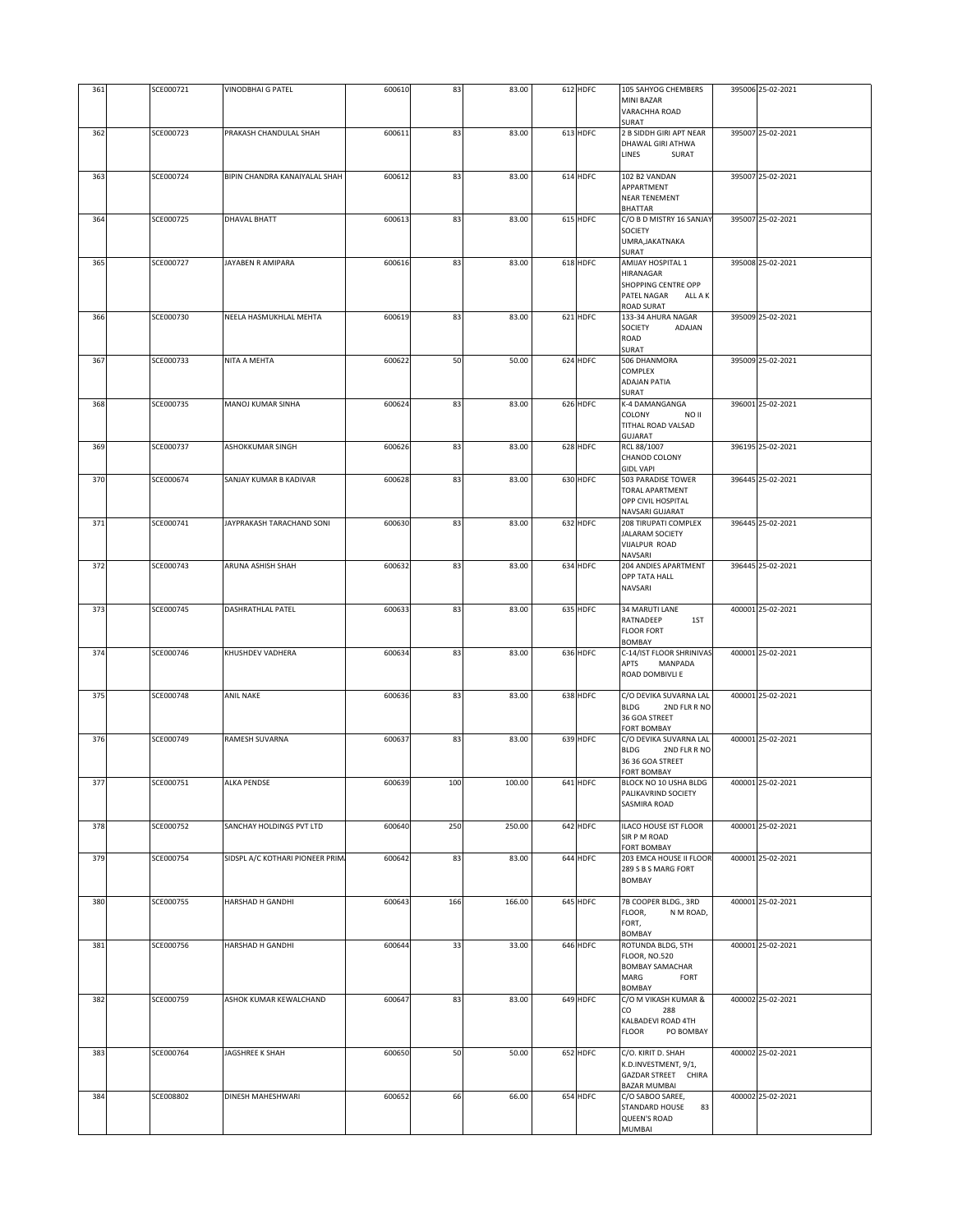| 385 | SCE000767 | <b>HEMANT SHAH</b>             | 600654 | 83   | 83.00    | 656 HDFC | <b>63 KRISHNA NIVAS</b>                                                                                                       | 400003 25-02-2021 |
|-----|-----------|--------------------------------|--------|------|----------|----------|-------------------------------------------------------------------------------------------------------------------------------|-------------------|
|     |           |                                |        |      |          |          | 305 YUSUF MAHERALI<br>ROAD<br>RAJNIKANT<br><b>BOMBAY</b>                                                                      |                   |
| 386 | SCE000771 | <b>ARUNA P GANATRA</b>         | 600658 | 83   | 83.00    | 660 HDFC | SABUN BHUVANI 5TH                                                                                                             | 400003 25-02-2021 |
|     |           |                                |        |      |          |          | <b>FLOOR</b><br>187<br><b>CHAKLA STREET</b><br><b>BOMBAY</b>                                                                  |                   |
| 387 | SCE000772 | ABDUL KADIR E LAKDAWALA        | 600659 | 83   | 83.00    | 661 HDFC | <b>190 RAUDET TAHERA</b><br><b>STREET</b><br>3RD<br><b>FLOOR</b>                                                              | 400003 25-02-2021 |
| 388 | SCE000773 | HASHMAT A R JAMADAR            | 600660 | 416  | 416.00   | 662 HDFC | BOMBAY<br>15/17 RASHID MANZIL IST                                                                                             | 400003 25-02-2021 |
|     |           |                                |        |      |          |          | <b>FLOOR</b><br>ROOM 4<br>MASJID CROSS LANE<br><b>NEAR MANDVI POST</b><br>OFFICE BOMBAY                                       |                   |
| 389 | SCE000776 | <b>BABULAL D MEHTA</b>         | 600661 | 83   | 83.00    | 663 HDFC | C/O STEEL FORGE I<br>19/21 1ST KHETWADI<br>LANE<br>BOMBAY                                                                     | 400004 25-02-2021 |
| 390 | SCE000777 | JAYA P PRABHU                  | 600662 | 83   | 83.00    | 664 HDFC | 12/B MEHENDELA CO OP<br>SOCIETY<br><b>IST FLOOR</b><br>V P RD<br><b>BOMBAY</b>                                                | 400004 25-02-2021 |
| 391 | SCE000779 | AYUSHI JOGANI                  | 600664 | 83   | 83.00    | 666 HDFC | 406 4TH FLOOR<br>PANCHRATNA<br>OPERA HOUSE<br>BOMBAY                                                                          | 400004 25-02-2021 |
| 392 | SCE000786 | RAJENDRA PRASAD JAIN           | 600669 | 416  | 416.00   | 671 HDFC | 17 MATHEW ROAD<br>MADGAOKAR<br><b>HOUSE 3RD FLOOR</b><br><b>BOMBAY</b>                                                        | 400004 25-02-2021 |
| 393 | SCE000790 | <b>MAHESH CHANDER</b>          | 600671 | 83   | 83.00    | 673 HDFC | ASW CWE N W                                                                                                                   | 400005 25-02-2021 |
|     |           |                                |        |      |          |          | DR HOMI BHABHA ROAD<br><b>NAVY NAGAR</b><br><b>BOMBAY</b>                                                                     |                   |
| 394 | SCE000791 | <b>WAJID ALI ANSARI</b>        | 600672 | 83   | 83.00    | 674 HDFC | C/O R C JAIN 703 PRASHAR<br><b>BLDG</b><br>TIFR COLONEY<br><b>NAVY NAGAR</b><br>COLABA BOMBAY                                 | 400005 25-02-2021 |
| 395 | SCE000792 | <b>SHOBHA PURI</b>             | 600673 | 150  | 150.00   | 675 HDFC | 50 SUNITA COOP HSG SOC<br><b>G D SOMANI MARG</b><br><b>CUFFE PARADE BOMBAY</b>                                                | 400005 25-02-2021 |
| 396 | SCE000795 | VAISHALI NIRUP SHAH            | 600676 | 83   | 83.00    | 678 HDFC | 105 REKHA-2 46 RIDGE<br>ROAD<br>WALKESHWAR<br><b>BOMBAY</b>                                                                   | 400006 25-02-2021 |
| 397 | SCE000796 | PRABODH J KOTHARI              | 600677 | 83   | 83.00    | 679 HDFC | 303 PLEASANT PALACE<br>16 N D ROAD<br><b>BOMBAY</b>                                                                           | 400006 25-02-2021 |
| 398 | SCE000798 | PRANJAL SECURITIES & MANGT CON | 600679 | 250  | 250.00   | 681 HDFC | 4 RAHUL BUILDING<br>34 WALKESHWAR ROAD<br>BOMBAY                                                                              | 400006 25-02-2021 |
| 399 | SCE000800 | KRUTI BANKIM SHAH              | 600680 | 83   | 83.00    | 682 HDFC | 2/46 SAMRAT ASHOK<br>RIDGE ROAD MALABAR<br>HILL<br><b>BOMBAY</b>                                                              | 400006 25-02-2021 |
| 400 | SCE000804 | KRUTI BANKIM SHAH              | 600684 | 333  | 333.00   | 686 HDFC | 2/46 SAMRAT ASHOK<br>RIDGE ROAD MALABAR<br><b>BOMBAY</b><br>HILL                                                              | 400006 25-02-2021 |
| 401 | SCE000806 | SADHANA BADIYANI               | 600687 | 83   | 83.00    | 689 HDFC | NEW VINOD STORE<br>333 M S ALI ROAD<br><b>GRANT ROAD BOMBAY</b>                                                               | 400007 25-02-2021 |
| 402 | SCE000807 | LILY MACARIUS                  | 600688 | 83   | 83.00    | 690 HDFC | ROBERT MONEY TECH<br>HIGH SCHOOL & JR<br>COLLEGE WADILAL A PATIL<br><b>MARG NEAR</b><br>CONGRESS HOUSE GRANT<br>RD (E) MUMBAI | 400007 25-02-2021 |
| 403 | SCE000814 | <b>DINSHAW M SPENCER</b>       | 600692 | 166  | 166.00   | 694 HDFC | LABNUM HOUSE<br>LABNUM ROAD, MANA<br><b>CHOWK</b><br>MUMBAI                                                                   | 400007 25-02-2021 |
| 404 | SCE008761 | MADHAVI ASHVIN MEHTA           | 600693 | 150  | 150.00   | 695 HDFC | 29 SEA CASTLE<br>CHOWPATTY SEA FACE<br>MUMBAI                                                                                 | 400007 25-02-2021 |
| 405 | SCE008804 | MADHAVI ASHVIN MEHTA           | 600694 | 100  | 100.00   | 696 HDFC | 29 SEA CASTLE<br>CHOWPATTY SEA FACE<br>MUMBAI                                                                                 | 400007 25-02-2021 |
| 406 | SCE000818 | JALIL AHMED SHAIKH             | 600696 | 83   | 83.00    | 698 HDFC | 203 B 95 MORLAND<br>ROAD HALIMA APTM<br>BOMBAY                                                                                | 400008 25-02-2021 |
| 407 | SCE000820 | <b>SALIM PARPIA</b>            | 600699 | 83   | 83.00    | 701 HDFC | 120 SHAYDA MARG R N 18<br>2ND FLOOR<br>BOMBAY                                                                                 | 400009 25-02-2021 |
| 408 | SCE000822 | <b>RAKESH SHAH</b>             | 600701 | 83   | 83.00    | 703 HDFC | C/O BIPIN ENTERPRISES<br>20/6A CHAMPSI BHIMJI RD<br>ANJIRWAD A<br>MAZGAON BOMBAY                                              | 400010 25-02-2021 |
| 409 | SCE000824 | NADIR R KESHWANI               | 600702 | 1333 | 1,333.00 | 704 HDFC | <b>IRFAN MANSION SHOP</b><br>NO.3, MOMINPURA<br>MHD SIDDIQUE ANSARI<br>MARG, BYCULLA(W)<br>MUMBAI                             | 400011 25-02-2021 |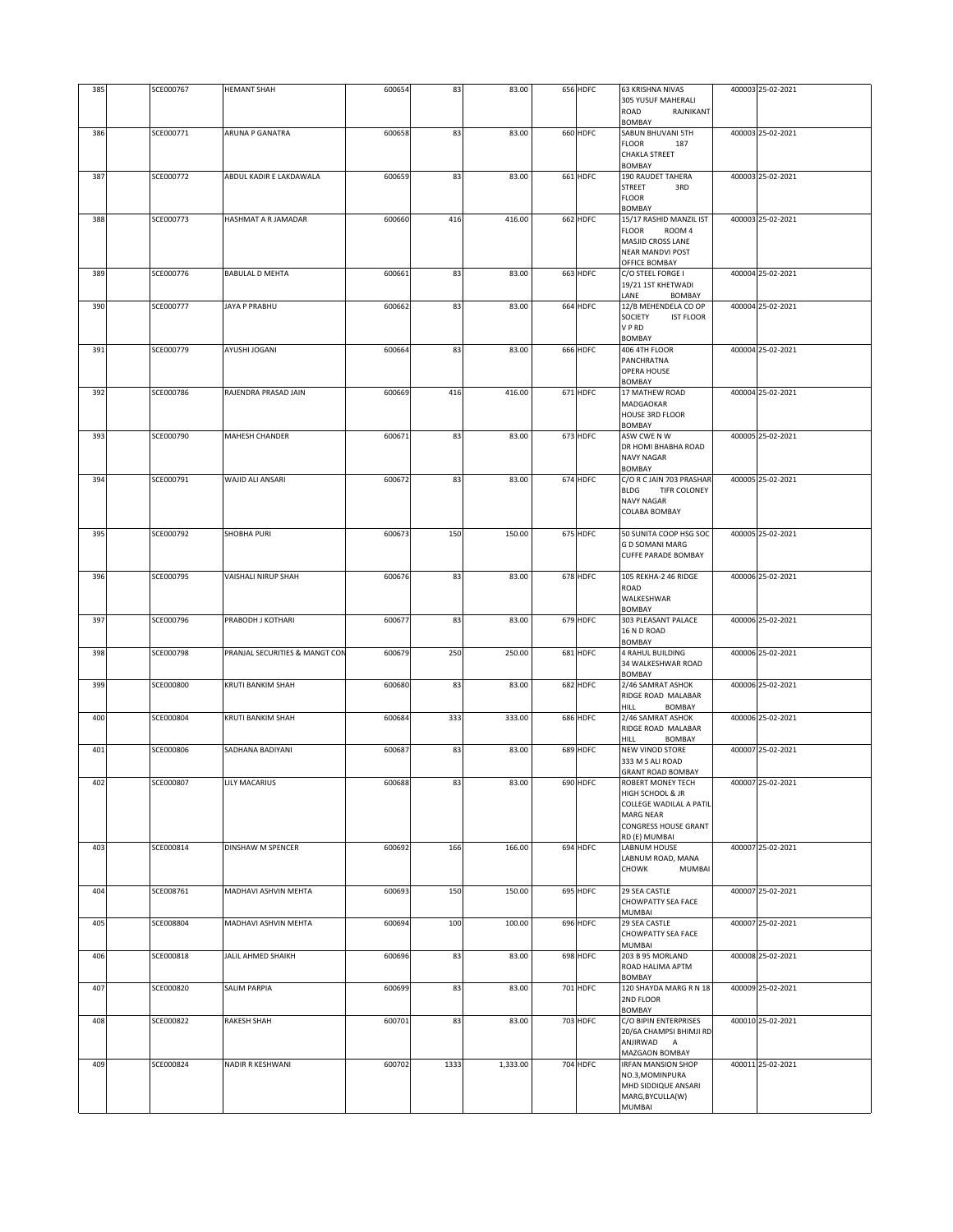| 410 | SCE000831        | MANTRA MAGIC ENTERPRISES PVT L | 600708 | 750 | 750.00 | 710 HDFC | 30, LAKSHMI KRIPA                                                        | 400014 25-02-2021 |
|-----|------------------|--------------------------------|--------|-----|--------|----------|--------------------------------------------------------------------------|-------------------|
|     |                  |                                |        |     |        |          | L.T COLONY VINCENT                                                       |                   |
|     |                  |                                |        |     |        |          | SQUARE ROAD NO-3<br>DADAR EAST, BOMBAY                                   |                   |
| 411 | SCE000834        | DEVRAJ KHANNA                  | 600709 | 83  | 83.00  | 711 HDFC | A/19 ANAND NAGAR                                                         | 400016 25-02-2021 |
|     |                  |                                |        |     |        |          | SITLA DEVI TEMPLE ROAD<br><b>MAHIM BOMBAY</b>                            |                   |
|     |                  |                                |        |     |        |          |                                                                          |                   |
| 412 | SCE000835        | RAJESH SHAH                    | 600710 | 83  | 83.00  | 712 HDFC | 14 SUNITA CO OP HO SO<br>3RD FLOOR<br>LT DILIP<br><b>GUPTE ROAD</b>      | 400016 25-02-2021 |
|     |                  |                                |        |     |        |          | MAHIM BOMBAY                                                             |                   |
| 413 | SCE000841        | <b>HEMLATA S TRIMAKHE</b>      | 600714 | 83  | 83.00  | 716 HDFC | ROOM NO-204 BLDG NO-8<br><b>BALIGA NAGAR MAHIM</b><br>EAST<br>BOMBAY     | 400017 25-02-2021 |
| 414 | SCE000842        | SHARAD M TRIMAKHE              | 600715 | 83  | 83.00  | 717 HDFC | ROOM NO-204 BLDG NO-8                                                    | 400017 25-02-2021 |
|     |                  |                                |        |     |        |          | BALIGA NAGAR MAHIM<br>EAST<br>BOMBAY                                     |                   |
| 415 | SCE000843        | <b>BABASAHEB SALVE</b>         | 600716 | 83  | 83.00  | 718 HDFC | B-1/8 B M C QRTRS                                                        | 400018 25-02-2021 |
|     |                  |                                |        |     |        |          | <b>EMERGENCY CELL DR E</b><br>MOSES ROAD<br>WORLI<br><b>BOMBAY</b>       |                   |
| 416 | SCE000844        | NARENDRA KIMTEE                | 600717 | 416 | 416.00 | 719 HDFC | 20 SEA GIMPSE<br>69 WORLI HILL ROAD                                      | 400018 25-02-2021 |
| 417 | SCE000845        | KANCHANDEVI JAIN               | 600718 | 83  | 83.00  | 720 HDFC | MUMBAI<br>129-3 SURAJ VILLA<br><b>BHAVDAJI ROAD</b>                      | 400019 25-02-2021 |
|     |                  |                                |        |     |        |          | MATUNGA BOMBAY                                                           |                   |
| 418 | SCE000850        | RAMESH ROHITH                  | 600722 | 83  | 83.00  | 724 HDFC | 14/3 SHRINIKETAN 14 M K<br>ROAD<br><b>CHURCH GATE</b><br><b>BOMBAY</b>   | 400020 25-02-2021 |
| 419 | SCE000856        | <b>BIREN S SHAH</b>            | 600726 | 83  | 83.00  | 728 HDFC | PANCHASAR BUILDING,                                                      | 400020 25-02-2021 |
|     |                  |                                |        |     |        |          | <b>4TH FLOOR</b><br><b>BLOCK</b>                                         |                   |
|     |                  |                                |        |     |        |          | NO.33, 76<br>MARINE DRIVE, F ROAD<br>BOMBAY                              |                   |
| 420 | <b>SCE000858</b> | M LEELA DEVI                   | 600727 | 83  | 83.00  | 729 HDFC | THE VYSYA BANK LTD 210                                                   | 400021 25-02-2021 |
|     |                  |                                |        |     |        |          | MITTAL TOWERS A WING<br>NARIMAN POINT BOMBAY                             |                   |
| 421 | SCE000860        | ATESH SECURITIES LTD           | 600728 | 333 | 333.00 | 730 HDFC | <b>604 EMBASSY CENTER</b><br><b>NARIMAN POINT</b>                        | 400021 25-02-2021 |
|     |                  |                                |        |     |        |          | BOMBAY                                                                   |                   |
| 422 | SCE000862        | MORGAN STANLEY ASSET MNG INC   | 600729 | 833 | 833.00 | 731 HDFC | 224 MITTAL COURT B<br>WING 2ND FLOOR<br>NARIMAN POINT<br><b>BOMBAY</b>   | 400021 25-02-2021 |
| 423 | SCE000863        | DRESDNER KLEINWORT BENSON SEC  | 600730 | 83  | 83.00  | 732 HDFC | 124/126, FREE PRESS                                                      | 400021 25-02-2021 |
|     |                  |                                |        |     |        |          | HOUSE<br>NARIMAN<br>POINT<br>MUMBAI                                      |                   |
| 424 | SCE000865        | SHILA SHIRWADKAR               | 600731 | 83  | 83.00  | 733 HDFC | 14 NIRMALKUNJ PLOT NO                                                    | 400022 25-02-2021 |
|     |                  |                                |        |     |        |          | 70<br>SION EAST<br><b>BOMBAY</b>                                         |                   |
| 425 | SCE000866        | JASMINE C MEHTA                | 600732 | 83  | 83.00  | 734 HDFC | 206 SHIV MATHAL SION<br>RD OPP SION HOSPITAL                             | 400022 25-02-2021 |
|     |                  |                                |        |     |        |          | SION E BOMBAY                                                            |                   |
| 426 | SCE000868        | KAMALAKAR RAJARAM PARULEKAR    | 600734 | 83  | 83.00  | 736 HDFC | Q-1 EVERARD NAGAR II                                                     | 400022 25-02-2021 |
|     |                  |                                |        |     |        |          | EASTERN EXPP HIGHWAY<br><b>SION BOMBAY</b>                               |                   |
| 427 | SCE000869        | PATIL SANDIP W                 | 600735 | 83  | 83.00  | 737 HDFC | 5-14 VARSHA PRINTING                                                     | 400022 25-02-2021 |
|     |                  |                                |        |     |        |          | JOGANI INDL ESTATE<br>CHUNABHATTI SION<br>MUMBAI                         |                   |
| 428 | SCE000870        | NEERAJA MURTHY                 | 600736 | 83  | 83.00  | 738 HDFC | ITC CLASSIC FINANCE LTD                                                  | 400023 25-02-2021 |
|     |                  |                                |        |     |        |          | APEEJAY HOUSE 6TH<br>FLOOR DR V B GANDHI<br>MARG FORT BOMBAY             |                   |
| 429 | SCE000871        | <b>HOMA KHAN</b>               | 600737 | 83  | 83.00  | 739 HDFC | I T C CLASSIC FINANCE LTD                                                | 400023 25-02-2021 |
|     |                  |                                |        |     |        |          | 6TH FLOOR V B GANDHI<br>MARG<br>FORT<br>BOMBAY                           |                   |
| 430 | SCE000874        | VIMLABEN K MODI                | 600740 | 750 | 750.00 | 742 HDFC | 201 VIKAS 2ND FLOOR<br>11 BANK STREET<br><b>FORT BOMBAY</b>              | 400023 25-02-2021 |
| 431 | SCE000877        | PRABIR KUMAR MANDAL            | 600742 | 83  | 83.00  | 744 HDFC | PDIL IST FLOOR BENGAL                                                    | 400025 25-02-2021 |
|     |                  |                                |        |     |        |          | CHEMICALS<br><b>BLDG 502</b><br>S U SAVARKAR MARG<br><b>WORLI BOMBAY</b> |                   |
| 432 | SCE000879        | MOHINI J SAVE                  | 600744 | 333 | 333.00 | 746 HDFC | PRABHA MANDIR CO-OP                                                      | 400025 25-02-2021 |
|     |                  |                                |        |     |        |          | HSG SOC<br>6TH<br><b>FLOOR R B ROAD</b><br>PRABHADEVI BOMBAY             |                   |
| 433 | SCE000881        | RAM NIWAS SINGHAL              | 600746 | 83  | 83.00  | 748 HDFC | D 6 HYDERABAD ESTATE                                                     | 400026 25-02-2021 |
|     |                  |                                |        |     |        |          | NAPEAN SEA ROAD<br>BOMBAY                                                |                   |
|     |                  |                                |        |     |        |          |                                                                          |                   |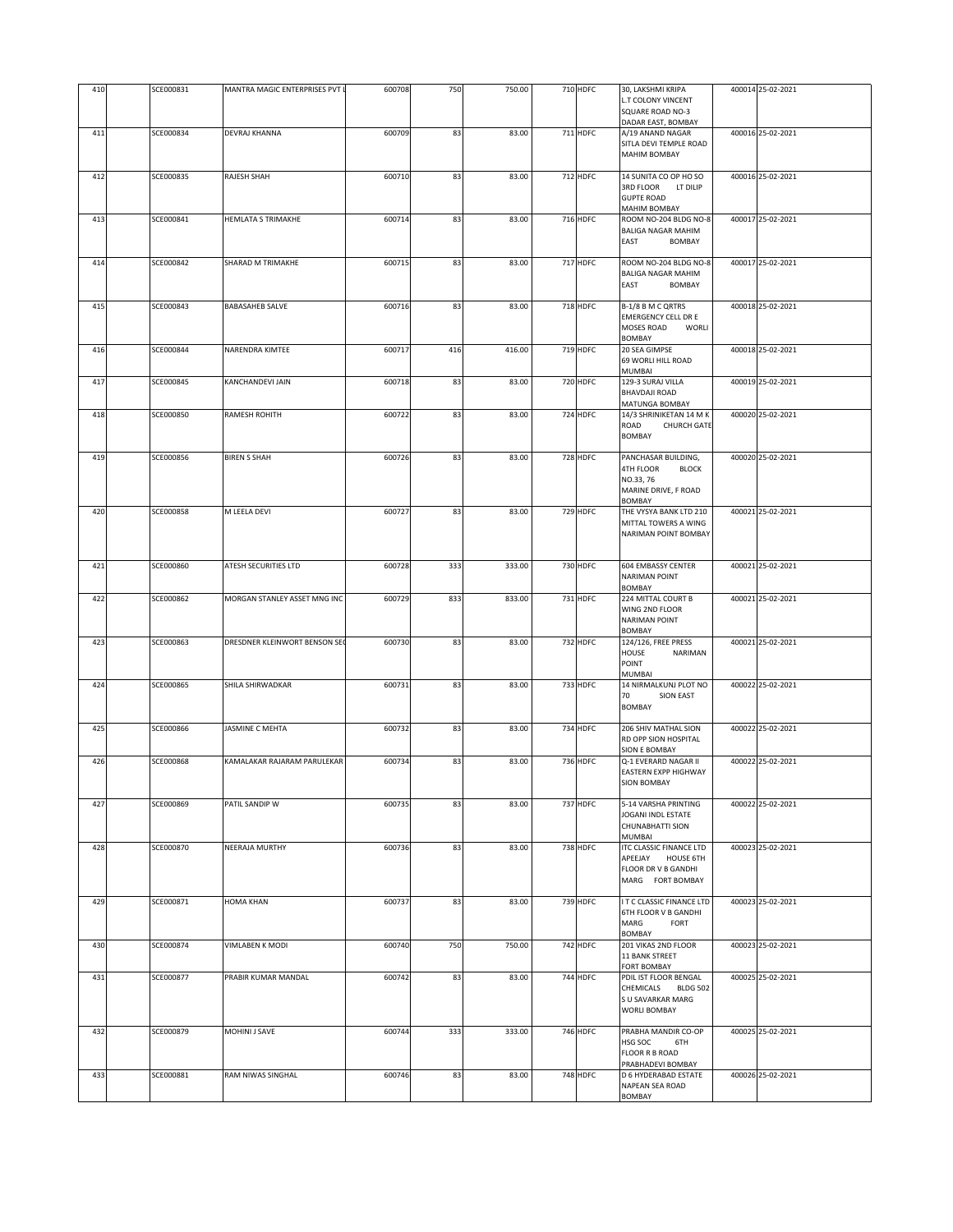| 434        | SCE000892              | <b>VINAY N SHAH</b>                  | 600751           | 166      | 166.00         | 753 HDFC             | 308/A SHUBH SANDESH<br>SOCIETY<br>16, HANSRAJ<br>LANE, BYCULLA<br>MUMBAI                                            | 400027 25-02-2021                      |
|------------|------------------------|--------------------------------------|------------------|----------|----------------|----------------------|---------------------------------------------------------------------------------------------------------------------|----------------------------------------|
| 435        | SCE000893              | MANOJ P GALA                         | 600752           | 83       | 83.00          | 754 HDFC             | 3/21 LAHER CHAMBERS<br><b>GOKHALE ROAD N</b><br>DADAR BOMBAY                                                        | 400028 25-02-2021                      |
| 436        | SCE000894              | RASHAMIKANT B SANJALIWALA            | 600753           | 150      | 150.00         | 755 HDFC             | TRENDY SECURITIES PVT<br>LTD,<br>17<br>GR.FLR, RAJIV SOJPAL<br>BLDG,<br><b>GOKHALE</b><br>RD(N),DADAR<br>(W),BOMBAY | 400028 25-02-2021                      |
| 437        | SCE000895              | KEDAR NAGNATH GANLA                  | 600754           | 83       | 83.00          | 756 HDFC             | <b>15 A JILIKAR HOUSE</b><br>KELUSKA R ROAD, SHIVAJI<br>PARK<br>DADAR,<br>MUMBAI                                    | 400028 25-02-2021                      |
| 438        | SCE000897              | MAHENDRA V SHAH                      | 600756           | 83       | 83.00          | 758 HDFC             | 301/7 SHANTH BHUVAN<br>P O LANE WADALA<br><b>BOMBAY</b>                                                             | 400031 25-02-2021                      |
| 439        | SCE000899              | PUSHPA PRADIP JOGANI                 | 600757           | 83       | 83.00          | 759 HDFC             | 607 BOMBAY MARKET<br>6TH FL TARDEO ROAD<br>BOMBAY                                                                   | 400034 25-02-2021                      |
| 440        | SCE000900              | <b>DIMPLE BAFNA</b>                  | 600758           | 83       | 83.00          | <b>760 HDFC</b>      | SHOP NO 139-A HEERA<br>PANNA<br>SHOPPING<br><b>CENTRE HAJIALI</b><br><b>BOMBAY</b>                                  | 400034 25-02-2021                      |
| 441        | SCE000901              | <b>ASHOK</b>                         | 600759           | 83       | 83.00          | 761 HDFC             | C/O SHAMIMAR CORPET &<br>MKT PVT LTD 1<br>BASEMENT TRADEO A C<br><b>MKT</b><br>TARDEO<br>BOMBAY                     | 400034 25-02-2021                      |
| 442        | SCE000903              | NAYANA R PATEL                       | 600760           | 83       | 83.00          | 762 HDFC             | <b>BLDG NO-49 FLAT 1950</b><br>SECTOR NO 7 ANTOPHILL<br><b>BOMBAY</b>                                               | 400037 25-02-2021                      |
| 443        | SCE000906              | <b>APURVA PATEL</b>                  | 600763           | 83       | 83.00          | 765 HDFC             | PLOT NO 49 13TH ROAD<br>JUHU SCHEME                                                                                 | 400049 25-02-2021                      |
| 444<br>445 | SCE000907<br>SCE000909 | <b>ARUNA PATEL</b><br>ALPANA A GUPTA | 600764<br>600766 | 83<br>83 | 83.00<br>83.00 | 766 HDFC<br>768 HDFC | PLOT NO 49 13TH ROAD<br>JUHU SCHEME<br>702 VAISHALI APARTMENT                                                       | 400049 25-02-2021<br>400049 25-02-2021 |
|            |                        |                                      |                  |          |                |                      | JANKI KUTIR<br><b>JUHU BOMBAY</b>                                                                                   |                                        |
| 446        | SCE000910              | ARUNKUMAR G GUPTA                    | 600767           | 166      | 166.00         | 769 HDFC             | 702 VAISHALI APARTMENT<br>JANKI KUTIR<br>JUHU BOMBAY                                                                | 400049 25-02-2021                      |
| 447        | SCE000917              | SANJAY D KHIRE                       | 600771           | 83       | 83.00          | 773 HDFC             | <b>6 DELITE APARTMENTS</b><br>2 CARTER ROAD<br><b>BANDRA BOMBAY</b>                                                 | 400050 25-02-2021                      |
| 448        | SCE000920              | NITRAM KHOSLA                        | 600773           | 83       | 83.00          | 775 HDFC             | 3, SATNAM BILDG, 29TH<br>ROAD<br>PLOT NO.83<br>BANDRA (W) MUMBAI                                                    | 400050 25-02-2021                      |
| 449        | SCE000921              | NITYAM KHOSLA                        | 600774           | 83       | 83.00          | 776 HDFC             | 3 SATNAM BLDG 29TH<br>ROAD<br>PLOT<br>NO.83, BANDRA (W)<br>MUMBAI                                                   | 400050 25-02-2021                      |
| 450        | SCE000922              | <b>VIBHURAJ KAPOOR</b>               | 600775           | 166      | 166.00         | 777 HDFC             | 301, CAPTAIN VILLA<br>ST. MARY ROAD, BANDRA<br><b>MUMBAI</b>                                                        | 400050 25-02-2021                      |
| 451        | SCE000924              | RAJEN VASANTKUMAR DHRUV              | 600777           | 166      | 166.00         | 779 HDFC             | 202 DHEERAJ DHAN<br>SENT ALEXICIOUS ROAD<br>OFF TURNER RD<br>BANDRA (W) MUMBAI                                      | 400050 25-02-2021                      |
| 452        | SCE000925              | PARASNATH SINGH                      | 600778           | 83       | 83.00          | <b>780 HDFC</b>      | M.H.B. 33/1789<br>KHER NAGAR<br>BANDRA (E) MUMBAI                                                                   | 400051 25-02-2021                      |
| 453        | SCE000928              | POONAM CHAND MUNOT                   | 600781           | 83       | 83.00          | 783 HDFC             | C/O 2 PREMJEEWAN<br>7TH ROAD KHAR W<br>BOMBAY                                                                       | 400052 25-02-2021                      |
| 454        | SCE000929              | PRASHANT SONI                        | 600782           | 33       | 33.00          | 784 HDFC             | 153 SITARAM NIVAS<br>GR FLOOR S V ROAD<br>KHAR WEST BOMBAY                                                          | 400052 25-02-2021                      |
| 455        | SCE000930              | VINOD BASANTANI                      | 600783           | 83       | 83.00          | 785 HDFC             | FALT NO-2 ANAND SAGAR<br>3RD ROAD KHAR WEST<br><b>BOMBAY</b>                                                        | 400052 25-02-2021                      |
| 456        | SCE000931              | PRIYA BASANTANI                      | 600784           | 83       | 83.00          | 786 HDFC             | FALT NO-2 ANAND SAGAR<br>3RD ROAD KHAR WEST<br>BOMBAY                                                               | 400052 25-02-2021                      |
| 457        | SCE000934              | RAJKUMAR BASANTANI                   | 600787           | 83       | 83.00          | 789 HDFC             | <b>6 PUSHP SHELTER</b><br>10TH ROAD KHAR W<br>BOMBAY                                                                | 400052 25-02-2021                      |
| 458        | SCE000935              | SEEMA BASANTANI                      | 600788           | 500      | 500.00         | 790 HDFC             | 123/6 PUSHP SHELTER<br>10TH ROAD KHAR W<br>BOMBAY                                                                   | 400052 25-02-2021                      |
| 459        | SCE000939              | YASHVIR SINGH                        | 600791           | 83       | 83.00          | 793 HDFC             | 1101 STERLING TOWER<br><b>3RD CROSS LANE</b><br>LOKHANDWALA COMPLEX<br>ANDHERI(W)<br><b>BOMBAY</b>                  | 400053 25-02-2021                      |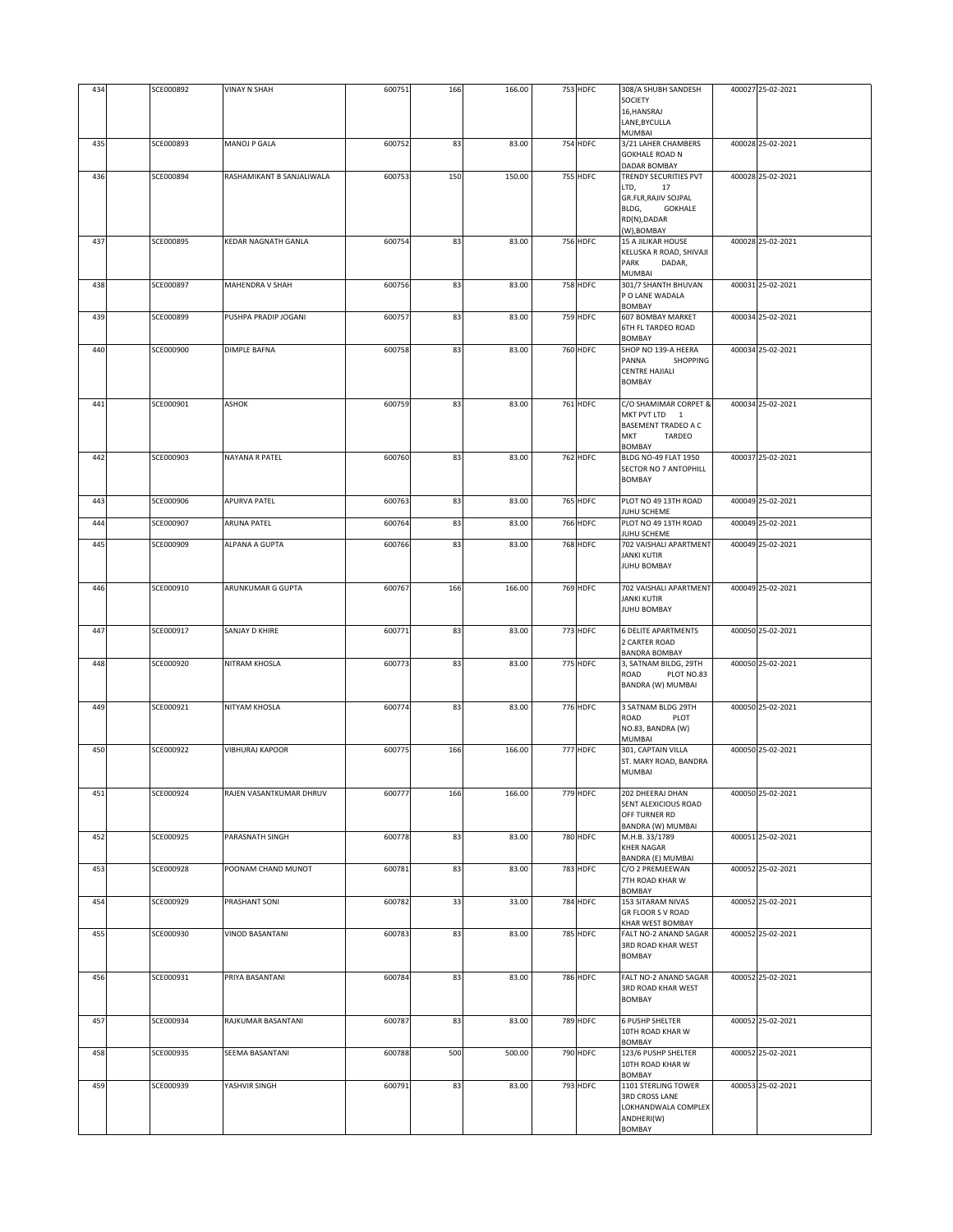| 460 | SCE000940 | <b>AARON RAPHAEL</b>        | 600792 | 83   | 83.00    | 794 HDFC        | 4/R LAXMI INDUSTRIAL<br>ESTATE<br><b>NEW LINK</b>                                                                        | 400053 25-02-2021 |
|-----|-----------|-----------------------------|--------|------|----------|-----------------|--------------------------------------------------------------------------------------------------------------------------|-------------------|
|     |           |                             |        |      |          |                 | ROAD ANDHERI W<br><b>BOMBAY</b>                                                                                          |                   |
| 461 | SCE000941 | ZOEB SUTARWALA              | 600793 | 83   | 83.00    | <b>795 HDFC</b> | B-401 SHIV KRUPA HOS<br>SOC<br>NEAR RTO<br>NEXT TO GYAN KENDRA<br>SCHOOL ANDHERI WEST<br><b>BOMBAY</b>                   | 400053 25-02-2021 |
| 462 | SCE000943 | <b>ARVIND KUMAR</b>         | 600794 | 50   | 50.00    | <b>796 HDFC</b> | C/O. ARUN KUMAR, 301,<br>INCOME TAX COLONY, 24,<br>MHADA APART<br>OSHIWARA, ANDHERI (W)<br>MUMBAI                        | 400053 25-02-2021 |
| 463 | SCE000944 | POORAN C S RANA             | 600795 | 166  | 166.00   | 797 HDFC        | L/7, BALKRISHNA CO, OP<br>HSG SOC LTD, 142/5 JP<br>ROAD, OPP 7 BUNGLOWS<br><b>BUS DEPOT ANDHERI (W)</b><br><b>MUMBAI</b> | 400053 25-02-2021 |
| 464 | SCE000947 | SATPAL SINGH ANAND          | 600798 | 83   | 83.00    | 800 HDFC        | 43 GAZDAR PARK SCHEME<br>NORTH AVENUE<br>SATACRUZ BOMBAY                                                                 | 400054 25-02-2021 |
| 465 | SCE000949 | NILAMBEN N BAKHDA           | 600800 | 83   | 83.00    | 802 HDFC        | 401 KANTA 4TH FLR<br>PHIROZSHAH MARG<br>SANTACRUZ W<br>BOMBAY                                                            | 400054 25-02-2021 |
| 466 | SCE000953 | <b>B NARAYAN PAI</b>        | 600803 | 166  | 166.00   | 805 HDFC        | A3, JAY VILLA<br>LINKING ROAD<br>SANTACRUZ (W) MUMBAI                                                                    | 400054 25-02-2021 |
| 467 | SCE000962 | MALVI H JAISINGH            | 600810 | 83   | 83.00    | 812 HDFC        | HARISH BLDG 2ND FLOOR<br>BK 17 8 72 DIXIT ROAD<br>VILE PARLE E BOMBAY                                                    | 400057 25-02-2021 |
| 468 | SCE000967 | JACHAK DNYANESHWAR VITTHAL  | 600815 | 83   | 83.00    | 817 HDFC        | BANK OF INDIA, M D I<br>28, S V ROAD,<br>ANDHERI(W)<br>MUMBAI                                                            | 400058 25-02-2021 |
| 469 | SCE000968 | RASHMI GUPTA                | 600816 | 166  | 166.00   | 818 HDFC        | 1, HILL VIEW APARTMENT<br><b>NEXT TO NAVRANG</b><br>CINEMA<br>J.P.ROAD, ANDHERI (W)<br>MUMBAI                            | 400058 25-02-2021 |
| 470 | SCE000969 | <b>GAUTAMI KISHOR DESAI</b> | 600817 | 83   | 83.00    | 819 HDFC        | GULMOHAR B/52,<br>JUHULANE<br>ANDHERI (W)<br>MUMBAI                                                                      | 400058 25-02-2021 |
| 471 | SCE000972 | RADHIKA CHOPRA              | 600820 | 666  | 666.00   | 822 HDFC        | HERITAGE B 604 4TH<br><b>CROSS ROAD</b><br>LOKHANDWALA COMPLEX<br>ANDHERI (W)<br>MUMBAI                                  | 400058 25-02-2021 |
| 472 | SCE000975 | TARA V RATHOD               | 600823 | 83   | 83.00    | 825 HDFC        | 1/506 MANISH DARSHAN<br>J B NAGAR ANDHERI EAST<br><b>BOMBAY</b>                                                          | 400059 25-02-2021 |
| 473 | SCE000977 | KHUSHIRAM G GUPTA           | 600824 | 833  | 833.00   | 826 HDFC        | A/14 TARAPUR GARDEN<br>CO OP HSG<br>SOCIETY<br><b>NEW LINK ROAD</b><br>ANDHERI W BOMBAY                                  | 400061 25-02-2021 |
| 474 | SCE000978 | KUSUM K GUPTA               | 600825 | 1166 | 1,166.00 | 827 HDFC        | 4/14 TARAPUR GARDEN<br>CO OP HSG<br>SOCIETY<br><b>NEW LINK ROAD</b><br>ANDHERI (W) BOMBAY                                | 400061 25-02-2021 |
| 475 | SCE000980 | P SUBRAMANYAM               | 600827 | 583  | 583.00   | 829 HDFC        | NO.12/46 YESHWANT<br>NAGAR<br><b>GOREGAON W</b><br><b>BOMBAY</b>                                                         | 400062 25-02-2021 |
| 476 | SCE000981 | MADHUKANT V SHAH            | 600828 | 83   | 83.00    | 830 HDFC        | 208 SAKET SHOPPING<br>CENTER<br><b>STATION</b><br>ROAD<br>GOREGAON WEST                                                  | 400062 25-02-2021 |
| 477 | SCE000982 | KISHORE KESWANI             | 600829 | 83   | 83.00    | 831 HDFC        | B 37/146 SIDDANTH<br>NAGAR<br><b>GOREGAON WEST</b><br>BOMBAY                                                             | 400062 25-02-2021 |
| 478 | SCE000989 | <b>BHARAT VADERA</b>        | 600836 | 83   | 83.00    | 838 HDFC        | SUPER STEELS 1 AGARWAL<br>SHOPPING CENTRE<br>CHINCHON BUNDER ROAD<br>MALAD W BOMBAY                                      | 400064 25-02-2021 |
| 479 | SCE000991 | <b>SANDEEP PATIL</b>        | 600838 | 83   | 83.00    | 840 HDFC        | <b>B-106 MATRUCHHAYA</b><br>EVERSHINE NAGAR MALAD<br>W<br>BOMBAY                                                         | 400064 25-02-2021 |
| 480 | SCE000992 | <b>CHETAN C MEHTA</b>       | 600839 | 83   | 83.00    | 841 HDFC        | B/63, 6TH FLR, CHINA LINK<br>LINK ROAD, RAJAN PADA<br>MALAD (W), MUMBAI                                                  | 400064 25-02-2021 |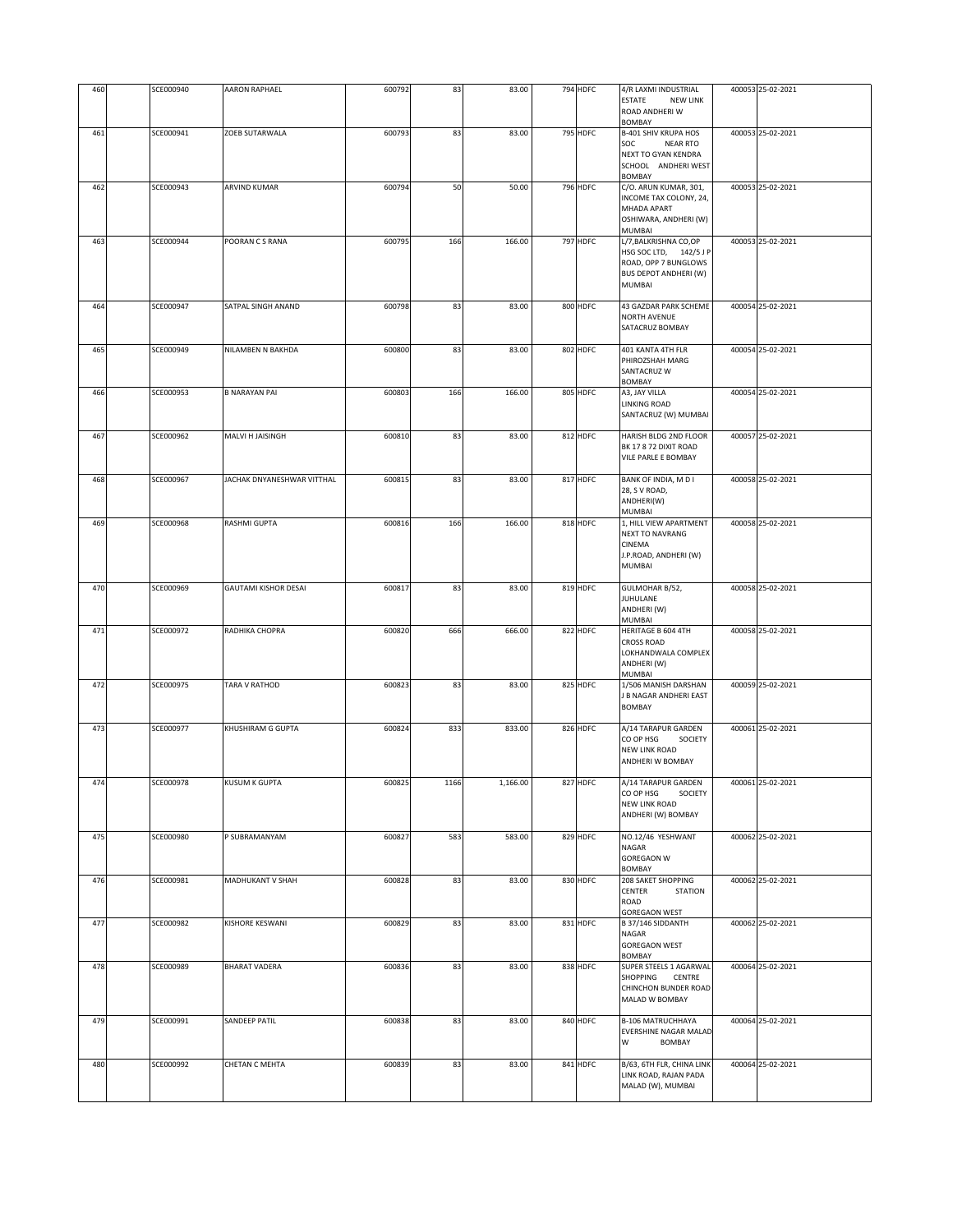| 481 | SCE000995        | <b>BHAWARLAL S PARMAR</b>          | 600840 | 83  | 83.00  | 842 HDFC | 111 DALAL HOUSE ROOM<br>NO 910<br>OPP MALAD<br><b>SHOPPING CENTRE SV</b><br>ROAD MALAD(W)          | 400064 25-02-2021 |
|-----|------------------|------------------------------------|--------|-----|--------|----------|----------------------------------------------------------------------------------------------------|-------------------|
| 482 | SCE000997        | SUDHA KHANDELWAL                   | 600841 | 83  | 83.00  | 843 HDFC | <b>BOMBAY</b><br>B-605, GIRDHAR PARK<br>MITH CHOWKI, MARVE<br>ROAD<br>MALAD                        | 400064 25-02-2021 |
| 483 | SCE001009        | <b>VINESH G THAKKAR</b>            | 600850 | 83  | 83.00  | 852 HDFC | (W), MUMBAI<br>3/15 SUNDERNIKETAN<br><b>BUILD NO3</b><br><b>SUBHASH LANE</b><br>KANDIWALI W BOMBAY | 400067 25-02-2021 |
| 484 | SCE001024        | <b>DHARMSHI S THAKKER</b>          | 600862 | 83  | 83.00  | 864 HDFC | 32/61, NEW SARVODAY<br>ESTATE<br>R.C<br>MARG, CHEMBUR<br>MUMBAI                                    | 400071 25-02-2021 |
| 485 | SCE001026        | <b>GRISHMAKUMARI PRAHLAD SAWAM</b> | 600864 | 83  | 83.00  | 866 HDFC | 25/2 SAMRAT ASHOK<br>NAGAR<br>CHS<br>SHELL COLONY RD<br>CHEMBUR MUMBAI                             | 400071 25-02-2021 |
| 486 | SCE001027        | SAROJ SHAHANI                      | 600865 | 83  | 83.00  | 867 HDFC | 29/102 H P NAGAR EAST<br>VASI NAKA CHEMBUR<br><b>BOMBAY</b>                                        | 400074 25-02-2021 |
| 487 | SCE001028        | MONA TECKCHANDANI                  | 600866 | 83  | 83.00  | 868 HDFC | 15B-4 M G NAGAR<br><b>CHEMBUR</b><br><b>BOMBAY</b>                                                 | 400074 25-02-2021 |
| 488 | SCE001042        | S RAJAGOPAL                        | 600876 | 166 | 166.00 | 878 HDFC | B-23, JAI SAVITHRI<br>VALLABH BANG LANE<br>GHATKOPAR (E) MUMBAI                                    | 400077 25-02-2021 |
| 489 | SCE001043        | S RAJAGOPAL                        | 600877 | 166 | 166.00 | 879 HDFC | B-23, JAI SAVITHRI<br>VALLABH BANG LANE<br>GHATKOPAR (E) MUMBAI                                    | 400077 25-02-2021 |
| 490 | SCE001045        | ANTONETTE ALPHONSO                 | 600878 | 83  | 83.00  | 880 HDFC | 7 MANISHA NAHUR<br>ROAD<br>MULUND W B'BAY                                                          | 400080 25-02-2021 |
| 491 | SCE001048        | RAVIKIRAN KARGUTKAR                | 600880 | 83  | 83.00  | 882 HDFC | 301 SARGAM GAVANPADA<br>MULUND EAST<br><b>BOMBAY</b>                                               | 400081 25-02-2021 |
| 492 | SCE001049        | JAYESH H SOTTA                     | 600881 | 83  | 83.00  | 883 HDFC | 5 SHAMJI MANSION<br>1ST FLOOR L T ROAD<br>MULUND (EAST) MUMBAI                                     | 400081 25-02-2021 |
| 493 | SCE001053        | <b>BHAVNA DESAI</b>                | 600885 | 83  | 83.00  | 887 HDFC | 16 SHREEJI BHAVAN 3RD<br><b>FLOOR</b><br>CAMA<br><b>CROSS LANE</b><br><b>GHATKOPAR WEST</b>        | 400086 25-02-2021 |
| 494 | <b>SCE008809</b> | RITU BAJAJ                         | 600888 | 33  | 33.00  | 890 HDFC | R 10/9 JAI SHREEDHAN<br><b>BANGUR NAGAR</b><br><b>GOREGAON W</b><br><b>BOMBAY</b>                  | 400090 25-02-2021 |
| 495 | SCE001057        | SARITA A JAIN                      | 600890 | 833 | 833.00 | 892 HDFC | NO 303-A DATTANI NAGAR<br>BUILDING NO 3 S V ROAD<br>BORIVALI W, MUMBAI                             | 400092 25-02-2021 |
| 496 | SCE001059        | KANTABEN LAKHUBHAI SONI            | 600892 | 83  | 83.00  | 894 HDFC | 602-B PARESH<br>APARTMENT<br>MANDPESHWAR ROAD<br><b>BORIVLI WEST</b>                               | 400092 25-02-2021 |
| 497 | SCE001062        | PRAKASH O PATADIA                  | 600895 | 83  | 83.00  | 897 HDFC | C/O A M SHAH C/301<br>MOTI MAHEL<br>SODAWALA LANE SVP<br>ROAD<br><b>BORI W</b><br><b>BOMBAY</b>    | 400092 25-02-2021 |
| 498 | SCE001064        | DWARKANATH DAMODAR KULKARN         | 600897 | 83  | 83.00  | 899 HDFC | A-203 KRISHNAKAMAL CO<br>OP SOCIETY GOVINDA<br>NAGAR MAIN ROAD<br><b>BORIVLI WEST BOMBAY</b>       | 400092 25-02-2021 |
| 499 | SCE001065        | ARUN V DOSHI                       | 600898 | 50  | 50.00  | 900 HDFC | B-301 DWARKESH<br><b>BUILDING</b><br>LT.<br><b>ROAD BORIVLI</b><br><b>WEST BOMBAY</b>              | 400092 25-02-2021 |
| 500 | SCE001066        | PRABHUDAS DHAKAN                   | 600899 | 83  | 83.00  | 901 HDFC | A/202 PARESH<br>APARTMENT<br>ABOVE SYNDICATE BK SVP<br>ROAD<br><b>BORIVLI W</b><br>BOMBAY          | 400092 25-02-2021 |
| 501 | SCE001073        | RAJESH SOMANI                      | 600902 | 83  | 83.00  | 904 HDFC | H-3 MAHESHWAARI<br>NAGAR<br>MIDC<br>ANDHERI EAST<br><b>BOMBAY</b>                                  | 400093 25-02-2021 |
| 502 | SCE001075        | RAMESH A SHAH                      | 600903 | 83  | 83.00  | 905 HDFC | A-22 MATRU KRUPA<br>PANDIT<br>SOLTCHOR ROAD<br>MALAD EAST BOMBAY                                   | 400097 25-02-2021 |
| 503 | SCE001086        | VIRAJ NARAYAN KIR                  | 600913 | 83  | 83.00  | 915 HDFC | OTIS ELEVATOR CO I LTD<br>AKURLI ROAD KANDIVLI<br>BOMBAY                                           | 400101 25-02-2021 |
| 504 | SCE001087        | VIJAY P KAJARE                     | 600914 | 83  | 83.00  | 916 HDFC | JOHN SUTARI CHAWL<br>KEVANI PADA<br>JOGESHWARI BOMBAY                                              | 400102 25-02-2021 |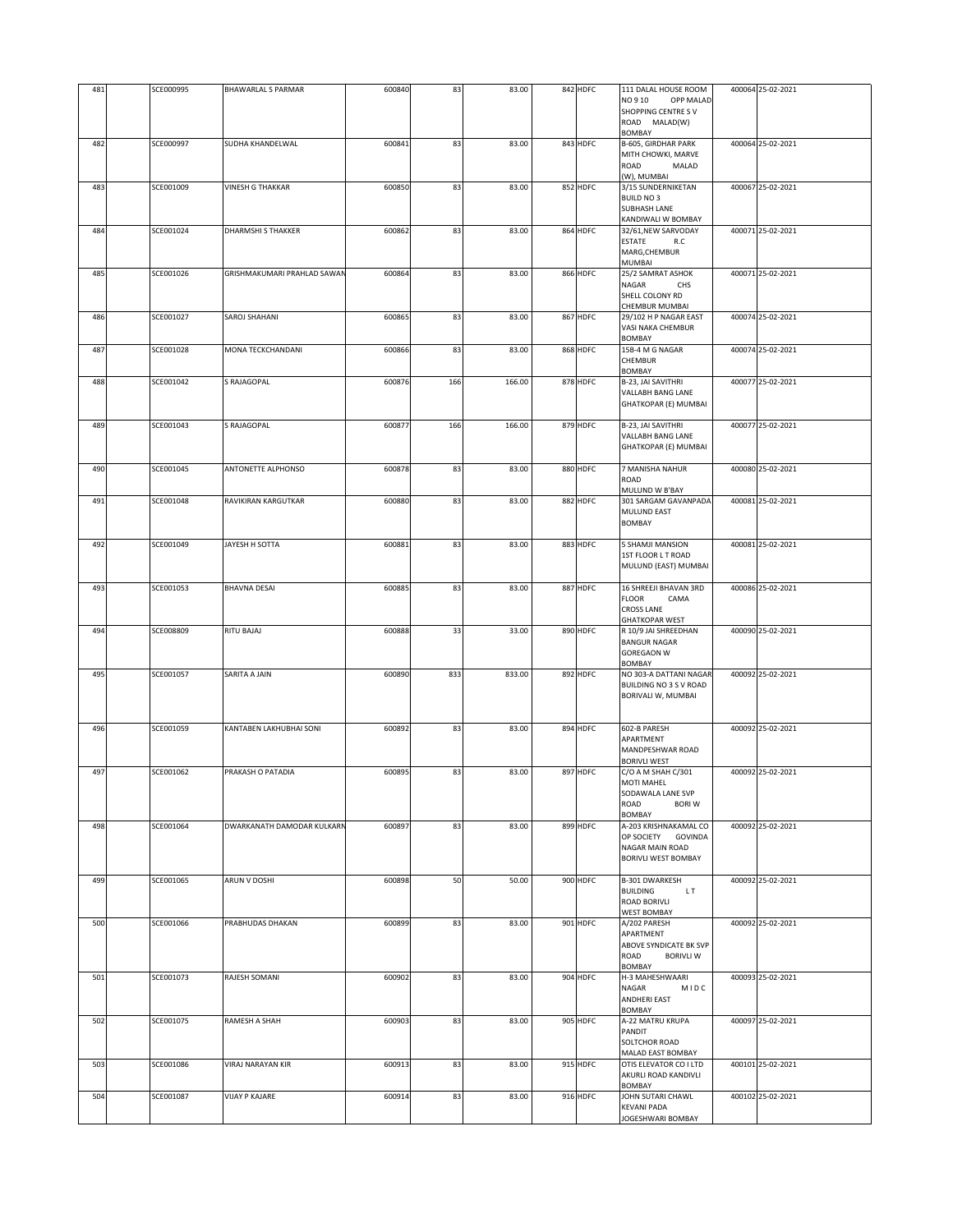| 505 | SCE001088 | SHOUKETALI KARIMAD PRASLA | 600915 | 83  | 83.00  | 917 HDFC | 10 A 203 VAISALI NAGAR S<br>V ROAD<br>JOGESHWARI<br>WEST<br>BOMBAY                        | 400102 25-02-2021 |
|-----|-----------|---------------------------|--------|-----|--------|----------|-------------------------------------------------------------------------------------------|-------------------|
| 506 | SCE001091 | SHANTABEN CHANDULAL SHAH  | 600916 | 83  | 83.00  | 918 HDFC | B-50/200 SIDHARTH<br><b>NAGAR II</b><br><b>GOREGAON W</b><br><b>BOMBAY</b>                | 400104 25-02-2021 |
| 507 | SCE001092 | HARESH CHANDULAL SHAH     | 600917 | 83  | 83.00  | 919 HDFC | B-50/200 SIDHARTH<br><b>NAGAR II</b><br><b>GOREGAON W</b><br><b>BOMBAY</b>                | 400104 25-02-2021 |
| 508 | SCE001094 | P N VIJAY                 | 600919 | 100 | 100.00 | 921 HDFC | 202, KARAN APARTMENT<br>TPS ROAD NO.8, NEAR<br>PRABHAT COLONY<br>SANTACRUZ (E) MUMBAI     | 400585 25-02-2021 |
| 509 | SCE001095 | BHARATI ARUN MEHTA        | 600920 | 83  | 83.00  | 922 HDFC | 2140 GEETA CO OP STY<br>OPP GANESH TALKIES<br>THANE W                                     | 400601 25-02-2021 |
| 510 | SCE001096 | KOTA SUDHIRKUMAR          | 600921 | 83  | 83.00  | 923 HDFC | NO.93, FLAT NO.23<br><b>BRINDAVAN SOCIETY</b><br>THANE (W)                                | 400601 25-02-2021 |
| 511 | SCE001097 | <b>AVAVETI RESHMA</b>     | 600922 | 83  | 83.00  | 924 HDFC | BLDG NO 93, FLAT NO 23<br><b>BRINDAVAN SOCIETY</b><br>THANE (W) THANE (W)                 | 400601 25-02-2021 |
| 512 | SCE001101 | ASIAN ELECTRONICS LTD     | 600924 | 166 | 166.00 | 926 HDFC | D 11 ROAD NO 28<br><b>WAGLE INDUSTRIAL</b><br>ESTATE<br>THANE                             | 400604 25-02-2021 |
| 513 | SCE001103 | PRAKASH SHELKE            | 600926 | 83  | 83.00  | 928 HDFC | 22 KOLSHET<br>PO SANDOZ BAUG                                                              | 400607 25-02-2021 |
| 514 | SCE001105 | SUDHA VENKATESH           | 600928 | 83  | 83.00  | 930 HDFC | <b>64 B NALANDA</b><br>SECTOR 17 VASHI<br>NAVI MUMBAI                                     | 400706 25-02-2021 |
| 515 | SCE001107 | MADHUBEN HARSORA          | 600930 | 83  | 83.00  | 932 HDFC | 2031 B DEEPAK APT 1<br>TALAD RD DINESH BEST<br><b>BHAYANDER EAST</b>                      | 401105 25-02-2021 |
| 516 | SCE001110 | BHARAT DAHYALAL SHAH      | 600932 | 50  | 50.00  | 934 HDFC | D-211, SHIVDHAM<br>APPARTMENT<br><b>TULINJ ROAD</b><br>NALASOPARA (EAST) DIST:<br>THANE   | 401209 25-02-2021 |
| 517 | SCE001111 | <b>HARISH D SHAH</b>      | 600933 | 83  | 83.00  | 935 HDFC | G-301 SUKHDA CO-OP HSG<br>SOC<br>S V NAGAR<br><b>VIRAR WEST</b>                           | 401303 25-02-2021 |
| 518 | SCE001114 | SANJAY JAHAGIRDAR         | 600936 | 83  | 83.00  | 938 HDFC | SITA SADAN<br>VASANT NAGAR<br>SANQUELIM GOA                                               | 403505 25-02-2021 |
| 519 | SCE001116 | OSCAR MASCARENHAS ARAUJO  | 600938 | 833 | 833.00 | 940 HDFC | H.NO.506, PEQUENO<br>PULVADO<br>NEAR<br>PATROCINIO CHAPEL<br>BENAULIM P.O SALSETE,<br>GOA | 403716 25-02-2021 |
| 520 | SCE001117 | JOSEPH MOSES              | 600939 | 83  | 83.00  | 941 HDFC | C-13 LAL DEVAL SOCIETY<br>SYNAGOGUE STREET<br><b>PUNE</b>                                 | 411001 25-02-2021 |
| 521 | SCE001118 | CHANDRU KRIPALANI         | 600940 | 83  | 83.00  | 942 HDFC | 3/34 GITANJALI KUNJ<br>DR AMBKAR RD<br><b>PUNE</b>                                        | 411001 25-02-2021 |
| 522 | SCE001119 | ISHWAR B KIRPALANI        | 600941 | 83  | 83.00  | 943 HDFC | 2001 VINCENT STREET<br>1/501 MIAAMI APTS<br>PUNE                                          | 411001 25-02-2021 |
| 523 | SCE001120 | BRENDA SUSAN D SOUZA      | 600942 | 83  | 83.00  | 944 HDFC | A 1 APSARA APARTMENTS<br>259 BUND GARDEN ROAD<br>POONA                                    | 411001 25-02-2021 |
| 524 | SCE001122 | RAJESH BHANDARI           | 600944 | 83  | 83.00  | 946 HDFC | C/O JAYAKUMAR M<br>CHORDIA, 124 A<br>NANA PETH, NEAR RAM<br>MANDIR<br>PUNE                | 411002 25-02-2021 |
| 525 | SCE001125 | PARAMJIT NARANG           | 600947 | 83  | 83.00  | 949 HDFC | <b>5B CYCLE SOCIETY</b><br><b>QUARTER GATE</b><br>POONA                                   | 411002 25-02-2021 |
| 526 | SCE001126 | NISHA M AMBAWAT           | 600948 | 83  | 83.00  | 950 HDFC | 57/2 NEW BAZZAR<br>KHADKI PUNE<br>PUNE                                                    | 411003 25-02-2021 |
| 527 | SCE001133 | SHANTILAL ACHALIYA        | 600950 | 83  | 83.00  | 952 HDFC | FLAT NO 6A SANT CO OP<br>HSG<br>SOCIETY<br>SANGAVI NAGAR<br><b>AVNDH PUNE</b>             | 411007 25-02-2021 |
| 528 | SCE001134 | RAVINDRA BANCHHOD         | 600951 | 83  | 83.00  | 953 HDFC | P N 21 S NO 132/2 3<br>AUNDH GULMOHAR<br>PARK PUNE                                        | 411007 25-02-2021 |
| 529 | SCE001141 | MRINALINI SATHE           | 600957 | 83  | 83.00  | 959 HDFC | 5/1 SAHAJANAN D SOCIETY<br>KOTHRUD<br>PUNE                                                | 411029 25-02-2021 |
| 530 | SCE001142 | PRASHANT VISHNU GHODKE    | 600958 | 83  | 83.00  | 960 HDFC | FLAT NO.5, 61/62<br><b>GAURAV GARDEN</b><br>POST VIDYANAGAR PUNE                          | 411032 25-02-2021 |
| 531 | SCE001143 | CHARUTA MARATHE           | 600959 | 83  | 83.00  | 961 HDFC | 425/39 LAKSHMEE<br>CHHAYA<br>T M V<br>COLONY<br>PUNE                                      | 411037 25-02-2021 |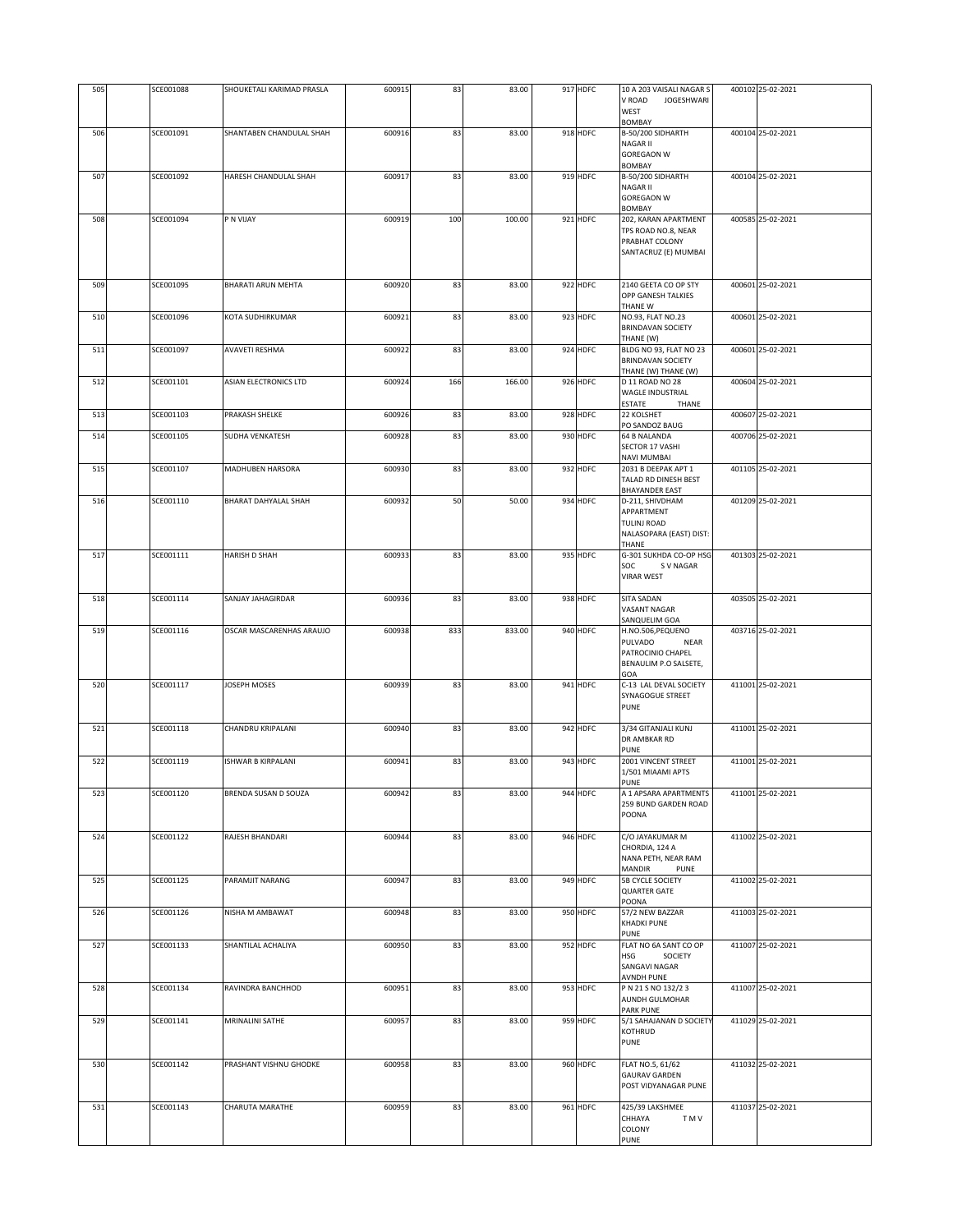| 532 | SCE001145 | RAJIVE GUPTA               | 600960 | 166 | 166.00 | 962 HDFC  | $T-16$<br>SACRED HEART TOWN                                                           | 411040 25-02-2021 |
|-----|-----------|----------------------------|--------|-----|--------|-----------|---------------------------------------------------------------------------------------|-------------------|
| 533 | SCE008708 | ARUN KUMAR GANPATRAO SAWAN | 600963 | 50  | 50.00  | 965 HDFC  | <b>WANORIE PUNE</b><br><b>154GHORADE PETH</b>                                         | 411042 25-02-2021 |
| 534 | SCE008813 | ARUN KUMAR GANPATRAO SAWAN | 600964 | 33  | 33.00  | 966 HDFC  | PUNE<br><b>15GHORADE PETH</b>                                                         | 411042 25-02-2021 |
| 535 | SCE001149 | RAJANISH R LONKAR          | 600965 | 83  | 83.00  | 967 HDFC  | PUNE<br>PLOT NO 10                                                                    | 411043 25-02-2021 |
|     |           |                            |        |     |        |           | SAMARTHNAGAR<br>DHANKAWADI<br><b>PUNE</b>                                             |                   |
| 536 | SCE001150 | KALE MANEESHA              | 600966 | 83  | 83.00  | 968 HDFC  | F-4-6 SALUNKE VIHAR<br>KONDWA<br><b>PUNE</b>                                          | 411048 25-02-2021 |
| 537 | SCE001152 | RAMAKANT LAXMAN AKUDE      | 600968 | 83  | 83.00  | 970 HDFC  | 1-NAVI PETH<br>SOLAPUR                                                                | 413001 25-02-2021 |
| 538 | SCE001155 | PRAVIN DULAM               | 600969 | 250 | 250.00 | 971 HDFC  | 679 TOPHKHANA<br>AHMEDNAGAR<br>M S                                                    | 414001 25-02-2021 |
| 539 | SCE001162 | <b>SUDHEER POTE</b>        | 600975 | 83  | 83.00  | 977 HDFC  | 27SANJAY APARTMENT<br><b>NEW MAHADWAR ROAD</b><br>KULHAPUR                            | 416012 25-02-2021 |
| 540 | SCE001163 | <b>GHANSHYAM INANI</b>     | 600976 | 83  | 83.00  | 978 HDFC  | 9/240 NEW CLOTH<br>MARKET<br>ICHALKARANJI<br>KOLHAPUR                                 | 416115 25-02-2021 |
| 541 | SCE001164 | VASANT VIRUPAKSH KABADE    | 600977 | 83  | 83.00  | 979 HDFC  | W NO 10 H NO 171<br>NARAYAN PETH<br>CHALKARANJI                                       | 416115 25-02-2021 |
| 542 | SCE001165 | <b>GAJANAN V KABADE</b>    | 600978 | 83  | 83.00  | 980 HDFC  | 10/171 NARAYAN PETH<br>ICHALKARANJI                                                   | 416115 25-02-2021 |
| 543 | SCE001167 | MANU SIDHWANI              | 600980 | 83  | 83.00  | 982 HDFC  | FLAT NO 304 POONAM<br>APARTMENT<br>LAXMINAGAR<br>ULAHASNAGAR                          | 421003 25-02-2021 |
| 544 | SCE001168 | P H GYANCHANDANI           | 600981 | 83  | 83.00  | 983 HDFC  | <b>BLOCK C-56/212</b><br>SHIV COLONY                                                  | 421003 25-02-2021 |
| 545 | SCE001169 | BAHLANI NEELU S            | 600982 | 83  | 83.00  | 984 HDFC  | ULHASNAGAR<br>SECTOR 30A GAGAN<br><b>BALAM ROAD</b><br>ΒK<br>1492 ROOM 8              | 421004 25-02-2021 |
| 546 | SCE001170 | KAMLA MULJANI              | 600983 | 83  | 83.00  | 985 HDFC  | ULHASNAGAR<br>BK NO 1969 ROOM NO 10<br>O T SECTION                                    | 421005 25-02-2021 |
| 547 | SCE001171 | MADHU ASHOK MOTWANI        | 600984 | 83  | 83.00  | 986 HDFC  | ULHASNAGAR<br>NARAINDAS CHAMBER<br>CANARA BANK BLDG                                   | 421005 25-02-2021 |
| 548 | SCE001172 | <b>KANCHAN S NAKRANI</b>   | 600985 | 83  | 83.00  | 987 HDFC  | ULHASNAGAR<br>2204 HARIDWAR<br>MANPADA ROAD<br>DOMBVILI EAST                          | 421201 25-02-2021 |
| 549 | SCE001173 | SUNIL RAJARAM SHEVADE      | 600986 | 83  | 83.00  | 988 HDFC  | <b>DIST THANE</b><br>B/A 204                                                          | 421201 25-02-2021 |
|     |           |                            |        |     |        |           | MADHAWASHRAM NAGAR<br>SHIVMANDIR ROAD<br>DOMBIVLI (E)                                 |                   |
| 550 | SCE001174 | <b>SULBHA MAHAJAN</b>      | 600987 | 83  | 83.00  | 989 HDFC  | 5 MOTIRAM KATHE CHAL<br><b>GANESH NAGAR</b><br>DOMBIWALI W                            | 421202 25-02-2021 |
| 551 | SCE001175 | ANAND S AMIN               | 600988 | 83  | 83.00  | 990 HDFC  | 202 MURLIDHAR APT<br>RAMBAUG NO 6<br>KALYAN                                           | 421301 25-02-2021 |
| 552 | SCE001176 | DHARMENDRA MEHTA           | 600989 | 83  | 83.00  | 991 HDFC  | PARAS SALES AGENCY<br><b>BAZAR PETH</b><br>KALYAN                                     | 421301 25-02-2021 |
| 553 | SCE001177 | KUNDANMAL                  | 600990 | 83  | 83.00  | 992 HDFC  | AMAR BHANDI BHANDAR<br>OPP VISHNU TEMPLE<br><b>BAZARPET</b><br>KALYAN                 | 421301 25-02-2021 |
| 554 | SCE001178 | RAMESH C VORA              | 600991 | 166 | 166.00 | 993 HDFC  | A/33, AASHIYANA<br>SODAWALA LANE<br>BORIVALI(WEST)<br>MUMBAI                          | 400092 25-02-2021 |
| 555 | SCE001179 | CHANDRAKALA S MODI         | 600992 | 83  | 83.00  | 994 HDFC  | 229 DEV ASHISH BLDG<br>2ND FLOOR<br>COLLEGE<br>ROAD DHAMANKARNAKA<br>BHIWANDI         | 421302 25-02-2021 |
| 556 | SCE001181 | SANTOSH JAVERILAL BHANDARI | 600994 | 83  | 83.00  | 996 HDFC  | 493 LAXMI NIWAS NEAR<br>RUNTHA HIGH SCHOOL<br>ASHOK<br>STAMB<br>NASHIK                | 422001 25-02-2021 |
| 557 | SCE001182 | SAU LILABAI MUTHA          | 600995 | 83  | 83.00  | 997 HDFC  | 1721 P B NO 70<br>AGRA ROAD<br>DHULE M S                                              | 424001 25-02-2021 |
| 558 | SCE001183 | MRUNALINI CHAUDHARY        | 600996 | 83  | 83.00  | 998 HDFC  | C/O SONALI INVESTMENT<br>ABOVE SONALI TIMES, 18,<br>NAVI PETH JALGAON,<br>MAHARASHTRA | 425001 25-02-2021 |
| 559 | SCE001185 | DATTATRAYA BAVISKAR        | 600998 | 83  | 83.00  | 1000 HDFC | C/O S S DESHMUKH<br>SYNDICDARE BANK<br>BHUSAWAL                                       | 425201 25-02-2021 |
|     |           |                            |        |     |        |           |                                                                                       |                   |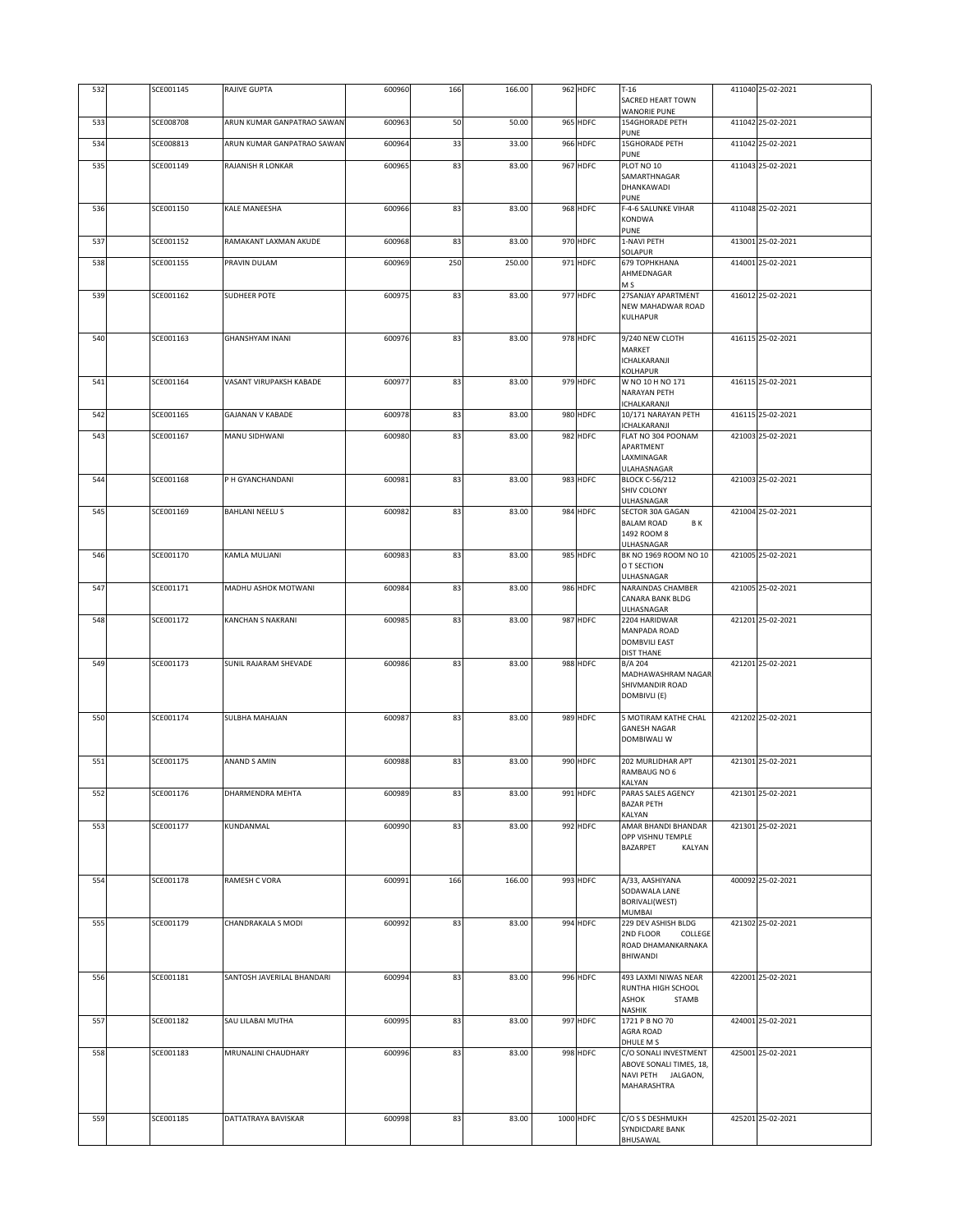| 560        | SCE001186              | SANJAY P AGRAWAL                               | 600999           | 166      | 166.00         | 1001 HDFC              | <b>SANJAY TRADERS</b><br>SINDHIMKT-POST-<br>NAVAPUR                                        | 425418 25-02-2021                      |
|------------|------------------------|------------------------------------------------|------------------|----------|----------------|------------------------|--------------------------------------------------------------------------------------------|----------------------------------------|
| 561        | SCE001187              | SANJAY P AGRAWAL                               | 601000           | 83       | 83.00          | 1002 HDFC              | DHULIA<br><b>SANJAY TRADERS</b><br>SINDHIMKT-POST-<br><b>NAVAPUR</b>                       | 425418 25-02-2021                      |
| 562        | SCE001191              | <b>RAJANI PATEL</b>                            | 601003           | 50       | 50.00          | 1005 HDFC              | DHULIA<br>D/O DR DEOTARE F NO 5/3<br>MIG COLONY WANJARI<br>NAGAR                           | 440003 25-02-2021                      |
| 563        | SCE001192              | MAGHAMAL FULWANI                               | 601004           | 83       | 83.00          | 1006 HDFC              | NAGPUR<br>CHAPRULOK-NO-3-FLAT<br>NO 101<br>C A RD<br>AMBEDKAR CHOWK                        | 440006 25-02-2021                      |
| 564        | SCE001193              | <b>NANDKISHOR BAJPAL</b>                       | 601005           | 83       | 83.00          | 1007 HDFC              | <b>NAGPUR</b><br>429 HANUMAN NAGAR<br>NAGPUR                                               | 440009 25-02-2021                      |
| 565        | SCE001196              | SHUBHA CHANDAK                                 | 601008           | 83       | 83.00          | 1010 HDFC              | C/O M CHANDAK & CO<br><b>MAIN ROAD</b><br>SITABULDI NAGPUR                                 | 440012 25-02-2021                      |
| 566        | SCE001199              | SHEKHAR TURNEKAR                               | 601011           | 83       | 83.00          | 1013 HDFC              | 25 VIDYAVIHAR RANA<br>PRATAP NAGER<br><b>NAGPUR</b>                                        | 440022 25-02-2021                      |
| 567        | SCE001201              | <b>BHANUDAS MOON</b>                           | 601013           | 83       | 83.00          | 1015 HDFC              | 23 ANAND NAGAR ATREY<br><b>LAYOUT POST</b><br>LAXMINAGAR<br>NAGPUR                         | 440022 25-02-2021                      |
| 568        | SCE001203              | RAJ KUMAR AGRAWAL                              | 601015           | 83       | 83.00          | 1017 HDFC              | PLOT NO 306 YADAV<br>NAGAR<br>KAMPTEE<br>ROAD<br>NAGPUR M S                                | 440026 25-02-2021                      |
| 569        | SCE001204              | SAVITA B DEOTALE                               | 601016           | 83       | 83.00          | 1018 HDFC              | <b>TYPE 7/11/65 KPTS</b><br>KORADI<br>NAGPUR                                               | 441111 25-02-2021                      |
| 570        | SCE001208              | ANUPAM MITTAL                                  | 601019           | 83       | 83.00          | 1021 HDFC              | 32 BHAWNA SOCIETY<br><b>GAJANAN MANDIR</b><br><b>CHANDRAPUR MS</b>                         | 442401 25-02-2021                      |
| 571        | SCE001209              | RAMILA AGRAWAL                                 | 601020           | 83       | 83.00          | 1022 HDFC              | 32 BHAWNA SOCIETY<br><b>NEAR GAJANAN</b><br>CHANDRAPUR MS                                  | 442401 25-02-2021                      |
| 572<br>573 | SCE001211<br>SCE001212 | PRADEEP KUMAR JAIN<br><b>VINOD ONKAR JOSHI</b> | 601021<br>601022 | 83<br>83 | 83.00<br>83.00 | 1023 HDFC<br>1024 HDFC | QR NO NB 35 POSA<br>PADMAPUR<br>WCL<br>CHANDRAPUR<br>QTR NO D/90/1                         | 442404 25-02-2021<br>442404 25-02-2021 |
|            |                        |                                                |                  |          |                |                        | <b>CTPS URJANAGAR</b><br>CHANDRAPUR                                                        |                                        |
| 574        | SCE001213              | SURESH DAGA                                    | 601023           | 83       | 83.00          | 1025 HDFC              | DAGA PATHO LAB<br>6 K K COMPLEX BEHIND<br><b>BUS STAND</b><br><b>BULDANA</b><br>M S        | 443001 25-02-2021                      |
| 575        | SCE001215              | <b>BHARTI DOSHI</b>                            | 601025           | 83       | 83.00          | 1027 HDFC              | C/O L T CORPORATION<br>OLD COTTON MARKET<br>AKOLA                                          | 444001 25-02-2021                      |
| 576        | SCE001216              | SRIPRAKASH SOMANI                              | 601026           | 83       | 83.00          | 1028 HDFC              | <b>7 PAPER TRADERS</b><br>JOGLEKAR PLOT<br>DABKI ROAD AKOLA OLD<br><b>CITY</b><br>AKOLA MS | 444002 25-02-2021                      |
| 577        | SCE001218              | VIJAY KUMAR GAUTAM                             | 601028           | 83       | 83.00          | 1030 HDFC              | Q NO A-1/1<br><b>NEPA LIMITED</b><br>NEPANAGAR                                             | 450221 25-02-2021                      |
| 578        | SCE001219              | RAVINDRA SHRIVASTAVA                           | 601029           | 83       | 83.00          | 1031 HDFC              | T/6 RAILWAY COLONY<br><b>INDORE</b><br>МP                                                  | 452001 25-02-2021                      |
| 579        | SCE001220              | MAHESH AGRAWAL                                 | 601030           | 83       | 83.00          | 1032 HDFC              | 3/4 PROFESSOR COLONY<br>PATEL NAGAR<br><b>INDORE</b>                                       | 452001 25-02-2021                      |
| 580        | SCE001221              | <b>GANESH URKUDE</b>                           | 601031           | 83       | 83.00          | 1033 HDFC              | 23 VIJAY NAGAR<br>MANIKBAG ROAD<br>INDORE                                                  | 452001 25-02-2021                      |
| 581        | SCE001224              | <b>VINOD PATEL</b>                             | 601033           | 83       | 83.00          | 1035 HDFC              | <b>60 PATEL NAGAR</b><br>NEAR SNEH NAGAR<br>INDORE MP                                      | 452001 25-02-2021                      |
| 582        | SCE001225              | SAGARMAL BETALA                                | 601034           | 83       | 83.00          | 1036 HDFC              | 93 JANKI NAGAR<br>INDORE M P                                                               | 452001 25-02-2021                      |
| 583        | SCE001229              | PRAVEER AGRAWAL                                | 601037           | 83       | 83.00          | 1039 HDFC              | 380-381 SAKET NAGAR<br>INDORE                                                              | 452018 25-02-2021                      |
| 584        | SCE001231              | PRAYAS SINGHI                                  | 601039           | 166      | 166.00         | 1041 HDFC              | 320, CITY CENTRE,<br>570, M G ROAD,<br>INDORE(M P)                                         | 452001 25-02-2021                      |
| 585        | SCE008730              | SANJAY DESHPANDE                               | 601040           | 50       | 50.00          | 1042 HDFC              | 13 KALPANA LOK<br>KHAJARANA ROAD<br><b>INDORE</b>                                          | 452001 25-02-2021                      |
| 586        | SCE008814              | SANJAY DESHPANDE                               | 601041           | 33       | 33.00          | 1043 HDFC              | 13 KALPANA HOK<br>KHAJARANA ROAD<br>INDORE MP                                              | 452001 25-02-2021                      |
| 587        | SCE001236              | RAKESH K JAISWAL                               | 601045           | 83       | 83.00          | 1047 HDFC              | 151 JAWAHAR MARG<br>INDORE                                                                 | 452002 25-02-2021                      |
| 588        | SCE001238              | <b>BABULAL SWAMI</b>                           | 601046           | 83       | 83.00          | 1048 HDFC              | 23 PARK ROAD<br>INDORE<br>МP                                                               | 452003 25-02-2021                      |
| 589        | SCE001240              | LALIT KUMAR JAIN                               | 601048           | 83       | 83.00          | 1050 HDFC              | 9-A SHIV VILAS PALACE<br><b>SUBHASH CHOWK</b><br>RAJWADA INDORE                            | 452004 25-02-2021                      |
| 590        | SCE001241              | KRISHNA KANTA BANSAL                           | 601049           | 83       | 83.00          | 1051 HDFC              | 1 SUBHASH MARG<br>INDORE                                                                   | 452007 25-02-2021                      |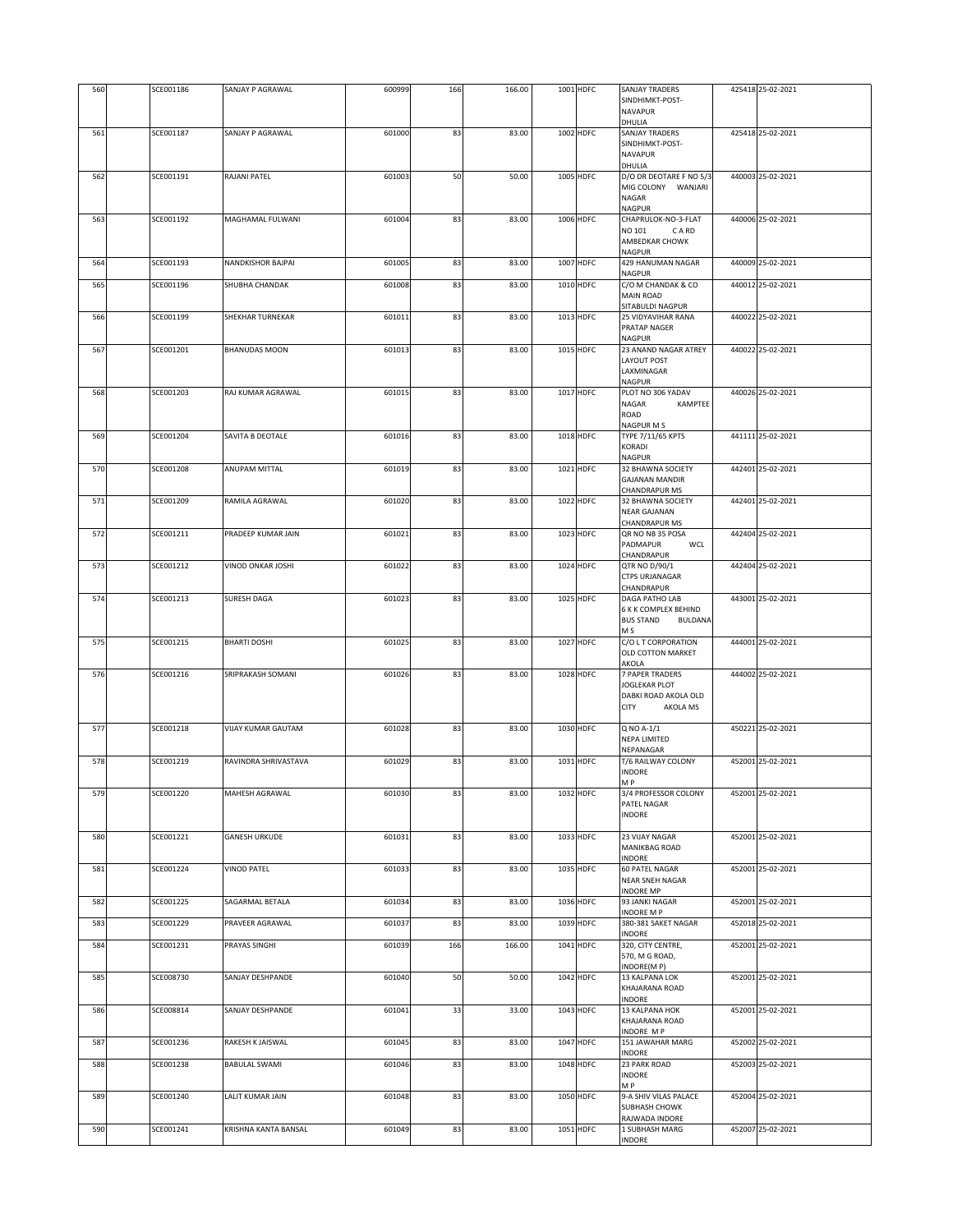| 591 | SCE001242 | <b>SUBHASH VYAS</b>       | 601050 | 83  | 83.00  | 1052 HDFC | 42/1 RAWJI BAZAR                                | 452007 25-02-2021 |
|-----|-----------|---------------------------|--------|-----|--------|-----------|-------------------------------------------------|-------------------|
| 592 | SCE001243 | RAJKUMAR NAHAR            | 601051 | 83  | 83.00  | 1053 HDFC | INDORE MP<br>SILK SAREE HOUSE                   | 452007 25-02-2021 |
|     |           |                           |        |     |        |           | 3 KHATIPURA<br>INDORE                           |                   |
| 593 | SCE001245 | KAILASH MAHESHWARI        | 601053 | 83  | 83.00  | 1055 HDFC | 14 INDIRA GANDHI NAGAR                          | 452009 25-02-2021 |
|     |           |                           |        |     |        |           | <b>KESHAR BAG ROAD</b><br><b>INDORE</b>         |                   |
|     |           |                           |        |     |        |           |                                                 |                   |
| 594 | SCE001246 | KAMLESH MAHAJAN           | 601054 | 250 | 250.00 | 1056 HDFC | 501 SHIVAM APPRT<br>BIYABANI                    | 452022 25-02-2021 |
|     |           |                           |        |     |        |           | INDORE                                          |                   |
| 595 | SCE001247 | MORESHWAR RAO             | 601055 | 83  | 83.00  | 1057 HDFC | T-4/2 MES<br>CONSTRUCTIONAL                     | 453441 25-02-2021 |
|     |           |                           |        |     |        |           | STAFF QTRS MHOW(MP)                             |                   |
|     |           |                           |        |     |        |           | NEAR MES I B                                    |                   |
| 596 | SCE001248 | ABDUL KHALIQ              | 601056 | 83  | 83.00  | 1058 HDFC | 1349 PATTIBAZAR                                 | 453441 25-02-2021 |
| 597 | SCE001251 | PT RAMAN TRIVEDI          | 601057 | 83  | 83.00  | 1059 HDFC | MHOW M P<br><b>H NO 77</b>                      | 456006 25-02-2021 |
|     |           |                           |        |     |        |           | SINGHPURI CHOWK                                 |                   |
| 598 | SCE001252 | NIRMALA TRIVEDI           | 601058 | 83  | 83.00  | 1060 HDFC | UJJAIN MP<br><b>H NO 77</b>                     | 456006 25-02-2021 |
|     |           |                           |        |     |        |           | SINGHPURI CHOWK<br><b>UJJAIN MP</b>             |                   |
| 599 | SCE001259 | <b>D C KHARE</b>          | 601061 | 83  | 83.00  | 1063 HDFC | E-47 KOH-E-FIZA                                 | 462001 25-02-2021 |
| 600 | SCE001260 | RAMLAL SHRIVASTAVA        | 601062 | 83  | 83.00  | 1064 HDFC | <b>BHOPAL</b><br>M-33 BLOCK NO 2                | 462003 25-02-2021 |
|     |           |                           |        |     |        |           | SARASWATI                                       |                   |
|     |           |                           |        |     |        |           | NAGAR JAWAHAR<br><b>CHOWK BHOPAL</b>            |                   |
| 601 | SCE001261 | RAJ KISHORE SONI          | 601063 | 83  | 83.00  | 1065 HDFC | FLAT NO 15/1 ANJALI                             | 462003 25-02-2021 |
|     |           |                           |        |     |        |           | COMPLEX TULSI NAGAR<br>S T T NAGAR BHOPAL       |                   |
| 602 | SCE001262 | <b>HASAN ALI</b>          | 601064 | 83  | 83.00  | 1066 HDFC | EOWOSO 53                                       | 462003 25-02-2021 |
|     |           |                           |        |     |        |           | KOTRA SULTANABAD<br><b>BHOPAL MP</b>            |                   |
| 603 | SCE001263 | S S VERMA                 | 601065 | 83  | 83.00  | 1067 HDFC | U-21, THADARAM                                  | 462011 25-02-2021 |
|     |           |                           |        |     |        |           | COMPLEX<br>209, A<br>ZONE-I, MAHARANA           |                   |
|     |           |                           |        |     |        |           | PRATAP<br>NAGAR                                 |                   |
| 604 | SCE008815 | AJAY PRAKASH DUBEY        | 601066 | 33  | 33.00  | 1068 HDFC | <b>BHOPAL</b><br><b>E7/849 ARERA</b>            | 462014 25-02-2021 |
|     |           |                           |        |     |        |           | COLONY<br>CHOPAL                                |                   |
| 605 | SCE001265 | KRISHNA GUPTA             | 601067 | 83  | 83.00  | 1069 HDFC | M/S PUNJAB TRACTORS                             | 462016 25-02-2021 |
|     |           |                           |        |     |        |           | LTD<br>E-157 ARERA<br><b>COLONY BHOPAL</b>      |                   |
|     |           |                           |        |     |        |           |                                                 |                   |
| 606 | SCE001266 | <b>KUSHAL JAIN</b>        | 601068 | 83  | 83.00  | 1070 HDFC | 2B2/A BERKHEDA-A<br><b>BHOPAL</b>               | 462021 25-02-2021 |
| 607 | SCE001267 | ASHOK KUMAR SONI          | 601069 | 83  | 83.00  | 1071 HDFC | ASHOK KUMAR                                     | 464551 25-02-2021 |
|     |           |                           |        |     |        |           | <b>FERTILIZERS</b><br><b>MAIN ROAD</b>          |                   |
|     |           |                           |        |     |        |           | RAISEN M P                                      |                   |
| 608 | SCE001269 | <b>INDU OBEROI</b>        | 601071 | 83  | 83.00  | 1073 HDFC | <b>B NO 3 NOWGONG</b><br><b>DIST CHHATARPUR</b> | 471201 25-02-2021 |
| 609 | SCE001271 | <b>SUNITA DEVI BANSAL</b> | 601072 | 83  | 83.00  | 1074 HDFC | M <sub>P</sub><br><b>NEW INDIA DRUG HOUSE</b>   | 474001 25-02-2021 |
|     |           |                           |        |     |        |           | <b>HUZRAT ROAD GWALIOR</b>                      |                   |
|     |           |                           |        |     |        |           |                                                 |                   |
| 610 | SCE008816 | ARVIND JAIN               | 601074 | 33  | 33.00  | 1076 HDFC | 61 AMBEDKAR MARKET                              | 477001 25-02-2021 |
|     |           |                           |        |     |        |           | <b>PUSTAK BAZAR</b><br>BHIND M P                |                   |
| 611 | SCE001274 | KAILASH NATH GUPTA        | 601075 | 33  | 33.00  | 1077 HDFC | C/O RAMA MEDICAL                                | 485001 25-02-2021 |
|     |           |                           |        |     |        |           | <b>STORE</b><br>HOSPITAL<br><b>CHOWK</b>        |                   |
|     |           |                           |        |     |        |           | SATNA M P<br>C/O PATEL SAW MILL & CO            |                   |
| 612 | SCE001277 | JAYSHREE BEN PATEL        | 601078 | 83  | 83.00  | 1080 HDFC | S V P TIMBER MARKET G E                         | 491441 25-02-2021 |
|     |           |                           |        |     |        |           | ROAD<br>RAJNANDGAON M P                         |                   |
| 613 | SCE001278 | LEELA DEVI JAIN           | 601079 | 50  | 50.00  | 1081 HDFC | C/O S C JAIN                                    | 491441 25-02-2021 |
|     |           |                           |        |     |        |           | <b>DENA BANK</b><br>RAJNANDGAON MP              |                   |
| 614 | SCE001280 | USHA KHANDELWAL           | 601080 | 83  | 83.00  | 1082 HDFC | C/O SADANI & SINGHI                             | 491441 25-02-2021 |
|     |           |                           |        |     |        |           | <b>GANJ LINE</b><br>RAJNANDGAON                 |                   |
| 615 | SCE001281 | <b>BHAVESH VORA</b>       | 601081 | 83  | 83.00  | 1083 HDFC | PURNIMA CIVIL LINES                             | 492001 25-02-2021 |
|     |           |                           |        |     |        |           | RAIGARH BADA<br>RAIPUR                          |                   |
| 616 | SCE001284 | <b>K NARAYAN</b>          | 601083 | 83  | 83.00  | 1085 HDFC | C/O RAJINDER STEELS LTD<br>10 SAHAKARI MARG     | 492001 25-02-2021 |
|     |           |                           |        |     |        |           | <b>CHAVBEY COLONY</b>                           |                   |
|     |           |                           |        |     |        |           | RAIPUR M P                                      |                   |
| 617 | SCE001287 | PRAVEEN KEDIA             | 601086 | 83  | 83.00  | 1088 HDFC | C/O SANTOSH KUMAR                               | 492001 25-02-2021 |
|     |           |                           |        |     |        |           | JAIN CA<br>SOURABH<br>SADAN SBI ZONAL OFFICE    |                   |
|     |           |                           |        |     |        |           | RD BYRON BAZAR                                  |                   |
|     |           |                           |        |     |        |           | KATORA TALAB RAIPUR C                           |                   |
| 618 | SCE001288 | <b>MEENA PATEL</b>        | 601087 | 83  | 83.00  | 1089 HDFC | K K PATEL AND CO                                | 492009 25-02-2021 |
|     |           |                           |        |     |        |           | NEW TIMBER MARKET<br><b>FAFADIH RAIPUR</b>      |                   |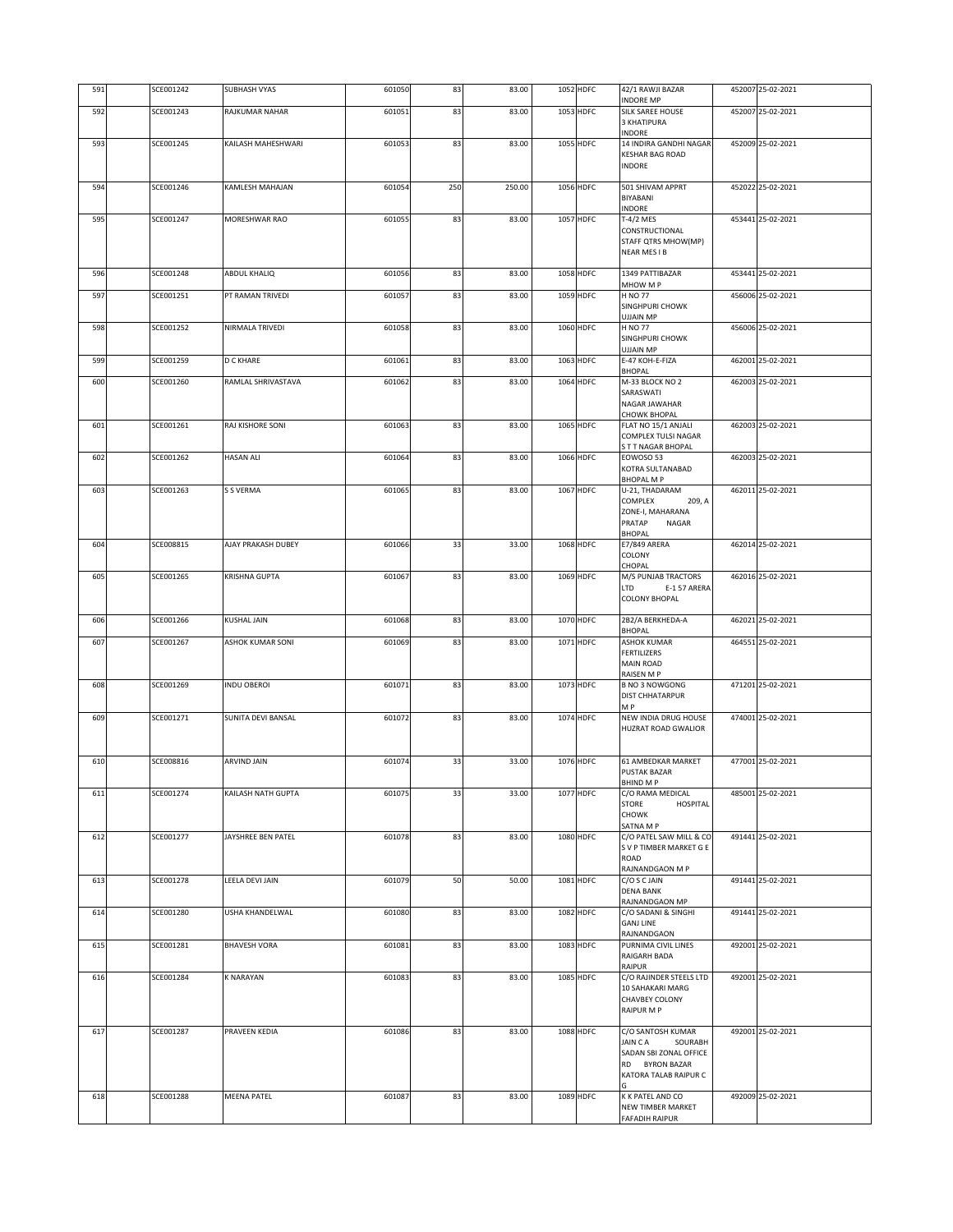| 619 | SCE001291 | SHARDA DEVI SONI         | 601090 | 83  | 83.00  | 1092 HDFC | C/O SURAJ BHAN SONI                             | 496001 25-02-2021 |
|-----|-----------|--------------------------|--------|-----|--------|-----------|-------------------------------------------------|-------------------|
|     |           |                          |        |     |        |           | <b>SUNDAY MAKRKET</b>                           |                   |
|     |           |                          |        |     |        |           | RAIGARH M P                                     |                   |
| 620 | SCE001293 | SHOBHA DEVI              | 601091 | 83  | 83.00  | 1093 HDFC | C/O P M JAIN JEEVAN                             | 500001 25-02-2021 |
|     |           |                          |        |     |        |           | APPARTS                                         |                   |
|     |           |                          |        |     |        |           | HANUMAN TEKDI                                   |                   |
|     |           |                          |        |     |        |           | HYDERABAD                                       |                   |
| 621 | SCE001294 | PRAMOD KUMAR             | 601092 | 83  | 83.00  | 1094 HDFC | C/O P M JAIN JEEVAN                             | 500001 25-02-2021 |
|     |           |                          |        |     |        |           | <b>APPARTS</b><br><b>HANUMAN TEKDI</b>          |                   |
|     |           |                          |        |     |        |           | HYDERABAD                                       |                   |
| 622 | SCE001299 | SHIV KUMAR GUPTA         | 601097 | 83  | 83.00  | 1099 HDFC | PLOT NO 37 JAWAHAR                              | 500003 25-02-2021 |
|     |           |                          |        |     |        |           | NAGAR COLONY<br>P G                             |                   |
|     |           |                          |        |     |        |           | ROAD                                            |                   |
|     |           |                          |        |     |        |           | SECUNDERABAD                                    |                   |
| 623 | SCE001302 | <b>K KANNAN</b>          | 601099 | 83  | 83.00  | 1101 HDFC | C/O CAPITAL MARKET                              | 500003 25-02-2021 |
|     |           |                          |        |     |        |           | 528, 5TH FLOOR,                                 |                   |
|     |           |                          |        |     |        |           | CHANDRALOK COMPLEX                              |                   |
|     |           |                          |        |     |        |           | S.D.ROAD SECUNDERBAD                            |                   |
| 624 | SCE001347 | HARISH CHANDRA           | 601100 | 50  | 50.00  | 1102 HDFC | C/O APAR SYSTEMS AND                            | 500003 25-02-2021 |
|     |           |                          |        |     |        |           | PERIPHERAL LTD 250                              |                   |
|     |           |                          |        |     |        |           | CEHNOY TRADE CENTRE                             |                   |
|     |           |                          |        |     |        |           | PARK LANE                                       |                   |
|     |           |                          |        |     |        |           | SECUNDERABAD (A P)                              |                   |
|     |           |                          |        |     |        |           |                                                 |                   |
| 625 | SCE001303 | RAJESH PULIPATI          | 601101 | 83  | 83.00  | 1103 HDFC | 6-2-10 LAKADI KA POOL                           | 500004 25-02-2021 |
|     |           |                          |        |     |        |           | HYDERABAD<br>ΑP                                 |                   |
| 626 | SCE001304 | NARAYANA REDDY RAVI      | 601102 | 83  | 83.00  | 1104 HDFC | H NO 6-1-508/A/21                               | 500004 25-02-2021 |
|     |           |                          |        |     |        |           | <b>BEHIND KALLU</b>                             |                   |
|     |           |                          |        |     |        |           | COMPOUND                                        |                   |
|     |           |                          |        |     |        |           | KHAIRATABAD                                     |                   |
|     |           |                          |        |     |        |           | HYDERABAD                                       |                   |
| 627 | SCE001306 | PRABHAVATHI T            | 601104 | 83  | 83.00  | 1106 HDFC | 6-1-150 OLD CIB ORTS                            | 500004 25-02-2021 |
|     |           |                          |        |     |        |           | KHAIRATABAD                                     |                   |
|     |           |                          |        |     |        |           | HYDERABAD<br>C/O A K PLY WOODS                  | 500012 25-02-2021 |
| 628 | SCE001308 | R N JOSHI                | 601106 | 83  | 83.00  | 1108 HDFC | 5-5-679/2 & 3                                   |                   |
|     |           |                          |        |     |        |           | <b>GOSHAMAHAL</b>                               |                   |
|     |           |                          |        |     |        |           | HYDERABAD                                       |                   |
| 629 | SCE001310 | MADHURI KARWA            | 601107 | 100 | 100.00 | 1109 HDFC | 14_7_392                                        | 500012 25-02-2021 |
|     |           |                          |        |     |        |           | <b>BEGUM BAZAR</b>                              |                   |
|     |           |                          |        |     |        |           | HYDERABAD                                       |                   |
| 630 | SCE001314 | <b>GOVIND KABRA</b>      | 601110 | 83  | 83.00  | 1112 HDFC | 14-6-101                                        | 500012 25-02-2021 |
|     |           |                          |        |     |        |           | CHUDIBAZAR                                      |                   |
| 631 | SCE001315 | VENKATA SUBBA RAO ADDALA | 601111 | 83  | 83.00  | 1113 HDFC | HYDERABAD<br>2-2-647/28/3                       | 500013 25-02-2021 |
|     |           |                          |        |     |        |           | <b>BAGH AMBERPET</b>                            |                   |
|     |           |                          |        |     |        |           | HYDERBAD.                                       |                   |
| 632 | SCE001316 | PATRICIA FERNANDEZ       | 601112 | 83  | 83.00  | 1114 HDFC | FLAT NO 202 ROCKWELL                            | 500015 25-02-2021 |
|     |           |                          |        |     |        |           | APARTMENTS KAKAGUDA                             |                   |
|     |           |                          |        |     |        |           | SECUNDERABAD                                    |                   |
|     |           |                          |        |     |        |           |                                                 | 500016 25-02-2021 |
| 633 | SCE001318 | RAMANA MTV               | 601114 | 83  | 83.00  | 1116 HDFC | PEARL APARTMENT 112<br><b>BEGUMPET SHYAMLAL</b> |                   |
|     |           |                          |        |     |        |           | <b>BASTHI</b>                                   |                   |
|     |           |                          |        |     |        |           | HYDERABAD                                       |                   |
| 634 | SCE001319 | VARA LAKSHMI DEVI MANNE  | 601115 | 83  | 83.00  | 1117 HDFC | PERAL APARTMENT 112                             | 500016 25-02-2021 |
|     |           |                          |        |     |        |           | <b>BEGUMPET SHYAMLAL</b>                        |                   |
|     |           |                          |        |     |        |           | <b>BASTI</b>                                    |                   |
|     |           |                          |        |     |        |           | HYDERABAD                                       |                   |
| 635 | SCE001320 | RAJESH SHARMA            | 601116 | 83  | 83.00  | 1118 HDFC | 7-204 DIVYA SHAKTI APTS<br>AMEERPET             | 500016 25-02-2021 |
|     |           |                          |        |     |        |           | HYDERABAD                                       |                   |
| 636 | SCE001321 | RAMESH MADIGUBBA         | 601117 | 166 | 166.00 | 1119 HDFC | <b>6 MINISTER S QUARTERS</b>                    | 500016 25-02-2021 |
|     |           |                          |        |     |        |           | KUNDANBAGH                                      |                   |
|     |           |                          |        |     |        |           | HYDERABAD                                       |                   |
| 637 | SCE001322 | <b>DINESH MURTHY</b>     | 601118 | 83  | 83.00  | 1120 HDFC | FLAT NO S-2 NAVJEEVAN                           | 500017 25-02-2021 |
|     |           |                          |        |     |        |           | APARTMENTS 12-5-                                |                   |
|     |           |                          |        |     |        |           | 23/2 VIJAIPURI TARNAKA<br>SECUNDRABAD           |                   |
|     |           |                          |        |     |        |           |                                                 |                   |
|     |           |                          |        |     |        |           |                                                 |                   |
| 638 | SCE001489 | SANDHYA DEVI JUTURU      | 601119 | 83  | 83.00  | 1121 HDFC | W/O J V S CHETTY                                | 500020 25-02-2021 |
|     |           |                          |        |     |        |           | FLAT NO 222, GODAVARI                           |                   |
|     |           |                          |        |     |        |           | <b>BLOCK</b><br>GHARONDA                        |                   |
|     |           |                          |        |     |        |           | CHAMUNDESWARI                                   |                   |
|     |           |                          |        |     |        |           | APARTMENTS                                      |                   |
|     |           |                          |        |     |        |           | AZAMABAD, RTC X ROADS,<br>HYDERABAD             |                   |
|     |           |                          |        |     |        |           |                                                 |                   |
| 639 | SCE001323 | MOHAMMED MOIZUDDIN       | 601120 | 83  | 83.00  | 1122 HDFC | PLOT NO 295 AL-KAUSER                           | 500026 25-02-2021 |
|     |           |                          |        |     |        |           | ROAD NO 10<br>APTS                              |                   |
|     |           |                          |        |     |        |           | W MARREDPALLY                                   |                   |
|     |           |                          |        |     |        |           | SECUNDERABAD                                    |                   |
|     |           |                          |        |     |        |           |                                                 |                   |
| 640 | SCE001326 | SHABBIR SHAKOR GANDHI    | 601122 | 83  | 83.00  | 1124 HDFC | OKAZ COMPLEX BLOCK A<br><b>ROOM 408</b>         | 500028 25-02-2021 |
|     |           |                          |        |     |        |           | MEHDIPATNAM                                     |                   |
|     |           |                          |        |     |        |           | HYDERABAD                                       |                   |
| 641 | SCE001328 | <b>KRISHNA KIRAN</b>     | 601123 | 83  | 83.00  | 1125 HDFC | C/O SUCHARITHA                                  | 500029 25-02-2021 |
|     |           |                          |        |     |        |           | INSTITUTE OF                                    |                   |
|     |           |                          |        |     |        |           | PREVENTIVE MEDICINE                             |                   |
|     |           |                          |        |     |        |           | NARAYAN GUDA                                    |                   |
|     |           |                          |        |     |        |           | HYDERABAD                                       |                   |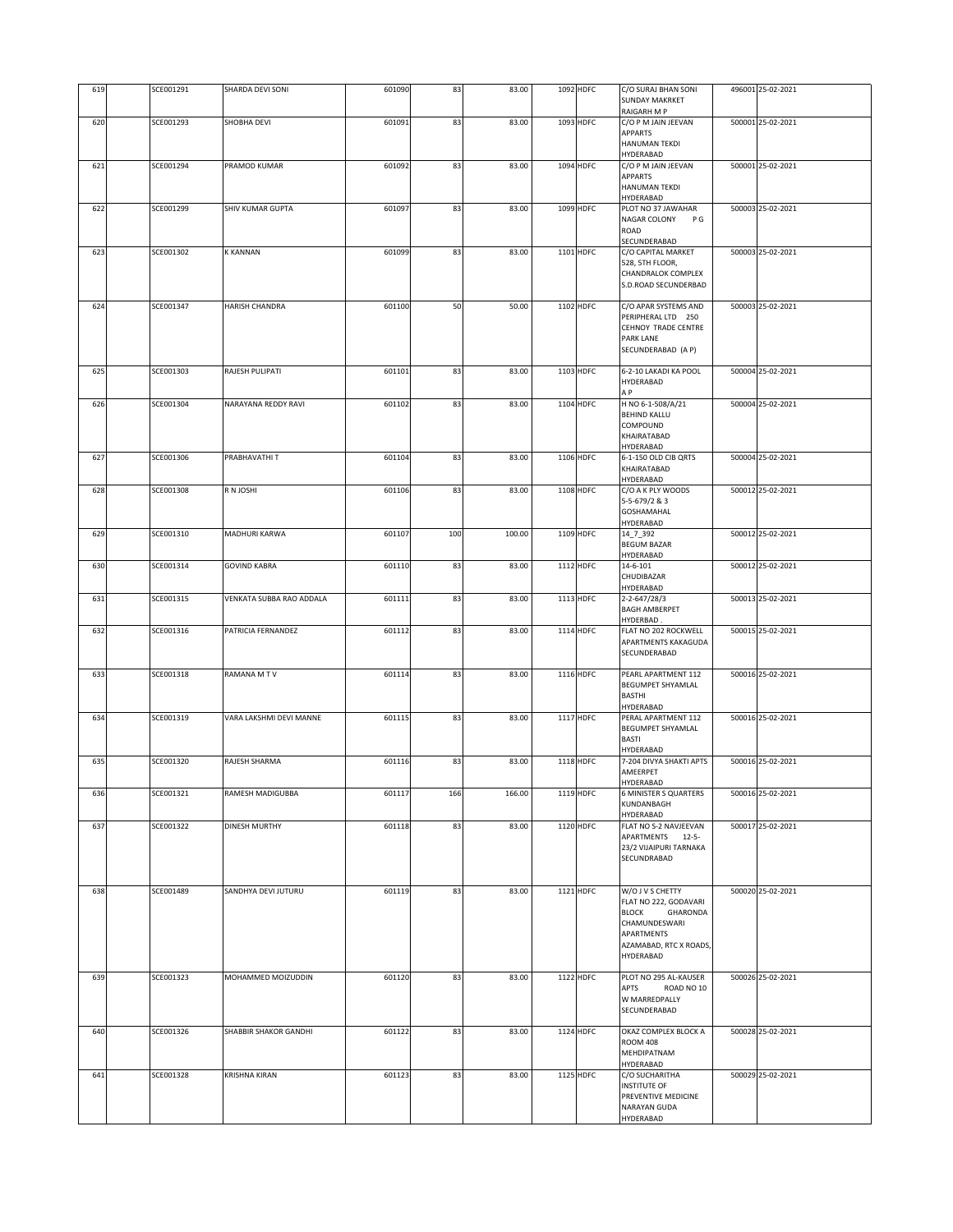| 642 | SCE001329 | <b>SRINIVAS G</b>        | 601124 | 83   | 83.00    | 1126 HDFC | PARIS CORNER 3-5-<br>170/1/9&10<br>BESIDE<br><b>SHANTHI TALKIES</b><br>NARAYANGUDA<br>HYDERABAD     | 500029 25-02-2021 |
|-----|-----------|--------------------------|--------|------|----------|-----------|-----------------------------------------------------------------------------------------------------|-------------------|
| 643 | SCE001332 | <b>VAISHNAVI P</b>       | 601126 | 1166 | 1,166.00 | 1128 HDFC | FLAT NO 404 D NO 3-6-<br>711/1<br>POOJA<br>TOWERS STREET NO 11<br>HIAMAYAT NAGAR HYD                | 500029 25-02-2021 |
| 644 | SCE001336 | V V L SUBBARAO KANUMOORY | 601129 | 83   | 83.00    | 1131 HDFC | PLOT 70 SRIRAM NAGAR<br>HYDERABAD                                                                   | 500038 25-02-2021 |
| 645 | SCE001337 | D KRISHNA SRINU          | 601130 | 333  | 333.00   | 1132 HDFC | 201, PADMASAGAR APTS<br>OPP.COMMUNITY HALL<br>S.R. NAGAR HYDERABAD                                  | 500038 25-02-2021 |
| 646 | SCE001338 | <b>VINOD KUMAR PODAR</b> | 601131 | 83   | 83.00    | 1133 HDFC | PLOT NO 58<br>LALITA NAGAR<br>HYDERABAD                                                             | 500044 25-02-2021 |
| 647 | SCE001342 | RAVINDER BATCHU          | 601135 | 83   | 83.00    | 1137 HDFC | H NO 9 TYPE II<br>WEST M C H<br>COLONY, PARSIGUTTA<br>HYDERABAD                                     | 500048 25-02-2021 |
| 648 | SCE008819 | <b>HARISH CHANDRA</b>    | 601137 | 33   | 33.00    | 1139 HDFC | C\O SHRI AALOK ARYA 201<br>SAI SARAN APTS<br>BHASKAR RAO NAGAR P O<br>SAINIKPURI<br>SECUNDERABAD    | 500094 25-02-2021 |
| 649 | SCE001348 | MAHESH M MAJITHIA        | 601138 | 83   | 83.00    | 1140 HDFC | 4-2-236 HEMANTH<br>MARKET<br>SULTAN<br><b>BAZAAR</b><br>HYDERABAD                                   | 500195 25-02-2021 |
| 650 | SCE001350 | <b>BRIJ MOHAN MITTAL</b> | 601140 | 83   | 83.00    | 1142 HDFC | C/O MODERN NUTRITION<br>CO<br><b>B-3 UNIT</b><br>CHANDULAL BARADARI<br>HYDERABAD                    | 500264 25-02-2021 |
| 651 | SCE001353 | SREENIVAS KYADARI        | 601143 | 83   | 83.00    | 1145 HDFC | H NO 12-11-1486<br>RAGHAVENDRANAGAR<br>WARASIGUDA<br>SECUNDERABAD                                   | 500361 25-02-2021 |
| 652 | SCE001354 | RAMA DEVI KEDARI         | 601144 | 83   | 83.00    | 1146 HDFC | H NO 12-11-1486<br>RAGHAVENDRA NAGAR<br>WARASIGUDA<br>SECUNDERABAD                                  | 500361 25-02-2021 |
| 653 | SCE001355 | MAHESHWAR REDDY ANNAM    | 601145 | 250  | 250.00   | 1147 HDFC | 302 PARKVIEW<br>APPARTMENTS<br><b>INDIRA PARK NEAR</b><br>HYDERABAD                                 | 500380 25-02-2021 |
| 654 | SCE001356 | ASADULLAH SHAIK MOHD     | 601146 | 83   | 83.00    | 1148 HDFC | 12 CASTLE HILLS ROAD 2<br><b>MASAB TANK</b><br>HYDERABAD                                            | 500457 25-02-2021 |
| 655 | SCE001357 | SUREKHA REDDY K          | 601147 | 83   | 83.00    | 1149 HDFC | QR IS-36 ERRAMNZIL<br>COLONY<br>ERRAMANZIL<br>HYDERABAD                                             | 500482 25-02-2021 |
| 656 | SCE001358 | SATISH REDDY             | 601148 | 250  | 250.00   | 1150 HDFC | 6-3-887/2 RAJBHAVAN<br>ROAD<br>SOMAJIGUDA<br>HYDERABAD                                              | 500482 25-02-2021 |
| 657 | SCE001360 | HARI KRISHNA KAJA        | 601150 | 50   | 50.00    | 1152 HDFC | B-125 IST PHASE<br>VANASTHALIPURAM<br>HYDERABAD                                                     | 500661 25-02-2021 |
| 658 | SCE001363 | BALAKRISHNA              | 601151 | 250  | 250.00   | 1153 HDFC | NAGATHAR RAO<br>PLOT NO 66 JYOTHVILLA<br>SRI NAGAR COLONY<br>HYDERABAD                              | 500873 25-02-2021 |
| 659 | SCE001364 | VENKATA SWAMY SETTY G    | 601152 | 83   | 83.00    | 1154 HDFC | 6-45 SBH COLONY I<br>L B NAGAR<br>HYDERABAD                                                         | 500963 25-02-2021 |
| 660 | SCE001365 | KRISHNAMURTHY KOTRA      | 601153 | 83   | 83.00    | 1155 HDFC | PO & VILL MOMINPET<br><b>DIST RANGAREDDY</b><br>ANDHRA PRADESH                                      | 501202 25-02-2021 |
| 661 | SCE001367 | UIAL OONIV               | 601154 | 83   | 83.00    | 1156 HDFC | PRAMOD INVESTMENT II<br><b>FLOOR</b><br>MERCHANT<br>ASSN BLDG RAMGOPAL<br>VEEDHI NIZAMABAD A        | 503001 25-02-2021 |
| 662 | SCE001368 | ANJANEYULU C             | 601155 | 83   | 83.00    | 1157 HDFC | NIGHTINGALE SCALES CO<br>SHRADDA NAND GUNJ<br>ROAD<br>NIZAMABAD                                     | 503002 25-02-2021 |
| 663 | SCE001370 | JEEVANRAJ CHITLA         | 601157 | 83   | 83.00    | 1159 HDFC | H NO 1-1-68/10 SHASTRI<br>POANDMAN<br>NAGAR<br>ARMOOR<br>DIST NIZAMABAD                             | 503224 25-02-2021 |
| 664 | SCE001371 | KOTA SAMBASHIVE          | 601158 | 83   | 83.00    | 1160 HDFC | SRINIVASA TRADERS<br><b>STATION ROAD</b><br>ADILABAD A P                                            | 504001 25-02-2021 |
| 665 | SCE001373 | PRASHAD VUPPU            | 601160 | 83   | 83.00    | 1162 HDFC | C/O PRAKASH RAO<br><b>GODAWARI ROAD</b><br>PO CHENNOOR TQ<br>CHENNOOR<br><b>DIST</b><br>ADILABAD AP | 504201 25-02-2021 |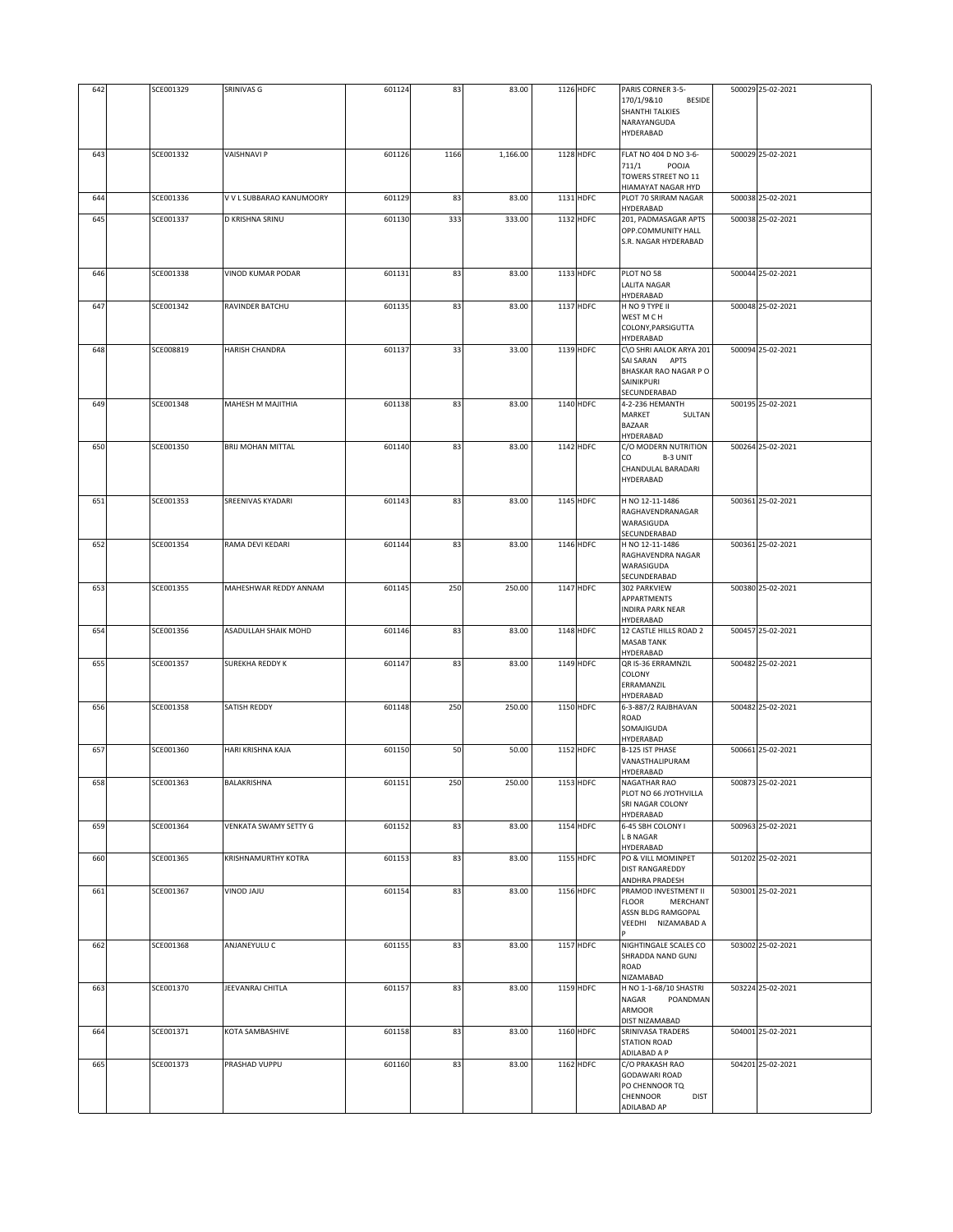|            |                        |                                        |                  |          |                |                        | <b>GOVT HOSPITEL N H</b>                                                                                                                         |                                        |
|------------|------------------------|----------------------------------------|------------------|----------|----------------|------------------------|--------------------------------------------------------------------------------------------------------------------------------------------------|----------------------------------------|
|            |                        |                                        |                  |          |                |                        | ROAD<br>MANCHERIAL<br>(A P)                                                                                                                      |                                        |
| 667        | SCE001375              | V KANAKA DURGA                         | 601162           | 83       | 83.00          | 1164 HDFC              | OPP SARALA ENGG<br>WORKS<br><b>STATION</b><br>ROAD<br><b>BELLANPALLI A P</b>                                                                     | 504251 25-02-2021                      |
| 668        | SCE001376              | ANJANI PRASAD SAMUDRALA                | 601163           | 83       | 83.00          | 1165 HDFC              | H NO 4-2-4<br>NORTH TOWER ROAD<br>KARIMNAGAR                                                                                                     | 505001 25-02-2021                      |
| 669        | SCE008705              | SRIDEVI NARLA                          | 601164           | 50       | 50.00          | 1166 HDFC              | C/O NARLA AGENCIES<br>H NO 4-8-94 MAIN ROAD<br>PEDDAPALLI DIST<br>KARIMNAGAR (A P)                                                               | 505172 25-02-2021                      |
| 670        | SCE001379              | NARASIMHARAO MATURI                    | 601166           | 83       | 83.00          | 1168 HDFC              | 6_1_60 J P NAGAR<br>HANAMKONDA<br>WARANGAL                                                                                                       | 506001 25-02-2021                      |
| 671        | SCE001380              | SRINIVASULU YADA                       | 601167           | 50       | 50.00          | 1169 HDFC              | H NO 10-6-86<br><b>GIRMAJIPET</b><br>WARANGAL                                                                                                    | 506002 25-02-2021                      |
| 672        | SCE001382              | RAM KISHORE M                          | 601168           | 83       | 83.00          | 1170 HDFC              | H NO 15-9-35<br>RAMANNA PET<br>WARANGAL                                                                                                          | 506002 25-02-2021                      |
| 673        | SCE001385              | SHANKARAIAH PABBA                      | 601171           | 83       | 83.00          | 1173 HDFC              | HNO 11 25 37<br>M G ROAD<br>WARANGAL                                                                                                             | 506012 25-02-2021                      |
| 674        | SCE001386              | <b>VENKATESHWAR PONNA</b>              | 601172           | 83       | 83.00          | 1174 HDFC              | H NO 11_27_79<br>KOTHAWADA<br>NEAR LIC OFFICE<br>WARANGAL                                                                                        | 506012 25-02-2021                      |
| 675        | SCE001387              | VENKATA CHALAPATI COMALESWAR           | 601173           | 83       | 83.00          | 1175 HDFC              | 11-8-29 GANDHI NAGAR<br>LAXMI PUR PO<br>WARANGAL                                                                                                 | 506013 25-02-2021                      |
| 676        | SCE001388              | NALINI KUMARI BOLLA                    | 601174           | 83       | 83.00          | 1176 HDFC              | C/O ANDHRA BANK<br>KESAMUDRAM<br>WARANGAL                                                                                                        | 506112 25-02-2021                      |
| 677        | SCE001389              | SUBBARAO SANNIDHI VENKATA              | 601175           | 83       | 83.00          | 1177 HDFC              | THE VYSYA BANK LTD<br>KHANAPURAM<br>DT WARANGAL                                                                                                  | 506132 25-02-2021                      |
| 678        | SCE001390              | MOHANARAJU BADARAVADA                  | 601176           | 83       | 83.00          | 1178 HDFC              | H NO 2-5-588/7<br>BYPASS ROAD<br>KHAMMAM A P                                                                                                     | 507003 25-02-2021                      |
| 679        | SCE001394              | NARSIMHA RAO NEELA                     | 601180           | 50       | 50.00          | 1182 HDFC              | <b>SUMAN GAL</b><br>OPP ANDHRA BANK<br>MIRYALGUDA                                                                                                | 508207 25-02-2021                      |
| 680        | SCE001395              | SRINIVASULU DACHEPALLY                 | 601181           | 50       | 50.00          | 1183 HDFC              | POST NAKREKAL<br>DIST NALGONDA<br>A <sub>P</sub>                                                                                                 | 508211 25-02-2021                      |
| 681        | SCE001396              | RAMA LINGAIAH GUDDETI                  | 601182           | 83       | 83.00          | 1184 HDFC              | C/O G RAMA LINGAIAH &<br><b>BROS</b><br>S D ROAD<br>MAHABUBNAGAR                                                                                 | 509001 25-02-2021                      |
| 682        | SCE001398              | P SUDHAKAR REDDY                       | 601184           | 83       | 83.00          | 1186 HDFC              | 1/182 2A RANGASWAMY<br>NAGAR<br>TAPOVANAM ROAD<br>ANANTAPUR                                                                                      | 515004 25-02-2021                      |
| 683        | SCE001399              | CHANDRAYASETTY BALAPANURU              | 601185           | 83       | 83.00          | 1187 HDFC              | MERCHANT KOTA STREET<br>BUKKAPATNAM                                                                                                              | 515144 25-02-2021                      |
| 684<br>685 | SCE001401<br>SCE001403 | T VENKATESULU NAIDU<br><b>B RENUKA</b> | 601186<br>601188 | 83<br>83 | 83.00<br>83.00 | 1188 HDFC<br>1190 HDFC | 20399CHURCH STREET<br>CHITTOOR<br>19329BAZAAR STREET                                                                                             | 517001 25-02-2021<br>517001 25-02-2021 |
| 686        | SCE001405              | M RAJUL BAI                            | 601190           | 50       | 50.00          | 1192 HDFC              | CHITTOOR<br>108 PRAKASAM ROAD                                                                                                                    | 517501 25-02-2021                      |
| 687        | SCE001406              | <b>K BHUPAL REDDY</b>                  | 601191           | 83       | 83.00          | 1193 HDFC              | TIRUPATI<br>ΑP<br>CENTRAL WARE HOUSE                                                                                                             | 517520 25-02-2021                      |
| 688        | SCE001408              | R JAY SHREE                            | 601193           | 83       | 83.00          | 1195 HDFC              | AIR PORT ROAD<br>RENIGUNTA A P                                                                                                                   | 517589 25-02-2021                      |
|            |                        |                                        |                  |          |                |                        | 4/125A BAZAAR STREET<br>NAGALAPURAM AP<br>CHITTORE DT                                                                                            |                                        |
| 689        | SCE001411              | NAGALINGAM SAMATHAM                    | 601195           | 83       | 83.00          | 1197 HDFC              | AE_5 EASTERN COLONY<br>SRISAILAM PROJECT<br>KURNOOL DIST AP                                                                                      | 518102 25-02-2021                      |
| 690        | SCE001413              | SESHI REDDY ANNARAPU                   | 601197           | 50       | 50.00          | 1199 HDFC              | S/O A NAGI REDDY<br>VELGODE PO                                                                                                                   | 518533 25-02-2021                      |
| 691        | SCE001415              | ANIL KUMAR JAIN                        | 601199           | 83       | 83.00          | 1201 HDFC              | 11-57-36 1ST FLOOR<br>MOULA PANJA LANE<br>VIJAYAWADA                                                                                             | 520001 25-02-2021                      |
| 692        | SCE001417              | NAGA BHUSHANAM M V S S S               | 601200           | 83       | 83.00          | 1202 HDFC              | C/O K BALA BHASKAR RAO<br>POOLABHAVI ST 1 D NO 11<br>21-14<br>VIJAYAWADA                                                                         | 520001 25-02-2021                      |
| 693        | SCE001418              | SIVARAMA KRISHNA PRASAD VEERA          | 601201           | 83       | 83.00          | 1203 HDFC              | 36489MAIN BAZAR                                                                                                                                  | 520001 25-02-2021                      |
| 694        | SCE001419              | ASHOK KUMAR APPANA                     | 601202           | 83       | 83.00          | 1204 HDFC              | VIJAYAWADA<br>11-62-26 CANAL ROAD<br><b>NEAR RADHAM</b>                                                                                          | 520001 25-02-2021                      |
| 695        | SCE001420              | K N SUDHAKARA RAO                      | 601203           | 166      | 166.00         | 1205 HDFC              | VIJAYAWADA<br>VIJAYWADA SHARES & INV<br>CON PVT LTD IST FLOOR<br><b>BLOCK NO 4</b><br>VENKATESWARA<br><b>BULD'S OPP EENADU</b><br>PATAMATA (A P) | 520006 25-02-2021                      |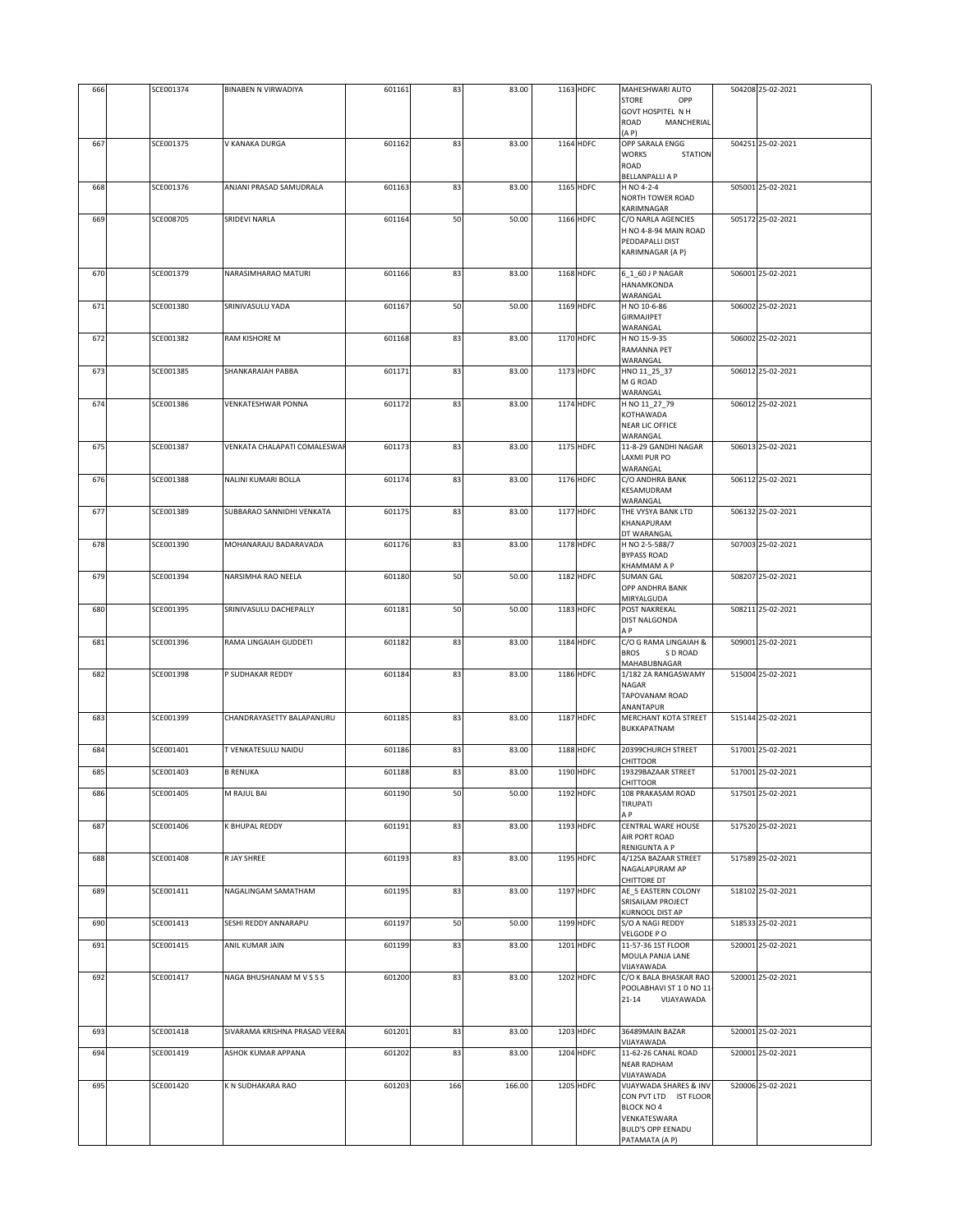| 696 | SCE001421 | VENKATA PRAKASH YALAMANCHILI  | 601204 | 83  | 83.00  | 1206 HDFC | C/O Y V PRASAD                                        | 520008 25-02-2021 |
|-----|-----------|-------------------------------|--------|-----|--------|-----------|-------------------------------------------------------|-------------------|
|     |           |                               |        |     |        |           | H NO 54-14/6-2 BHARATI                                |                   |
|     |           |                               |        |     |        |           | NAGAR                                                 |                   |
| 697 | SCE001422 | PURNA CHANDRA RAO PALADUGU    | 601205 | 83  | 83.00  | 1207 HDFC | VIJAYAWADA<br>S/O P SATYANARAYANA                     | 520009 25-02-2021 |
|     |           |                               |        |     |        |           | DGM PL<br>B-2 MILK                                    |                   |
|     |           |                               |        |     |        |           | PRODUCTS FACTORY                                      |                   |
|     |           |                               |        |     |        |           | VIJAYAWADA AP                                         |                   |
| 698 | SCE001423 | GAVARAYYA NAIDU GODASI        | 601206 | 83  | 83.00  | 1208 HDFC | A P S I D C DIVISION<br>MOGALRAJAPURAM ROAD           | 520010 25-02-2021 |
|     |           |                               |        |     |        |           | VIJAYAWADA                                            |                   |
|     |           |                               |        |     |        |           |                                                       |                   |
| 699 | SCE001424 | JAGANNADHAM PASUMARTI         | 601207 | 83  | 83.00  | 1209 HDFC | C/O SANKAR TEA STALL                                  | 521001 25-02-2021 |
|     |           |                               |        |     |        |           | VIJAYAWADA ROAD<br>MACHILIPATNAM                      |                   |
| 700 | SCE001426 | SUBHADRA DEVI DIVVELA         | 601209 | 83  | 83.00  | 1211 HDFC | C/O JANATHA FANCY & G                                 | 521180 25-02-2021 |
|     |           |                               |        |     |        |           | <b>STORES</b>                                         |                   |
|     |           |                               |        |     |        |           | KANCHIKACHERLA PO                                     |                   |
| 701 | SCE001427 | BALARAMA KRISHNA RAO MADALA   | 601210 | 83  | 83.00  | 1212 HDFC | KRISHNA DT<br><b>BUTCHAIAH THOTA</b>                  | 522001 25-02-2021 |
|     |           |                               |        |     |        |           | 6TH LINE NEHRU NAGAR                                  |                   |
|     |           |                               |        |     |        |           | <b>GUNTUR</b>                                         |                   |
| 702 | SCE001428 | RAMAKRISHNA PASALA            | 601211 | 166 | 166.00 | 1213 HDFC | VIJAYA TOWERS 5-86-35<br>1ST LANE LAKSHMIPURAM        | 522002 25-02-2021 |
|     |           |                               |        |     |        |           | <b>GUNTUR ANDHRA</b>                                  |                   |
|     |           |                               |        |     |        |           | PRADESH                                               |                   |
|     |           |                               |        |     |        |           |                                                       |                   |
| 703 | SCE001431 | VENKATESWARLU GUBBA           | 601213 | 83  | 83.00  | 1215 HDFC | SRI VENKATESWARA<br><b>GENERAL STORES</b>             | 522007 25-02-2021 |
|     |           |                               |        |     |        |           | KORITEPADU MARKET                                     |                   |
|     |           |                               |        |     |        |           | <b>GUNTUR A P</b>                                     |                   |
| 704 | SCE001432 | GARLAPATHI ANSUAYA            | 601214 | 83  | 83.00  | 1216 HDFC | C/O SRI ASHOKA METAL                                  | 522008 25-02-2021 |
|     |           |                               |        |     |        |           | <b>STORES</b><br>23197<br><b>MAIN ROAD</b>            |                   |
|     |           |                               |        |     |        |           | <b>GUNTUR</b>                                         |                   |
| 705 | SCE001433 | V M SRINIVASA RAO PANCHUMARTI | 601215 | 83  | 83.00  | 1217 HDFC | S/O SAGARA LINGAM P                                   | 522124 25-02-2021 |
|     |           |                               |        |     |        |           | GAJULAPALEM<br>PONNUR                                 |                   |
| 706 | SCE001434 | VENUNADHA RAO MALEPATI        | 601216 | 83  | 83.00  | 1218 HDFC | D NO 17-3-6 1 ISLAMPET                                | 522201 25-02-2021 |
|     |           |                               |        |     |        |           | MANAMVARI STREET                                      |                   |
|     |           |                               |        |     |        |           | TENALI                                                |                   |
| 707 | SCE001435 | RAJYALAKSHMI MALEPATI         | 601217 | 83  | 83.00  | 1219 HDFC | D NO 17-3-6 1 ISLAMPET<br>MANAMVARI STREET            | 522201 25-02-2021 |
|     |           |                               |        |     |        |           | TENALI                                                |                   |
| 708 | SCE001436 | K ARAVINDA KUMAR              | 601218 | 250 | 250.00 | 1220 HDFC | H NO 20-1-25                                          | 522201 25-02-2021 |
|     |           |                               |        |     |        |           | RAMALINGESWAR PET<br>TENALI                           |                   |
| 709 | SCE001437 | K ARAVINDA KUMAR              | 601219 | 166 | 166.00 | 1221 HDFC | H NO 20-1-25                                          | 522201 25-02-2021 |
|     |           |                               |        |     |        |           | RAMALINGESWAR PET                                     |                   |
|     | SCE001438 |                               |        | 83  |        | 1222 HDFC | TENALI GUNTUR DIST                                    | 522315 25-02-2021 |
| 710 |           | PRASANNA RAO SUGGULA          | 601220 |     | 83.00  |           | MACHAVA RAM POST<br>A P STATE                         |                   |
| 711 | SCE001440 | JANAKIRAM VAYIGANDLA          | 601221 | 83  | 83.00  | 1223 HDFC | C/O MADHU MEDICAL                                     | 523001 25-02-2021 |
|     |           |                               |        |     |        |           | <b>ENTERPRISES</b><br>SOUTH                           |                   |
|     |           |                               |        |     |        |           | <b>STREET</b><br>ONGOLE                               |                   |
| 712 | SCE001442 | NARASINGARAO KANUMALLA        | 601223 | 83  | 83.00  | 1225 HDFC | HANUMAN VIDYA                                         | 523101 25-02-2021 |
|     |           |                               |        |     |        |           | NILAYAM                                               |                   |
|     |           |                               |        |     |        |           | SINGARAYAKONDA<br>PRAKASAM DIST                       |                   |
| 713 | SCE001443 | <b>VEERESH BUDATI</b>         | 601224 | 83  | 83.00  | 1226 HDFC | 3/86-A, ILTD EXTN                                     | 523157 25-02-2021 |
|     |           |                               |        |     |        |           | COLONY<br>KOTHAPET                                    |                   |
|     |           |                               |        |     |        |           | CHIRALA CHIRALA,<br>PRAKASAM DT, AP                   |                   |
|     |           |                               |        |     |        |           |                                                       |                   |
| 714 | SCE001445 | VENKATA RAMI REDDY KUNAM      | 601225 | 83  | 83.00  | 1227 HDFC | POTHAVARAM                                            | 523183 25-02-2021 |
|     |           |                               |        |     |        |           | NAGULUPALAPADU<br>VIA PRAKASAM DT                     |                   |
|     |           |                               |        |     |        |           | A P                                                   |                   |
| 715 | SCE001446 | RAMESH BABU VANKA             | 601226 | 83  | 83.00  | 1228 HDFC | JUNIOR COLLEGE ROAD                                   | 523187 25-02-2021 |
|     | SCE001449 | KASIRATNAMMA MANCHIKANTI      | 601228 |     | 83.00  | 1230 HDFC | VETAPALEM<br>SRI VENKATA RAMANA                       | 524001 25-02-2021 |
| 716 |           |                               |        | 83  |        |           | <b>STEEL HOUSE</b>                                    |                   |
|     |           |                               |        |     |        |           | CHINNABAZAR                                           |                   |
|     |           |                               |        |     |        |           | NELLORE                                               |                   |
| 717 | SCE001450 | KANAKAIAH CHINNI              | 601229 | 83  | 83.00  | 1231 HDFC | SRI VENKATA RAMANA<br>STEEL HOUSE                     | 524001 25-02-2021 |
|     |           |                               |        |     |        |           | CHINNABAZAR                                           |                   |
|     |           |                               |        |     |        |           | NELLORE                                               |                   |
| 718 | SCE001451 | TIRUMALA KONDAIAH PABBATI     | 601230 | 83  | 83.00  | 1232 HDFC | SRI VENKATA RAMANA<br><b>STEEL HOUSE</b>              | 524001 25-02-2021 |
|     |           |                               |        |     |        |           | CHINNABAZAR                                           |                   |
|     |           |                               |        |     |        |           | NELLORE                                               |                   |
| 719 | SCE001452 | SURESH BAVANASI               | 601231 | 83  | 83.00  | 1233 HDFC | C/O M LAKSHMANA                                       | 524002 25-02-2021 |
|     |           |                               |        |     |        |           | <b>MURTHI</b><br>D NO<br>5/378 S H PET                |                   |
|     |           |                               |        |     |        |           | NELLORE                                               |                   |
| 720 | SCE001453 | VENKATESWARA SWAMY CHAKKA     | 601232 | 83  | 83.00  | 1234 HDFC | C/O VASAVI FINANCE                                    | 524002 25-02-2021 |
|     |           |                               |        |     |        |           | CORPORATION<br>$5 - 740$<br><b>UPSTAIRS SRR PURAM</b> |                   |
|     |           |                               |        |     |        |           | NELLORE                                               |                   |
| 721 | SCE001454 | SRINIVASULU EDIPULAPATI       | 601233 | 83  | 83.00  | 1235 HDFC | C/O D KRISHNA MURTHY                                  | 524002 25-02-2021 |
|     |           |                               |        |     |        |           | 4-457 USMAN SAHAB PET<br>NELLORE                      |                   |
|     |           |                               |        |     |        |           |                                                       |                   |
| 722 | SCE001455 | HARAKISHORE ARUGUNTA          | 601234 | 83  | 83.00  | 1236 HDFC | 16/1734                                               | 524003 25-02-2021 |
|     |           |                               |        |     |        |           | RAMAMURTHY NAGAR                                      |                   |
|     |           |                               |        |     |        |           | NELLORE AP                                            |                   |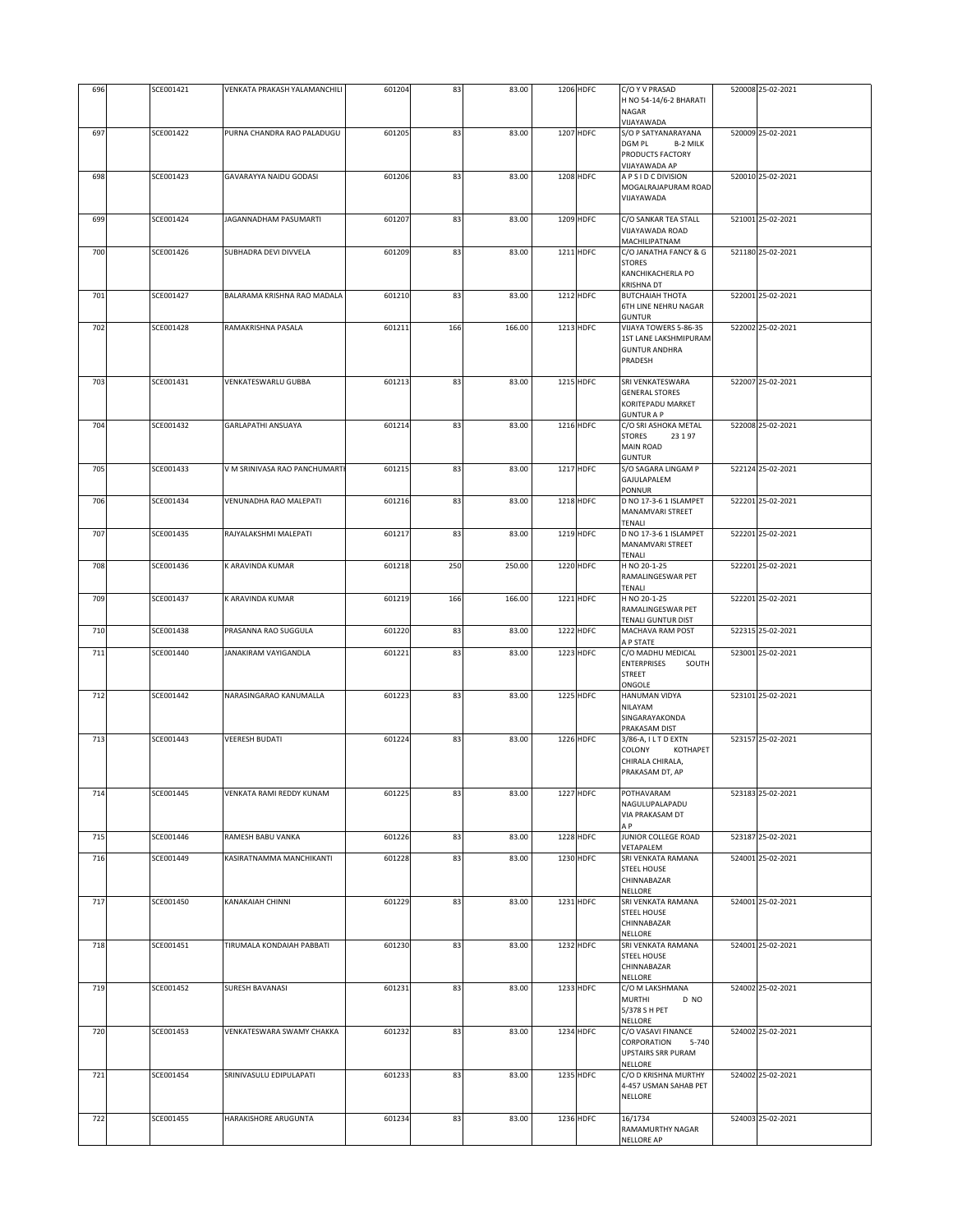| 723 | SCE001457 | <b>KUMAR VAYUGUNDLA</b>       | 601235 | 83  | 83.00  | 1237 HDFC | S/O V VENKATESWARLU                        | 524322 25-02-2021 |
|-----|-----------|-------------------------------|--------|-----|--------|-----------|--------------------------------------------|-------------------|
|     |           |                               |        |     |        |           | <b>CLOTH MERCHANT MAIN</b>                 |                   |
|     |           |                               |        |     |        |           | <b>BAZAR</b><br>ATMAKUR                    |                   |
| 724 | SCE001459 | T RAMANUJULU REDDY            | 601237 | 83  | 83.00  | 1239 HDFC | NELLORE DT<br>C/O S MAHADEVA REDDY         | 524322 25-02-2021 |
|     |           |                               |        |     |        |           | ATMAKUR NELLORE DIST                       |                   |
|     |           |                               |        |     |        |           | AP                                         |                   |
| 725 | SCE001463 | <b>B R VISWANATHAN</b>        | 601241 | 83  | 83.00  | 1243 HDFC | 49-54-24 GREEN PARK                        | 530013 25-02-2021 |
|     |           |                               |        |     |        |           | SEETHAMMEADHARR                            |                   |
|     |           |                               |        |     |        |           | POST<br>VISAKHAPATNAM                      |                   |
| 726 | SCE001465 | <b>SEEMA JAIN</b>             | 601243 | 83  | 83.00  | 1245 HDFC | C/O CDR A K JAIN                           | 530014 25-02-2021 |
|     |           |                               |        |     |        |           | 12 NAVAL PARK NAVAL                        |                   |
|     |           |                               |        |     |        |           | BASE<br>VISAKHAPATNAM                      |                   |
| 727 | SCE001466 | SRIDEVI KUCHARLATI            | 601244 | 83  | 83.00  | 1246 HDFC | W/O K KRISHNAM RAJU A-                     | 530015 25-02-2021 |
|     |           |                               |        |     |        |           | 114<br>ZINC COLONY                         |                   |
|     |           |                               |        |     |        |           | <b>HCL PO VIZAG</b>                        |                   |
| 728 | SCE001467 | SUDHARANI MANDA               | 601245 | 83  | 83.00  | 1247 HDFC | $50 - 62 - 6/1$                            | 530016 25-02-2021 |
|     |           |                               |        |     |        |           | RAJENDRANAGAR<br>VISAKHAPATNAM             |                   |
|     |           |                               |        |     |        |           | A P                                        |                   |
| 729 | SCE001469 | <b>ASHOK ATLURI</b>           | 601246 | 83  | 83.00  | 1248 HDFC | 16 HIG LAWSONS BAY                         | 530017 25-02-2021 |
|     |           |                               |        |     |        |           | COLONY<br>VISAKHAPATNAM                    |                   |
| 730 | SCE001470 | SATYAVATI AKURATI             | 601247 | 50  | 50.00  | 1249 HDFC | 321-C SECTOR-9                             | 530032 25-02-2021 |
|     |           |                               |        |     |        |           | UKKU NAGARAM                               |                   |
| 731 | SCE001471 | NEMICHAND JAIN                | 601248 | 50  | 50.00  | 1250 HDFC | VISAKHAPATNAM<br>C/O JAIN FANCY CENTRE     | 531001 25-02-2021 |
|     |           |                               |        |     |        |           | <b>STATION ROAD</b>                        |                   |
|     |           |                               |        |     |        |           | ANAKAPALLI                                 |                   |
| 732 | SCE001472 | KIRANMAYI GRANDI              | 601249 | 83  | 83.00  | 1251 HDFC | D/O MANGA TAYARU                           | 531001 25-02-2021 |
|     |           |                               |        |     |        |           | D NO 12-12-15 SARADA                       |                   |
|     |           |                               |        |     |        |           | <b>LIBRARY ST</b>                          |                   |
| 733 | SCE001473 | KETHAVARAPU SRIRAMAMURTHY     | 601250 | 83  | 83.00  | 1252 HDFC | ANAKAPALLI<br>8-7 BOLLA STREET             | 531036 25-02-2021 |
|     |           |                               |        |     |        |           | <b>NEAR PANCHAYAT PARK</b>                 |                   |
|     |           |                               |        |     |        |           | CHODAVARAM VISAKHA                         |                   |
|     |           |                               |        |     |        |           | <b>DIST</b>                                |                   |
| 734 | SCE001474 | KETHAVARAPU VISWA PRASAD      | 601251 | 83  | 83.00  | 1253 HDFC | -9 BOLLA STREET                            | 531036 25-02-2021 |
|     |           |                               |        |     |        |           | OPP PANCHAYAT PARK<br>CHODAVARAM VISAKHA   |                   |
|     |           |                               |        |     |        |           | <b>DIST</b>                                |                   |
| 735 | SCE001476 | RADHA KRISHNA DUNNA           | 601252 | 83  | 83.00  | 1254 HDFC | MADUGULA STREET                            | 532168 25-02-2021 |
|     |           |                               |        |     |        |           | PONDURRU<br>SRIKAKULKAM                    |                   |
| 736 | SCE001480 | <b>BIMALA DEVI BOTHARA</b>    | 601255 | 83  | 83.00  | 1257 HDFC | JAGAT AGENCIES                             | 533101 25-02-2021 |
|     |           |                               |        |     |        |           | <b>DELUX CENTRE</b>                        |                   |
| 737 | SCE001481 | SHANTI KUMAR BOTHARA          | 601256 | 83  | 83.00  | 1258 HDFC | RAJAHAMUNDRY<br>J K ELECTRONICS            | 533101 25-02-2021 |
|     |           |                               |        |     |        |           | <b>DELUX CENTRE</b>                        |                   |
|     | SCE001482 | DHANWATI MAURYA               |        |     |        |           | RAJAHAMUNDRY                               |                   |
| 738 |           |                               | 601257 | 83  | 83.00  | 1259 HDFC | D/NO 75-6-22 HIMABINDU<br>APPTS<br>F-1 3RD | 533103 25-02-2021 |
|     |           |                               |        |     |        |           | FLOOR PRAKASH NAGAR                        |                   |
|     |           |                               |        |     |        |           | RAJAHMUNDRY AP                             |                   |
| 739 | SCE001483 | BHASKARA REDDY MEDAPATI       | 601258 | 83  | 83.00  | 1260 HDFC | <b>VUBALANKA POST</b>                      | 533237 25-02-2021 |
|     |           |                               |        |     |        |           | <b>EGDTAP</b>                              |                   |
| 740 | SCE008822 | VENKATA SURYANARAYAN REDDY S  | 601260 | 33  | 33.00  | 1262 HDFC | NDIA<br>S/O VENKANNA                       | 533274 25-02-2021 |
|     |           |                               |        |     |        |           | GOPALAPURAM                                |                   |
| 741 | SCE001486 | SATYANARAYANA REDDY KOVVURI   | 601261 | 83  | 83.00  | 1263 HDFC | DOOR NO 2-7 MAIN ROAD                      | 533345 25-02-2021 |
|     |           |                               |        |     |        |           | KONKUDURU<br>E G DT A P                    |                   |
|     |           |                               |        |     |        |           |                                            |                   |
| 742 | SCE001488 | SURYA BHASKARA RAO GOLI       | 601262 | 50  | 50.00  | 1264 HDFC | VETLAPALEM<br>E G DISTRICT                 | 533434 25-02-2021 |
|     |           |                               |        |     |        |           | ANDHRA PRADESH                             |                   |
| 743 | SCE001490 | BALACHANDAR VANAPARTHY        | 601263 | 83  | 83.00  | 1265 HDFC | R R PET                                    | 534002 25-02-2021 |
|     |           |                               |        |     |        |           | <b>NEAR SANKAR MATT</b><br>ELURU           |                   |
| 744 | SCE001492 | VIDYAVATHI BHUPATIRAJU        | 601265 | 83  | 83.00  | 1267 HDFC | SURYA KAMALA RICE MILL                     | 534240 25-02-2021 |
|     |           |                               |        |     |        |           | PENUMADAM ROAD                             |                   |
|     |           |                               |        |     |        |           | PALAKOL W G DT AP                          |                   |
| 745 | SCE001497 | SREENIVAS KUMAR APPARAO GOGII | 601269 | 83  | 83.00  | 1271 HDFC | II/3 ASL NEW QTRS                          | 534350 25-02-2021 |
|     |           |                               |        |     |        |           | <b>KOVVUR</b>                              |                   |
| 746 | SCE001498 | V G SIDDHARTHA                | 601270 | 416 | 416.00 | 1272 HDFC | WEST GODAWARI DIST<br>C/O SIVAN & CO NO 2  | 560001 25-02-2021 |
|     |           |                               |        |     |        |           | RAHEJA CHAMBERS 12                         |                   |
|     |           |                               |        |     |        |           | MUSEUM<br>ROAD<br>BANGALORE                |                   |
| 747 | SCE001500 | MOHAN CU                      | 601271 | 83  | 83.00  | 1273 HDFC | SIVAN &CO 1ST RAHEJA                       | 560001 25-02-2021 |
|     |           |                               |        |     |        |           | CHEMBERS 12TH MUSIAM                       |                   |
|     |           |                               |        |     |        |           | ROAD<br>BANGALORE                          |                   |
| 748 | SCE001501 | RAVEENDRANATHAN E V           | 601272 | 83  | 83.00  | 1274 HDFC | <b>BROOKE BOND LIPTON</b>                  | 560001 25-02-2021 |
|     |           |                               |        |     |        |           | INDIA LTD<br>9/2 M G                       |                   |
|     |           |                               |        |     |        |           | ROAD<br>BANGALORE                          |                   |
|     |           |                               |        |     |        |           |                                            |                   |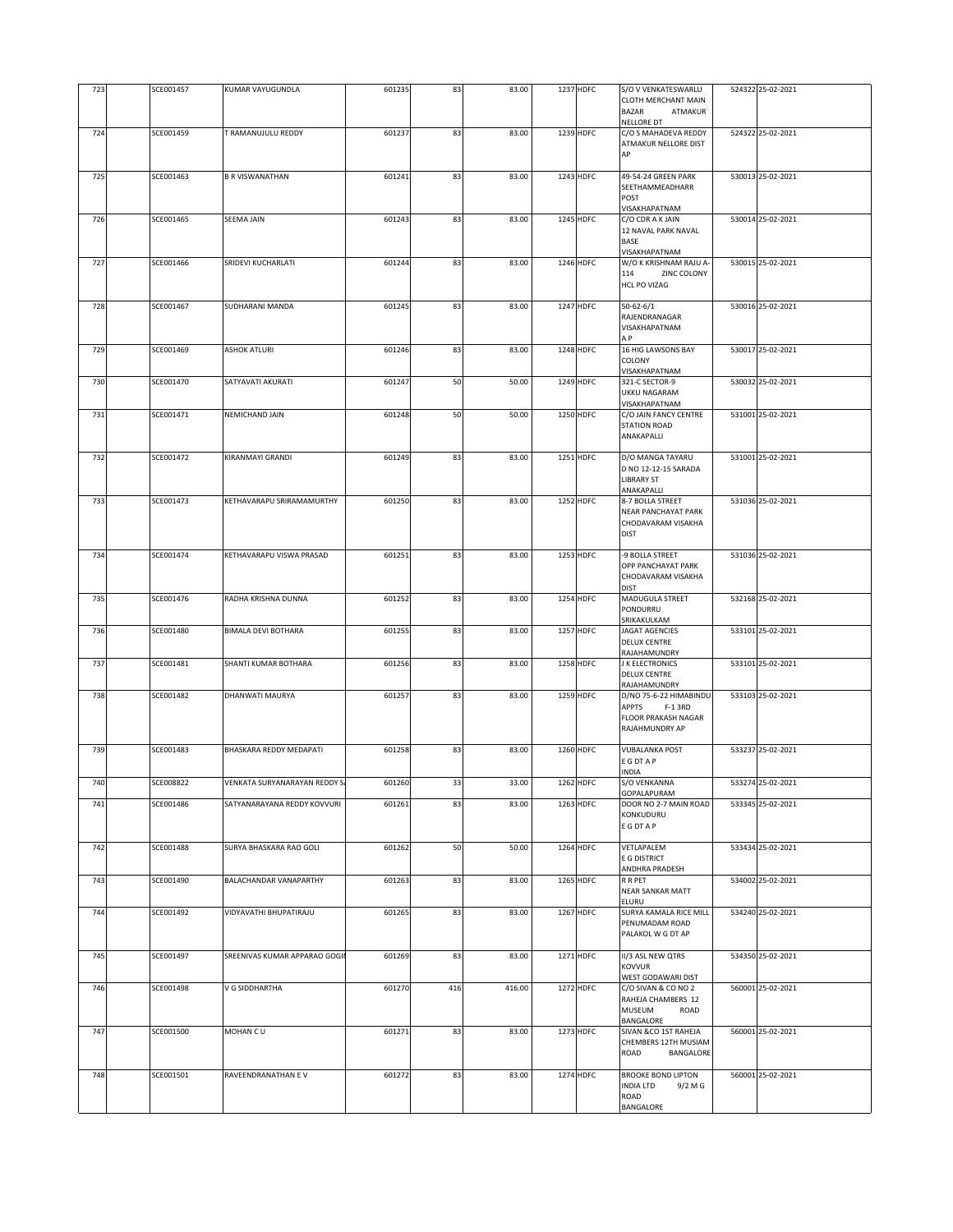|     |           |                         |        |     |        |           | DEUTSCHE BANK RAHEJA                                                                     |                   |
|-----|-----------|-------------------------|--------|-----|--------|-----------|------------------------------------------------------------------------------------------|-------------------|
| 749 | SCE001503 | LISA POONACHA           | 601274 | 83  | 83.00  | 1276 HDFC | TOWERS<br>26/27 M G<br>ROAD<br>BANGALORE                                                 | 560001 25-02-2021 |
| 750 | SCE001504 | VINODA                  | 601275 | 83  | 83.00  | 1277 HDFC | NO 8/1 UNION STREET<br>SHIVAJI NAGAR                                                     | 560001 25-02-2021 |
| 751 | SCE001506 | G RADHAKRISHNAN         | 601276 | 83  | 83.00  | 1278 HDFC | BANGALORE<br>MOTOROLA INDIA THE                                                          | 560001 25-02-2021 |
|     |           |                         |        |     |        |           | PRESIDENCY<br>NO <sub>1</sub> ST<br><b>MARKS ROAD</b><br><b>BANGALORE</b>                |                   |
| 752 | SCE001507 | V H PRASAD              | 601277 | 750 | 750.00 | 1279 HDFC | CASA LAVELLE                                                                             | 560001 25-02-2021 |
|     |           |                         |        |     |        |           | <b>APARTMENTS</b><br>BLOCK 2, FLAT NO. A-2<br>85, LAVELLY ROAD<br>BANGALORE              |                   |
| 753 | SCE001509 | SANJAY MUTHAPPA         | 601279 | 83  | 83.00  | 1281 HDFC | <b>FIRST SECURITIES</b><br>405 HOUSE OF LORDS<br><b>ST.MARK'S ROAD</b><br>BANGALORE      | 560001 25-02-2021 |
| 754 | SCE001511 | ANIL KATHOTIA           | 601281 | 166 | 166.00 | 1283 HDFC | SPARKET INVESTMENTS                                                                      | 560001 25-02-2021 |
|     |           |                         |        |     |        |           | PVT LTD<br>207 HOUSE<br>OF LORDS 15 & 16<br><b>ST MARKS ROAD</b><br>BANGALORE            |                   |
| 755 | SCE001512 | KIRTI N VAISHYA         | 601282 | 83  | 83.00  | 1284 HDFC | C/O FIRST SECURITIES LTD,                                                                | 560001 25-02-2021 |
|     |           |                         |        |     |        |           | NO.405&406,4TH<br>FLR, HOUSE OF LORDS,<br>ST.MARK'S<br>RD, BANGALORE                     |                   |
| 756 | SCE001514 | <b>D P VITTAL NATH</b>  | 601283 | 83  | 83.00  | 1285 HDFC | FIRST SECURITIES LTD, NO                                                                 | 560001 25-02-2021 |
|     |           |                         |        |     |        |           | 405 & 406 4TH FLOOR,<br>HOUSE OF LORDS,<br>ST MARK'S ROAD<br>BANGALORE                   |                   |
| 757 | SCE001515 | <b>HEMA V KARUNAKAR</b> | 601284 | 83  | 83.00  | 1286 HDFC | <b>KPO, STAFF SECTION-</b>                                                               | 560001 25-02-2021 |
|     |           |                         |        |     |        |           | W, CIRCLE OFFICE<br>CANARA BANK, SPENCER<br><b>BUILDING,</b><br>M.G.ROAD, BANGALORE      |                   |
| 758 | SCE001516 | MOHINDER MONGA          | 601285 | 83  | 83.00  | 1287 HDFC | NO 302<br><b>HOUSE OF LORDS</b><br>15 & 16, ST.MARK'S ROAD<br>BANGALORE                  | 560001 25-02-2021 |
| 759 | SCE001517 | A RAMAKRISHNA           | 601286 | 833 | 833.00 | 1288 HDFC | CASA LAVELLY APTS<br>BLOCK 2, FLAT NO. A/2<br>85 LAVELLE ROAD<br>BANGALORE               | 560001 25-02-2021 |
| 760 | SCE001519 | V MOHAN                 | 601288 | 83  | 83.00  | 1290 HDFC | 2 FORT B STREET<br>KALASIPALYAM<br>BANGALORE                                             | 560002 25-02-2021 |
| 761 | SCE001522 | V N SRINIVAS            | 601289 | 83  | 83.00  | 1291 HDFC | NO 532 FIRST FLOOR<br>DUDIMARKET AVENUE<br>ROAD<br>BANGALORE                             | 560002 25-02-2021 |
| 762 | SCE001523 | NIKUNJ K PARIKH         | 601290 | 83  | 83.00  | 1292 HDFC | <b>STA AGENCIES</b><br>NO 2 D S LANE, S P ROAD<br><b>CROSS</b><br>BANGALORE              | 560002 25-02-2021 |
| 763 | SCE001524 | <b>B PUSHPALATHA</b>    | 601291 | 83  | 83.00  | 1293 HDFC | NO 1 SEEDDANNA LANE                                                                      | 560002 25-02-2021 |
| 764 | SCE001525 | S UMESH KUMAR           | 601292 | 83  | 83.00  | 1294 HDFC | BANGALORE<br>NO 1 SEEDDANNA LANE                                                         | 560002 25-02-2021 |
|     |           | <b>G K USHA</b>         |        |     |        |           | BANGALORE<br>SRI VENKATESHWARA                                                           |                   |
| 765 | SCE001531 |                         | 601295 | 83  | 83.00  | 1297 HDFC | RESHAM UDYOG<br>33/1<br>PAPANNA LANE<br>K R SETTY PET BANGALORE                          | 560002 25-02-2021 |
| 766 | SCE001533 | RAJESH G K              | 601297 | 416 | 416.00 | 1299 HDFC | SRI VENKATADRI SILK<br>KENDRA<br><b>NO 18</b><br>PAPANNA LANE<br>K R SETTY PET BANGALORE | 560002 25-02-2021 |
| 767 | SCE001535 | RAKESH.M.JAIN           | 601298 | 83  | 83.00  | 1300 HDFC | JAIN SONS NO 5<br>SHANTHAPPA LANE<br>BANGALORE                                           | 560002 25-02-2021 |
| 768 | SCE001536 | V DINESH RAHEJA         | 601299 | 83  | 83.00  | 1301 HDFC | VIJAY ELECTRIC STORES<br>NO 53 CUBBONPET MAIN<br>ROAD<br>BANGALORE                       | 560002 25-02-2021 |
| 769 | SCE001537 | RAKESH M JAIN           | 601300 | 83  | 83.00  | 1302 HDFC | <b>JAIN SONS</b><br>NO 5 SHANTAPPA LANE<br>BANGALORE                                     | 560002 25-02-2021 |
| 770 | SCE008824 | KALPANA SURESHLAL       | 601302 | 33  | 33.00  | 1304 HDFC | MAHARASHTRA SILK<br>CENTRE<br>92 J M<br>ROAD<br>BANGALORE                                | 560002 25-02-2021 |
| 771 | SCE008825 | KALPANA JAIN            | 601303 | 133 | 133.00 | 1305 HDFC | JAISONS NO 5<br>SHANTAPPA LANE                                                           | 560002 25-02-2021 |
| 772 | SCE001539 | <b>B MEENAKSHI</b>      | 601305 | 83  | 83.00  | 1307 HDFC | BANGALORE<br>NO A 109 KASTURDHAMA                                                        | 560003 25-02-2021 |
|     |           |                         |        |     |        |           | 153<br>9TH CROSS<br>MALLESWARAM<br>BANGALORE                                             |                   |
|     |           |                         |        |     |        |           |                                                                                          |                   |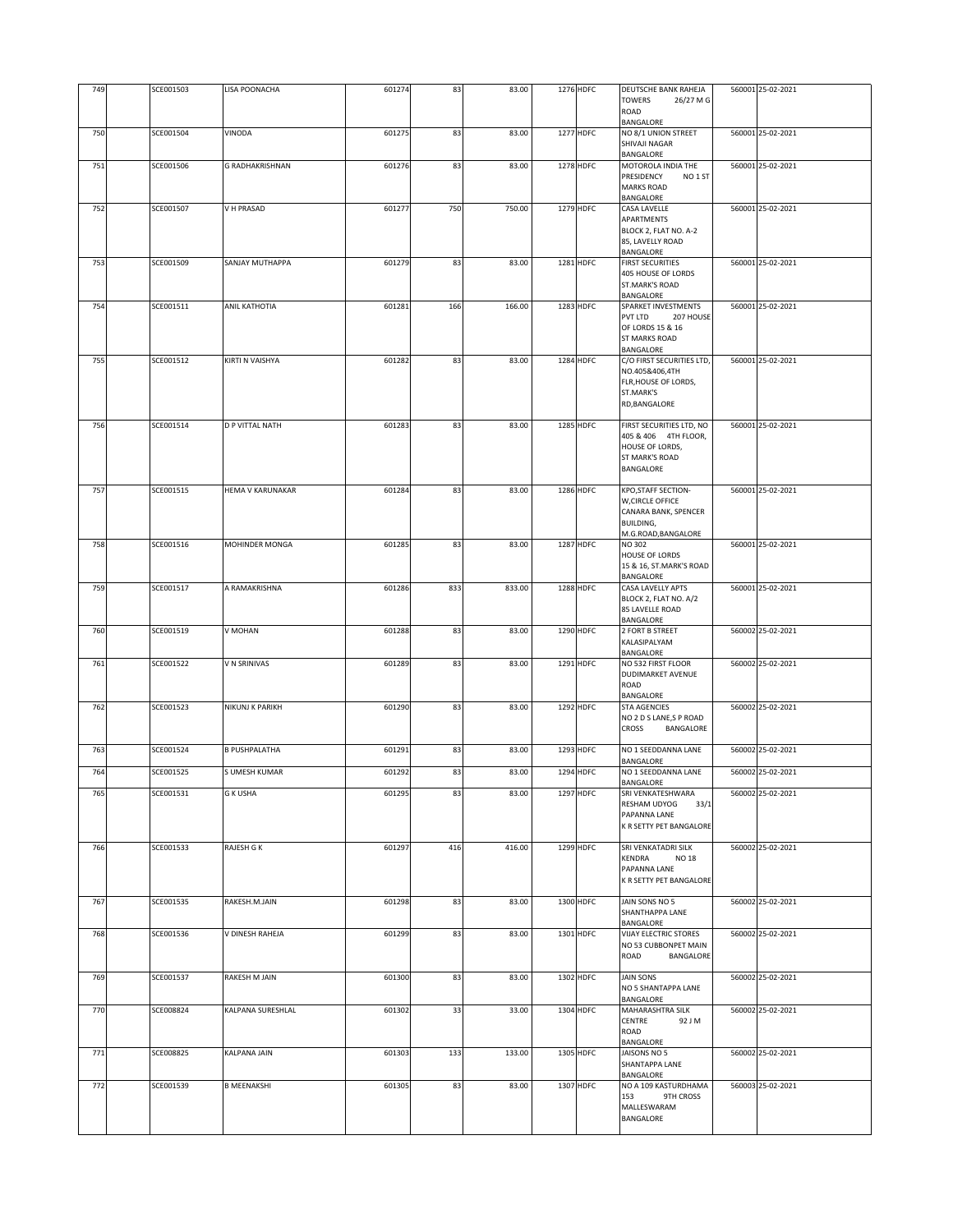| 773 | SCE001540 | V RAVI                        | 601306 | 83   | 83.00    | 1308 HDFC | 5 2ND MAIN MARUTHI<br>EXTN<br>VYALIKAVAL<br>BANGALORE                                                                 | 560003 25-02-2021 |
|-----|-----------|-------------------------------|--------|------|----------|-----------|-----------------------------------------------------------------------------------------------------------------------|-------------------|
|     |           |                               |        |      |          |           |                                                                                                                       |                   |
| 774 | SCE001542 | <b>G KRISHNA MURTHY</b>       | 601308 | 83   | 83.00    | 1310 HDFC | 28 7MAIN LAXMI NIVAS<br><b>BETWEEN</b><br>8TH 9TH<br>CROSS MALLESWARAM<br>BANGALORE                                   | 560003 25-02-2021 |
| 775 | SCE001545 | G V VENKATESHA MURTHY         | 601310 | 83   | 83.00    | 1312 HDFC | NO 10 NAGAPPA STREET<br><b>MUNESWARA</b><br><b>BLOCK</b><br><b>3RD CROSS PALACE</b><br><b>GUTTAHALLY</b><br>BANGALORE | 560003 25-02-2021 |
| 776 | SCE001546 | N BABU                        | 601311 | 83   | 83.00    | 1313 HDFC | NO 28 SWIMMING POOL<br><b>EXTN</b><br>11TH CROSS<br>MALLESWARAM<br>BANGALORE                                          | 560003 25-02-2021 |
| 777 | SCE001548 | R VISHWANATH                  | 601313 | 83   | 83.00    | 1315 HDFC | NO 63 GIRIJA NILAYA K K<br>PURA ROAD<br>BASAVANGUDI<br>BANGALORE                                                      | 560004 25-02-2021 |
| 778 | SCE001550 | D K AMARNATH                  | 601315 | 83   | 83.00    | 1317 HDFC | R V ENTERPRISES<br>11/2 FIRST CROSS RV<br>ROAD<br>BANGALORE                                                           | 560004 25-02-2021 |
| 779 | SCE001551 | SHANTHALA                     | 601316 | 83   | 83.00    | 1318 HDFC | NO 8CORPORATION<br><b>BUILDING</b><br>SUSHEELA ROAD MAVALLI<br>BANGALORE                                              | 560004 25-02-2021 |
| 780 | SCE001552 | <b>S N NANDA</b>              | 601317 | 83   | 83.00    | 1319 HDFC | NO 64/76 IIND FLOOR E A<br>T STREET GANDHI<br><b>BAZAR BASAVANGUDI</b><br>OPP HEBBAR NARSING<br>BANGALORE             | 560004 25-02-2021 |
| 781 | SCE001555 | GOUTAMCHAND                   | 601318 | 50   | 50.00    | 1320 HDFC | NO 48/1 LALBAGH<br>FORT ROAD<br>BANGALORE                                                                             | 560004 25-02-2021 |
| 782 | SCE001556 | ADVANCED MICRONIC DEVICES LTD | 601319 | 583  | 583.00   | 1321 HDFC | NO 65 ARUN COMPLEX<br>D V G ROAD<br>BASAVANAGUDI<br>BANGALORE                                                         | 560004 25-02-2021 |
| 783 | SCE001561 | <b>DEVIKA RANI</b>            | 601323 | 83   | 83.00    | 1325 HDFC | <b>S G R INVESTMENTS</b><br><b>DEALERS IN</b><br><b>STOCKS</b><br>AND SHARES NO 77/2<br>DR D V G<br>ROAD, BANGALORE   | 560004 25-02-2021 |
| 784 | SCE001562 | S MURALINARASIMHAM            | 601324 | 83   | 83.00    | 1326 HDFC | 48, DR. D V G ROAD<br>BASAVANAGUDI<br>BANGALORE                                                                       | 560004 25-02-2021 |
| 785 | SCE001563 | SATEESH HIRESAVE              | 601325 | 83   | 83.00    | 1327 HDFC | 53/68<br>4, B.S.SAMAJA ROAD<br>BANGALORE                                                                              | 560004 25-02-2021 |
| 786 | SCE001564 | TAHIR IQBAL                   | 601326 | 333  | 333.00   | 1328 HDFC | NO 80 MOSQUE ROAD<br><b>CROSS</b><br>FRASER<br><b>TOWN</b><br>BANGALORE                                               | 560005 25-02-2021 |
| 787 | SCE001566 | <b>B MUSHTAQ AHAMED</b>       | 601328 | 1250 | 1,250.00 | 1330 HDFC | NO 80, MOSQUE ROAD<br>CROSS<br>FRASER<br><b>TOWN</b><br>BANGALORE                                                     | 560005 25-02-2021 |
| 788 | SCE001567 | H V VASU                      | 601329 | 83   | 83.00    | 1331 HDFC | 14/5 GZMATHA VIHAR<br>D GOD RESIDENTIAL<br>COMPLEX<br>JC<br>NAGAR PO BANGALORE                                        | 560006 25-02-2021 |
| 789 | SCE001568 | K K LATHA                     | 601330 | 83   | 83.00    | 1332 HDFC | E 401 RANKA CORNER<br>APARTMENTS<br>CAMBRIDGE LAYOUT<br><b>ULSOOR BANGALORE</b>                                       | 560008 25-02-2021 |
| 790 | SCE001569 | M SUBRAMANYA RAO              | 601331 | 83   | 83.00    | 1333 HDFC | NO 191 UDANI LAYOUT<br><b>ULSOOR</b><br>CAMBRIDGE ROAD<br>BANGALORE                                                   | 560008 25-02-2021 |
| 791 | SCE001571 | PRAKASH KAMATH                | 601332 | 83   | 83.00    | 1334 HDFC | SRI VINAYAKA NURSING<br>HOME<br>3033 8TH<br>MAIN<br>HAL II<br>STAGE BANGALORE                                         | 560008 25-02-2021 |
| 792 | SCE001573 | NARAYANA SA S D               | 601334 | 83   | 83.00    | 1336 HDFC | 1026 3RD CROSS<br>13TH MAIN HAL2ND<br>STAGE<br>BANGALORE                                                              | 560008 25-02-2021 |
| 793 | SCE001575 | SHAJU GEORGE                  | 601336 | 83   | 83.00    | 1338 HDFC | NO 306 BENAKA TOWERS<br>16 D MAIN HAL 2ND<br>STAGE<br><b>INDIRA</b><br>NAGAR BANGALORE                                | 560008 25-02-2021 |
| 794 | SCE008826 | A R SRIDHARAN                 | 601339 | 33   | 33.00    | 1341 HDFC | SYNDICATE BANK<br><b>GANDHI NAGAR</b><br>BANGALORE                                                                    | 560009 25-02-2021 |
| 795 | SCE001580 | CHARU N PARIKH                | 601341 | 83   | 83.00    | 1343 HDFC | 241/6 67TH CROSS V<br><b>BLOCK</b><br>RAJAJINAGAR<br>BANGALORE                                                        | 560010 25-02-2021 |
| 796 | SCE001581 | TV CHALAMAIAH                 | 601342 | 83   | 83.00    | 1344 HDFC | NO 1029 DR RAJKUMAR<br>ROAD<br>4TH BLOCK<br>RAJAJINAGAR<br>BANGALORE                                                  | 560010 25-02-2021 |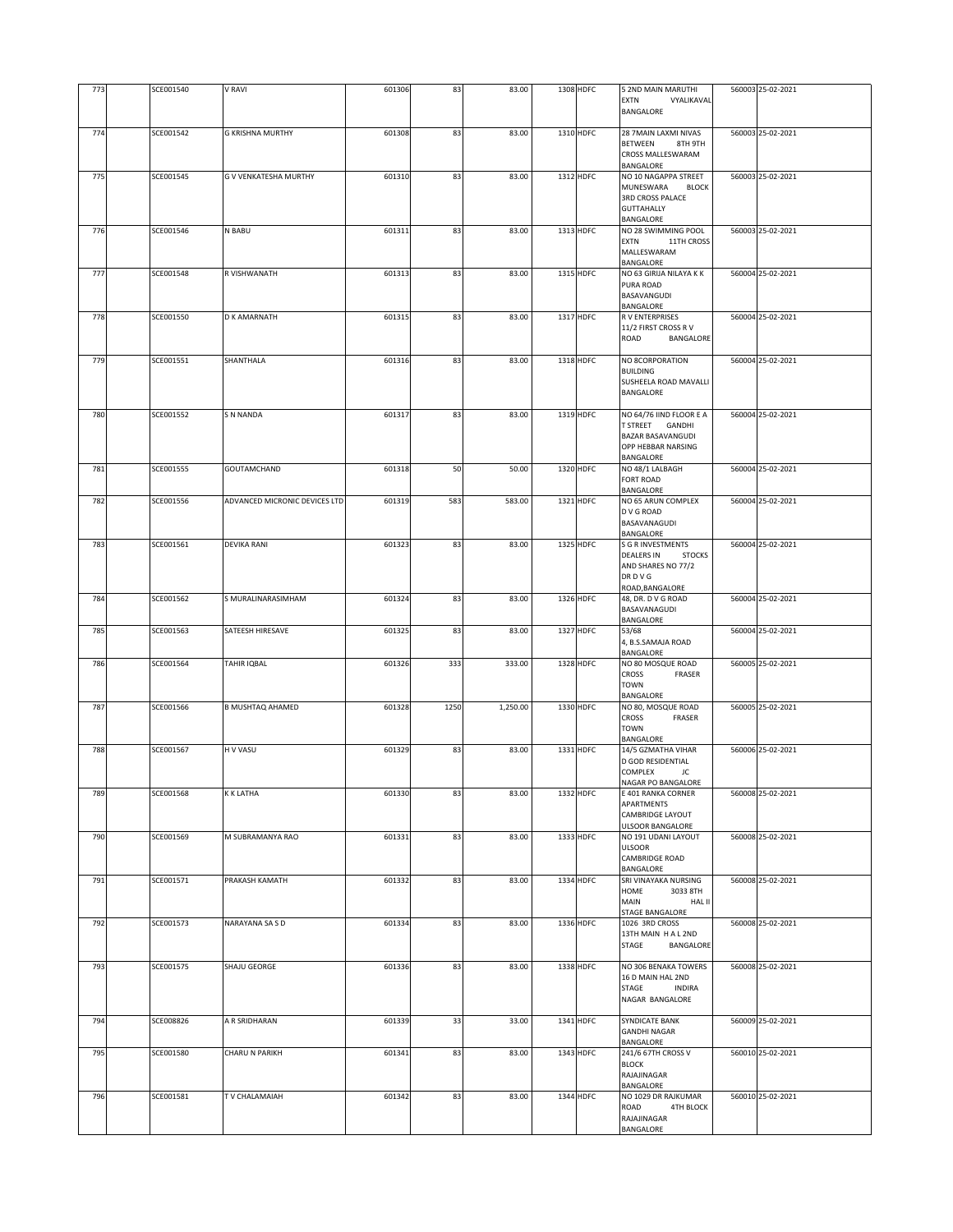| 797 |           |                        |        |     |        |           |                                                  |                   |
|-----|-----------|------------------------|--------|-----|--------|-----------|--------------------------------------------------|-------------------|
|     | SCE001582 | <b>KUMARA SWAMY</b>    | 601343 | 83  | 83.00  | 1345 HDFC | NO 505 III BLOCK<br>RAJAJINAGAR                  | 560010 25-02-2021 |
| 798 | SCE001527 | KALPANA SURESHLAL      | 601344 | 50  | 50.00  | 1346 HDFC | BANGALORE<br>NO 448 7 TH MAIN                    | 560011 25-02-2021 |
|     |           |                        |        |     |        |           | <b>4TH BLOCK</b>                                 |                   |
|     |           |                        |        |     |        |           | JAYANAGAR<br>BANGALORE                           |                   |
| 799 | SCE001584 | T S KRISHNAN           | 601347 | 83  | 83.00  | 1349 HDFC | 508 33A CROSS 9 MAIN                             | 560011 25-02-2021 |
|     |           |                        |        |     |        |           | 4 BLOCK JAYANAGAR<br>BANGALORE                   |                   |
| 800 | SCE001585 | PRATHIBA LOKESH        | 601348 | 83  | 83.00  | 1350 HDFC | 301/3 34TH A CROSS 9TH                           | 560011 25-02-2021 |
|     |           |                        |        |     |        |           | MAIN<br>IV TH BLOCK<br>JAYANAGAR                 |                   |
|     |           |                        |        |     |        |           | BANGALORE                                        |                   |
| 801 | SCE001587 | RANJAN ACHARYA         | 601350 | 416 | 416.00 | 1352 HDFC | GIRIJA TOWERS NO 45/9                            | 560011 25-02-2021 |
|     |           |                        |        |     |        |           | 30TH CROSS 6TH A C MAIN<br>4TH BLOCK JAYANAGAR   |                   |
|     |           |                        |        |     |        |           | <b>BANGALORE</b>                                 |                   |
|     |           |                        |        |     |        |           |                                                  |                   |
| 802 | SCE001588 | <b>JAYARAMI REDDY</b>  | 601351 | 833 | 833.00 | 1353 HDFC | GIRIJA TOWERS NO 45/9<br>30TH CROSS 6TH A C MAIN | 560011 25-02-2021 |
|     |           |                        |        |     |        |           | 4TH BLOCK JAYANAGAR                              |                   |
|     |           |                        |        |     |        |           | BANGALORE                                        |                   |
| 803 | SCE001589 | <b>G N RAJU</b>        | 601352 | 83  | 83.00  | 1354 HDFC | GIRIJA TOWERS NO 45/9                            | 560011 25-02-2021 |
|     |           |                        |        |     |        |           | 30TH CROSS 6TH A C MAIN                          |                   |
|     |           |                        |        |     |        |           | 4TH BLOCK JAYANAGAR                              |                   |
|     |           |                        |        |     |        |           | BANGALORE                                        |                   |
| 804 | SCE001591 | K UMESH KAMATH         | 601353 | 83  | 83.00  | 1355 HDFC | GIRIJA TOWERS NO 45/9                            | 560011 25-02-2021 |
|     |           |                        |        |     |        |           | 30TH CROSS 6TH A C MAIN                          |                   |
|     |           |                        |        |     |        |           | 4TH BLOCK JAYANAGAR<br><b>BANGALORE</b>          |                   |
|     |           |                        |        |     |        |           |                                                  |                   |
| 805 | SCE001592 | <b>VINAY M AMIN</b>    | 601354 | 166 | 166.00 | 1356 HDFC | GIRIJA TOWERS NO 45/9                            | 560011 25-02-2021 |
|     |           |                        |        |     |        |           | 30TH CROSS 6TH A C MAIN<br>4TH BLOCK JAYANAGAR   |                   |
|     |           |                        |        |     |        |           | BANGALORE                                        |                   |
|     |           |                        |        |     |        |           |                                                  |                   |
| 806 | SCE001593 | SAMIR ANIL SHAH        | 601355 | 83  | 83.00  | 1357 HDFC | GIRIJA TOWERS NO 45/9<br>30TH CROSS 6TH A C MAIN | 560011 25-02-2021 |
|     |           |                        |        |     |        |           | 4TH BLOCK JAYANAGAR                              |                   |
|     |           |                        |        |     |        |           | BANGALORE                                        |                   |
| 807 | SCE001594 | <b>B K PRABHAKAR</b>   | 601356 | 250 | 250.00 | 1358 HDFC | NO 237 1ST CROSS BDA                             | 560011 25-02-2021 |
|     |           |                        |        |     |        |           | LAYOUT<br>JAYANAGAR                              |                   |
|     |           |                        |        |     |        |           | 1ST EAST 'B'                                     |                   |
| 808 | SCE001595 | M R BHIMA RAO          | 601357 | 83  | 83.00  | 1359 HDFC | BANGALORE<br>NO. 379, I BLOCK, 8TH               | 560011 25-02-2021 |
|     |           |                        |        |     |        |           | <b>CROSS</b><br>JAYANAGAR                        |                   |
|     |           |                        |        |     |        |           | BANGALORE                                        |                   |
| 809 | SCE001597 | LOKESH K               | 601358 | 416 | 416.00 | 1360 HDFC | 301/3, 34TH 'A' CROSS                            | 560011 25-02-2021 |
|     |           |                        |        |     |        |           |                                                  |                   |
|     |           |                        |        |     |        |           | 9TH MAIN ROAD, 4TH                               |                   |
|     |           |                        |        |     |        |           | <b>BLOCK</b>                                     |                   |
|     |           |                        |        |     |        |           | JAYANAGAR BANGALORE                              |                   |
| 810 | SCE001680 | P BHASKARA RAO         | 601359 | 50  | 50.00  | 1361 HDFC | SUBHA SITE NO 60                                 | 560016 25-02-2021 |
|     |           |                        |        |     |        |           | NEAR PRAGATHI PRIMARY                            |                   |
|     |           |                        |        |     |        |           | SCHOOL<br>ANUGRAHA                               |                   |
|     |           |                        |        |     |        |           | LAYOUT S R R COLONY<br>MAHADEVAPURA EXTN         |                   |
|     |           |                        |        |     |        |           | BANGALORE                                        |                   |
|     |           |                        |        |     |        |           |                                                  |                   |
| 811 | SCE001599 | K SRIDHAR UPADHAYA     | 601360 | 83  | 83.00  | 1362 HDFC | AGE NGEF LTD<br>A50 BANGALORE                    | 560017 25-02-2021 |
|     |           |                        |        |     |        |           | <b>VARTHUR ROAD</b>                              |                   |
|     | SCE001600 | <b>FATHIMA USMAN</b>   | 601361 | 83  | 83.00  | 1363 HDFC | BANGALORE<br>SAFA 289/3 IST MAIN 9TH             | 560017 25-02-2021 |
| 812 |           |                        |        |     |        |           | CROSS<br>VINAYAKA                                |                   |
|     |           |                        |        |     |        |           | NAGAR ANNA SANDRA                                |                   |
|     |           |                        |        |     |        |           | PALAYA VIMANAPURA<br>POST BANGALORE              |                   |
|     |           |                        |        |     |        |           |                                                  |                   |
| 813 | SCE001601 | MEENAKSHI S SAKARIYA   | 601362 | 166 | 166.00 | 1364 HDFC | 39/2 BULL TEMPLE ROAD                            | 560018 25-02-2021 |
|     |           |                        |        |     |        |           | CHAMRAJPET<br>BANGALORE                          |                   |
| 814 | SCE001603 | RAMAMOORTHY PERANGANJI | 601364 | 83  | 83.00  | 1366 HDFC | 13/1 6TH CROSS                                   | 560019 25-02-2021 |
|     |           |                        |        |     |        |           | N R COLONY                                       |                   |
| 815 | SCE001605 | T M REVATHI            | 601366 | 83  | 83.00  | 1368 HDFC | BANGALORE<br>FLAT 2-B SHANTI NIVAS NO            | 560020 25-02-2021 |
|     |           |                        |        |     |        |           | SOUTH END                                        |                   |
|     |           |                        |        |     |        |           | ROAD SESHADRIPURAM                               |                   |
| 816 | SCE001609 | SATISH SHANBHAG        | 601368 | 83  | 83.00  | 1370 HDFC | BANGALORE<br>SNEHA NILAYA                        | 560021 25-02-2021 |
|     |           |                        |        |     |        |           | 426 9TH MAIN 12TH A                              |                   |
|     |           |                        |        |     |        |           | <b>CROSS</b>                                     |                   |
|     |           |                        |        |     |        |           | MARIYAPPANAPALYA<br>BANGALORE                    |                   |
| 817 | SCE001614 | LALITA DESHPANDE       | 601372 | 83  | 83.00  | 1374 HDFC | 12 AGS COLONY ANAND                              | 560024 25-02-2021 |
|     |           |                        |        |     |        |           | NAGAR<br>HEBBAL                                  |                   |
| 818 | SCE001615 | PADAM CHAND JAIN       | 601373 | 83  | 83.00  | 1375 HDFC | BANGALORE<br>15 GURAPPA AVENUE                   | 560025 25-02-2021 |
|     |           |                        |        |     |        |           | PRIM ROSE ROAD<br>BANGALORE                      |                   |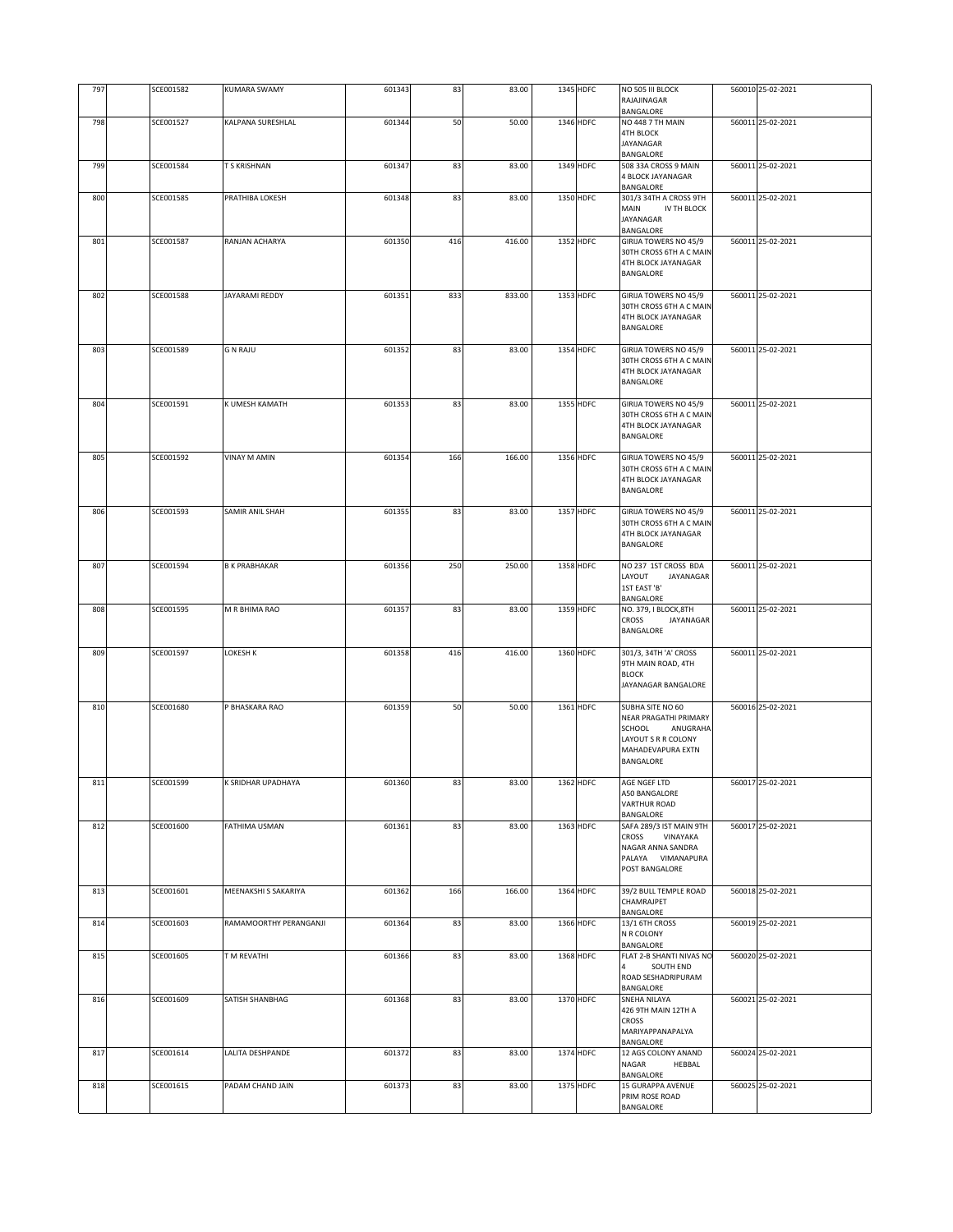| 819 | SCE001616 | INDIRA KOTHANETH                | 601374 | 83  | 83.00  | 1376 HDFC | 74 LANGFORD COURT<br>APARTMENTS                     | 560025 25-02-2021 |
|-----|-----------|---------------------------------|--------|-----|--------|-----------|-----------------------------------------------------|-------------------|
|     |           |                                 |        |     |        |           | LANGFORD GARDENS<br>BANGALORE                       |                   |
| 820 | SCE001617 | THE VYSYA BANK LTD              | 601375 | 83  | 83.00  | 1377 HDFC | <b>ACCOUNTS DEPT 9/2</b>                            | 560025 25-02-2021 |
|     |           |                                 |        |     |        |           | RESIDENCY ROAD<br>RICHMOND CIRCLE<br>BANGALORE      |                   |
| 821 | SCE001620 | Y A DASS                        | 601378 | 83  | 83.00  | 1380 HDFC | C/O ASML<br>80/2 RICHMOND ROAD<br>BANGALORE         | 560025 25-02-2021 |
| 822 | SCE001623 | R PREMA LATHA                   | 601380 | 83  | 83.00  | 1382 HDFC | NO 31 IST A MAIN ROAD<br>SUDHAMANAGAR<br>BANGALORE  | 560027 25-02-2021 |
| 823 | SCE001624 | <b>INDERLAL SHARMA</b>          | 601381 | 83  | 83.00  | 1383 HDFC | NO 16/2 10TH CROSS 4TH                              | 560027 25-02-2021 |
|     |           |                                 |        |     |        |           | MAIN ROAD SR<br>NAGAR                               |                   |
|     |           |                                 |        |     |        |           | BANGALORE                                           |                   |
| 824 | SCE001626 | KARNATAKA FINANCIAL SERVICES LT | 601383 | 83  | 83.00  | 1385 HDFC | NO 35 NANJAPPA ROAD<br>SHANTHI NAGAR<br>BANGALORE   | 560027 25-02-2021 |
| 825 | SCE001627 | JYOTHI R BABU                   | 601384 | 83  | 83.00  | 1386 HDFC | 17/2 3 RD CROSS 5 TH                                | 560027 25-02-2021 |
|     |           |                                 |        |     |        |           | MAIN<br>SAMPANGI<br>RAMANAGAR<br>BANGALORE          |                   |
| 826 | SCE001628 | S MANJUNATHA REDDY              | 601385 | 83  | 83.00  | 1387 HDFC | NO 14 8TH MAIN<br><b>WILSON GARDEN</b><br>BANGALORE | 560030 25-02-2021 |
| 827 | SCE001629 | INDER MOHAN SINGH GULATI        | 601386 | 83  | 83.00  | 1388 HDFC | 189-I ST FLOOR 17TH                                 | 560030 25-02-2021 |
|     |           |                                 |        |     |        |           | CROSS<br>WILSON<br>GARDEN<br>BANGALORE              |                   |
| 828 | SCE001630 | M MUKHOPADHYAY                  | 601387 | 83  | 83.00  | 1389 HDFC | PRAKRUTHI                                           | 560032 25-02-2021 |
|     |           |                                 |        |     |        |           | APT,#1,(GROUND FLR)<br>2HD MAIN, 6TH                |                   |
|     |           |                                 |        |     |        |           | CROSS, DINNUR, R T NAGAR                            |                   |
| 829 | SCE001634 | <b>GOMATHI VENKATESH</b>        | 601389 | 83  | 83.00  | 1391 HDFC | BANGALORE<br>205, 18TH MAIN, 6TH                    | 560034 25-02-2021 |
|     |           |                                 |        |     |        |           | <b>BLOCK</b>                                        |                   |
|     |           |                                 |        |     |        |           | KORAMANGALA<br>BANGALORE                            |                   |
| 830 | SCE001635 | T H NAGA LAKSHMI                | 601390 | 83  | 83.00  | 1392 HDFC | 3813 14TH CROSS CMH                                 | 560035 25-02-2021 |
|     |           |                                 |        |     |        |           | ROAD<br><b>INDIRA</b><br>NAGAR II STAGE             |                   |
|     |           |                                 |        |     |        |           | BANGALORE                                           |                   |
| 831 | SCE001636 | M N BHEEMAIAH                   | 601391 | 83  | 83.00  | 1393 HDFC | <b>GAYATRI ENTERPRISES</b><br>CHIMMI NILAYA         | 560037 25-02-2021 |
|     |           |                                 |        |     |        |           | BEHIND ESWARA TEMPLE                                |                   |
|     |           |                                 |        |     |        |           | MARATHAHALLI<br>BANGALORE                           |                   |
| 832 | SCE001637 | <b>GVS PAVAN</b>                | 601392 | 83  | 83.00  | 1394 HDFC | NO 624 11TH MAIN<br>H A L II STAGE                  | 560038 25-02-2021 |
|     |           |                                 |        |     |        |           | <b>INDIRA NAGAR</b><br>BANGALORE                    |                   |
| 833 | SCE001638 | <b>G SARANYA</b>                | 601393 | 83  | 83.00  | 1395 HDFC | NO 624 11TH MAIN HAL                                | 560038 25-02-2021 |
|     |           |                                 |        |     |        |           | 2ND STAGE<br><b>INDIRA</b><br>NAGAR                 |                   |
|     |           |                                 |        |     |        |           | BANGALORE                                           |                   |
| 834 | SCE001641 | R PRAMOD KUMAR                  | 601394 | 916 | 916.00 | 1396 HDFC | 656   FLOOR 100 FEET<br>ROAD                        | 560038 25-02-2021 |
|     |           |                                 |        |     |        |           | INDIRANAGAR                                         |                   |
| 835 | SCE001643 | <b>G M HIRIYANNAIAH</b>         | 601396 | 83  | 83.00  | 1398 HDFC | BANGALORE<br>944 3RD MAIN ROAD                      | 560040 25-02-2021 |
|     |           |                                 |        | 83  | 83.00  | 1400 HDFC | VIJAYANAGAR B-40                                    |                   |
| 836 | SCE001645 | B B NANDYAPPA                   | 601398 |     |        |           | NO 341 IST FLOOR 5TH<br>MAIN<br>2ND CROSS           | 560040 25-02-2021 |
|     |           |                                 |        |     |        |           | VIJAYANAGAR<br>BANGALORE                            |                   |
| 837 | SCE001647 | SHEELA HULIKAL                  | 601400 | 83  | 83.00  | 1402 HDFC | 695 5TH MAIN 11TH                                   | 560040 25-02-2021 |
|     |           |                                 |        |     |        |           | CROSS<br>M C<br>LAYOUT VIJAYNAGAR                   |                   |
|     |           |                                 |        |     |        |           | BANGALORE                                           |                   |
| 838 | SCE001648 | A S SUNANDA                     | 601401 | 83  | 83.00  | 1403 HDFC | NO 11 3RD MAIN<br>8TH CROSS VIJAY NAGAR R           | 560040 25-02-2021 |
|     |           |                                 |        |     |        |           | P C LAYOUT<br>BANGALORE                             |                   |
| 839 | SCE001649 | <b>R LAKSHMI</b>                | 601402 | 83  | 83.00  | 1404 HDFC | NO65 3RD CROSS                                      | 560040 25-02-2021 |
|     |           |                                 |        |     |        |           | AMARA JYOTHI NAGAR<br>VIJAYANAGAR                   |                   |
|     |           |                                 |        |     |        |           | BANGALORE                                           |                   |
| 840 | SCE001651 | SUJATHA                         | 601404 | 83  | 83.00  | 1406 HDFC | 996 23RD MAIN 37TH<br><b>CROSS</b><br>4TH T         | 560041 25-02-2021 |
|     |           |                                 |        |     |        |           | <b>BLOCK JAYANAGAR</b>                              |                   |
| 841 | SCE001654 | DIPALI CHHAPIA                  | 601407 | 83  | 83.00  | 1409 HDFC | BANGALORE<br>49/5, IST FLOOR, 16TH                  | 560041 25-02-2021 |
|     |           |                                 |        |     |        |           | MAIN<br>39TH CROSS,                                 |                   |
|     |           |                                 |        |     |        |           | 4TH 'T' BLOCK<br>JAYANAGAR BANGALORE                |                   |
|     |           |                                 |        |     |        |           |                                                     |                   |
| 842 | SCE001656 | NASIRUDDIN AHMED                | 601409 | 83  | 83.00  | 1411 HDFC | 5/2-2 BENSON CROSS<br>ROAD<br>BENSON                | 560046 25-02-2021 |
|     |           |                                 |        |     |        |           | <b>TOWN</b>                                         |                   |
|     |           |                                 |        |     |        |           | BANGALORE                                           |                   |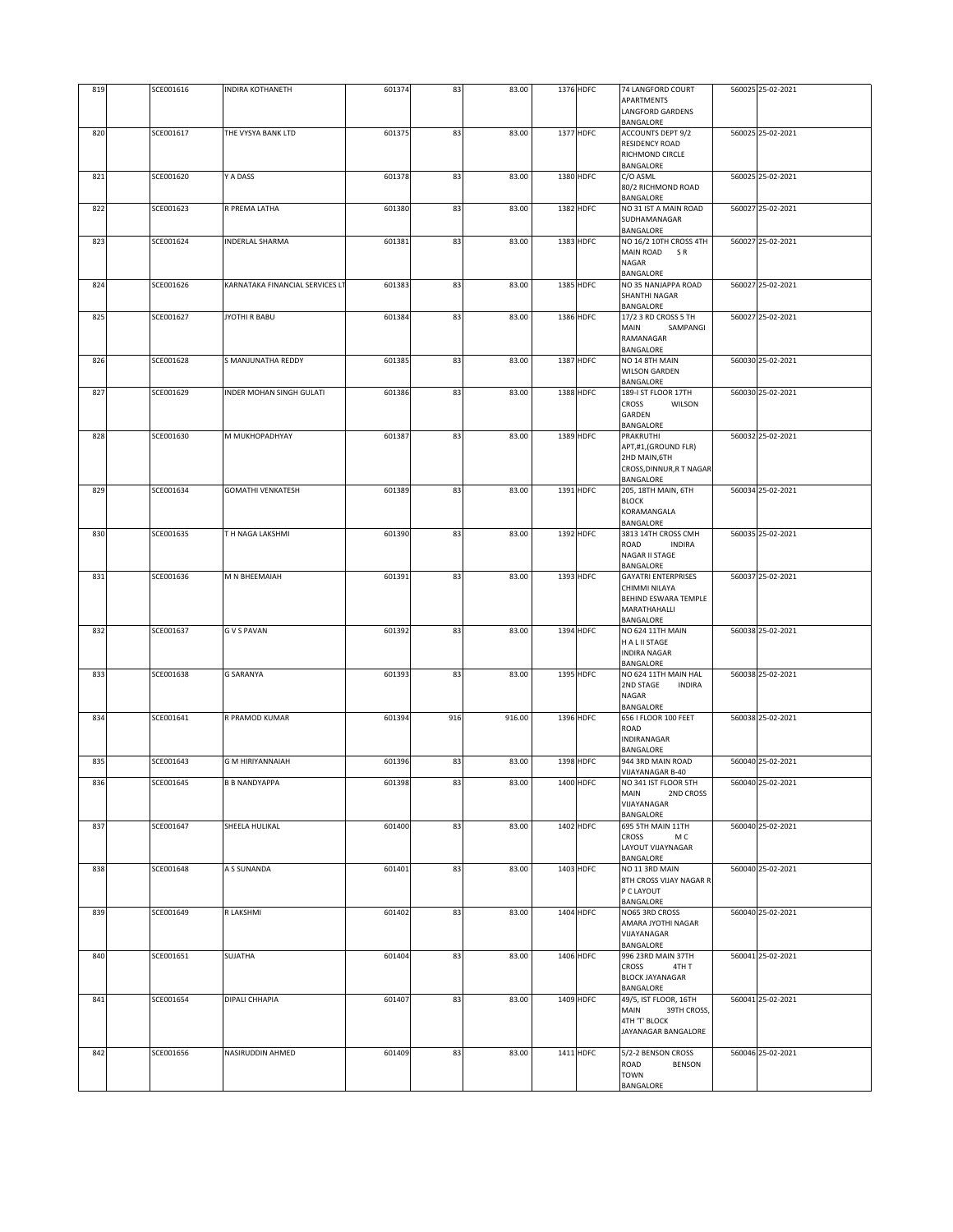| 843 | SCE001835 | V S VIJAY KUMAR         | 601410 | 83  | 83.00  | 1412 HDFC | 17/01 1ST FLOOR                                          | 560046 25-02-2021 |
|-----|-----------|-------------------------|--------|-----|--------|-----------|----------------------------------------------------------|-------------------|
|     |           |                         |        |     |        |           | ANJANAPPA BLOCK 2ND                                      |                   |
|     |           |                         |        |     |        |           | CROSS                                                    |                   |
|     |           |                         |        |     |        |           | KRISHNAMMA GARDEN<br><b>BENSON TOWN POST</b>             |                   |
|     |           |                         |        |     |        |           | <b>BANGALORE KARNATAKA</b>                               |                   |
|     |           |                         |        |     |        |           |                                                          |                   |
| 844 | SCE001658 | C G SRINIVASAPPA        | 601411 | 83  | 83.00  | 1413 HDFC | 825/1 3RD CROSS 7TH                                      | 560050 25-02-2021 |
|     |           |                         |        |     |        |           | MAIN                                                     |                   |
|     |           |                         |        |     |        |           | SRINIVASANAGAR 2ND<br>STAGE                              |                   |
|     |           |                         |        |     |        |           | BANGALORE                                                |                   |
| 845 | SCE001661 | KARANRAJ                | 601414 | 83  | 83.00  | 1416 HDFC | NO A-9 SREE RAM MARKET                                   | 560053 25-02-2021 |
|     |           |                         |        |     |        |           | D K LANE CHICKPET CROSS                                  |                   |
|     |           |                         |        |     |        |           | <b>BANGALORE</b>                                         |                   |
| 846 | SCE001662 | CHAMPALAL               | 601415 | 83  | 83.00  | 1417 HDFC | NO A-9 SREE RAM MARKET                                   | 560053 25-02-2021 |
|     |           |                         |        |     |        |           | D K LANE CHICKPET CROSS                                  |                   |
|     |           |                         |        |     |        |           | BANGALORE                                                |                   |
|     |           |                         |        |     |        |           |                                                          |                   |
| 847 | SCE001664 | RAJENDRA KUMAR          | 601417 | 83  | 83.00  | 1419 HDFC | SRIRAJALAXMI FINANCE                                     | 560053 25-02-2021 |
|     |           |                         |        |     |        |           | 63/2 C P KOIL STREET<br>ROYAPETTAH MADRAS                |                   |
| 848 | SCE001666 | SANJAY BHANSALI         | 601419 | 83  | 83.00  | 1421 HDFC | PRESIDENT OPTICALS CO                                    | 560053 25-02-2021 |
|     |           |                         |        |     |        |           | NO <sub>4</sub><br>18TH CROSS                            |                   |
|     |           |                         |        |     |        |           | <b>KILARI RD</b>                                         |                   |
|     |           |                         |        |     |        |           | BANGALORE                                                |                   |
| 849 | SCE001667 | M MURALIDHAR            | 601420 | 83  | 83.00  | 1422 HDFC | 43 ADINARAYANA SWAMY<br><b>STREET</b><br>COTTONPET       | 560053 25-02-2021 |
|     |           |                         |        |     |        |           | BANGALORE                                                |                   |
|     |           |                         |        |     |        |           |                                                          |                   |
| 850 | SCE001668 | SAROJ JINDAL            | 601421 | 83  | 83.00  | 1423 HDFC | LAKHIRAM                                                 | 560053 25-02-2021 |
|     |           |                         |        |     |        |           | MANUMANDAS                                               |                   |
|     |           |                         |        |     |        |           | 125-9-18 2ND FLOOR SRI<br>BALAJI<br>COMPLEX              |                   |
|     |           |                         |        |     |        |           | SULTANPET BANGALORE                                      |                   |
|     |           |                         |        |     |        |           |                                                          |                   |
| 851 | SCE001669 | P SHASHIKALA            | 601422 | 83  | 83.00  | 1424 HDFC | NO 17 JAIN FREE CLINIC                                   | 560053 25-02-2021 |
|     |           |                         |        |     |        |           | <b>GOKUL NIVAS 29TH CROSS</b>                            |                   |
|     |           |                         |        |     |        |           | KILARI<br>ROAD<br>BANGALORE                              |                   |
| 852 | SCE001671 | SHARMILA KUMARI         | 601424 | 83  | 83.00  | 1426 HDFC | CHANDANMAL JUGRAJ &                                      | 560053 25-02-2021 |
|     |           |                         |        |     |        |           | CO<br>NO 19 D S                                          |                   |
|     |           |                         |        |     |        |           | LANE CHICKPET                                            |                   |
|     |           |                         |        |     |        | 1427 HDFC | BANGALORE                                                |                   |
| 853 | SCE001672 | <b>DEEPAK K SOLANKI</b> | 601425 | 83  | 83.00  |           | M/S PREMIUM<br><b>DISTRIBUTORS</b><br>28,                | 560053 25-02-2021 |
|     |           |                         |        |     |        |           | D S LANE, CHICKPET                                       |                   |
|     |           |                         |        |     |        |           | BANGALORE                                                |                   |
| 854 | SCE008720 | P K SAHADEVAN NAIR      | 601427 | 100 | 100.00 | 1429 HDFC | NO 297 12TH CROSS 6TH                                    | 560054 25-02-2021 |
|     |           |                         |        |     |        |           | MAIN<br><b>MSR NAGAR</b><br>MATHIKERE                    |                   |
|     |           |                         |        |     |        |           | BANGALORE                                                |                   |
| 855 | SCE008827 | P K SAHADEVAN NAIR      | 601428 | 66  | 66.00  | 1430 HDFC | NO 297 12TH CROSS                                        | 560054 25-02-2021 |
|     |           |                         |        |     |        |           | 6TH MAIN M S R NAGAR                                     |                   |
|     |           |                         |        |     |        |           | MATHIKERE BANGALORE                                      |                   |
| 856 | SCE001676 | RAJNEESH WADHWA         | 601430 | 83  | 83.00  | 1432 HDFC | 179 11 TH MAIN IIIRD                                     | 560058 25-02-2021 |
|     |           |                         |        |     |        |           | PHASE<br>PEENYA IND                                      |                   |
|     |           |                         |        |     |        |           | AREA                                                     |                   |
| 857 | SCE001678 | TARIQ IQBAL             | 601432 | 250 | 250.00 | 1434 HDFC | <b>BANGALORE</b><br>DOOR NO.19/1,1ST                     | 560059 25-02-2021 |
|     |           |                         |        |     |        |           | MAIN, 2ND CROSS                                          |                   |
|     |           |                         |        |     |        |           | CHINNAPPA GARDEN                                         |                   |
|     |           |                         |        |     |        |           | BANGALORE                                                |                   |
| 858 | SCE008829 | P BHASKARA RAO          | 601434 | 33  | 33.00  | 1436 HDFC | NO. 44, K H B INDL. AREA                                 | 560064 25-02-2021 |
|     |           |                         |        |     |        |           | YELAHANKA NEW TOWN<br>BANGALORE                          |                   |
|     |           |                         |        |     |        |           |                                                          |                   |
|     |           |                         |        |     |        |           |                                                          |                   |
| 859 | SCE001684 | <b>G PADMAVATHI</b>     | 601436 | 83  | 83.00  | 1438 HDFC | NO 2 MAIN ROAD                                           | 560066 25-02-2021 |
|     |           |                         |        |     |        |           | WHITE FIELD<br>BANGALORE                                 |                   |
| 860 | SCE001686 | SEETHALAKSHMI R         | 601438 | 83  | 83.00  | 1440 HDFC | NO 52 35TH MAIN                                          | 560068 25-02-2021 |
|     |           |                         |        |     |        |           | <b>BTM 2ND STAGE</b>                                     |                   |
|     |           |                         |        |     |        |           | <b>BANGALORE</b>                                         |                   |
| 861 | SCE001694 | LALIT KOTECHA           | 601445 | 83  | 83.00  | 1447 HDFC | C-13/77 SFHS BDA-MIG<br><b>FLATS</b><br><b>DOMLUR II</b> | 560071 25-02-2021 |
|     |           |                         |        |     |        |           | STAGE                                                    |                   |
|     |           |                         |        |     |        |           | BANGALORE                                                |                   |
| 862 | SCE001695 | S KHAJA RAO             | 601446 | 83  | 83.00  | 1448 HDFC | C-243 BLOCK-14                                           | 560071 25-02-2021 |
|     |           |                         |        |     |        |           | C P W D QUARTERS                                         |                   |
|     |           |                         |        |     |        |           | <b>DOMLUR</b><br>BANGALORE                               |                   |
| 863 | SCE001700 | <b>K SARALA</b>         | 601452 | 83  | 83.00  | 1454 HDFC | NO.389, 11TH A CROSS                                     | 560078 25-02-2021 |
|     |           |                         |        |     |        |           | 25TH MAIN, J.P.NAGAR                                     |                   |
| 864 | SCE001704 | RATILAL SHAH            | 601455 | 83  | 83.00  | 1457 HDFC | <b>1ST PHASE BANGALORE</b><br>241 B C M L LAYOUT 1ST     | 560079 25-02-2021 |
|     |           |                         |        |     |        |           | STAGE<br>11TH CROSS                                      |                   |
|     |           |                         |        |     |        |           | <b>B R NAGAR</b>                                         |                   |
|     |           |                         |        |     |        |           | BANGALORE                                                |                   |
| 865 | SCE001705 | <b>SUNITA JAIN</b>      | 601456 | 83  | 83.00  | 1458 HDFC | 596/A 8TH MAIN III STAGE                                 | 560079 25-02-2021 |
|     |           |                         |        |     |        |           | III BLOCK BASAVESWARA<br>NAGAR                           |                   |
|     |           |                         |        |     |        |           | BANGALORE                                                |                   |
|     |           |                         |        |     |        |           |                                                          |                   |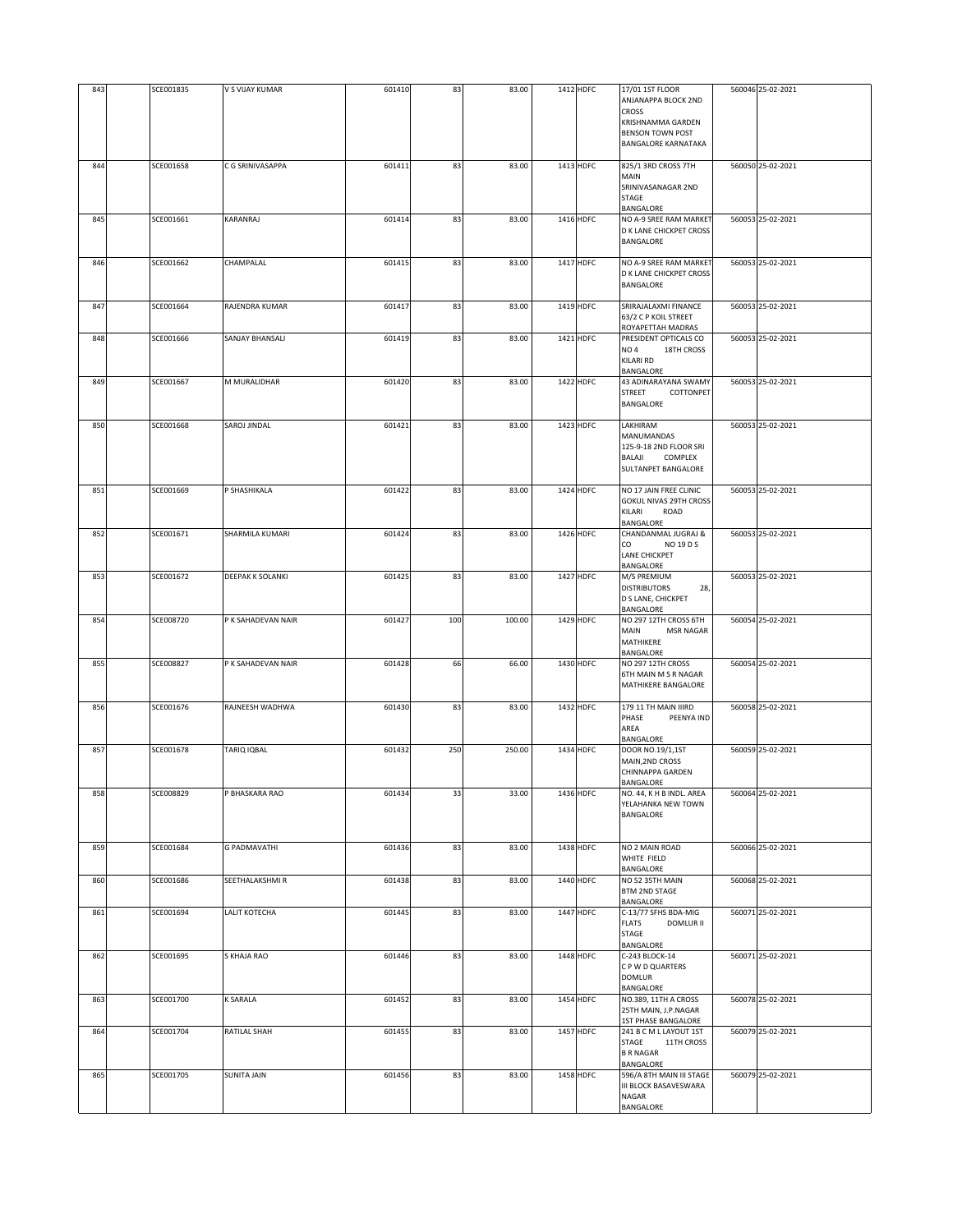| 867 | SCE001712 |                           |        |     |        |           | BANGALORE                                                                              |                   |
|-----|-----------|---------------------------|--------|-----|--------|-----------|----------------------------------------------------------------------------------------|-------------------|
|     |           | MADHURA JANAKARAJ         | 601461 | 83  | 83.00  | 1463 HDFC | 296/3 39TH CROSS<br>8TH BLOCK JAYANAGAR<br>BANGALORE                                   | 560082 25-02-2021 |
| 868 | SCE008831 | <b>HA3SOL NHOL</b>        | 601462 | 33  | 33.00  | 1464 HDFC | 568 10TH CROSS 7TH<br><b>BLOCK</b><br>JAYANAGAR<br><b>BANGALORE</b>                    | 560082 25-02-2021 |
| 869 | SCE001715 | RAFAT ALI KHAN            | 601465 | 416 | 416.00 | 1467 HDFC | NO.22, NORTH FORTE<br>APTS, GR. FLOOR                                                  | 560084 25-02-2021 |
|     |           |                           |        |     |        |           | NORTH ROAD, ST. THOMAS<br><b>TOWN</b><br>BANGALORE                                     |                   |
| 870 | SCE001717 | SATYAVATHI                | 601467 | 83  | 83.00  | 1469 HDFC | NO 315, 3RD CROSS<br>III PHASE, III BLOCK                                              | 560085 25-02-2021 |
|     |           |                           |        |     |        |           | <b>BANASHANKARI III STAGE</b><br>BANGALORE                                             |                   |
| 871 | SCE001720 | K R NAGENDRA              | 601470 | 83  | 83.00  | 1472 HDFC | 62, 3RD CROSS, VINAYAKA<br>LAYOUT                                                      | 560091 25-02-2021 |
|     |           |                           |        |     |        |           | BHOOPSANDRA, SANJAYA<br>NAGAR                                                          |                   |
| 872 | SCE001721 | <b>B C SHREEDHAR</b>      | 601471 | 83  | 83.00  | 1473 HDFC | BANGALORE<br>P E DEPT LARSEN &                                                         | 560092 25-02-2021 |
|     |           |                           |        |     |        |           | <b>TOUBRO</b><br>BELLARY<br>ROAD<br>BANGALORE                                          |                   |
| 873 | SCE001722 | N RAMESHA                 | 601472 | 33  | 33.00  | 1474 HDFC | NO 10 NEAR POST OFFICE<br>ROAD BYATARAYANAPURA<br>BANGALORE                            | 560092 25-02-2021 |
| 874 | SCE008832 | NEERU R KRISHNAN          | 601473 | 33  | 33.00  | 1475 HDFC | <b>KENDRIYA VIDYALAYA</b>                                                              | 560093 25-02-2021 |
|     |           |                           |        |     |        |           | DRDO COMPLEX CV<br><b>RAMAN NAGAR</b>                                                  |                   |
| 875 | SCE001728 | M K PRASANNA              | 601477 | 416 | 416.00 | 1479 HDFC | BANGALORE<br>#20 FIRST MAIN J B KAVAL<br><b>SHANKAR NAGAR</b>                          | 560096 25-02-2021 |
|     |           |                           |        |     |        |           | BANGALORE                                                                              |                   |
| 876 | SCE001732 | C R ASWATHA NARAYANASETTY | 601479 | 83  | 83.00  | 1481 HDFC | <b>AMARPAWN BROKER 8</b><br><b>MONEY</b><br>LENDER<br><b>GPO ROAD</b><br>CHICKBALLAPUR | 562101 25-02-2021 |
| 877 | SCE001733 | <b>B R NATARAJA</b>       | 601480 | 83  | 83.00  | 1482 HDFC | DOOR NO 1999 MUTHUR<br><b>STREET</b><br>SHIDCAGHATTA                                   | 562105 25-02-2021 |
| 878 | SCE001735 | H B MADHAVA SHANBHOGUE    | 601482 | 83  | 83.00  | 1484 HDFC | <b>KOLAR DIST</b><br><b>KOLAR GRAMIN BANK</b>                                          | 563135 25-02-2021 |
|     |           |                           |        |     |        |           | RONUR BRANCH<br>SRINIVASAPURA TQ                                                       |                   |
| 879 | SCE001737 | <b>BHUPENDRA KUMAR</b>    | 601483 | 83  | 83.00  | 1485 HDFC | 1500 THYAGARAJA ROAD<br>MYSORE                                                         | 570004 25-02-2021 |
| 880 | SCE001740 | NIGAR SULTANA             | 601486 | 333 | 333.00 | 1488 HDFC | NO.113,8TH MAIN<br>JAYALAKSHMIPURAM<br><b>MYSORE</b>                                   | 570012 25-02-2021 |
| 881 | SCE001741 | PRABHU P                  | 601487 | 33  | 33.00  | 1489 HDFC | NO 14 I MAIN I STAGE<br><b>VIJAY NAGAR</b><br>MYSORE                                   | 570017 25-02-2021 |
| 882 | SCE001743 | <b>B P SANMATHI</b>       | 601488 | 83  | 83.00  | 1490 HDFC | PARANJYOTHY NILAYA<br>SETTY HALLY ROAD<br><b>TUMKUR</b>                                | 572102 25-02-2021 |
| 883 | SCE001744 | CHAMPAVATHI               | 601489 | 83  | 83.00  | 1491 HDFC | PARAN JYOTHY NILAYA<br>SETTY HALLY ROAD<br>TUMKUR                                      | 572102 25-02-2021 |
| 884 | SCE001745 | PATHU RAO                 | 601490 | 83  | 83.00  | 1492 HDFC | <b>SUDARSHAN CLOTH</b><br>EMPORIUM<br>B H<br>ROAD                                      | 572102 25-02-2021 |
| 885 | SCE001746 | R SURESH KUMAR            | 601491 | 83  | 83.00  | 1493 HDFC | <b>TUMKUR</b><br><b>JAIN BUILDING</b><br><b>CHURCH ROAD</b>                            | 572143 25-02-2021 |
| 886 | SCE008834 | RAJESH                    | 601494 | 66  | 66.00  | 1496 HDFC | POST HIRIVUR<br>4140 SRI                                                               | 573201 25-02-2021 |
|     |           |                           |        |     |        |           | VENKATESHWARA CENTRE<br><b>GANDHI BAZAR CIRCLE B</b><br>M ROAD<br>HASSAN               |                   |
| 887 | SCE001752 | DIVALIBEN TILVA           | 601498 | 83  | 83.00  | 1500 HDFC | AKATA AGENCIES<br>9/19/682-1 J M ROAD<br>MANGALORE                                     | 575001 25-02-2021 |
| 888 | SCE001757 | K RATHNAVATHI BAI         | 601501 | 83  | 83.00  | 1503 HDFC | C/O P B KAMATH<br>D NO 12-3-80 CONVENT<br>ROAD<br><b>UDUPI</b>                         | 576101 25-02-2021 |
| 889 | SCE001761 | SANDEEP P IJANTAKER       | 601505 | 83  | 83.00  | 1507 HDFC | P B NO-224<br>CHAR GHAR STREET<br>DAVANGERE                                            | 577002 25-02-2021 |
| 890 | SCE001765 | S NINGAIAH                | 601509 | 83  | 83.00  | 1511 HDFC | ASST ENGINEER MAJOR<br><b>WORKS DIVISION</b><br>K E B SHIMOGA                          | 577201 25-02-2021 |
| 891 | SCE001767 | <b>G VENKATESH</b>        | 601510 | 83  | 83.00  | 1512 HDFC | <b>GOVINDAPPA</b><br>M G ROAD<br>TARIKERE                                              | 577228 25-02-2021 |
| 892 | SCE001770 | A K RAJU                  | 601514 | 83  | 83.00  | 1516 HDFC | STATE BANK OF MYSORE<br>SAGAR PO<br>KARNATAKA                                          | 577401 25-02-2021 |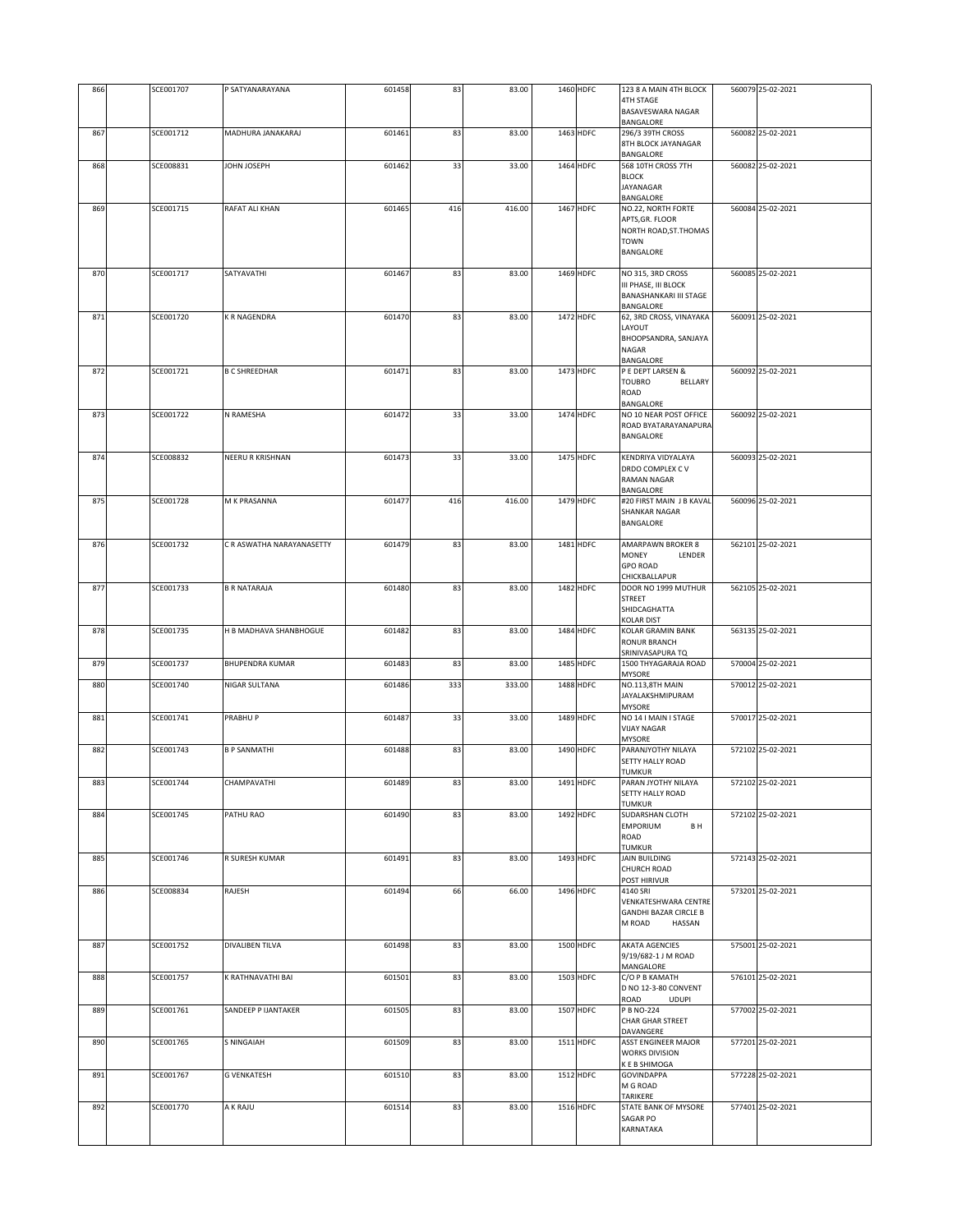| 893 | SCE001773 | CHANDRAKANT C PATEL          | 601516 | 83  | 83.00  | 1518 HDFC        | <b>1ST FLOOR KANADE</b><br><b>BUILDING</b><br><b>VITHOBA GALLI</b><br>HUBLI                                               | 580020 25-02-2021 |
|-----|-----------|------------------------------|--------|-----|--------|------------------|---------------------------------------------------------------------------------------------------------------------------|-------------------|
| 894 | SCE001774 | AMBALAL PATEL                | 601517 | 83  | 83.00  | 1519 HDFC        | <b>GEERAK INVESTMENT &amp;</b><br>FINANCE PLTD 1ST<br><b>FLOOR CORPORATION</b><br><b>BUILDING</b><br>LAMIMGTON ROAD HUBLI | 580020 25-02-2021 |
| 895 | SCE001776 | M S SIDHU                    | 601519 | 83  | 83.00  | 1521 HDFC        | CANARA BANK DIVISIONAL<br>OFFICE B N NAGAR<br><b>HUBLI KARNATAKA</b>                                                      | 580029 25-02-2021 |
| 896 | SCE001779 | VEERANAGOWDA K PATEL         | 601521 | 83  | 83.00  | 1523 HDFC        | C/O G V KALLIHAL<br>POST KARJAGI TQ HAVERI<br>DIST DHARWAR                                                                | 581112 25-02-2021 |
| 897 | SCE001780 | SYED HUSSAIN SHABBIR         | 601522 | 250 | 250.00 | 1524 HDFC        | 16/1 NAGAPPA NAIK ROAD<br><b>CROSS</b><br><b>JOUHAR</b><br>COTTAGE<br>BHATKAL KARNATAKA                                   | 581320 25-02-2021 |
| 898 | SCE001783 | ASHOK GANESH DHARESHWAR      | 601524 | 83  | 83.00  | 1526 HDFC        | C/O SHANTADURGA<br><b>STORES</b><br>YELLAPUR ROAD SIRSI<br>KARNATAKA                                                      | 581402 25-02-2021 |
| 899 | SCE001789 | BASAVARAJ BANAGAR            | 601530 | 50  | 50.00  | 1532 HDFC        | <b>MAIN ROAD</b><br>KAMPLI                                                                                                | 583132 25-02-2021 |
| 900 | SCE001790 | C KOMALA SITHARAM            | 601531 | 166 | 166.00 | 0 HDFC           | D NO-31, 1ST CROSS, 6TH<br>MAIN<br>SARVABHOUMA NAGAR<br>SUBRAMANYAPURA POST<br>BANGALORE                                  | 560061 25-02-2021 |
| 901 | SCE001796 | K RADHIKA KAMATH             | 601537 | 83  | 83.00  | 1539 HDFC        | <b>ARAVIND TEXTILES</b><br>KOTESHWARA                                                                                     | 596222 25-02-2021 |
| 902 | SCE001797 | M VIJAYALAKSHMI              | 601538 | 83  | 83.00  | 1540 HDFC        | 56 VARADHA<br>MUTHIAPPAN STREET<br>MADRAS<br>MADRAS                                                                       | 600001 25-02-2021 |
| 903 | SCE001800 | R AZEES RAHMAN               | 601540 | 83  | 83.00  | 1542 HDFC        | 12 SAVARI MUTHU STREET<br>MANNADY<br><b>MADRAS</b>                                                                        | 600001 25-02-2021 |
| 904 | SCE001801 | A KASTURI RANGAN             | 601541 | 83  | 83.00  | 1543 HDFC        | 32 SEMBUDOSS STREET<br>MADRAS                                                                                             | 600001 25-02-2021 |
| 905 | SCE001803 | K GOPALAKRISHNAN             | 601543 | 83  | 83.00  | 1545 HDFC        | C/O W W CC 42<br><b>MOORE STREET</b><br>MADRAS                                                                            | 600001 25-02-2021 |
| 906 | SCE001806 | <b>CHANDA BAGDI</b>          | 601545 | 166 | 166.00 | 1547 HDFC        | C/O SIYARAM BEARINGS<br>13 ERRABALU CHETTY ST<br><b>MADRAS</b>                                                            | 600001 25-02-2021 |
| 907 | SCE001807 | V K VIJAYALAKSHMI            | 601546 | 83  | 83.00  | 1548 HDFC        | 99 CORAL MERCHANT<br><b>STREET</b><br>MANNADY<br><b>MADRAS</b>                                                            | 600001 25-02-2021 |
| 908 | SCE001816 | SP VE VAIRAVAN               | 601553 | 83  | 83.00  | <b>1555 HDFC</b> | 7 FIRST LINK STREET<br>CIT COLONY<br>MADRAS                                                                               | 600004 25-02-2021 |
| 909 | SCE001819 | V KAMALABAI BHANSALI         | 601555 | 83  | 83.00  | <b>1557 HDFC</b> | <b>NO 286/48 BHAIYA</b><br>COMPLEX<br>PURARAWALKAM<br>MADRAS                                                              | 600007 25-02-2021 |
| 910 | SCE001820 | DUGAR HOUSING DEVELOPMENT FI | 601556 | 333 | 333.00 | <b>1558 HDFC</b> | MARSHALLS ROAD P B NO<br>799<br>MARASHALLS<br>RD P B NO 799 MADRAS                                                        | 600008 25-02-2021 |
| 911 | SCE001823 | K V GANESH RAO               | 601558 | 83  | 83.00  | 1560 HDFC        | 16-UMAYAL RD SRI<br>RAMDOOT APTS<br>$C-4-$<br>111RD FLOOR<br><b>MADRAS</b>                                                | 600010 25-02-2021 |
| 912 | SCE001824 | L MOHAN                      | 601559 | 83  | 83.00  | 1561 HDFC        | 12 TEMPLE ROAD<br>MEDAVAKKAR TANK<br>COLONY<br>KILPAUK<br><b>MADRAS</b>                                                   | 600010 25-02-2021 |
| 913 | SCE001826 | M GORUDAN SANDU              | 601561 | 83  | 83.00  | 1563 HDFC        | C/O APOLO INDUSTRIES<br>8 DEMELOWS ROAD<br>PATALAM<br>MADRAS                                                              | 600012 25-02-2021 |
| 914 | SCE001827 | <b>K PALANI</b>              | 601562 | 83  | 83.00  | 1564 HDFC        | 156 ADAM SAHIB ST<br>ROYAPURAM<br><b>MADRAS</b>                                                                           | 600013 25-02-2021 |
| 915 | SCE001828 | <b>BAHADUR SINGH</b>         | 601563 | 83  | 83.00  | 1565 HDFC        | NO 3 PERTHO STREET<br>ROYAPETTAH<br><b>MADRAS</b>                                                                         | 600014 25-02-2021 |
| 916 | SCE001831 | R MUKAN CHAND GOTHI          | 601565 | 83  | 83.00  | 1567 HDFC        | 38/6 BURKIT ROAD<br>T NAGAR<br><b>MADRAS</b>                                                                              | 600017 25-02-2021 |
| 917 | SCE001833 | P PRASANNA KIRAN             | 601567 | 83  | 83.00  | 1569 HDFC        | 20 VAIDYA RAMA ROAD<br>T NAGAR<br>MADRAS                                                                                  | 600017 25-02-2021 |
| 918 | SCE001837 | USHARANI                     | 601569 | 83  | 83.00  | 1571 HDFC        | 157 PALANI ANDAVAR<br>KOIL STREET<br>AYANAVARAM<br>MADRAS                                                                 | 600023 25-02-2021 |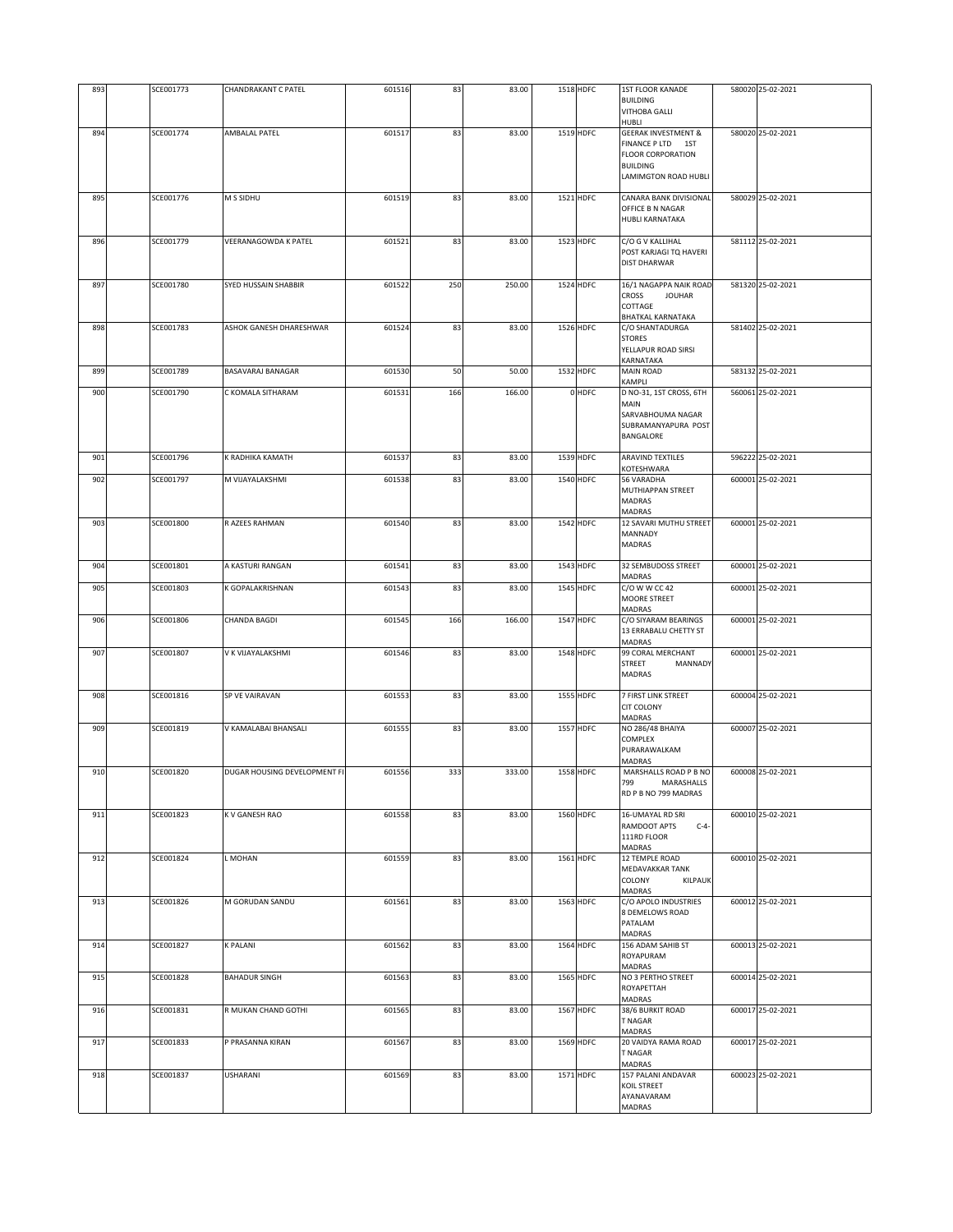| 919 | SCE001838 | SANTHOSH CHAND              | 601570 | 83  | 83.00  | 1572 HDFC        | 157 PALANI ANDAVAR<br>KOIL STREET<br>AYANAVARAM                                            | 600023 25-02-2021 |
|-----|-----------|-----------------------------|--------|-----|--------|------------------|--------------------------------------------------------------------------------------------|-------------------|
| 920 | SCE001839 | SHANTHILAL                  | 601571 | 83  | 83.00  | 1573 HDFC        | <b>MADRAS</b><br>NO 51 SOLAI STREET<br>AYANAVARAM<br><b>MADRAS</b>                         | 600023 25-02-2021 |
| 921 | SCE001840 | <b>MANAK CHAND</b>          | 60157  | 83  | 83.00  | 1574 HDFC        | 32/4, KONNUR HIGH<br>ROAD,<br>AYANAVARAM,                                                  | 600023 25-02-2021 |
| 922 | SCE001841 | R M RAMANATHAN              | 601573 | 83  | 83.00  | 1575 HDFC        | CHENNAI<br>NO 6 1ST CROSS STREET<br>TRUSTPURAM                                             | 600024 25-02-2021 |
| 923 | SCE001842 | R M SIVAGAMI                | 601574 | 83  | 83.00  | 1576 HDFC        | <b>MADRAS</b><br>NO 6 1ST CROSS STREET<br>TRUSTPURAM<br>MADRAS                             | 600024 25-02-2021 |
| 924 | SCE001844 | <b>KM RAMIAH</b>            | 601576 | 83  | 83.00  | 1578 HDFC        | 12/1 RANI ANNADURAI<br>STREET<br>RAJA<br>ANNAMALAIPURAM                                    | 600028 25-02-2021 |
| 925 | SCE001849 | LAKSHMI VASUDEVAN           | 601581 | 83  | 83.00  | 1583 HDFC        | MADRAS<br>AH22 SHANTHI COLONY<br>ANNANAGAR<br>MADRAS                                       | 600040 25-02-2021 |
| 926 | SCE001850 | <b>S SUBBIAH</b>            | 601582 | 83  | 83.00  | 1584 HDFC        | <b>EMERALD FLATS</b><br>THIRUMANGALAM<br>ANNANAGAR WEST<br>MADRAS                          | 600040 25-02-2021 |
| 927 | SCE001853 | R UMAMAHESWARI              | 601585 | 83  | 83.00  | 1587 HDFC        | NATARAJA NILAYAM<br>4 KALAKSHETRA AVENUE<br>MADRAS                                         | 600041 25-02-2021 |
| 928 | SCE008751 | V VANCHEESWARAN             | 601586 | 50  | 50.00  | 1588 HDFC        | NEW NO 18 OLD NO 12<br>SABESAN<br>3RD MAIN<br>ROAD RAM NAGAR<br>NANAANALLU CHENNAI         | 600061 25-02-2021 |
| 929 | SCE008838 | C MUTHULAKSHMI              | 601587 | 33  | 33.00  | 1589 HDFC        | 7/H 31ST STREET VIKAS<br>APARTMENTS<br>NANGANALLUR<br><b>MADRAS</b>                        | 600061 25-02-2021 |
| 930 | SCE008839 | V VANCHEESWARAN             | 601588 | 33  | 33.00  | 1590 HDFC        | NEW NO 18 OLD NO 12<br>SABESAN<br><b>3RD MAIN</b><br>ROAD RAM NAGAR<br>NANGANALLUR CHENNAI | 600061 25-02-2021 |
| 931 | SCE001857 | PUSHPA DEVI CHORDIA         | 601590 | 83  | 83.00  | <b>1592 HDFC</b> | 8 BASIN WATER STREET<br><b>FLOOR SOWCARPET</b><br>MADRAS                                   | 600079 25-02-2021 |
| 932 | SCE001859 | <b>SURESH KUMAR</b>         | 601592 | 83  | 83.00  | 1594 HDFC        | <b>19 ELEPHANT GATE ST</b><br>MADRAS                                                       | 600079 25-02-2021 |
| 933 | SCE001860 | LALITA JAIN                 | 601593 | 83  | 83.00  | 1595 HDFC        | 19 ELEPHANT GATE ST<br>MADRAS                                                              | 600079 25-02-2021 |
| 934 | SCE001861 | <b>GOUTAM CHAND KOTHARI</b> | 601594 | 83  | 83.00  | 1596 HDFC        | 3 KRISHNA IYER STREET<br><b>FIRST FLOOR</b><br><b>MADRAS</b>                               | 600079 25-02-2021 |
| 935 | SCE001863 | MADHU BAI                   | 601595 | 83  | 83.00  | 1597 HDFC        | NO 30 KASICHETTY STREET<br>3RD FLOOR<br><b>MADRAS</b>                                      | 600079 25-02-2021 |
| 936 | SCE001864 | RASILA KUMARI               | 601596 | 83  | 83.00  | 1598 HDFC        | NO 30 KASICHETTY STREET<br>3RD FLOOR<br><b>MADRAS</b>                                      | 600079 25-02-2021 |
| 937 | SCE001872 | CHANDRASEKAR SREENIVASAN    | 601600 | 83  | 83.00  | 1602 HDFC        | 15 L I C COLONY<br>11TH AVENUE ASHOK<br>NAGAR<br><b>MADRAS</b>                             | 600083 25-02-2021 |
| 938 | SCE001874 | A RAMAKRISHNAN              | 601602 | 83  | 83.00  | 1604 HDFC        | 190 DEFENCE COLONY<br>MADRAS                                                               | 600097 25-02-2021 |
| 939 | SCE001876 | SHIKHAR CHAND JAIN          | 601603 | 416 | 416.00 | 1605 HDFC        | M-72<br>ANNA NAGAR<br>MADRAS                                                               | 600102 25-02-2021 |
| 940 | SCE001878 | R PUSHPA                    | 601605 | 50  | 50.00  | 1607 HDFC        | AP 1495 N 449 N BLOCK<br>ANNANAGAR EAST<br>MADRAS                                          | 600102 25-02-2021 |
| 941 | SCE001883 | <b>B MOHAN RAO</b>          | 601609 | 83  | 83.00  | 1611 HDFC        | 121 SADRAS DAE QRS<br>KALPAKKAM                                                            | 603102 25-02-2021 |
| 942 | SCE001884 | C VIJAYA                    | 601610 | 50  | 50.00  | 1612 HDFC        | 19A KRISHNAPILLIA<br>STREET<br>TINDIVANAM<br>TAMILNADU                                     | 604001 25-02-2021 |
| 943 | SCE001887 | KUMARI                      | 601612 | 83  | 83.00  | 1614 HDFC        | NO.54,<br>JAWAHARLAL NEHRU<br><b>STREET</b><br>PONDICHERRY                                 | 605001 25-02-2021 |
| 944 | SCE001892 | S BANU                      | 601617 | 83  | 83.00  | 1619 HDFC        | 1 B EAST<br>RENGANATHAPURAM<br>SRIRANGAM TRICHY<br>T NADU                                  | 620006 25-02-2021 |
| 945 | SCE001894 | ANIL GUPTA                  | 601619 | 83  | 83.00  | 1621 HDFC        | D-66<br>DEVELOPED PLOT ESTATE<br>THUVAKUDY TRICHY                                          | 620015 25-02-2021 |
| 946 | SCE001895 | S IGNATIUS NEWTON           | 601620 | 33  | 33.00  | 1622 HDFC        | 24B/1 BISHOP ROAD<br><b>PUTHUR</b><br>TIRUCHYRAPALLI                                       | 620017 25-02-2021 |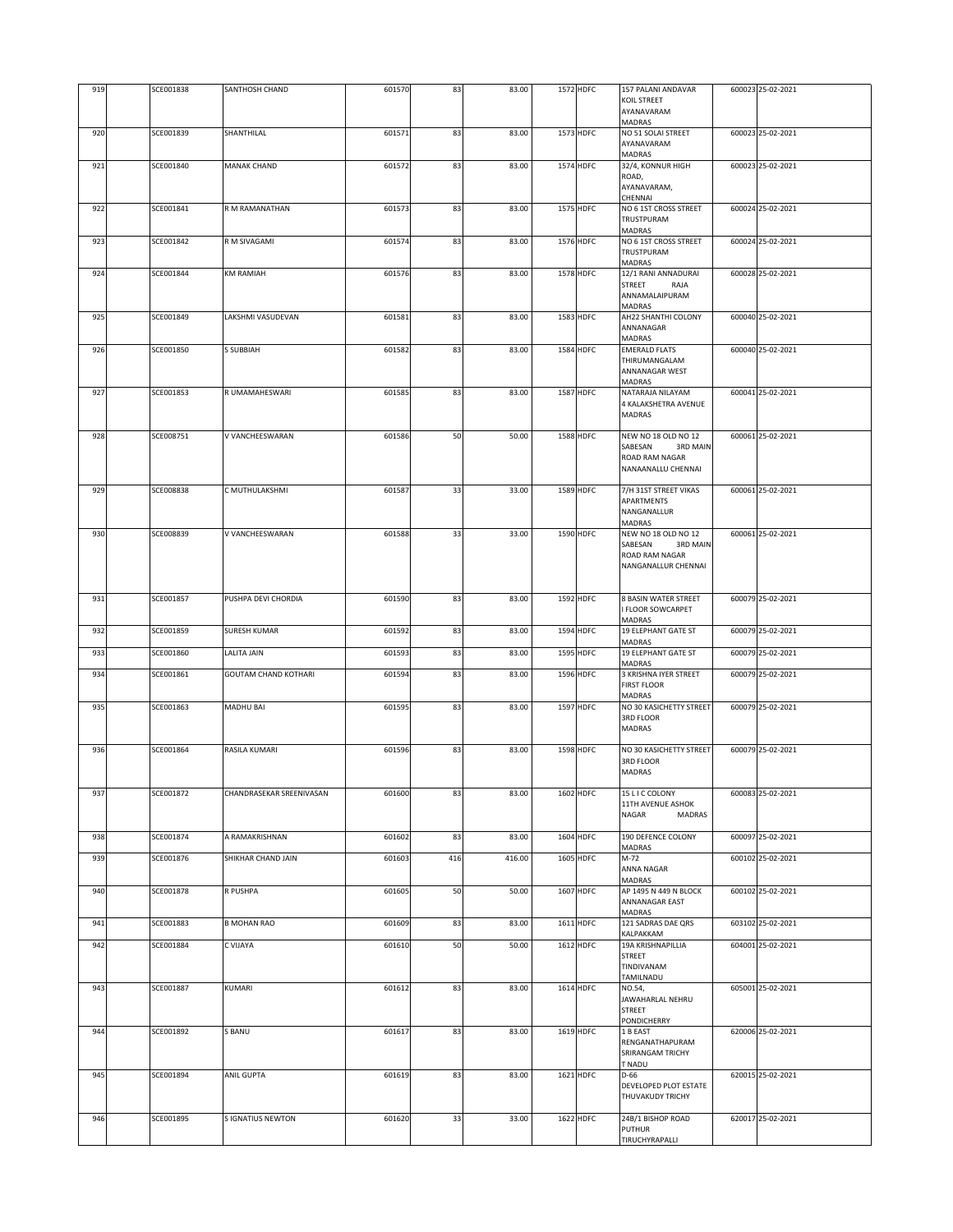| 947 | SCE001897 | R MANONMANI               | 601622 | 83  | 83.00  | 1624 HDFC | OM MEDICAL<br>ANNAMALAI NAGAR                | 620018 25-02-2021 |
|-----|-----------|---------------------------|--------|-----|--------|-----------|----------------------------------------------|-------------------|
|     |           |                           |        |     |        |           | <b>TRICHY</b>                                |                   |
| 948 | SCE001899 | S MASILAMANI NADAR        | 601624 | 83  | 83.00  | 1626 HDFC | 58 ANNA NAGAR<br>DINDIGUL                    | 624005 25-02-2021 |
|     |           |                           |        |     |        |           | TAMILNAD                                     |                   |
| 949 | SCE001900 | T RAJAKKANI               | 601625 | 83  | 83.00  | 1627 HDFC | <b>CANARA BANK</b>                           | 624301 25-02-2021 |
|     |           |                           |        |     |        |           | CHINNALA PATTY                               |                   |
|     |           |                           |        |     |        |           | ANNA DIST                                    |                   |
| 950 | SCE001901 | S USHA                    | 601626 | 83  | 83.00  | 1628 HDFC | NO-209<br><b>GHANDHI ROAD</b>                | 624601 25-02-2021 |
|     |           |                           |        |     |        |           | PALANI                                       |                   |
| 951 | SCE001902 | VINOD JAIN                | 60162  | 83  | 83.00  | 1629 HDFC | 50/51 K G COMPLEX                            | 625001 25-02-2021 |
|     |           |                           |        |     |        |           | VADAM<br><b>POKKI</b>                        |                   |
|     |           |                           |        |     |        |           | STREET<br>MADURAI                            |                   |
| 952 | SCE001907 | J I VASANTHI              | 601632 | 83  | 83.00  | 1634 HDFC | 13A AGASTHIAR STREET                         | 627002 25-02-2021 |
|     |           |                           |        |     |        |           | PALAYANKOTTAI                                |                   |
|     |           |                           |        |     |        |           | TIRUNELVELI DIST                             |                   |
| 953 | SCE001911 | ROBERT WALTER KARUNAKARAN | 601635 | 83  | 83.00  | 1637 HDFC | 23/11 22ND EAST CROSS<br>GANDHI<br>ST        | 632006 25-02-2021 |
|     |           |                           |        |     |        |           | NAGAR VELLORE                                |                   |
|     |           |                           |        |     |        |           | TAMILNADU                                    |                   |
| 954 | SCE001913 | <b>G JAWAHAR</b>          | 601637 | 83  | 83.00  | 1639 HDFC | 22 G P M ST                                  | 632602 25-02-2021 |
|     |           |                           |        |     |        |           | GUDIYATTAM<br>T NADU                         |                   |
| 955 | SCE001914 | M THEERTHAGIRI            | 601638 | 83  | 83.00  | 1640 HDFC | 42A JAKKAPPAN NAGAR                          | 635001 25-02-2021 |
|     |           |                           |        |     |        |           | III CROSS KRISHNA GIRI                       |                   |
|     |           |                           |        |     |        |           | DHARMAPURI DISTT                             |                   |
| 956 | SCE001920 | <b>B JAYAKUMARI</b>       | 601644 | 83  | 83.00  | 1646 HDFC | 16-1 WEST 6TH CROSS                          | 636003 25-02-2021 |
|     |           |                           |        |     |        |           | VIDYANAGAR<br>SALEM                          |                   |
| 957 | SCE001921 | A MATHIYAZHAGAN           | 601645 | 83  | 83.00  | 1647 HDFC | RS RS ALLIKUTTAI POST                        | 636003 25-02-2021 |
|     |           |                           |        |     |        |           | <b>VEERANAM ROAD</b>                         |                   |
| 958 | SCE001922 | G SHANMUGA SUNDARAM       | 601646 | 83  | 83.00  | 1648 HDFC | SALEM<br>11 VEERABADRA SAMY                  | 636006 25-02-2021 |
|     |           |                           |        |     |        |           | KOLL ST<br>GUGAI                             |                   |
|     |           |                           |        |     |        |           | SALEM <sub>6</sub>                           |                   |
| 959 | SCE001924 | S DEIVANAI                | 601648 | 83  | 83.00  | 1650 HDFC | 1/83 S E E D COLONY                          | 636016 25-02-2021 |
|     |           |                           |        |     |        |           | FAIRLANDS<br>SALEM                           |                   |
| 960 | SCE001925 | AMIRTHA SUNDARI R         | 601649 | 50  | 50.00  | 1651 HDFC | C-28/27 MOHAN NAGAR                          | 636030 25-02-2021 |
|     |           |                           |        |     |        |           | SALEM                                        |                   |
| 961 | SCE001926 | R THANGAVEL               | 601650 | 83  | 83.00  | 1652 HDFC | 2/138 SENTHIL NAGAR<br>DHARMAPURI            | 636705 25-02-2021 |
| 962 | SCE001927 | ANIL KUMAR AGARWAL        | 601651 | 83  | 83.00  | 1653 HDFC | 182 AGRAHARAM STREET                         | 638001 25-02-2021 |
|     |           |                           |        |     |        |           | ERODE                                        |                   |
|     |           |                           |        |     |        |           | ΓN                                           |                   |
| 963 | SCE001929 | S BALAJI                  | 601652 | 83  | 83.00  | 1654 HDFC | 34 OMR COLONY<br>THIRUNAGAR COLONY           | 638003 25-02-2021 |
|     |           |                           |        |     |        |           | ERODE                                        |                   |
| 964 | SCE001930 | SAVITHRI RAVICHANDRAN     | 601653 | 83  | 83.00  | 1655 HDFC | UAMYAGAM 1008 E V N                          | 638009 25-02-2021 |
| 965 | SCE001932 | S GANAPATHI KRISHNAN      | 601655 | 83  | 83.00  | 1657 HDFC | ROAD<br>ERODE<br>MANAGER INDIAN BANK         | 638701 25-02-2021 |
|     |           |                           |        |     |        |           | KADAIYUR BRANCH                              |                   |
|     |           |                           |        |     |        |           | KANGAYAM                                     |                   |
| 966 | SCE001934 | P NIRMALA                 | 601657 | 83  | 83.00  | 1659 HDFC | 22 GANDHI NAGAR MAIN                         | 639001 25-02-2021 |
|     |           |                           |        |     |        |           | STREET<br>KARUR                              |                   |
|     |           |                           |        |     |        |           |                                              |                   |
| 967 | SCE001935 | RAMAKRISHNAN T            | 601658 | 83  | 83.00  | 1660 HDFC | 811 2ND FLOOR                                | 639001 25-02-2021 |
|     |           |                           |        |     |        |           | JAWAHARBAZAAR<br>KARUR                       |                   |
| 968 | SCE001936 | K NATESAN                 | 601659 | 166 | 166.00 | 1661 HDFC | 947 JAWAHAR BAZAAR                           | 639001 25-02-2021 |
|     |           |                           |        |     |        |           | KARUR                                        |                   |
| 969 | SCE001938 | R S POPATLAL GANDHI       | 601660 | 83  | 83.00  | 1662 HDFC | TAMILNADU<br>C/O SHRI NITODA NIVAS           | 641001 25-02-2021 |
|     |           |                           |        |     |        |           | 78-D THOMAS STREET                           |                   |
|     |           |                           |        |     |        |           | COIMBATORE                                   |                   |
|     |           |                           |        |     |        |           |                                              |                   |
| 970 | SCE008840 | KANJTILAL M GANDHI        | 601662 | 33  | 33.00  | 1664 HDFC | 19 SYRIAN CHRUCH<br>ROAD NO 1                | 641001 25-02-2021 |
|     |           |                           |        |     |        |           | COIMBATORE                                   |                   |
| 971 | SCE001943 | J MANGAYARKARASI          | 601664 | 83  | 83.00  | 1666 HDFC | 31-C R K NAIDU BUILDING                      | 641011 25-02-2021 |
|     |           |                           |        |     |        |           | NARAYANA MISSION<br>ROAD                     |                   |
|     |           |                           |        |     |        |           | COIMBATORE                                   |                   |
|     |           |                           |        |     |        |           |                                              |                   |
| 972 | SCE001946 | K AMUTHA                  | 601666 | 83  | 83.00  | 1668 HDFC | 209-E PERUMALTHOTTAM                         | 641020 25-02-2021 |
|     |           |                           |        |     |        |           | NAICKENPALAYAM PO<br>COIMBATORE              |                   |
|     |           |                           |        |     |        |           |                                              |                   |
| 973 | SCE001947 | ANIL JAIN                 | 601667 | 83  | 83.00  | 1669 HDFC | SUNITHA JAIN, JAIN                           | 641025 25-02-2021 |
|     |           |                           |        |     |        |           | GRANITES<br>38D<br><b>GANGA NAIDU STREET</b> |                   |
|     |           |                           |        |     |        |           | VENKATAPURAM                                 |                   |
|     |           |                           |        |     |        |           | COIMBATORE                                   |                   |
| 974 | SCE001949 | J KIRUBAHARAN             | 601669 | 50  | 50.00  | 1671 HDFC | 7A SITRA ROAD                                | 641035 25-02-2021 |
|     |           |                           |        |     |        |           | KALAPPATI<br>COIMBATORE                      |                   |
| 975 | SCE001950 | R KASTHURI BAI            | 601670 | 83  | 83.00  | 1672 HDFC | A 10 RAMASAMY NAGAR                          | 642126 25-02-2021 |
|     |           |                           |        |     |        |           | UDUMALPET                                    |                   |
|     |           |                           |        |     |        |           | <b>COIMBATORE DIST</b>                       |                   |
| 976 | SCE001956 | AKKAMAHADEVI              | 601674 | 83  | 83.00  | 1676 HDFC | 13/994 TRIKOVIL LANE                         | 673001 25-02-2021 |
|     |           |                           |        |     |        |           | NEAR TATA OIL MILLS                          |                   |
|     |           |                           |        |     |        |           | CALICUT                                      |                   |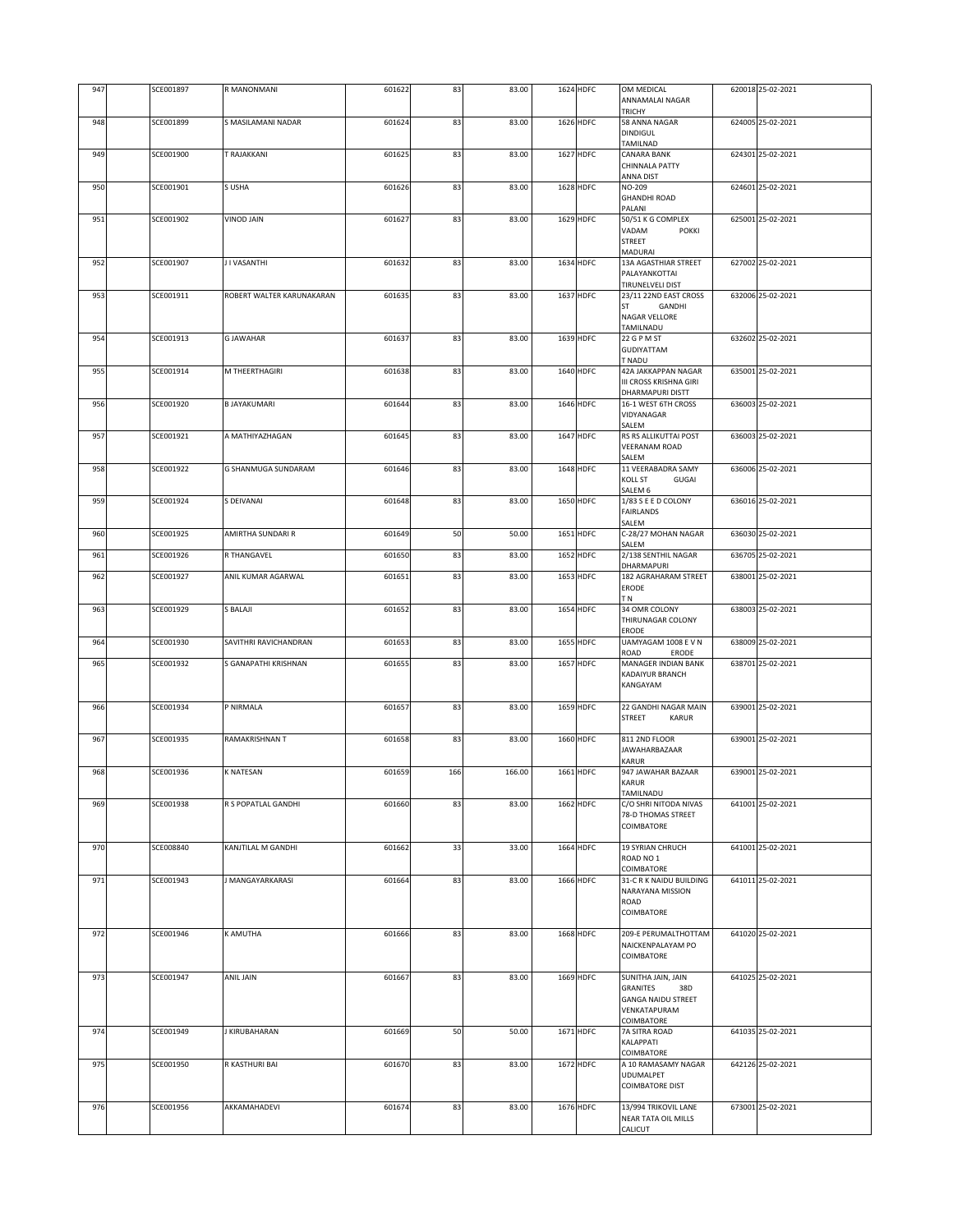| 977  | SCE001468 | RAJAN PULPARAMBATH                | 601675 | 83  | 83.00  | 1677 HDFC | PUTHUKKUDY HOUSE<br>KINASSERY POKKUNNU<br>KOZHIKODE<br>KERALA                            | 673013 25-02-2021 |
|------|-----------|-----------------------------------|--------|-----|--------|-----------|------------------------------------------------------------------------------------------|-------------------|
| 978  | SCE001957 | VIJAY KUMAR CHHANALAL SHAH        | 601676 | 50  | 50.00  | 1678 HDFC | 8/60 B KAILASH<br>OPP BEACH FIRE STATION<br><b>NEAR FRENCH BAKERY</b><br>CALICUT         | 673032 25-02-2021 |
| 979  | SCE008841 | <b>VIJAY KUMAR CHHANALAL SHAH</b> | 601677 | 33  | 33.00  | 1679 HDFC | 8/60 B, KAILASH<br>OPP BEACH FIRE STATION<br>CALICUT, MOONALINGAL<br>KERALA              | 673032 25-02-2021 |
| 980  | SCE001959 | SHAGI DOMINIC                     | 601679 | 83  | 83.00  | 1681 HDFC | <b>MOYALAN HOUSE</b><br>MARATHAKKARA<br>TRICHUR                                          | 680320 25-02-2021 |
| 981  | SCE001963 | <b>GEETHA ARAVAMUTHAN</b>         | 601682 | 83  | 83.00  | 1684 HDFC | 110C OFFICERS<br>RESIDENTIAL<br>COMPLEX PANAMPALLY<br>AVENUE<br>ERNAKULAM                | 682036 25-02-2021 |
| 982  | SCE001966 | ZACHARIAH ABRAHAM                 | 601685 | 83  | 83.00  | 1687 HDFC | <b>GENERAL HOSPITAL</b><br>TATA TEA LIMITED<br>MUNNAR KERALA                             | 685612 25-02-2021 |
| 983  | SCE001968 | ACHAMMA CHACKO                    | 601686 | 83  | 83.00  | 1688 HDFC | <b>ALACKLH</b><br>KANJIRAMATTOM PO<br>CHENGALAM VIA<br>KOTTAYAM<br>KERALA                | 686585 25-02-2021 |
| 984  | SCE001973 | SAHILABEEVI M                     | 601690 | 83  | 83.00  | 1692 HDFC | HILAL VILLA<br>PALLIMUKKU<br>KADAKKAL POST                                               | 691536 25-02-2021 |
| 985  | SCE001713 | <b>HA3SOL NHOL</b>                | 601691 | 50  | 50.00  | 1693 HDFC | T C 4/2239 2 KNRA-7<br>KAIRALI NAGAR<br>KURAVANKONAM<br>KOWDIAR PO<br>THIRUVANANTHAPURAM | 695003 25-02-2021 |
| 986  | SCE001974 | RAJASHRI KAREPU                   | 601692 | 83  | 83.00  | 1694 HDFC | TC 14/1540 NEAR VALSALA<br><b>NURSING HOME</b><br>VAZHUTHACAUD<br>TRIVANDRUM             | 695014 25-02-2021 |
| 987  | SCE001975 | ROOP KISHORE MAHAWAR              | 601693 | 83  | 83.00  | 1695 HDFC | 22 AMPATOLLA STREET<br>CALCUTTA                                                          | 700001 25-02-2021 |
| 988  | SCE001976 | <b>LAXMI PAT SANCHETI</b>         | 601694 | 83  | 83.00  | 1696 HDFC | C/O B N WIRE NETTING<br><b>INDU</b><br>109 N S<br>ROAD<br>CALCUTTA                       | 700001 25-02-2021 |
| 989  | SCE001977 | SUSHIL KUMAR GOENKA               | 601695 | 83  | 83.00  | 1697 HDFC | 32 EZRA STREET<br>9TH FLOOR ROOM NO 962<br>CALCUTTA                                      | 700001 25-02-2021 |
| 990  | SCE001978 | RANJANA BARARIA                   | 601696 | 83  | 83.00  | 1698 HDFC | C/O JOHARMALL<br>RAICHAND<br>11<br>ARMENIAN STREET 2ND<br>FLOOR<br>CALCUTTA              | 700001 25-02-2021 |
| 991  | SCE001983 | MAKHAN LAL KAJARIA                | 601699 | 83  | 83.00  | 1701 HDFC | C/O CHEMI COLOUR<br>AGENCY<br>12<br><b>BONFIELD LANE</b><br>CALCUTTA                     | 700001 25-02-2021 |
| 992  | SCE001985 | NARESH CHAND CHANDAK              | 601700 | 166 | 166.00 | 1702 HDFC | 9 INDIA EXCHANGE PLACE<br>8TH FLOOR<br>R NO 5 CALCUTTA                                   | 700001 25-02-2021 |
| 993  | SCE001986 | ALPANA MUNDRA                     | 601701 | 666 | 666.00 | 1703 HDFC | C/O RAHUL & CO<br>3B LALBAZAR STREET<br>CALCUTTA                                         | 700001 25-02-2021 |
| 994  | SCE001989 | <b>KISHAN LAL PUGALIA</b>         | 601704 | 166 | 166.00 | 1706 HDFC | LALIT CO, 7, LYONS RANGE<br>1ST FLOOR, R/NO 10<br>CALCUTTA                               | 700001 25-02-2021 |
| 995  | SCE001991 | BHAGCHAND MAHESHWARI              | 601705 | 83  | 83.00  | 1707 HDFC | C/O JANKI MOHAN KASAT<br>& SONS<br><b>18 MULLICK</b><br><b>STREET</b><br>CALCUTTA        | 700007 25-02-2021 |
| 996  | SCE001993 | <b>SURAJ DUGAR</b>                | 601706 | 50  | 50.00  | 1708 HDFC | C/O D S ENTERPRISES<br>199/5 M G ROAD<br>CALCUTTA                                        | 700007 25-02-2021 |
| 997  | SCE001997 | <b>SUNITA JALAN</b>               | 601708 | 83  | 83.00  | 1710 HDFC | C/O LUXMI RICE MILL<br>ROOM -58 134/1<br>MAHATMA GANDHI ROAD<br>CALCUTTA                 | 700007 25-02-2021 |
| 998  | SCE002000 | RATANLAL KHERIA                   | 601711 | 83  | 83.00  | 1713 HDFC | C/O KHERIA BROTHERS<br>23/1 MAHARSHI<br><b>DEVENDRA ROAD</b><br>CALCUTTA                 | 700007 25-02-2021 |
| 999  | SCE002001 | GOPAL CHAND LAHOTY                | 601712 | 83  | 83.00  | 1714 HDFC | 20 RATAN SARKAR<br>GARDEN<br>STREET<br>CALCUTTA                                          | 700007 25-02-2021 |
| 1000 | SCE002002 | MAHABIR PRASAD AGARWALA           | 601713 | 250 | 250.00 | 1715 HDFC | 276 RABINDRA SARANI<br>3RD FLOOR SUITE 14<br>CALCUTTA                                    | 700007 25-02-2021 |
| 1001 | SCE002006 | <b>BALARAM DAS</b>                | 601717 | 83  | 83.00  | 1719 HDFC | C/O LUNA ENGINNERS CO<br>OP CONST S LTD 5A<br>NARENDRASEN SQ<br>CALCUTTA                 | 700009 25-02-2021 |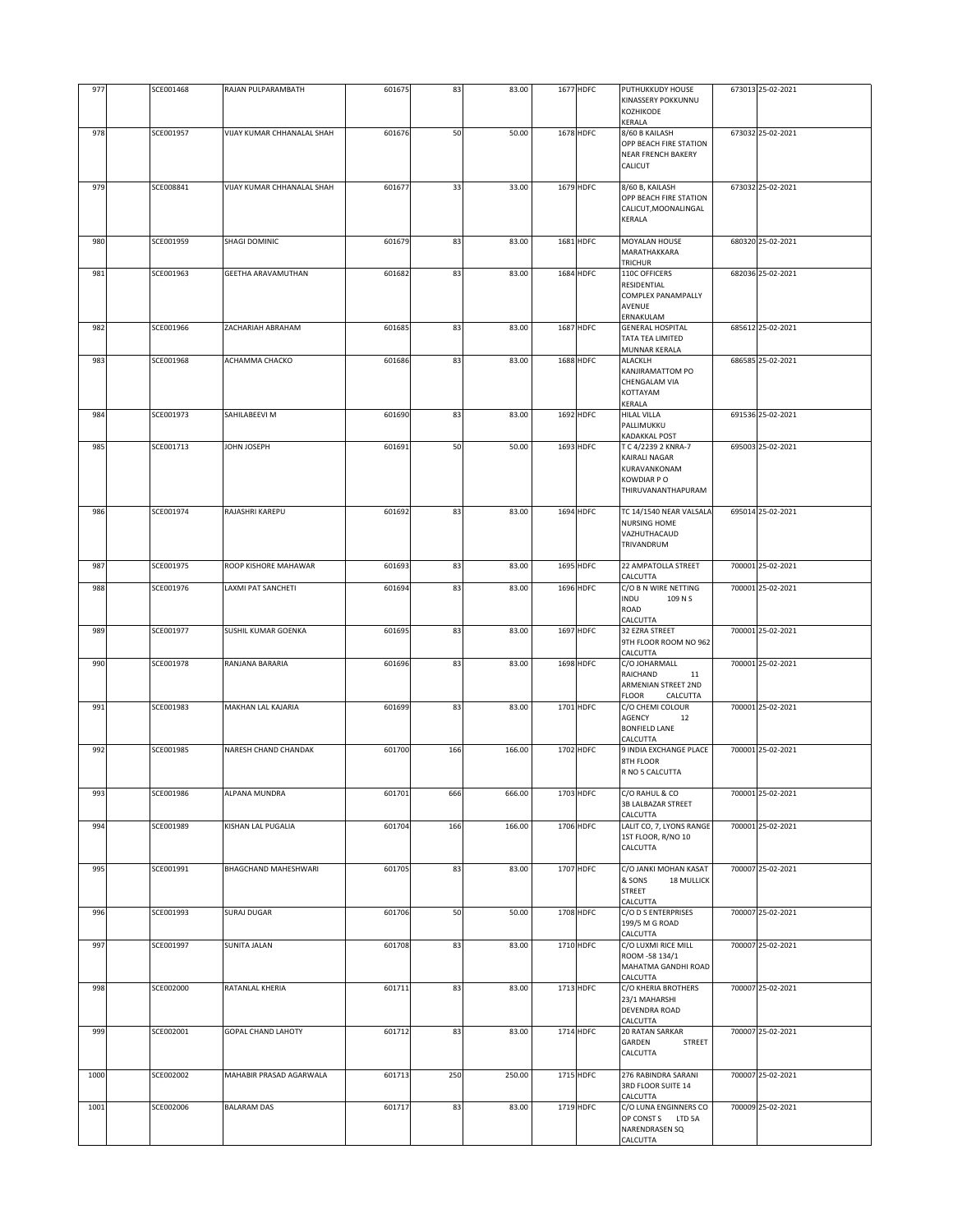| 1002 | SCE002008 | NILKRISHNA NATH                           | 601718 | 83  | 83.00  | 1720 HDFC | 15-B KALITARA BOSE LANE<br>CALCUTTA               | 700010 25-02-2021 |
|------|-----------|-------------------------------------------|--------|-----|--------|-----------|---------------------------------------------------|-------------------|
| 1003 | SCE002009 | UDAICHAND KUNDALIA                        | 601719 | 83  | 83.00  | 1721 HDFC | NATIONAL ELECTRICALS                              | 700013 25-02-2021 |
|      |           |                                           |        |     |        |           | <b>60 MATCALFE ST</b><br>CALCUTTA                 |                   |
| 1004 | SCE002010 | <b>SINTU MANNA</b>                        | 601720 | 83  | 83.00  | 1722 HDFC | NATIONAL ELECTRICALS                              | 700013 25-02-2021 |
|      |           |                                           |        |     |        |           | <b>60 METCALFE ST</b><br>CALCUTTA                 |                   |
| 1005 | SCE002013 | RADHA SONTHALIA                           | 601723 | 83  | 83.00  | 1725 HDFC | 3 HUNGER FORD STREET                              | 700017 25-02-2021 |
|      |           |                                           |        |     |        |           | FLAT-6C                                           |                   |
| 1006 | SCE002014 | MAHESH SONTHALIA                          | 601724 | 83  | 83.00  | 1726 HDFC | CALCUTTA<br>3 HUNGER FORD STREET                  | 700017 25-02-2021 |
|      |           |                                           |        |     |        |           | FLAT-6C                                           |                   |
| 1007 | SCE008691 | EVERGREEN BUILDERS TRADERS PVT            | 601725 | 700 | 700.00 | 1727 HDFC | CALCUTTA<br><b>CIRCULAR COURT</b>                 | 700017 25-02-2021 |
|      |           |                                           |        |     |        |           | 8 A J C BOSE ROAD                                 |                   |
|      |           |                                           |        |     |        |           | <b>5TH FLOOR</b>                                  |                   |
| 1008 | SCE008845 | <b>EVERGREEN BUILDERS &amp; TRADERS P</b> | 601726 | 466 | 466.00 | 1728 HDFC | KOLKATA<br><b>CIRCULAR COURT</b>                  | 700017 25-02-2021 |
|      |           |                                           |        |     |        |           | 8 A J C BOSE ROAD 5TH                             |                   |
| 1009 | SCE002015 | <b>BANNE SINGH SHEKHAWAT</b>              | 601727 | 166 | 166.00 | 1729 HDFC | <b>FLOOR</b><br>KOLKATA<br><b>67-C BALLYGUNGE</b> | 700019 25-02-2021 |
|      |           |                                           |        |     |        |           | <b>CIRCULAR ROAD</b>                              |                   |
|      |           |                                           |        |     |        |           | FLAT NO -4<br>CALCUTTA                            |                   |
| 1010 | SCE002018 | VINOD KUMAR SODHANI                       | 601729 | 83  | 83.00  | 1731 HDFC | C/O PLATINUM FINANCE                              | 700020 25-02-2021 |
|      |           |                                           |        |     |        |           | LTD<br>A-12 3RD                                   |                   |
|      |           |                                           |        |     |        |           | <b>FLOOR FMC FORTUNA</b><br>234/3A AJCBOSE        |                   |
|      |           |                                           |        |     |        |           | ROAD CALCUTTA                                     |                   |
| 1011 | SCE002024 | ARUNA DEVI AGARWAL                        | 601733 | 83  | 83.00  | 1735 HDFC | 68-F PURNA DAS ROAD<br>SOUTH SIDE 1ST FLOOR       | 700029 25-02-2021 |
|      |           |                                           |        |     |        |           | CALCUTTA                                          |                   |
| 1012 | SCE002026 | RANJIT KUMAR PAUL                         | 601735 | 83  | 83.00  | 1737 HDFC | 83/1 INSTITUTE LANE                               | 700036 25-02-2021 |
|      |           |                                           |        |     |        |           | <b>SUNDARI VILA</b><br>BARANAGAR                  |                   |
|      |           |                                           |        |     |        |           | CALCUTTA                                          |                   |
| 1013 | SCE002027 | OM PRAKASH TEWARI                         | 601736 | 83  | 83.00  | 1738 HDFC | BIMA ABASAN FL-D/1/1<br>594/1 DAKSHINDARI ROAD    | 700048 25-02-2021 |
|      |           |                                           |        |     |        |           | CALCUTTA                                          |                   |
|      |           |                                           |        |     |        |           |                                                   |                   |
| 1014 | SCE002028 | <b>ARUP SAHA</b>                          | 601737 | 50  | 50.00  | 1739 HDFC | 292/3 PATNA ROAD<br>PO NIMTA                      | 700049 25-02-2021 |
|      |           |                                           |        |     |        |           | CALCUTTA                                          |                   |
| 1015 | SCE002031 | NAVIN SHARMA                              | 601740 | 83  | 83.00  | 1742 HDFC | C/O MR BHASKAR DAS<br>47/1 BENI MASTER LANE       | 700061 25-02-2021 |
|      |           |                                           |        |     |        |           | CALCUTTA                                          |                   |
| 1016 | SCE002033 | ORIENTAL BANK OF COMMERCE                 | 601741 | 83  | 83.00  | 1743 HDFC | <b>OVERSEAS BRANCH</b>                            | 700071 25-02-2021 |
|      |           |                                           |        |     |        |           | 7/1, LORD SINHA ROAD<br>CALCUTTA                  |                   |
| 1017 | SCE002035 | AMIT AGARWAL                              | 601742 | 250 | 250.00 | 1744 HDFC | 3 TARA CHAND DUTT                                 | 700073 25-02-2021 |
| 1018 | SCE002036 | ARPAN CHOWDHURY                           | 601743 | 83  | 83.00  | 1745 HDFC | <b>STREET</b><br>96 ANANDA ABASAN                 | 700084 25-02-2021 |
|      |           |                                           |        |     |        |           | <b>GARIA STATION ROAD</b>                         |                   |
|      |           |                                           |        |     |        |           | GARIA<br>CALCUTTA                                 |                   |
| 1019 | SCE002040 | <b>DEBASIS DAS</b>                        | 601747 | 83  | 83.00  | 1749 HDFC | A/52 BAGHAJATIN                                   | 700092 25-02-2021 |
|      |           |                                           |        |     |        |           | P O REGENT ESTATE<br>CALUTTA                      |                   |
| 1020 | SCE002041 | DINESH KUMAR KHANDELWAL                   | 601748 | 83  | 83.00  | 1750 HDFC | 17 I C BOSE ROAD                                  | 711101 25-02-2021 |
| 1021 | SCE002042 | ANURADHA JINDAL                           | 601749 | 83  | 83.00  | 1751 HDFC | <b>HOWRAH</b><br>C/O SARVODAY                     | 711101 25-02-2021 |
|      |           |                                           |        |     |        |           | <b>INDUSTRIES</b>                                 |                   |
|      |           |                                           |        |     |        |           | 148/2 MADHUSUDAN                                  |                   |
|      |           |                                           |        |     |        |           | PAUL CH LANE<br><b>HOWRAH</b>                     |                   |
| 1022 | SCE002043 | VALLABHDAS HARILAL CHANDARAN              | 601750 | 83  | 83.00  | 1752 HDFC | 17/13 SHASHI BHUSAN                               | 711106 25-02-2021 |
|      |           |                                           |        |     |        |           | SARKAR LANE<br>NANDIBAGAN SALKIA                  |                   |
|      |           |                                           |        |     |        |           | <b>HOWRAH</b>                                     |                   |
| 1023 | SCE002044 | SURESH KUMAR AGARWAL                      | 601751 | 83  | 83.00  | 1753 HDFC | 121 J N MUKHERJEE RD                              | 711107 25-02-2021 |
|      |           |                                           |        |     |        |           | SOLAKOTHI<br><b>HOWRAH</b>                        |                   |
| 1024 | SCE002047 | SOMA DEY                                  | 601754 | 83  | 83.00  | 1756 HDFC | 19 SETTLANE                                       | 712125 25-02-2021 |
|      |           |                                           |        |     |        |           | KRISHNAPOTTY<br>PO TELINIPARA                     |                   |
|      |           |                                           |        |     |        |           | DT HOOGHLY WB                                     |                   |
| 1025 | SCE002048 | <b>SUBHASIS CHATTERJEE</b>                | 601755 | 83  | 83.00  | 1757 HDFC | C/O SADANANDA<br>CHATTERJEE<br>AT&                | 712157 25-02-2021 |
|      |           |                                           |        |     |        |           | PO KHANYAN HATTALA                                |                   |
|      |           |                                           |        |     |        |           | DIST HOOGHLY W B                                  |                   |
| 1026 | SCE002050 | PUSPITA GHOSH                             | 601757 | 83  | 83.00  | 1759 HDFC | C/O ASHIS KUMAR DAS                               | 721101 25-02-2021 |
|      |           |                                           |        |     |        |           | MATRIBHABAN MIRZA                                 |                   |
|      |           |                                           |        |     |        |           | <b>BAZAR</b><br>PO&DIST<br>MIDNAPORE W B          |                   |
| 1027 | SCE002051 | NIMAT CHANDRA GHOSH                       | 601758 | 83  | 83.00  | 1760 HDFC | C/O ASHIS KUMAR DAS                               | 721101 25-02-2021 |
|      |           |                                           |        |     |        |           | MATRIBHABAN MIRZA<br><b>BAZAR</b><br>PO&DIST      |                   |
|      |           |                                           |        |     |        |           | MIDNAPORE W B                                     |                   |
| 1028 | SCE002053 | <b>SUSAMA TRIPATHY</b>                    | 601760 | 83  | 83.00  | 1762 HDFC | VIDYASAGAR PALLI<br>PO BELDA                      | 721424 25-02-2021 |
|      |           |                                           |        |     |        |           | DIST MIDNAPORE                                    |                   |
| 1029 | SCE002055 | LALITA AGARWALA                           | 601762 | 83  | 83.00  | 1764 HDFC | C/O R RADHAKISHAN<br>POST RAGHUNATHPUR            | 723133 25-02-2021 |
|      |           |                                           |        |     |        |           | DIST PURULIA                                      |                   |
|      |           |                                           |        |     |        |           |                                                   |                   |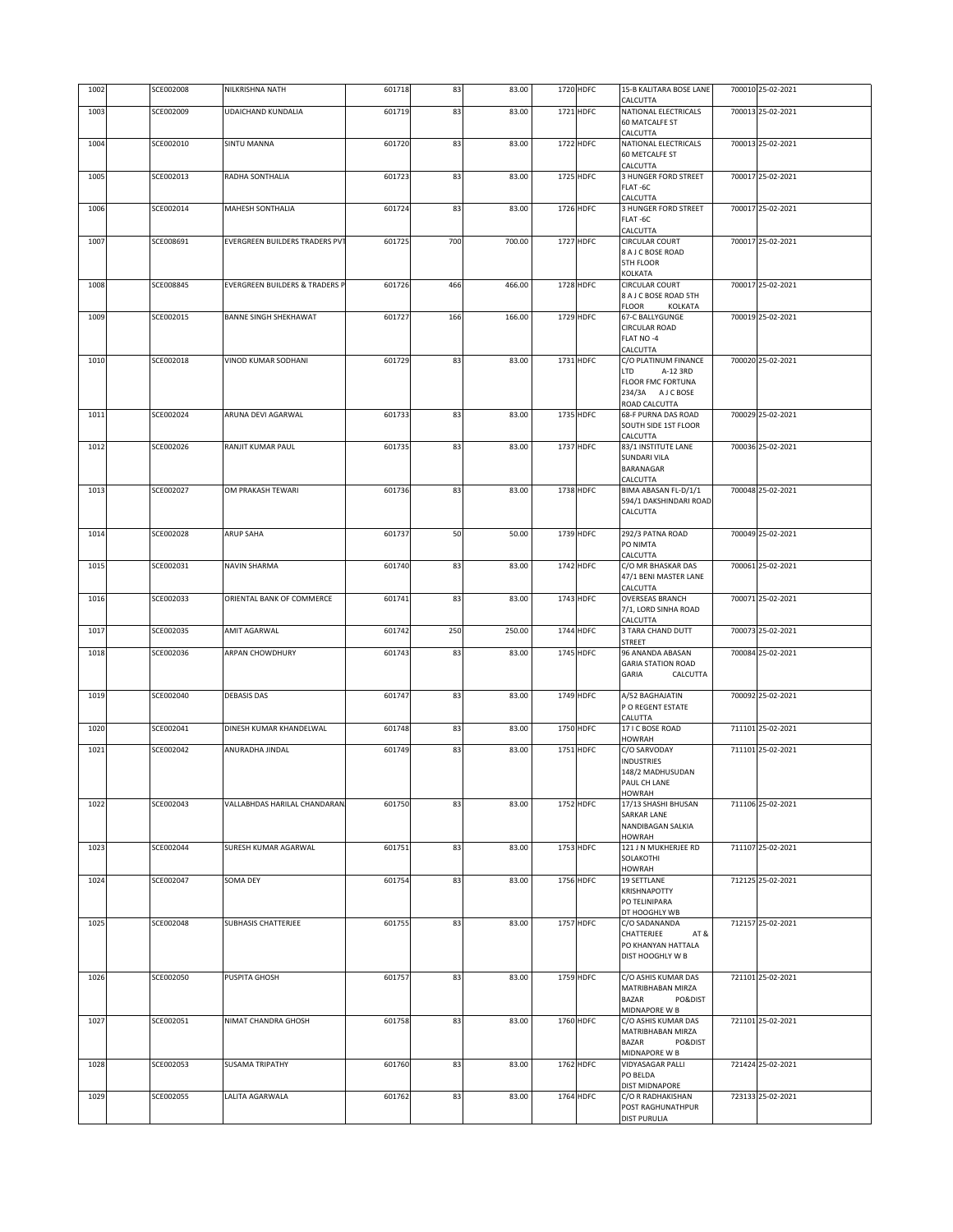| 1030 |           |                         |        |    |       |           |           |                                                           |                   |
|------|-----------|-------------------------|--------|----|-------|-----------|-----------|-----------------------------------------------------------|-------------------|
|      | SCE002056 | RAJ KUMAR AGARWALA      | 601763 | 83 | 83.00 |           | 1765 HDFC | C/O R RADHAKISHAN<br>POST RAGHUNATHPUR                    | 723133 25-02-2021 |
|      |           |                         |        |    |       |           |           | <b>DIST PURULIA</b>                                       |                   |
| 1031 | SCE002057 | RAM DARSHAN SARDA       | 601764 | 83 | 83.00 |           | 1766 HDFC | C/O MAHESHWARIMETAL<br>STORE<br>HILLCART                  | 734401 25-02-2021 |
|      |           |                         |        |    |       |           |           | ROAD<br>POST                                              |                   |
|      |           |                         |        |    |       |           |           | SILIGURI W B                                              |                   |
| 1032 | SCE002058 | ANCHA KAVITHA           | 601765 | 83 | 83.00 |           | 1767 HDFC | PRAMOD & CO                                               | 737101 25-02-2021 |
|      |           |                         |        |    |       |           |           | M G MARG BEAT NO 2<br><b>GANGTOK SIKKIM</b>               |                   |
| 1033 | SCE002059 | <b>DIPANKAR DEY</b>     | 601766 | 83 | 83.00 |           | 1768 HDFC | 45 DEY CHOWDHURY ST                                       | 741201 25-02-2021 |
|      |           |                         |        |    |       |           |           | PO RANAGHAT                                               |                   |
| 1034 | SCE002060 | PRASANTAKUMAR SINHA     | 601767 | 83 | 83.00 |           | 1769 HDFC | <b>DIST NADIA</b><br>35/1 NAKARI MONDAL                   | 743145 25-02-2021 |
|      |           |                         |        |    |       |           |           | ROAD<br>P O                                               |                   |
|      |           |                         |        |    |       |           |           | KANCHRAPARA                                               |                   |
| 1035 | SCE002061 | <b>DILIP KAYAL</b>      | 601768 | 83 | 83.00 |           | 1770 HDFC | DT NORTH 24 PGS<br>VILL KUMARSHA PO                       | 743329 25-02-2021 |
|      |           |                         |        |    |       |           |           | <b>TANGRAKHALI P S</b>                                    |                   |
|      |           |                         |        |    |       |           |           | CANNING<br>DIST 24 PGS S                                  |                   |
| 1036 | SCE002068 | <b>SANJAY JAIN</b>      | 601773 | 83 | 83.00 |           | 1775 HDFC | C/O SHETH AUTO MOBILES                                    | 781001 25-02-2021 |
|      |           |                         |        |    |       |           |           | AT ROAD GAUHATI                                           |                   |
|      |           |                         |        |    |       |           |           | ASSAM                                                     |                   |
| 1037 | SCE002071 | PANA DEVI BOHRA         | 601776 | 83 | 83.00 |           | 1778 HDFC | C/O PADAM JAIN & CO                                       | 781001 25-02-2021 |
|      |           |                         |        |    |       |           |           | 606 SHREEMANTA                                            |                   |
|      |           |                         |        |    |       |           |           | <b>MARKET A T ROAD</b><br>PO GUWAHATI ASSAM               |                   |
| 1038 | SCE002074 | ANIL AGARWAL            | 601779 | 83 | 83.00 |           | 1781 HDFC | <b>S A STORE ASSOCIATES</b>                               | 781001 25-02-2021 |
|      |           |                         |        |    |       |           |           | <b>S S ROAD LAKHTOKIA</b>                                 |                   |
| 1039 | SCE002080 | <b>SUNITA SETHI</b>     | 601784 | 83 | 83.00 |           | 1786 HDFC | <b>GUWAHATI</b><br>C/O MOHAN LAL SETHI                    | 797112 25-02-2021 |
|      |           |                         |        |    |       |           |           | NEAR JAIN TEMPLE                                          |                   |
|      |           |                         |        |    |       |           |           | <b>DIMAPUR</b>                                            |                   |
| 1040 | SCE002081 | <b>RAKHI KUMARI</b>     | 601785 | 83 | 83.00 |           | 1787 HDFC | C/O RAKESH ARORA<br>216 ASHIYANA TOWER                    | 800001 25-02-2021 |
|      |           |                         |        |    |       |           |           | EXHIBITION ROAD PATNA                                     |                   |
|      |           |                         |        |    |       |           |           |                                                           |                   |
| 1041 | SCE002082 | VINOD KUMAR THIRANI     | 601786 | 50 | 50.00 |           | 1788 HDFC | M/S RUCHIKA LADIES<br>GARMENT<br>KADAM                    | 800003 25-02-2021 |
|      |           |                         |        |    |       |           |           | <b>KUAN</b>                                               |                   |
|      |           |                         |        |    |       |           |           | PATNA                                                     |                   |
| 1042 | SCE002085 | SHABNAM NAZ WARSI       | 601789 | 83 | 83.00 |           | 1791 HDFC | DEWA COTTAGE<br>MOM DARGAH PO                             | 800006 25-02-2021 |
|      |           |                         |        |    |       |           |           | MAHENDRU                                                  |                   |
|      |           |                         |        |    |       |           |           | PATNA BIHAR                                               |                   |
| 1043 | SCE002086 | AJIT SINGH              | 601790 | 83 | 83.00 |           | 1792 HDFC | C/O DR RAM GOPAL<br>SINGH<br><b>GURKI</b>                 | 800007 25-02-2021 |
|      |           |                         |        |    |       |           |           | MANDI                                                     |                   |
| 1044 | SCE002087 | AVINASH C PATEL         | 601791 | 83 | 83.00 |           | 1793 HDFC | PATNA<br>C/O SHANTI-KUTIR                                 | 800008 25-02-2021 |
|      |           |                         |        |    |       |           |           | KAIMASIKOH, PATNA CITY                                    |                   |
|      |           |                         |        |    |       |           |           | PATNA                                                     |                   |
| 1045 |           |                         |        |    |       |           |           |                                                           |                   |
|      | SCE002088 | SITA DEVI DROLIA        | 601792 | 50 | 50.00 | 1794 HDFC |           | ARYA NAGAR COLONY                                         | 800008 25-02-2021 |
|      |           |                         |        |    |       |           |           | LODIKATRA<br>PATNA CITY                                   |                   |
| 1046 | SCE002089 | RAJESH KUMAR            | 601793 | 83 | 83.00 |           | 1795 HDFC | C/O RAMESH KUMAR                                          | 800008 25-02-2021 |
|      |           |                         |        |    |       |           |           | <b>TOLA</b><br>GHAGA                                      |                   |
|      |           |                         |        |    |       |           |           | GALI<br>PATNA CITY                                        |                   |
| 1047 | SCE002090 | BHAGWATI DEVI CHOWDHARY | 601794 | 83 | 83.00 |           | 1796 HDFC | ARYA NAGAR COLONY                                         | 800008 25-02-2021 |
|      |           |                         |        |    |       |           |           | LODI KATRA                                                |                   |
| 1048 | SCE002091 | RANJIT KUMAR            | 601795 | 83 | 83.00 |           | 1797 HDFC | PATNA CITY<br>3/76 LIG HANUMAN                            | 800020 25-02-2021 |
|      |           |                         |        |    |       |           |           | NAGAR<br>PO LAHIA                                         |                   |
|      |           |                         |        |    |       |           |           | NAGAR<br>PATNA                                            |                   |
| 1049 | SCE002092 | <b>BHARTI KUMARI</b>    | 601796 | 83 | 83.00 |           | 1798 HDFC | 121 F-SECTOR PEOPLES CO-                                  | 800020 25-02-2021 |
|      |           |                         |        |    |       |           |           | OP COLONY<br>KANKERBAGH                                   |                   |
|      |           |                         |        |    |       |           |           | PATNA                                                     |                   |
| 1050 | SCE002093 | VISHNU JAIN             | 601797 | 83 | 83.00 |           | 1799 HDFC | 4-56 DOCTORS COLONY                                       | 800020 25-02-2021 |
|      |           |                         |        |    |       |           |           | LOHIA NAGAR<br>PATNA                                      |                   |
| 1051 | SCE002094 | SHITAL PRASAD NAYAK     | 601798 | 83 | 83.00 |           | 1800 HDFC | NC 115 SBI COLONY                                         | 800020 25-02-2021 |
|      |           |                         |        |    |       |           |           | <b>KANKAR BAGH</b>                                        |                   |
| 1052 | SCE002095 | SHAMBHUNATH JINDAL      | 601799 | 83 | 83.00 |           | 1801 HDFC | PATNA<br>C/O RAM GOPAL                                    | 811214 25-02-2021 |
|      |           |                         |        |    |       |           |           | KANHAIYALAL CLOTH                                         |                   |
|      |           |                         |        |    |       |           |           | MERCHNT KESHO PUR, P                                      |                   |
|      |           |                         |        |    |       |           |           | O: JAMAL PUR DIST:<br>MUNGER, BIHAR                       |                   |
| 1053 | SCE002096 | SANJAY KUMAR BHALOTIA   | 601800 | 83 | 83.00 |           | 1802 HDFC | C/O SHANKAR LAL                                           | 814101 25-02-2021 |
|      |           |                         |        |    |       |           |           | BHALOTIA                                                  |                   |
|      |           |                         |        |    |       |           |           | DUDHANI DUMKA<br><b>BIHAR</b>                             |                   |
| 1054 | SCE002099 | BHANWARI DEVI JAIN      | 601803 | 83 | 83.00 |           | 1805 HDFC | APPU ROADLINES                                            | 825301 25-02-2021 |
|      |           |                         |        |    |       |           |           | GOLAROAD<br><b>BODDOM BAZAR</b>                           |                   |
|      |           |                         |        |    |       |           |           | HAZARIBAG BIHAR                                           |                   |
| 1055 | SCE002100 | SAROJ YADAV             | 601804 | 83 | 83.00 |           | 1806 HDFC | C/O K K YADAV                                             | 827004 25-02-2021 |
|      |           |                         |        |    |       |           |           | BANK OF BARODA BOKAR<br><b>STEEL CITY</b><br><b>BIHAR</b> |                   |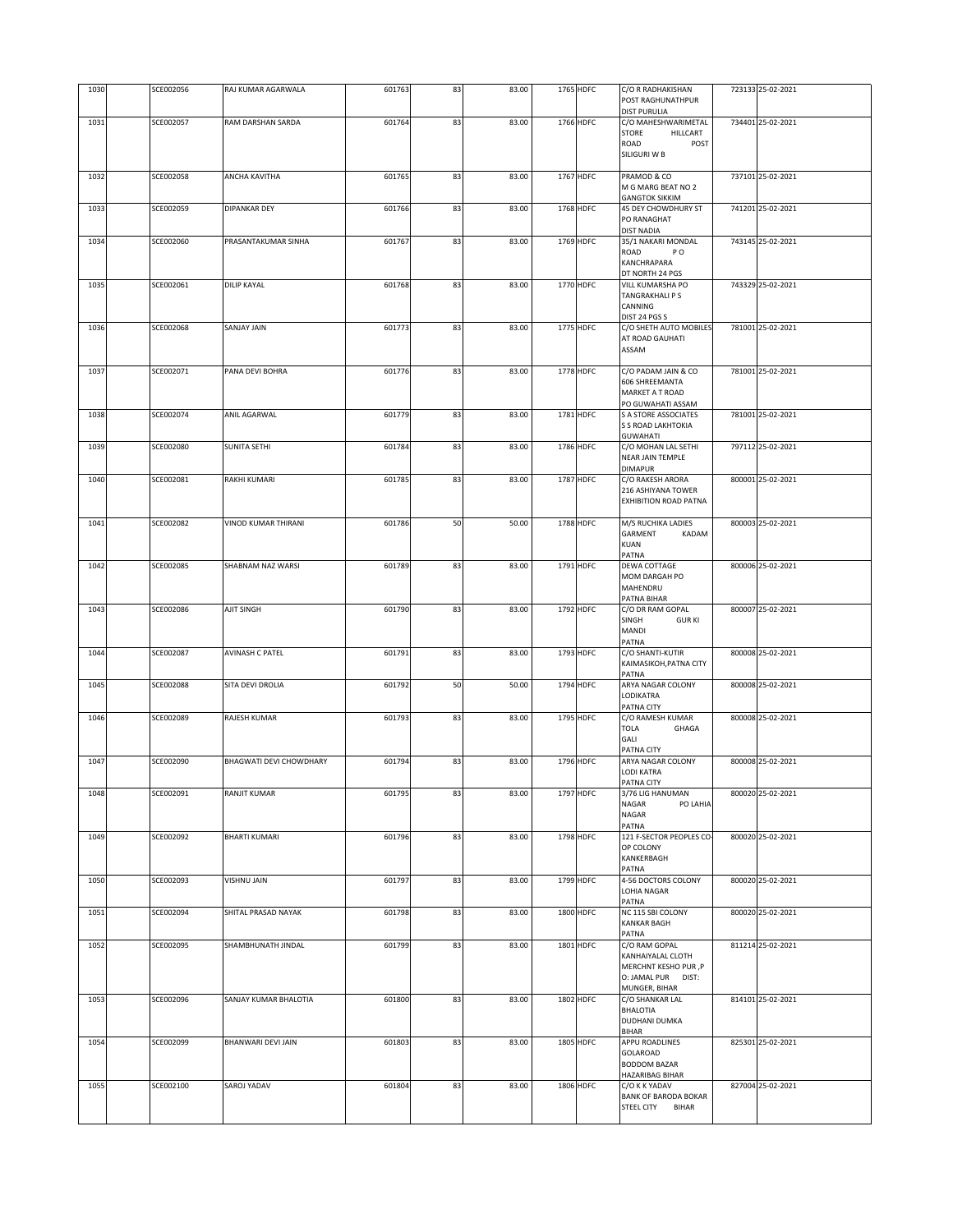| 1056         | SCE002101              | SANJAY KUMAR AGARWALLA         | 601805           | 83       | 83.00          | 1807 HDFC              | <b>CHANDAN STORES</b>                                | 828111 25-02-2021                 |
|--------------|------------------------|--------------------------------|------------------|----------|----------------|------------------------|------------------------------------------------------|-----------------------------------|
|              |                        |                                |                  |          |                |                        | KIRANA PATTI<br>JHARIA DHANBAD                       |                                   |
| 1057         | SCE008849              | KAUSAR DILSHAD                 | 601806           | 33       | 33.00          | 1808 HDFC              | C/O NIGAR ALAM KHAN                                  | 828112 25-02-2021                 |
|              |                        |                                |                  |          |                |                        | TISCO<br><b>JAMADOBA</b>                             |                                   |
|              |                        |                                |                  |          |                |                        | WASHERY PO JAMADOBA<br>DIST DHANBAD BIHAR            |                                   |
|              |                        |                                |                  |          |                |                        |                                                      |                                   |
| 1058         | SCE002105              | ASHOK KUMAR PATHAK             | 601808           | 83       | 83.00          | 1810 HDFC              | ROOM NO-15 G T HOSTEL<br>NO <sub>3</sub><br>I C ROAD | 831001 25-02-2021                 |
|              |                        |                                |                  |          |                |                        | <b>BISTUPUR</b>                                      |                                   |
|              |                        |                                |                  |          |                |                        | JAMSHEDPUR                                           |                                   |
| 1059         | SCE008850              | AYUTI SINGH                    | 601809           | 33       | 33.00          | 1811 HDFC              | MA-6 ADITYAPUR<br>JAMSHEDPUR                         | 831001 25-02-2021                 |
| 1060         | SCE002107              | ANJU AGARWAL                   | 601810           | 83       | 83.00          | 1812 HDFC              | C/O SHIV PRASAD                                      | 831003 25-02-2021                 |
|              |                        |                                |                  |          |                |                        | AGARWAL<br>14<br><b>GOLMURI MARKET</b>               |                                   |
|              |                        |                                |                  |          |                |                        | <b>JAMSHEDPUR</b>                                    |                                   |
| 1061         | SCE002108              | REENA AGARWAL                  | 601811           | 83       | 83.00          | 1813 HDFC              | C/O SHIV PRASAD                                      | 831003 25-02-2021                 |
|              |                        |                                |                  |          |                |                        | AGARWAL<br>14<br><b>GOLMURI MARKET</b>               |                                   |
|              |                        |                                |                  |          |                |                        | JAMSHEDPUR                                           |                                   |
| 1062         | SCE008715              | RAMJI LAL AGARWAL              | 601813           | 100      | 100.00         | 1815 HDFC              | RAM NIWAS MADALAL<br>RAM TEKRI ROAD                  | 831006 25-02-2021                 |
|              |                        |                                |                  |          |                |                        | <b>JUGSALAI</b>                                      |                                   |
|              |                        |                                |                  |          |                | 1816 HDFC              | JAMSHEDPUR                                           | 831006 25-02-2021                 |
| 1063         | SCE008851              | RAMJI LAL AGARWAL              | 601814           | 66       | 66.00          |                        | RAM NIWAS MADALAL<br>RAM TEKRI ROAD                  |                                   |
|              |                        |                                |                  |          |                |                        | <b>JUGSALAI</b>                                      |                                   |
| 1064         | SCE002111              | SUSHILA AGARWAL                | 601815           | 83       | 83.00          | 1817 HDFC              | JAMSHEDPUR<br>ARUNODYA                               | 832107 25-02-2021                 |
|              |                        |                                |                  |          |                |                        | PO SUNDERNAGAR                                       |                                   |
| 1065         | SCE002106              | <b>AYUTI SINGH</b>             | 601816           | 50       | 50.00          | 1818 HDFC              | JAMSHEDPUR<br>C/O M M SINGH                          | 832108 25-02-2021                 |
|              |                        |                                |                  |          |                |                        | <b>FABRICATION TISCO</b>                             |                                   |
|              |                        |                                |                  |          |                |                        | <b>GROWTH SHOP</b>                                   |                                   |
|              |                        |                                |                  |          |                |                        | <b>GAMARIA</b><br><b>JAMSHEDPUR</b>                  |                                   |
| 1066         | SCE002113              | SHYAM SUNDAR PRASAD            | 601817           | 83       | 83.00          | 1819 HDFC              | QR NO C/93 BEHIND                                    | 834001 25-02-2021                 |
|              |                        |                                |                  |          |                |                        | RANCHI WOMEN S<br>COLLEGE HOSTEL NAGARA              |                                   |
|              |                        |                                |                  |          |                |                        | TALI<br>RANCHI                                       |                                   |
|              |                        |                                |                  |          |                |                        |                                                      |                                   |
| 1067         | SCE002114              | RAGHUNATH PD GINODIA           | 601818           | 83       | 83.00          | 1820 HDFC              | RANDHIR PRASAD STREET<br><b>UPPER BAZAR</b>          | 834001 25-02-2021                 |
|              |                        |                                |                  |          |                |                        | RANCHI BIHAR                                         |                                   |
| 1068         | SCE002115              | SUBRAMANIAN                    | 601819           | 83       | 83.00          | 1821 HDFC              | CISF UNIT HEC RANCHI                                 | 834004 25-02-2021                 |
|              |                        |                                |                  |          |                |                        | POST DHURAWA DIST                                    |                                   |
|              |                        |                                |                  |          |                |                        | RANCHI<br><b>BIHAR</b><br>STATE                      |                                   |
| 1069         | SCE002117              | PARASHURAM MISHRA              | 601821           | 83       | 83.00          | 1823 HDFC              | NAI BAZAR PATWA TOLI                                 | 842001 25-02-2021                 |
|              |                        |                                |                  |          |                |                        | MUZAFFARPUR<br><b>BIHAR</b>                          |                                   |
| 1070         | SCE002121              | <b>KUSUM DEVI</b>              | 601823           | 83       | 83.00          | 1825 HDFC              | C/O DURGA ENTERPRISES                                | 845305 25-02-2021                 |
|              |                        |                                |                  |          |                |                        | MAIN ROAD<br>RAXAUL BIHAR                            |                                   |
|              |                        |                                |                  |          |                |                        |                                                      |                                   |
| 1071         | SCE002122              | RUKMINI SAHA                   | 601824           | 83       | 83.00          | 1826 HDFC              | C/O BASUDEO PURBE<br>ARUN KUMAR<br>BATA              | 847211 25-02-2021                 |
|              |                        |                                |                  |          |                |                        | CHOWK, MADHUBANI                                     |                                   |
|              |                        |                                |                  |          |                |                        | <b>BIHAR</b>                                         |                                   |
| 1072         | SCE000373              | MOHAN LAL                      | 601826           | 33       | 33.00          | 1828 HDFC              | 693-A FRONTIER COLONY                                | 302004 25-02-2021                 |
|              |                        |                                |                  |          |                |                        | ADARSH NAGAR                                         |                                   |
|              |                        |                                |                  |          |                |                        | <b>JAIPUR</b>                                        |                                   |
| 1073         | SCE000916              | MANGHARAM HIRANANDANI          | 601827           | 83       | 83.00          | 1829 HDFC              | 302 SAND PEBBLES                                     | 400050 25-02-2021                 |
|              |                        |                                |                  |          |                |                        | PERRY CROSS ROAD<br><b>BANDRA BOMBAY</b>             |                                   |
| 1074         | SCE001038              | <b>SURESH SABHNANI</b>         | 601828           | 83       | 83.00          | 1830 HDFC              | 72A 1ST FL SINDHUWADI                                | 400077 25-02-2021                 |
|              |                        |                                |                  |          |                |                        | ROAD<br>M G<br><b>GHATKOPAR E</b>                    |                                   |
|              |                        |                                |                  |          |                |                        | <b>BOMBAY</b>                                        |                                   |
| 1075         | SCE001082              | PRAKASH A SHAH                 | 601829           | 83       | 83.00          | 1831 HDFC              | A 101-104 MOTA NAGAR<br>M V ROAD CHAKALA             | 400099 25-02-2021                 |
|              |                        |                                |                  |          |                |                        | ANDHERI (E) BOMBAY                                   |                                   |
| 1076<br>1077 | SCE000005<br>SCE000063 | PRADIP M SHAH<br>RAVI KANT RAO | 601830<br>601831 | 83<br>83 | 83.00<br>83.00 | 1832 HDFC<br>1833 HDFC | $F-20$                                               | 0 25-02-2021<br>110007 25-02-2021 |
|              |                        |                                |                  |          |                |                        | KAMLA NAGAR                                          |                                   |
| 1078         | SCE002124              | RADHIKA CHOWDHRY               | 601832           | 83       | 83.00          | 1834 HDFC              | DELHI<br>203-206 MANSAROVAR                          | 110019 25-02-2021                 |
|              |                        |                                |                  |          |                |                        | <b>BLDG</b><br>90 NEHRU                              |                                   |
|              |                        |                                |                  |          |                |                        | PLACE<br><b>NEW</b><br>DELHI                         |                                   |
| 1079         | SCE002125              | <b>G S CHOUDHARY</b>           | 601833           | 83       | 83.00          | 1835 HDFC              | C/O KRISHAN KUMAR 664                                | 110032 25-02-2021                 |
|              |                        |                                |                  |          |                |                        | KABOOL NAGAR                                         |                                   |
|              |                        |                                |                  |          |                |                        | SHAHDRA DELHI                                        |                                   |
| 1080         | SCE002126              | R K GUPTA                      | 601834           | 83       | 83.00          | 1836 HDFC              | C/O KUNAL GUPTA                                      | 110091 25-02-2021                 |
|              |                        |                                |                  |          |                |                        | 178, POCKET-E, MAYUR<br>VIHAR, PHASE-2 DELHI         |                                   |
| 1081         | SCE002128              | INDER PAL SINGH TALWAR         | 601835           | 83       | 83.00          | 1837 HDFC              | 1092, PHASE II, URBAN                                | 141010 25-02-2021                 |
|              |                        |                                |                  |          |                |                        | ESTATE<br>FOCAL<br>POINT, JAMALPUR                   |                                   |
|              |                        |                                |                  |          |                |                        | LUDHIANA                                             |                                   |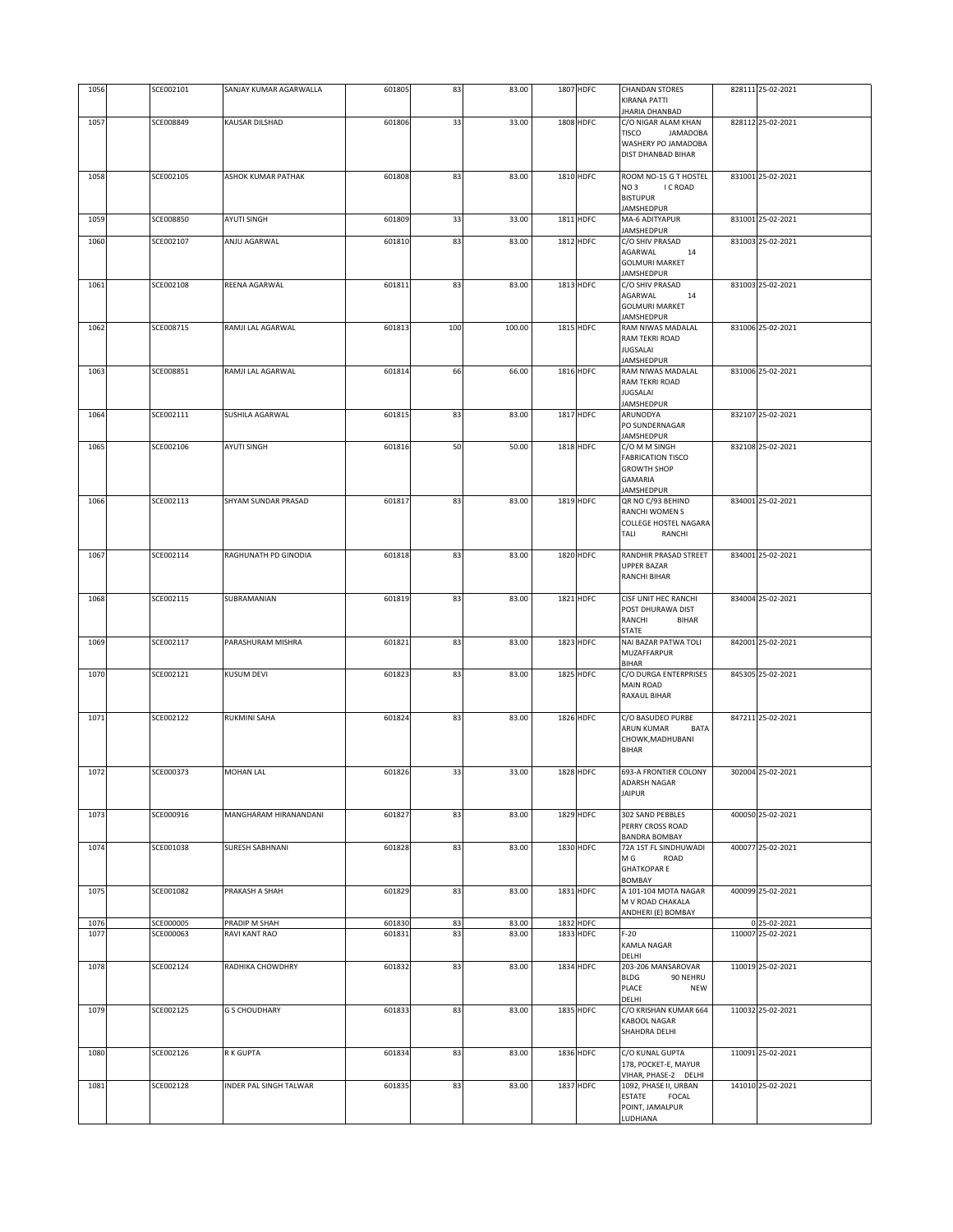| 1082 | SCE002129 | DINESH KUMAR GUPTA           | 601836 | 83   | 83.00    | 1838 HDFC        | H NO 713 STREET NO 11<br>NEW GEETA COLONY     | 142001 25-02-2021 |
|------|-----------|------------------------------|--------|------|----------|------------------|-----------------------------------------------|-------------------|
| 1083 | SCE002130 | KAMLESH BHATNAGAR            | 601837 | 83   | 83.00    | 1839 HDFC        | MOGA PUNJAB<br>D-1331,                        | 226016 25-02-2021 |
|      |           |                              |        |      |          |                  | <b>INDIRA NAGAR</b><br>LUCKNOW                |                   |
| 1084 | SCE002131 | SURESH PAL SINGH CHAUDHARY   | 601838 | 83   | 83.00    | 1840 HDFC        | HOUSE NO 387                                  | 301001 25-02-2021 |
|      |           |                              |        |      |          |                  | SHANTI KUNJ COLONY<br><b>DIST ALWAR</b>       |                   |
|      |           |                              |        |      |          |                  | RAJASTHAN                                     |                   |
| 1085 | SCE000352 | JAGDISH AGARWAL              | 601839 | 33   | 33.00    | 1841 HDFC        | 34 MANU MARG GOVIND<br>NAGAR<br>WEST          | 302002 25-02-2021 |
|      |           |                              |        |      |          |                  | AMER RD                                       |                   |
| 1086 | SCE002132 | LAXMI NARAYAN KUMHAR         | 601840 | 83   | 83.00    | 1842 HDFC        | <b>JAIPUR</b><br>294 TATA NAGAR               | 302016 25-02-2021 |
|      |           |                              |        |      |          |                  | SHASTRI NAGAR<br><b>JAIPUR</b>                |                   |
| 1087 | SCE002133 | MANOJ KUMAR CHACHAN          | 601841 | 83   | 83.00    | 1843 HDFC        | SRIMAN SRIMATI LALAJI                         | 335513 25-02-2021 |
|      |           |                              |        |      |          |                  | <b>CHOWK</b><br>HANUMAN<br><b>GARH TOWN</b>   |                   |
|      |           |                              |        |      |          |                  |                                               |                   |
| 1088 | SCE002134 | <b>MAHESH PATEL</b>          | 601842 | 83   | 83.00    | 1844 HDFC        | <b>K K FINANCE</b><br>469/6 PARSI CHAWL       | 380002 25-02-2021 |
|      |           |                              |        |      |          |                  | KALUPUR                                       |                   |
| 1089 | SCE002135 | <b>AMIT SHAH</b>             | 601843 | 750  | 750.00   | 1845 HDFC        | AHMEDABAD<br>AMP INVESTMENT                   | 380002 25-02-2021 |
|      |           |                              |        |      |          |                  | 502 PANCHKUVA                                 |                   |
| 1090 | SCE002137 | DEEPA H VASAVADA             | 601844 | 8833 | 8,833.00 | 1846 HDFC        | AHMEDABAD<br>24 SHARDA NAGAR                  | 380007 25-02-2021 |
|      |           |                              |        |      |          |                  | NEW SHARDA MANDIR                             |                   |
|      |           |                              |        |      |          |                  | ROAD<br>AHMEDABAD                             |                   |
| 1091 | SCE002138 | <b>ASHOK PATEL</b>           | 601845 | 83   | 83.00    | 1847 HDFC        | $10 - B$                                      | 390007 25-02-2021 |
|      |           |                              |        |      |          |                  | KASTURBA NAGAR<br>BEHIND STATION BARODA       |                   |
|      |           |                              |        |      |          |                  |                                               |                   |
| 1092 | SCE002139 | ANISA G SIRAJWALA            | 601846 | 50   | 50.00    | 1848 HDFC        | 201 AYESHA MENSION<br>MOGAL WADA              | 390017 25-02-2021 |
|      |           |                              |        |      |          |                  | YASINKHAN PATHAN ROAD                         |                   |
| 1093 | SCE008852 | ANISA G SIRAJWALA            | 601847 | 33   | 33.00    | 1849 HDFC        | <b>BARODA</b><br>OPP NAVGAZAPIR               | 390017 25-02-2021 |
|      |           |                              |        |      |          |                  | WADI MOTI VORWAD<br>BARODA                    |                   |
| 1094 | SCE000670 | VITHALDAS S CHOXI            | 601848 | 33   | 33.00    | 1850 HDFC        | <b>CHOXI BAZAR</b>                            | 391440 25-02-2021 |
|      |           |                              |        |      |          |                  | PADRA<br><b>DIST BARODA</b>                   |                   |
| 1095 | SCE000671 | HEMLATTA V CHOXI             | 601849 | 33   | 33.00    | <b>1851 HDFC</b> | CHOXI BAZAR                                   | 391440 25-02-2021 |
|      |           |                              |        |      |          |                  | PADRA<br>DIST BARODA                          |                   |
| 1096 | SCE002140 | <b>BHARAT M GOHEL</b>        | 601850 | 83   | 83.00    | 1852 HDFC        | KANYASHE PO PEPODAR                           | 394110 25-02-2021 |
|      |           |                              |        |      |          |                  | TO OLAPAD<br><b>DIST SURAT</b>                |                   |
| 1097 | SCE002142 | SANJAY AGARWAL               | 601851 | 83   | 83.00    | 1853 HDFC        | 9 C RUDRAISH APT 9TH                          | 395007 25-02-2021 |
|      |           |                              |        |      |          |                  | <b>FLR</b><br>OPP ARIHANT                     |                   |
|      |           |                              |        |      |          |                  | PARK AMBIKANIKETAN<br>SURAT                   |                   |
|      |           |                              |        |      |          |                  |                                               |                   |
| 1098 | SCE002144 | AJAYKUMAR ISHWERLAL DESAI    | 601852 | 750  | 750.00   | 1854 HDFC        | HANUMAN BHAGDA<br>VALSAD                      | 396030 25-02-2021 |
| 1099 | SCE000740 |                              |        |      |          |                  |                                               |                   |
|      |           |                              |        |      |          |                  | <b>GUJRAT</b>                                 |                   |
|      |           | HITESH BODA                  | 601853 | 83   | 83.00    | 1855 HDFC        | C/O R D PATEL<br>BANDHARWAD                   | 396445 25-02-2021 |
| 1100 |           |                              |        |      |          |                  | NEAR TOWER 4/751                              |                   |
|      | SCE002145 | ENAM SECURITIES PVT LTD      | 601854 | 416  | 416.00   | 1856 HDFC        | NAVSARI<br>24 B D RAJABAHADUR                 | 400001 25-02-2021 |
|      |           |                              |        |      |          |                  | COMPOUND                                      |                   |
|      |           |                              |        |      |          |                  | AMBALAL DOSHI MARG<br>BOMBAY                  |                   |
| 1101 | SCE002146 | MEENA P BHANSALI             | 601855 | 83   | 83.00    | 1857 HDFC        | <b>68 KHADILKAR ROAD</b><br>NEW TAMBAKUWALA   | 400004 25-02-2021 |
|      |           |                              |        |      |          |                  | <b>BLDG</b><br>3RD                            |                   |
| 1102 | SCE002147 | SHARAD DATTATRAY GOLANDE     | 601856 | 83   | 83.00    | 1858 HDFC        | <b>FLOOR BOMBAY</b><br>C/O. A.R BROACHA & CO, | 400007 25-02-2021 |
|      |           |                              |        |      |          |                  | ADVOCATES 45,                                 |                   |
|      |           |                              |        |      |          |                  | SATTAR SEA VIEW<br>CHOWPATTY SEA FACE         |                   |
| 1103 | SCE002148 | DANI MEHUL C                 | 601857 | 83   | 83.00    | 1859 HDFC        | MUMBAI<br>12-D/9, ESTEE GEEJAY                | 400092 25-02-2021 |
|      |           |                              |        |      |          |                  | SAIBABA NAGAR,                                |                   |
|      |           |                              |        |      |          |                  | BORIVALI (W)<br>MUMBAI                        |                   |
| 1104 | SCE001128 | <b>AGARWAL SARITA</b>        | 601858 | 166  | 166.00   | 1860 HDFC        | C/O NB AGARWAL                                | 411003 25-02-2021 |
|      |           |                              |        |      |          |                  | 489/3 OLD BAZAR KIRKEE<br>KIRKEE PUNE         |                   |
|      |           |                              |        |      |          |                  |                                               |                   |
| 1105 | SCE001129 | AGARWAL SURENDRA             | 601859 | 83   | 83.00    | 1861 HDFC        | C/O N B AGARWAL<br>489/3 OLD BAZAR KIRKEE     | 411003 25-02-2021 |
|      |           |                              |        |      |          |                  | <b>KIRKEE PUNE</b>                            |                   |
| 1106 | SCE001130 | SURENDRA AGARWAL             | 601860 | 166  | 166.00   | 1862 HDFC        | C/O N B AGARWAL                               | 411003 25-02-2021 |
|      |           |                              |        |      |          |                  | 489/3 OLD BAZAR KIRKEE<br>KIRKEE PUNE         |                   |
|      |           |                              |        |      |          |                  |                                               |                   |
| 1107 | SCE002149 | BALAKRISHNA MAHADEO SURYAVAI | 601861 | 83   | 83.00    | 1863 HDFC        | 562 SADASHIV PETH<br>CHITRASHALA BLOCK 218    | 411030 25-02-2021 |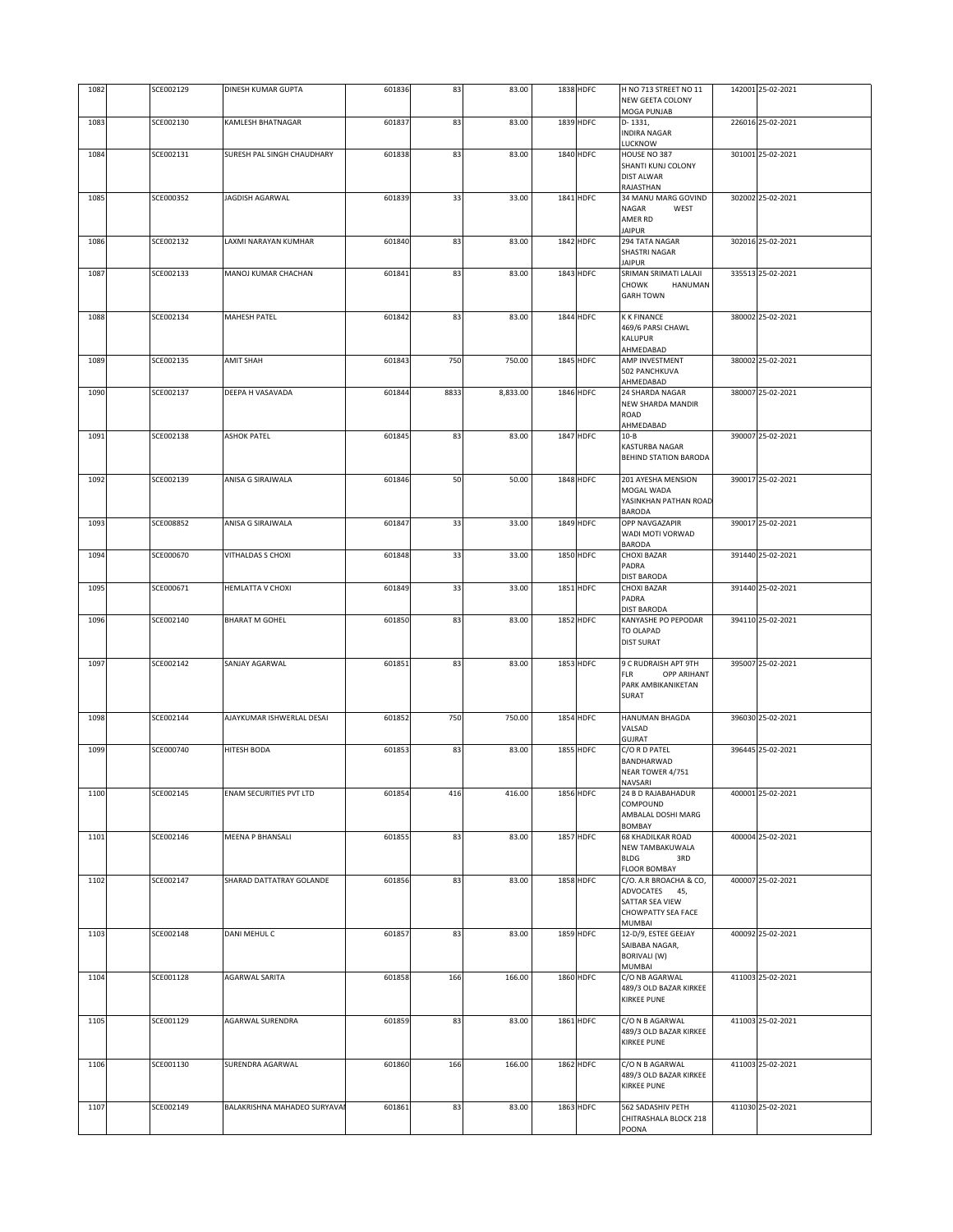| 1108 |               | SCE001160 | HETAL NILESH SHAH         | 601862 | 83     | 83.00  | 1864 HDFC        | 528 E WARD RATAN APPT<br>POST B NO-<br><b>B NO-4</b><br>137 SHAHUPURI<br>KOLHAPUR                | 416001 25-02-2021 |
|------|---------------|-----------|---------------------------|--------|--------|--------|------------------|--------------------------------------------------------------------------------------------------|-------------------|
| 1109 |               | SCE002150 | HEMANT KUMAR PATEL        | 601863 | 83     | 83.00  | <b>1865 HDFC</b> | VAISHNO 14-2-332/1/2<br><b>GYAN BAGH COLONY</b><br>HYDERABAD                                     | 500012 25-02-2021 |
| 1110 |               | SCE008853 | N RAM KUMARI              | 601864 | 33     | 33.00  | 1866 HDFC        | 3/1322 VASAVI NAGAR<br>T B ROAD<br>PRODDATUR                                                     | 516361 25-02-2021 |
| 1111 |               | SCE001590 | K KESHAVA                 | 601865 | 83     | 83.00  | <b>1867 HDFC</b> | GIRIJA TOWERS NO 45/9<br>30TH CROSS 6TH A C MAIN<br>4TH BLOCK JAYANAGAR<br>BANGALORE             | 560011 25-02-2021 |
| 1112 |               | SCE001639 | <b>SPMUNIBABU</b>         | 601866 | 83     | 83.00  | 1868 HDFC        | NO 2 1ST CROSS<br>NANJA REDDY COLONY<br>MURUGESH PALAYA<br><b>BANGALORE KARNATAKA</b>            | 560017 25-02-2021 |
| 1113 |               | SCE002151 | C S SWARNAGOWRI           | 601867 | 83     | 83.00  | 1869 HDFC        | NO 152, 'NIRANJANA<br>NILAYA'<br>BHEL<br>LAYOUT, PATTANAGERE<br>NORTH,<br>R R NAGAR<br>BANGALORE | 560039 25-02-2021 |
| 1114 |               | SCE002152 | K S SHESHADRI RANGAN      | 601868 | 83     | 83.00  | 1870 HDFC        | NO 46 FIRST FLOOR<br>SRIVARAHA 8TH MAIN<br>SRINIDHI LAYOUT<br>KONANKUNTE<br><b>BANGALORE</b>     | 560062 25-02-2021 |
| 1115 |               | SCE001702 | <b>D R REVAMBIKE</b>      | 601869 | 83     | 83.00  | 1871 HDFC        | NO 433 I C CROSS 3RD<br>STAGE<br><b>4TH BLOCK</b><br>BASAVESHWARANAGAR<br>BANGALORE              | 560079 25-02-2021 |
| 1116 |               | SCE001710 | PREMY KRISHNA MOORTHY     | 601870 | 83     | 83.00  | 1872 HDFC        | 238 SIVA KRUPA OLD<br>TAMKUR ROAD RMV EXTN<br><b>IST</b><br>BANGALORE                            | 560080 25-02-2021 |
| 1117 |               | SCE002153 | C SUDHA ARUN              | 601871 | 833    | 833.00 | 1873 HDFC        | 1303, 11TH 'A' MAIN<br>ROAD<br>VIJAYANAGAR 1ST STAGE<br><b>MYSORE</b>                            | 570017 25-02-2021 |
| 1118 |               | SCE002155 | <b>DEEPAK H ASRANI</b>    | 601872 | 83     | 83.00  | 1874 HDFC        | 405 A BLOCK SHIVALAYA<br><b>BLDG</b><br>4TH FLOOR<br>152 C IN CRD<br>MADRAS                      | 600105 25-02-2021 |
| 1119 |               | SCE001880 | <b>B ACHAL CHAND JAIN</b> | 601873 | 83     | 83.00  | 1875 HDFC        | C/O VANDANA AGENCIES<br>NO 31<br>THAYUMAN<br><b>CHATY ST PONNERI</b><br><b>MADRAS</b>            | 601204 25-02-2021 |
| 1120 |               | SCE002156 | N SANJAY KUMAR JAIN       | 601874 | 83     | 83.00  | 1876 HDFC        | NO 9 B K CHETTY STREET<br>VELLORE                                                                | 632004 25-02-2021 |
| 1121 |               | SCE001990 | CHINU RANI SAHA           | 601875 | 83     | 83.00  | 1877 HDFC        | 9B BENIATOLA STREET<br>CALCUTTA                                                                  | 700005 25-02-2021 |
| 1122 |               | SCE002007 | PRAVIN KUMAR TRIVEDI      | 601876 | 50     | 50.00  | 1878 HDFC        | 13/3 BALLYGUNGE<br><b>CIRCULAR ROAD</b><br><b>VIVEK VIHAR 8TH FLR</b><br>CALCUTTA                | 700009 25-02-2021 |
| 1123 |               | SCE002157 | SAVITRI DEVI RUNGTA       | 601877 | 416    | 416.00 | 1879 HDFC        | 20 BALLY GUNGE<br><b>CIRCULAR ROAD</b><br>CALCUTTA                                               | 700019 25-02-2021 |
|      | 1124 IN301330 | 17901952  | CENTURY CONSULTANTS LTD.  | 601886 | 166    | 166.00 | 1888 HDFC        | 21, ASHOK MARG<br>LUCKNOW                                                                        | 100000 25-02-2021 |
|      | 1125 IN300888 | 13562687  | MANOJ KUMAR PAHWA         | 601893 | 20     | 20.00  | 1895 HDFC        | G 14 VIKAS PURI<br><b>NEW DELHI</b>                                                              | 110018 25-02-2021 |
|      | 1126 IN300142 | 10192193  | DANIEL ZACHARIAH          | 601894 | 83     | 83.00  | 1896 HDFC        | PRECISION SPARES<br>131, DSIDC SHED<br>OKHLA INDUSTRIAL<br>COMPLEX - 1<br><b>NEW</b><br>DELHI    | 110020 25-02-2021 |
|      | 1127 IN300214 | 10701706  | <b>VIPUL PANCHAL</b>      | 601899 | 100    | 100.00 | 1901 HDFC        | 2830SECTOR 23<br>GURGAON                                                                         | 122002 25-02-2021 |
|      | 1128 IN301774 | 12165694  | NARINDER KUMAR            | 601901 | 50     | 50.00  | 1903 HDFC        | H NO 42 WARD NO VII<br>CHAMAN GARDEN<br>KARNAL                                                   | 132001 25-02-2021 |
|      | 1129 IN301774 | 10150564  | Virender Nath Sood        | 601903 | 83     | 83.00  | 1905 HDFC        | 32Bank Colony<br>Ambala City                                                                     | 134003 25-02-2021 |
|      | 1130 IN300394 | 13212150  | RAKESH DHIMAN             | 601904 | 83     | 83.00  | 1906 HDFC        | 592SECTOR 9<br>PANCHKULA                                                                         | 134113 25-02-2021 |
|      | 1131 IN300394 | 10767135  | SANJEEV SOOD              | 601906 | $41\,$ | 41.00  | 1908 HDFC        | 47A SATGURU NAGAR<br>OPP VERKA MILK PLANT<br><b>FEROZEPUR ROAD</b><br>LUDHIANA                   | 141001 25-02-2021 |
|      | 1132 IN301782 | 10058922  | ROHIT ARORA               | 601908 | 16     | 16.00  | 1910 HDFC        | 47-B,<br>BASANT AVENUE,<br>AMRITSAR.                                                             | 143001 25-02-2021 |
|      | 1133 IN300888 | 14365482  | VISHWA MITTER AGGARWAL    | 601909 | 83     | 83.00  | 1911 HDFC        | #3 ROSE AVENUE<br>MAQBOOL ROAD<br>AMRITSAR                                                       | 143001 25-02-2021 |
|      | 1134 IN302404 | 10002539  | <b>ASHOK KUMAR</b>        | 601910 | 8      | 8.00   | 1912 HDFC        | HOUSE NO. 552<br>MOHALLA ADARSH NAGAR<br>MANDI<br>GURDASPUR                                      | 143521 25-02-2021 |
|      | 1135 IN300183 | 13476394  | PRABHJIT SINGH            | 601912 | 83     | 83.00  | 1914 HDFC        | <b>V BARRING</b><br>PO JALANDHAR CANTT<br>JALANDHAR                                              | 144005 25-02-2021 |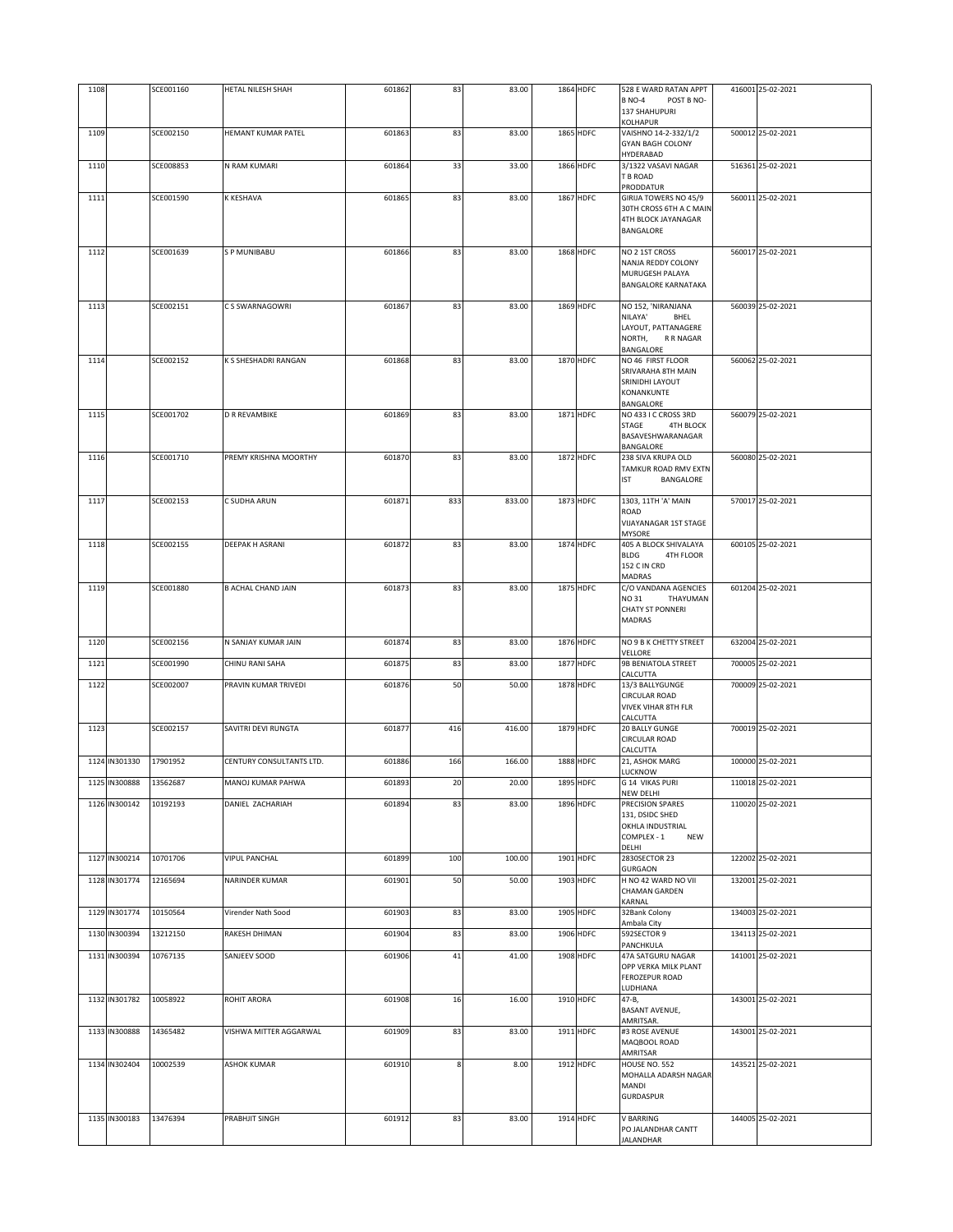| 1136 IN302113 | 10042760 | <b>BALDEV SINGH PARMAR</b>  | 601914 | 83  | 83.00  | 1916 HDFC | B-22 MCH 10/18 G NO 4         | 146001 25-02-2021 |
|---------------|----------|-----------------------------|--------|-----|--------|-----------|-------------------------------|-------------------|
|               |          |                             |        |     |        |           |                               |                   |
|               |          |                             |        |     |        |           | SANT BHAG SINGH NAGAR         |                   |
|               |          |                             |        |     |        |           | KANAL COLONY ROAD             |                   |
|               |          |                             |        |     |        |           | <b>HOSHIARPUR PUNJAB</b>      |                   |
|               |          |                             |        |     |        |           |                               |                   |
| 1137 IN300206 | 10236760 | SAVITA GARG                 | 601923 | 41  | 41.00  | 1925 HDFC | KRISHNA APARTMENT             | 201001 25-02-2021 |
|               |          |                             |        |     |        |           | FLAT NO-A1, 1st FLOOR,        |                   |
|               |          |                             |        |     |        |           |                               |                   |
|               |          |                             |        |     |        |           | A-75, ASHOK NAGAR             |                   |
|               |          |                             |        |     |        |           | GHAZIABAD, UP                 |                   |
| 1138 IN302679 | 30164833 | NARENDRA KUMAR SINGH        | 601924 | 75  | 75.00  | 1926 HDFC | D 607                         | 201014 25-02-2021 |
|               |          |                             |        |     |        |           | NIRALA EDEN PARK              |                   |
|               |          |                             |        |     |        |           | AHINSHA KHAND II              |                   |
|               |          |                             |        |     |        |           | <b>INDIRAPURAM</b>            |                   |
|               |          |                             |        |     |        |           | GHAZIABAD UTTAR               |                   |
|               |          |                             |        |     |        |           |                               |                   |
|               |          |                             |        |     |        |           | PRADESH                       |                   |
| 1139 IN301055 | 10654042 | <b>JIWAN NATH MEHROTRA</b>  | 601926 | 16  | 16.00  | 1928 HDFC | B-401                         | 201301 25-02-2021 |
|               |          |                             |        |     |        |           | <b>VIVEK VIHAR</b>            |                   |
|               |          |                             |        |     |        |           | SECTOR-82                     |                   |
|               |          |                             |        |     |        |           | <b>NOIDA</b>                  |                   |
| 1140 IN302404 | 10089824 | RAJNI GARG                  | 601927 | 83  | 83.00  | 1929 HDFC | C 20 21                       | 204101 25-02-2021 |
|               |          |                             |        |     |        |           | <b>INDUSTRIAL AREA</b>        |                   |
|               |          |                             |        |     |        |           | <b>HATHRAS</b>                |                   |
|               |          |                             |        |     |        |           |                               |                   |
| 1141 IN301557 | 20802630 | <b>QBAL AHMAD</b>           | 601928 | 61  | 61.00  | 1930 HDFC | 88/238, CHAMAN GANJ           | 208001 25-02-2021 |
|               |          |                             |        |     |        |           | KANPUR                        |                   |
| 1142 IN301557 | 21024121 | NISHAT FATIMA               | 601929 | 16  | 16.00  | 1931 HDFC | 95/61-1, KALLOOMAL            | 208001 25-02-2021 |
|               |          |                             |        |     |        |           | <b>STREET</b><br><b>BECON</b> |                   |
|               |          |                             |        |     |        |           | GANJ                          |                   |
|               |          |                             |        |     |        |           | KANPUR                        |                   |
| 1143 IN301330 | 18944063 | <b>VIKAS NIGAM</b>          |        |     | 20.00  | 1932 HDFC |                               | 208012 25-02-2021 |
|               |          |                             | 601930 | 20  |        |           | 109/37 A                      |                   |
|               |          |                             |        |     |        |           | NEHRU NAGAR                   |                   |
|               |          |                             |        |     |        |           | KANPUR                        |                   |
| 1144 IN301330 | 17315841 | VENKATESHWAR NATH SINGH     | 601932 | 41  | 41.00  | 1934 HDFC | C K 37/29 BANSPHATAK          | 221001 25-02-2021 |
|               |          |                             |        |     |        |           | VARANASI                      |                   |
|               |          |                             |        |     |        |           | VARANASI                      |                   |
|               |          |                             |        |     |        |           |                               |                   |
| 1145 IN301055 | 10091837 | KALEEM AKHLAQ               | 601933 | 41  | 41.00  | 1935 HDFC | $G-14$                        | 226001 25-02-2021 |
|               |          |                             |        |     |        |           | ISVREEY DAYAL COMPLEX         |                   |
|               |          |                             |        |     |        |           | G.B. MARG                     |                   |
|               |          |                             |        |     |        |           | LUCKNOW(U.P.)                 |                   |
|               |          |                             |        |     |        |           |                               |                   |
| 1146 IN301557 | 20796532 | <b>JAI PRAKASH</b>          | 601934 | 83  | 83.00  | 1936 HDFC | GOVIND RAM NAGARMAL           | 232101 25-02-2021 |
|               |          |                             |        |     |        |           |                               |                   |
|               |          |                             |        |     |        |           | GT ROAD, MUGHAL SARAI         |                   |
|               |          |                             |        |     |        |           | CHANDAULI                     |                   |
|               |          |                             |        |     |        |           |                               |                   |
|               |          |                             |        |     |        |           |                               |                   |
| 1147 IN301186 | 20061252 | RAMESH CHANDRA AGARWAL      | 601935 | 45  | 45.00  | 1937 HDFC | 148 - CIVIL LINES             | 243001 25-02-2021 |
|               |          |                             |        |     |        |           | BAREILLY                      |                   |
| 1148 IN301356 | 20232418 | <b>BRIG B M NAUTIYAL</b>    | 601940 | 83  | 83.00  | 1942 HDFC | NO.286, GANGOTRI              | 248171 25-02-2021 |
|               |          |                             |        |     |        |           |                               |                   |
|               |          |                             |        |     |        |           | SHIMLA ROAD,                  |                   |
|               |          |                             |        |     |        |           | MAJRA                         |                   |
|               |          |                             |        |     |        |           | DEHRADUN                      |                   |
| 1149 IN302113 | 10000811 | DEVENDRA PRASAD TODARIA     | 601941 | 166 | 166.00 | 1943 HDFC | TODARIA HUME PIPE             | 249201 25-02-2021 |
|               |          |                             |        |     |        |           | <b>INDUSTRIES</b>             |                   |
|               |          |                             |        |     |        |           |                               |                   |
|               |          |                             |        |     |        |           | DHALWALA, RISHIKESH           |                   |
| 1150 IN300781 | 10070897 | <b>VIPIN KUMAR</b>          | 601943 | 33  | 33.00  | 1945 HDFC | 19, NEW SHANTI NAGAR          | 250002 25-02-2021 |
|               |          |                             |        |     |        |           | RAILWAY ROAD                  |                   |
|               |          |                             |        |     |        |           | <b>MEERUT CITY</b>            |                   |
| 1151 IN301330 | 18581486 | RANJANA GUPTA               | 601945 |     | 8.00   | 1947 HDFC | W/O RAJNESH KUMAR             | 262802 25-02-2021 |
|               |          |                             |        |     |        |           | <b>GUPTA</b><br>MILL          |                   |
|               |          |                             |        |     |        |           | ROAD POLE NO ONE              |                   |
|               |          |                             |        |     |        |           |                               |                   |
|               |          |                             |        |     |        |           | <b>GOLA GOKHARAN NATH</b>     |                   |
|               |          |                             |        |     |        |           | <b>DISTT KHERI UP</b>         |                   |
| 1152 IN301557 | 10086807 | PUSPA SINGH                 | 601947 | 83  | 83.00  | 1949 HDFC | D/O HARIHAR SINGH,            | 273004 25-02-2021 |
|               |          |                             |        |     |        |           | RAMJANAKI NAGAR               |                   |
|               |          |                             |        |     |        |           | <b>NEAR BHABHA CHILDREN</b>   |                   |
|               |          |                             |        |     |        |           |                               |                   |
|               |          |                             |        |     |        |           | ACADEMY<br>P.O.               |                   |
|               |          |                             |        |     |        |           | <b>BASHRATPUR</b>             |                   |
|               |          |                             |        |     |        |           | DIST-GORAKHPUR, U.P.          |                   |
| 1153 IN300888 | 14348576 | MAYA GUPTA                  | 601948 | 25  | 25.00  | 1950 HDFC | HOUSE NO 305/18 NEW           | 274001 25-02-2021 |
|               |          |                             |        |     |        |           | COLONY UTTARI<br>EAST         |                   |
|               |          |                             |        |     |        |           | OF SHIV MANDIR                |                   |
|               |          |                             |        |     |        |           | WARD NO 18                    |                   |
|               |          |                             |        |     |        |           | DEORIA                        |                   |
|               |          |                             |        |     |        |           |                               |                   |
| 1154 IN301006 | 10027824 | AJAY KUMAR AGARWAL          | 601951 | 83  | 83.00  | 1953 HDFC | INDIA HOUSE 25/161,           | 282004 25-02-2021 |
|               |          |                             |        |     |        |           | GANDHI NAGAR,                 |                   |
|               |          |                             |        |     |        |           | BYE PASS ROAD                 |                   |
|               |          |                             |        |     |        |           | AGRA                          |                   |
| 1155 IN300183 | 12570597 | KAMLESH MISHRA              | 601959 | 166 | 166.00 | 1961 HDFC | <b>B 16 MANDIR MARG</b>       | 302019 25-02-2021 |
|               |          |                             |        |     |        |           | NANDPURI                      |                   |
|               |          |                             |        |     |        |           | <b>HAWA SARAK</b>             |                   |
|               |          |                             |        |     |        |           |                               |                   |
|               |          |                             |        |     |        |           | <b>JAIPUR</b>                 |                   |
| 1156 IN301276 | 30470902 | CHANDRA SHEKHAR LODHA       | 601962 | 100 | 100.00 | 1964 HDFC | LODHA GHATI                   | 313301 25-02-2021 |
|               |          |                             |        |     |        |           | <b>GANESH NAGAR UPPER</b>     |                   |
|               |          |                             |        |     |        |           | NATHDWARA                     |                   |
| 1157 IN301160 | 30138469 | RAJ KUMAR MATHUR            | 601966 | 41  | 41.00  | 1968 HDFC | 22-A-02                       | 302033 25-02-2021 |
|               |          |                             |        |     |        |           |                               |                   |
|               |          |                             |        |     |        |           | PRATAP NAGAR                  |                   |
|               |          |                             |        |     |        |           | SANGANER                      |                   |
|               |          |                             |        |     |        |           | <b>JAIPUR</b>                 |                   |
| 1158 IN300974 | 10043384 | DHIRAJLAL LAXMIDAS VITHLANI | 601968 | 16  | 16.00  | 1970 HDFC | RAJ VAIBHAV APPT., FLAT       | 360005 25-02-2021 |
|               |          |                             |        |     |        |           | NO. 501,                      |                   |
|               |          |                             |        |     |        |           | PRADHYUMAN GREEN              |                   |
|               |          |                             |        |     |        |           | CITY,<br>KALAWAD              |                   |
|               |          |                             |        |     |        |           |                               |                   |
|               |          |                             |        |     |        |           | ROAD,                         |                   |
|               |          |                             |        |     |        |           | RAJKOT.                       |                   |
| 1159 IN301330 | 17346401 | ATUL PRABHULAL GHIYA        | 601971 | 8   | 8.00   | 1973 HDFC | <b>GHIYA BLDG</b>             | 360001 25-02-2021 |
|               |          |                             |        |     |        |           | 2 DIWAN PARA ROAD             |                   |
|               |          |                             |        |     |        |           | RAJKOT                        |                   |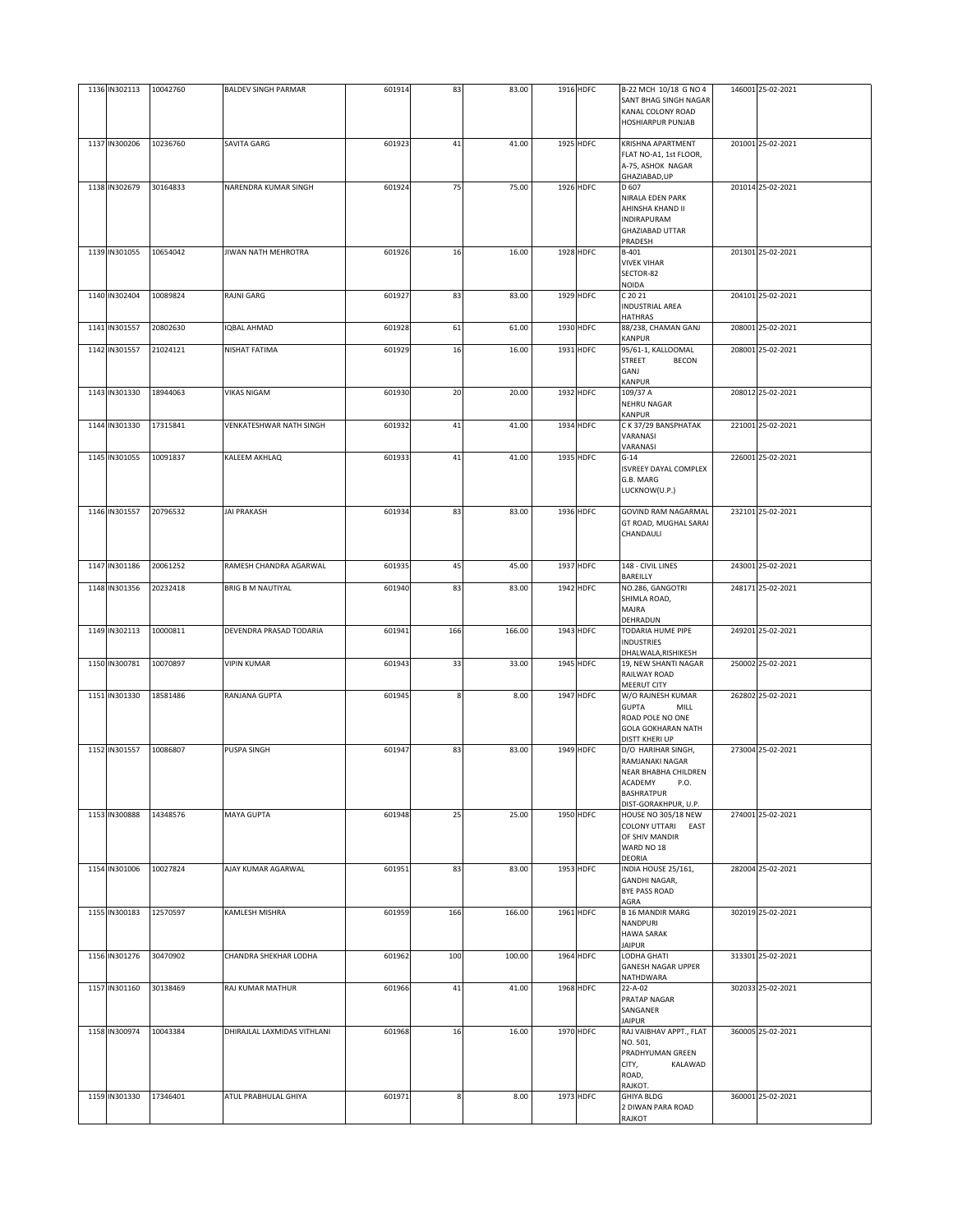| 1160 IN300974 | 10961175 | DINESHKUMAR MOHANLAL VADGA    | 601972 | 13  | 13.00  | 1974 HDFC | <b>NEAR TELEPHONE</b>                       | 360002 25-02-2021 |
|---------------|----------|-------------------------------|--------|-----|--------|-----------|---------------------------------------------|-------------------|
|               |          |                               |        |     |        |           | EXCHANGE,<br>BABARIYA MAIN ROAD,            |                   |
|               |          |                               |        |     |        |           | RAJKOT.                                     |                   |
| 1161 IN300974 | 10476283 | RAJIV CHANDRAKANT VORA        | 601976 | 28  | 28.00  | 1978 HDFC | GULAB-SMRUTI',<br>CHANDI BAZAR,             | 361001 25-02-2021 |
|               |          |                               |        |     |        |           | TAK FALI, VANIAVAD,                         |                   |
| 1162 IN300513 | 14126466 | GHANSHYAMBHAI RAVJIBHAI PATEL | 601986 | 166 | 166.00 | 1988 HDFC | JAMNAGAR.<br>PLOT NO 82 JAVAHAR             | 364290 25-02-2021 |
|               |          |                               |        |     |        |           | SOCIETY<br>MAHUVA                           |                   |
|               |          |                               |        |     |        |           | BHAVNAGAR                                   |                   |
|               |          |                               |        |     |        |           | <b>GUJARAT</b>                              |                   |
| 1163 IN300343 | 10188496 | DILIP JAYANTILAL PATEL        | 601993 | 20  | 20.00  | 1995 HDFC | C/103, UMIYATIRTH                           | 382481 25-02-2021 |
|               |          |                               |        |     |        |           | APPARTMENT,<br>B/H.<br>SAYONACITY,          |                   |
|               |          |                               |        |     |        |           | NR. RAVIJA FLAT,                            |                   |
|               |          |                               |        |     |        |           | <b>CHANDLODIYA</b>                          |                   |
| 1164 IN300394 | 10790047 | <b>UMANG AMBALAL SHAH</b>     | 602004 | 16  | 16.00  | 2006 HDFC | AHMEDABAD.<br><b>GI SHRINGAR SOCIETY</b>    | 382715 25-02-2021 |
|               |          |                               |        |     |        |           | THOL ROAD                                   |                   |
|               |          |                               |        |     |        |           | KADI<br><b>DIST MEHSANA</b>                 |                   |
| 1165 IN302332 | 10071098 | MEHTA DHARMISHTHBEN MAHEND    | 602006 |     | 2.00   | 2008 HDFC | AT. 55, MADHAFAZHI                          | 383330 25-02-2021 |
|               |          |                               |        |     |        |           | AT AND POST DEMAI<br>TA. BAYAD              |                   |
|               |          |                               |        |     |        |           | DIST. SABARKANTHA                           |                   |
| 1166 IN301233 | 10007313 | MUKESH B. BRAHMBHATT          | 602010 | 20  | 20.00  | 2012 HDFC | PUSHPAVILLA'                                | 384315 25-02-2021 |
|               |          |                               |        |     |        |           | SANKADI SHERI<br>VISNAGAR                   |                   |
|               |          |                               |        |     |        |           | MEHSANA (N.G.)                              |                   |
| 1167 IN300484 | 12318913 | ABHERAJBHAI HATHIBHAI KOROT   | 602013 | 13  | 13.00  | 2015 HDFC | 14/1, GOKUL NAGAR<br>SOCIETY<br>OPP ITI     | 385001 25-02-2021 |
|               |          |                               |        |     |        |           | <b>DAIRY ROAD</b>                           |                   |
|               |          |                               |        |     |        |           | PALANPUR                                    |                   |
| 1168 IN301991 | 10549598 | PRAGNESHKUMAR VINODBHAI PATI  | 602020 | 50  | 50.00  | 2022 HDFC | AT. TIMBANA MUADA<br>POST. MENPURA          | 388239 25-02-2021 |
|               |          |                               |        |     |        |           | <b>THASRA</b>                               |                   |
| 1169 IN301549 | 14824150 | MANOJKUMAR VASUDEVBHAI PANO   | 602028 | 83  | 83.00  | 2030 HDFC | KHEDA<br><b>B 3 RANCHHOD NAGAR</b>          | 391440 25-02-2021 |
|               |          |                               |        |     |        |           | <b>STATION ROAD</b>                         |                   |
|               |          |                               |        |     |        |           | PADRA                                       |                   |
| 1170 IN301330 | 17254094 | ARVINBHAI TULSHIBHAI BHAKTA   | 602029 | 83  | 83.00  | 2031 HDFC | <b>DIST BARODA</b><br>AT PO VAV             | 394326 25-02-2021 |
|               |          |                               |        |     |        |           | TA KAMREJ                                   |                   |
|               |          |                               |        |     |        |           | DIST SURAT<br>SURAT                         |                   |
| 1171 IN301991 | 10386616 | RAJESHREE R. PATEL            | 602033 | 250 | 250.00 | 2035 HDFC | 30, SAHYOG SOCIETY                          | 395004 25-02-2021 |
|               |          |                               |        |     |        |           | <b>SUMUL DAIRY ROAD</b>                     |                   |
| 1172 IN300425 | 10125945 | REETA SURESHBHAI RASHIWALA    | 602036 | 25  | 25.00  | 2038 HDFC | SURAT<br>L - 1, G.P.PARK HOUSING            | 395007 25-02-2021 |
|               |          |                               |        |     |        |           | SOCIETY, UDHNA -                            |                   |
|               |          |                               |        |     |        |           | MAGDALLA ROAD,<br>SURAT.                    |                   |
| 1173 IN301127 | 15837384 | PARESH KIRATBHAI SHAH         | 602038 | 83  | 83.00  | 2040 HDFC | <b>B 114 PUSHPAM RAW</b>                    | 395007 25-02-2021 |
|               |          |                               |        |     |        |           | HOUSE<br>B/H<br>RAJHANS CINEMA              |                   |
|               |          |                               |        |     |        |           | PIPLOD-VESU ROAD                            |                   |
|               |          |                               |        |     |        |           | SURAT                                       | 395007 25-02-2021 |
| 1174 IN301127 | 16981874 | DAMODAR PRASAD SARDA          | 602039 | 33  | 33.00  | 2041 HDFC | <b>B305</b><br>ASHIRWAD PARK                |                   |
|               |          |                               |        |     |        |           | <b>CITY LIGHT ROAD</b>                      |                   |
| 1175 IN300888 | 13691619 | CHHAYA P SAGLANI              | 602047 | 61  | 61.00  | 2049 HDFC | SURAT<br>72 EKADASHI APARTMENT              | 400004 25-02-2021 |
|               |          |                               |        |     |        |           | PAREKH STREET                               |                   |
|               |          |                               |        |     |        |           | PRATHANA SAMAJ<br>MUMBAI                    |                   |
|               |          |                               |        |     |        |           |                                             |                   |
| 1176 IN300888 | 13345518 | MAHENDRA KANTILAL BAHUA       | 602057 | 83  | 83.00  | 2059 HDFC | BADAWALA BLDG NO 1<br>2ND FLOOR ROOM 15     | 400033 25-02-2021 |
|               |          |                               |        |     |        |           | D P WADI GORAPDEVE                          |                   |
|               |          |                               |        |     |        |           | ROAD<br><b>MUMBAI</b>                       |                   |
| 1177 IN300011 | 10502633 | BHAVANA MUKESH MOTASHA        | 602059 | 535 | 535.00 | 2061 HDFC | DAKSHINA MURTHY SOC.<br><b>BUNGLOW NO 6</b> | 400049 25-02-2021 |
|               |          |                               |        |     |        |           | TRIBHUVAN, JVPD                             |                   |
|               |          |                               |        |     |        |           | SCHEME, 10TH ROAD<br>VILE PARLE WEST        |                   |
|               |          |                               |        |     |        |           | MUMBAI                                      |                   |
| 1178 IN300513 | 10218080 | BHAVIN PRAMODRAY KORADIA      | 602070 | 83  | 83.00  | 2072 HDFC | <b>G-2 SANJAY APARTMENT</b>                 | 400080 25-02-2021 |
|               |          |                               |        |     |        |           | KHONA NIWAS VALJI<br><b>LADHA ROAD</b>      |                   |
|               |          |                               |        |     |        |           | MULUND (WEST)                               |                   |
|               |          |                               |        |     |        |           | <b>MUMBAI</b>                               |                   |
| 1179 IN300513 | 13036938 | VINOD MEGHJI DODHIA           | 602071 | 150 | 150.00 | 2073 HDFC | 403/4 SURSHA JAIN                           | 400080 25-02-2021 |
|               |          |                               |        |     |        |           | <b>MANDIR ROAD</b><br>SARVODAYA NAGAR       |                   |
|               |          |                               |        |     |        |           | MULUND WEST                                 |                   |
| 1180 IN301127 | 15305753 | CONEI HOLDINGS PVT LTD        | 602078 |     | 416.00 | 2080 HDFC | MUMBAI<br>SHUBHAM CENTRE I, 101 A           | 400099 25-02-2021 |
|               |          |                               |        | 416 |        |           | WING<br>1ST FLOOR                           |                   |
|               |          |                               |        |     |        |           | CARDINAL GRACIOUS                           |                   |
|               |          |                               |        |     |        |           | ROAD CHAKALA<br>ANDHERI EAST MUMBAI         |                   |
|               |          |                               |        |     |        |           |                                             |                   |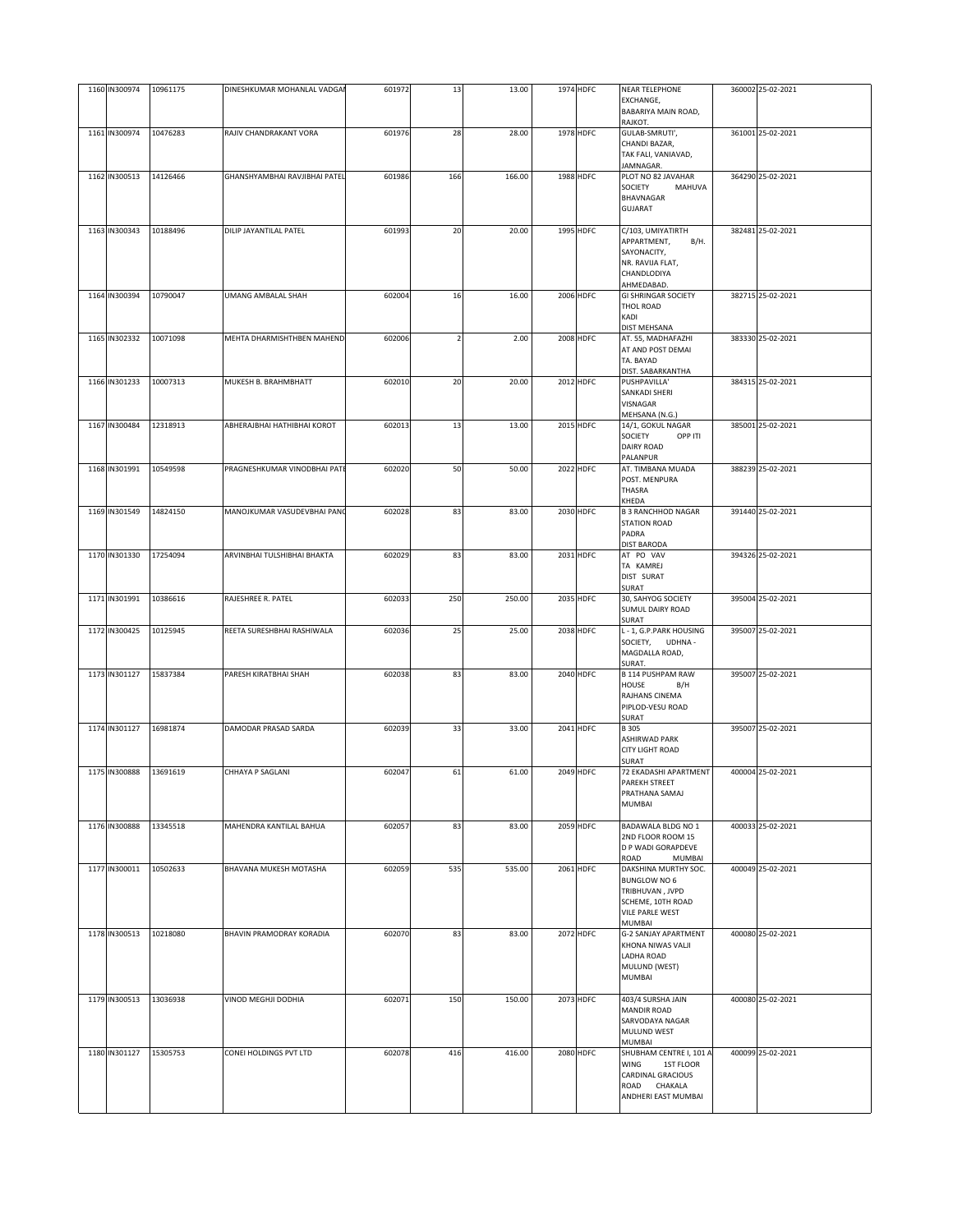| 1181 IN300450 | 11466906 | RASHILA VIRANI              | 602086 | 250 | 250.00 | 2088 HDFC        | 5TH FLOOR<br><b>GODREJ MILLENIUM</b><br><b>KOREGAON PARK ROAD</b><br>PUNE                      | 411001 25-02-2021 |
|---------------|----------|-----------------------------|--------|-----|--------|------------------|------------------------------------------------------------------------------------------------|-------------------|
| 1182 IN301330 | 17447248 | MAHAVEER SURGONDA PATIL     | 602090 | 83  | 83.00  | 2092 HDFC        | PLOT NO.3                                                                                      | 416101 25-02-2021 |
|               |          |                             |        |     |        |                  | MAHAVEER CO-OP.<br><b>HOUSING SOCIETY</b><br>AT<br>POST - JAYSINGPUR<br><b>DIST - KOLHAPUR</b> |                   |
| 1183 IN301330 | 17018881 | KAMALABAI FULCHAND KHINWASA | 602094 | 25  | 25.00  | 2096 HDFC        | SIDHI BUNGLOW 21 SHREE<br>JAIN C.H.S BEHIND                                                    | 422002 25-02-2021 |
|               |          |                             |        |     |        |                  | MAHAMARG BUS STAND<br><b>BOMBAY NAKA</b><br>NASHIK                                             |                   |
| 1184 IN301485 | 10558783 | MAHENDRAKUMAR UMIYASHANKA   | 602096 | 50  | 50.00  | <b>2098 HDFC</b> | 166- MAHADEO MANDIR                                                                            | 442403 25-02-2021 |
|               |          |                             |        |     |        |                  | WARD NO.18<br>CHANDRAPUR                                                                       |                   |
| 1185 IN301127 | 15227335 | BALKISAN JAJU               | 602097 | 83  | 83.00  | 2099 HDFC        | JAJU CHOWK<br>YAVATMAL (M.S.)                                                                  | 445001 25-02-2021 |
| 1186 IN301983 | 10130017 | SHAILENDRA SINGH THAKUR     | 602103 | 8   | 8.00   | 2105 HDFC        | BIJANWADA,<br>PIPARIYA (M.P.)                                                                  | 461775 25-02-2021 |
| 1187 IN301330 | 20160461 | TEJINDER SINGH              | 602104 | 100 | 100.00 | 2106 HDFC        | E 4/35<br>ARERA COLONY<br><b>BHOPAL MP</b>                                                     | 462016 25-02-2021 |
| 1188 IN301330 | 19154112 | RADHEY SHYAM SARAOGI        | 602107 | 83  | 83.00  | 2109 HDFC        | HANUMAN GANJ<br>HANUMAN GANJ<br><b>KATNI MP</b>                                                | 483501 25-02-2021 |
| 1189 IN300888 | 14093177 | NIRANJAN PATHAK             | 602108 | 16  | 16.00  | 2110 HDFC        | C 87 MPEB COLONY<br><b>BIRSINGHPUR</b><br>DISTT UMARIA,<br>M P                                 | 484552 25-02-2021 |
| 1190 IN301330 | 20919236 | KAILASH NATH GUPTA          | 602109 | 50  | 50.00  | 2111 HDFC        | C/O RAMA MEDICAL                                                                               | 485001 25-02-2021 |
|               |          |                             |        |     |        |                  | <b>STORE</b><br>SATNA<br>SATNA<br>SATNA MP                                                     |                   |
| 1191 IN300450 | 12725322 | PRAFULLA RAJESH SHAH        | 602112 | 958 | 958.00 | 2114 HDFC        | 17/18 SIMPLEX COLONY<br>MALVIYA NAGAR<br>DURG                                                  | 490020 25-02-2021 |
| 1192 IN301330 | 18068752 | PAWAN KUMAR GUPTA           | 602115 | 83  | 83.00  | 2117 HDFC        | <b>GUPTA JALPAN GRAH</b><br><b>BUS STAND</b><br>KONDAGAON<br>DISTT BASTAR CG                   | 494226 25-02-2021 |
| 1193 IN302324 | 10467460 | BHAGAWAN PVNS               | 602117 | 83  | 83.00  | 2119 HDFC        | DIVISIONAL OFFICE,                                                                             | 500001 25-02-2021 |
|               |          |                             |        |     |        |                  | KARUR VYSYA BANK 5-9-<br>208, ANAND COMPLEX<br>CHIRAG ALI LANE, ABIDS<br>HYDERABAD             |                   |
| 1194 IN302863 | 10031198 | <b>B.USHA KIRAN</b>         | 602118 | 25  | 25.00  | 2120 HDFC        | 6-3-609/23<br>FLAT NO.103, DURGA<br>ENCLAVE<br>ANAND<br><b>NGR COLONY</b><br>HYDERABAD         | 500004 25-02-2021 |
| 1195 IN301022 | 20724018 | ANIL KUMAR MAKANA           | 602123 | 83  | 83.00  | 2125 HDFC        | H NO 113, SRI NAGAR<br><b>COLONY</b><br>THIRUMUIGHERRY<br>LAL BAZAR                            | 500015 25-02-2021 |
| 1196 IN301022 | 20608686 | V C V KALYAN KUMAR          | 602125 | 41  | 41.00  | 2127 HDFC        | SECUNDERABAD<br>ASBESTOS STAFF QTS                                                             | 500018 25-02-2021 |
|               |          |                             |        |     |        |                  | <b>B BLOCK G 1 CZECH</b><br><b>COLONY</b><br>STREET<br>NO 3 SANATH NAGAR<br>HYDERABAD          |                   |
| 1197 IN300394 | 14967903 | NIMMALA SESHA DURGA         | 602127 | 83  | 83.00  | 2129 HDFC        | 102 SANALI SHIRAZI APT                                                                         | 500028 25-02-2021 |
|               |          |                             |        |     |        |                  | 10-2-289/19<br><b>SHANTI NAGAR</b><br>HYDERABAD                                                |                   |
| 1198 IN301022 | 20028335 | <b>K SHANTHI</b>            | 602130 | 6   | 6.00   | 2132 HDFC        | 8 2 P1 DOOR NO 1725<br>ROAD NO 12<br><b>BANJARA HILLS</b><br>HYDERABAD                         | 500034 25-02-2021 |
| 1199 IN302863 | 10038197 | KANUMURI AMMAJI             | 602133 | 8   | 8.00   | 2135 HDFC        | FLAT NO 203 SAI<br>RESIDENCY                                                                   | 500048 25-02-2021 |
|               |          |                             |        |     |        |                  | ASHOKVIHAR PHASE II<br>UPPERPALLY CROSS ROAD<br>HYDERABAD                                      |                   |
| 1200 IN300394 | 14382479 | YALAMANCHILI KESHAVA RAO    | 602137 | 16  | 16.00  | 2139 HDFC        | <b>PL NO-172 NP</b>                                                                            | 500070 25-02-2021 |
|               |          |                             |        |     |        |                  | VIJAYASREE COLONY<br>MANSURABAD RD<br>SAHARA ESTATE RD<br>HYDERABAD                            |                   |
| 1201 IN302863 | 10018124 | KURRA ARUNA KUMARI          | 602139 | 18  | 18.00  | 2141 HDFC        | PLOT NO 29, F-101,                                                                             | 500073 25-02-2021 |
|               |          |                             |        |     |        |                  | SRINIVASAM RESIDENCY<br>NSC COLONY,<br>YELLAREDDYGUDA<br>OPP BSNL AMEERPET,<br>HYDERABAD       |                   |
| 1202 IN300394 | 10985695 | CHETAN PRAKASH BUNG         | 602141 | 83  | 83.00  | 2143 HDFC        | 11 INTER CITY TOWNSHIP<br>PONA KUMBAHARA ROAD<br>DHUMBAG<br><b>SURAT GUJARAT</b>               | 500082 25-02-2021 |
|               |          |                             |        |     |        |                  |                                                                                                |                   |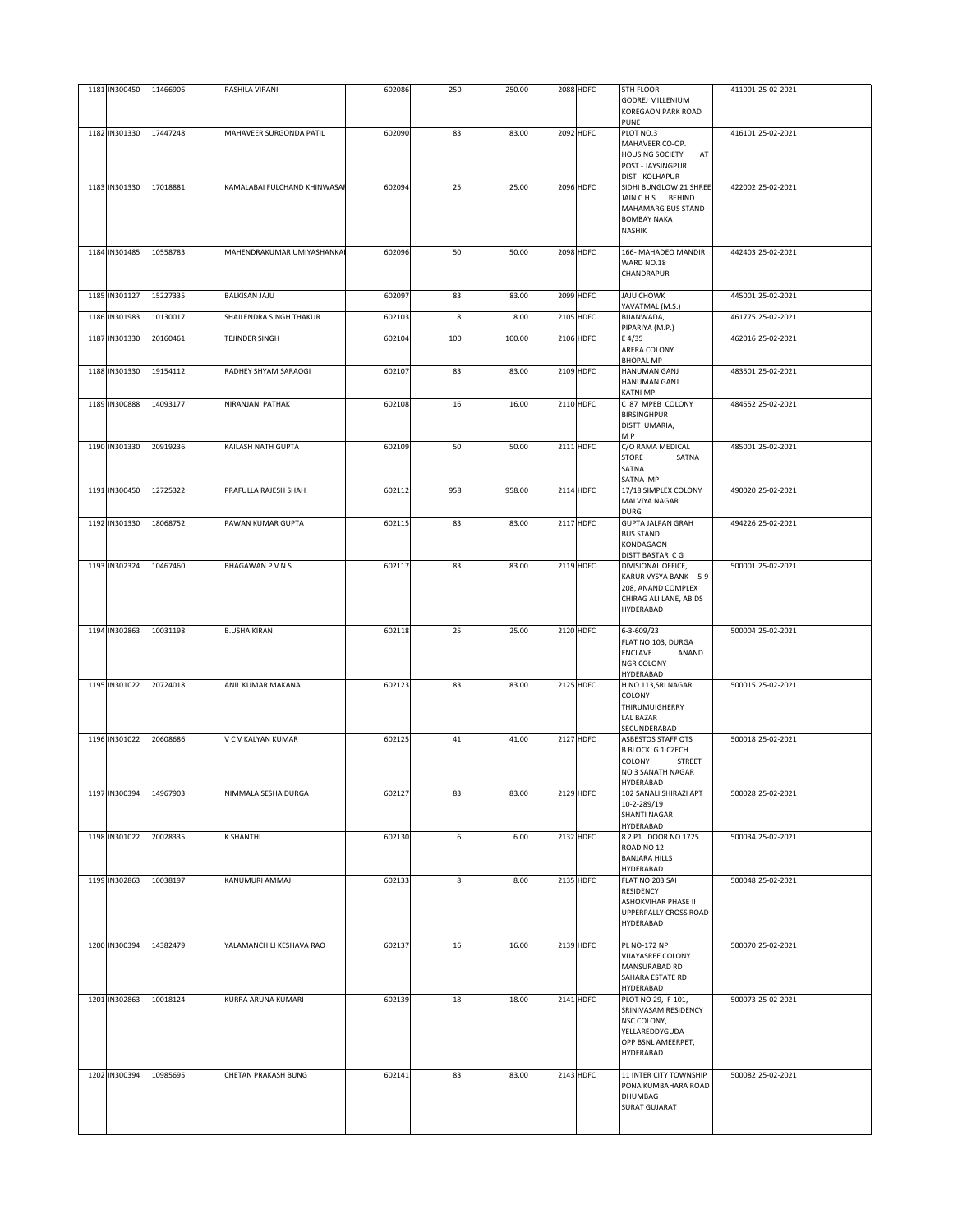| 1203 IN301022 | 20082826 | M V PRASANNA                   | 602144 | 416 | 416.00 | 2146 HDFC        | 5 4 7 1<br>SARASWATI NAGAR<br>NIZAMABAD<br>A P                                                                                         | 503003 25-02-2021 |
|---------------|----------|--------------------------------|--------|-----|--------|------------------|----------------------------------------------------------------------------------------------------------------------------------------|-------------------|
| 1204 IN300394 | 15572960 | ILAWAL HAIAMOOHA               | 602145 | 83  | 83.00  | 2147 HDFC        | H NO 1-3/17<br>OIL MILL ROAD<br>BHEEMGAL<br>NIZAMABAD                                                                                  | 503307 25-02-2021 |
| 1205 IN302863 | 10098506 | <b>B RAJANI</b>                | 602146 | 16  | 16.00  | 2148 HDFC        | ORIENT CEMENT<br><b>DEVAPUR PO</b><br>ADILABAD<br>ADILABAD                                                                             | 504218 25-02-2021 |
| 1206 IN302863 | 10061459 | <b>SWAMY LAXMI</b>             | 602148 | 20  | 20.00  | 2150 HDFC        | H NO 1-21/2/7/K<br>KIROSENE BUNK LINE<br>POTTUMUTTU<br>VINODINI NAGAR KODAD<br>NALGONDA DIST                                           | 508206 25-02-2021 |
| 1207 IN302324 | 10762853 | KRISHNA MOHAN DEVISETTY        | 602151 |     | 1.00   | 2153 HDFC        | DOOR NO 4-148<br>1ST ROAD<br>ANANTHAPUR                                                                                                | 515004 25-02-2021 |
| 1208 IN302390 | 10009313 | BACHAVAT MEHTA NARENDRAKUM.    | 602153 | 333 | 333.00 | 2155 HDFC        | MEHTA EMPORIAM,<br>13/626, Y.V. STREET<br>KADAPA (AP)                                                                                  | 516001 25-02-2021 |
| 1209 IN301696 | 11494066 | DEVIREDDY SWAPNA               | 602154 | 6   | 6.00   | 2156 HDFC        | 15/978<br>MODAMPALLI<br>PRODDATUR KADAPA<br>ANDHRA PRADESH                                                                             | 516360 25-02-2021 |
| 1210 IN300669 | 10027494 | CHOPPA UMA MAHESWARA REDDY     | 602156 | 83  | 83.00  | <b>2158 HDFC</b> | FLAT NO 308 3RD FLOOR<br><b>HINDU TOWERS</b><br>JAYASANKAR NAGAR<br>R C ROAD BEHIND<br>RAITUBAZAR<br>TIRUPATHI                         | 517501 25-02-2021 |
| 1211 IN301022 | 21334117 | K V KRISHNAIAH                 | 602157 | 83  | 83.00  | <b>2159 HDFC</b> | 40/446<br><b>STATION ROAD</b><br>KURNOOL                                                                                               | 518001 25-02-2021 |
| 1212 IN302863 | 10002300 | P. JAGADESH                    | 602158 | 25  | 25.00  | 2160 HDFC        | RAGHAVENDRA CLOTH<br>MERCHANT<br>SUNDIPENTA<br>MAIN BAZAR, SRISAILAM<br>PROJECT<br>KARNOOL<br><b>DIST</b>                              | 518102 25-02-2021 |
| 1213 IN301022 | 20180643 | ANNARAPU SESHI REDDY           | 602160 | 33  | 33.00  | 2162 HDFC        | <b>GANDHI NAGAR</b><br><b>VELGODE POST</b><br><b>KURNOOL DIST</b><br>A P                                                               | 518533 25-02-2021 |
| 1214 IN301022 | 20893845 | MADALA KRISHNA PRASAD          | 602163 | 41  | 41.00  | 2165 HDFC        | <b>VENKATA DURGA</b><br><b>ENTERPRISES</b><br>SHOP NO A 5 SRI RAMA<br>KRISHNACOMPLEX D NO<br>11 41 50 KANDULAVARI<br>STREET VIJAYAWADA | 520001 25-02-2021 |
| 1215 IN300394 | 15493874 | SANJEEV KOTHAPALLI             | 602164 | 83  | 83.00  | 2166 HDFC        | 37718GOPAL RAO STREET<br>HANUMANPET<br>VIJAYAWADA                                                                                      | 520003 25-02-2021 |
| 1216 IN302863 | 10068121 | KATTAMUDI SREE RAMACHANDRA R   | 602165 | 83  | 83.00  | 2167 HDFC        | FF3, 32-36-13/3<br>ABHINANDANA<br>APARTMENTS<br>MACHAVARAM<br>VIJAYAWADA                                                               | 520004 25-02-2021 |
| 1217 IN302863 | 10142232 | LAKSHMI CHANUMOLU              | 602166 | 103 | 103.00 | 2168 HDFC        | DOOR NO 54-16-1/23<br>CENTRAL EXCISE COLONY<br>VIJAYAWADA<br>A P                                                                       | 520008 25-02-2021 |
| 1218 IN300394 | 11304544 | PIDIKITI VENKATA RAMA KOTESWAR | 602171 | 100 | 100.00 | 2173 HDFC        | PUNADIPADU PO<br>KANKIPADU MANDAL<br><b>KRISHNA DT</b>                                                                                 | 521121 25-02-2021 |
| 1219 IN302863 | 10039629 | CHANAMOLU VENKATESWARA RAO     | 602172 | 578 | 578.00 | 2174 HDFC        | DOOR.NO.5-117<br>C/O.K.RAJAMOHANA RAO<br>KARLAPUDI CHANDRAYYA<br>COMPLEX<br>PORANKI                                                    | 521137 25-02-2021 |
| 1220 IN302269 | 10529866 | <b>REKHA MEHTA</b>             | 602173 | 10  | 10.00  | 2175 HDFC        | OPP DR DAYAKAR<br>HOSPITAL, D NO 6-21-7<br>IIND FLOOR, 5/2,<br>ARUNDEL PET,<br><b>GUNTUR</b>                                           | 522002 25-02-2021 |
| 1221 IN301022 | 20868836 | VASI REDDY ASHOK VARDHAN       | 602174 | 166 | 166.00 | 2176 HDFC        | D NO 163/G H NO 6<br>OPP LADIES POLYTECNIC<br>COLLEGE<br>BRUNDAVAN COLONY<br>GUJJANAGUNDLA<br><b>GUNTUR</b>                            | 522006 25-02-2021 |
| 1222 IN301022 | 21098323 | KOTHAMASU VENKATESWARA RAO     | 602177 | 20  | 20.00  | 2179 HDFC        | C/O Y CHANDRASEKHAR<br>SUVARNABUILDING<br>RAMAKOTI PETA<br>REPALLE                                                                     | 522265 25-02-2021 |
| 1223 IN300394 | 12983973 | VENKATA NARAYANA CHUNDURI      | 602180 | 83  | 83.00  | 2182 HDFC        | H NO 2-11<br>M G H COLONY<br><b>GANDHI NAGAR</b><br>CHIRALA                                                                            | 523125 25-02-2021 |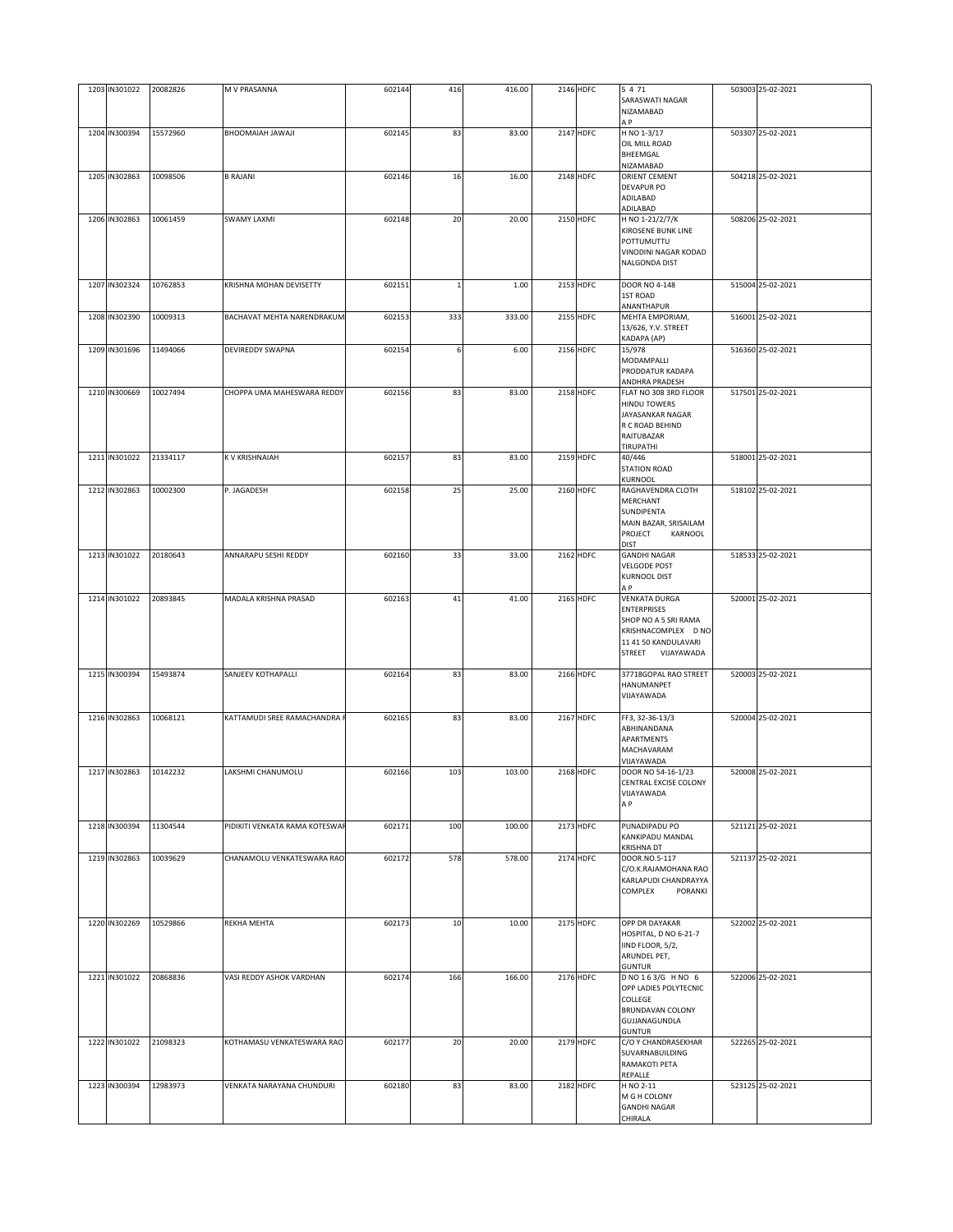| 1224 IN302324 | 10879744 | VADLAMUDI RAJASEKHARA RAO   | 602181 | 166 | 166.00 | 2183 HDFC        | <b>DOOR NO 3-11A</b><br>JAGARLAMUDI POST<br>PARCHUR-VIA | 523169 25-02-2021 |
|---------------|----------|-----------------------------|--------|-----|--------|------------------|---------------------------------------------------------|-------------------|
|               |          |                             |        |     |        |                  | PRAKASAM DIST                                           |                   |
| 1225 IN300441 | 10936050 | MODEMREDDY MADHUSUDHANA R   | 602182 | 83  | 83.00  | 2184 HDFC        | 16/3/91                                                 | 524003 25-02-2021 |
|               |          |                             |        |     |        |                  | RAMALINGAPURAM<br>NELLORE                               |                   |
|               |          |                             |        |     |        |                  | ANDHRA PRADESH                                          |                   |
| 1226 IN301022 | 21288388 | KESARLA VENKATA LAKSHAMMA   | 602183 | 83  | 83.00  | 2185 HDFC        | D NO 9 103                                              | 524101 25-02-2021 |
|               |          |                             |        |     |        |                  | NALAJALAMMA STREET<br><b>GUDUR</b>                      |                   |
|               |          |                             |        |     |        |                  | NELLORE DIST                                            |                   |
| 1227 IN302324 | 10791088 | MADHU SUDHANA REDDY GUNTAK/ | 602186 | 41  | 41.00  | 2188 HDFC        | 26-16-20                                                | 530026 25-02-2021 |
|               |          |                             |        |     |        |                  | CHAITANYA NAGAR                                         |                   |
|               |          |                             |        |     |        |                  | GAJUWAKA<br>VISAKHAPATNAM                               |                   |
| 1228 IN302324 | 10149958 | <b>GALI VENKATA RAMANA</b>  | 602187 | 20  | 20.00  | 2189 HDFC        | D. NO 6.125/3                                           | 531173 25-02-2021 |
|               |          |                             |        |     |        |                  | <b>MAIN ROAD</b>                                        |                   |
|               |          |                             |        |     |        |                  | PENDURTHI                                               |                   |
|               |          |                             |        |     |        |                  | VISAKHAPATNAM                                           |                   |
| 1229 IN300394 | 14418129 | RAVI SUDHAKAR               | 602189 | 416 | 416.00 | 2191 HDFC        | A 4 TRIVENI SANGAM<br>APPT<br>OPPOSITE                  | 533003 25-02-2021 |
|               |          |                             |        |     |        |                  | TO SATYA PUBLIC SCHOOL                                  |                   |
|               |          |                             |        |     |        |                  | <b>VENKAT NAGAR</b>                                     |                   |
|               |          |                             |        |     |        |                  | KAKINADA                                                |                   |
| 1230 IN301313 | 20634487 | TETALI ANU RADHA            | 602192 | 83  | 83.00  | 2194 HDFC        | 6/64 GEETHA MANDIR                                      | 533238 25-02-2021 |
|               |          |                             |        |     |        |                  | RAVULAPALAM                                             |                   |
|               |          |                             |        |     |        |                  | E G DIST                                                |                   |
| 1231 IN302863 | 10191265 | V S RAMA CHANDRA MURTHY     | 602193 | 83  | 83.00  | 2195 HDFC        | 37380MUNICIPAL COLONY                                   | 533401 25-02-2021 |
|               |          |                             |        |     |        |                  | TUNI                                                    |                   |
|               |          |                             |        |     |        |                  | EAST GODAVARI DIST                                      |                   |
| 1232 IN301313 | 20760379 | MADDIPUDI VEERA RAGHAVULU   | 602194 | 33  | 33.00  | 2196 HDFC        | C/O CENTRAL BANK OF                                     | 533440 25-02-2021 |
|               |          |                             |        |     |        |                  | <b>INDIA</b><br>SAMALKOT                                |                   |
|               |          |                             |        |     |        |                  | EAST GODAVERI DIST                                      |                   |
| 1233 IN301022 | 20100429 | BH VISWANADHA RAJU          | 602199 | 83  | 83.00  | 2201 HDFC        | 10520                                                   | 534260 25-02-2021 |
|               |          |                             |        |     |        |                  | RAGHAVA NAGAR                                           |                   |
|               |          |                             |        |     |        |                  | PALAKOL,                                                |                   |
|               |          |                             |        |     |        |                  | PALAKOL                                                 |                   |
| 1234 IN301022 | 20225197 | G V KRISHNA RAO             | 602200 | 8   | 8.00   | 2202 HDFC        | S/O GARAPATI                                            | 534302 25-02-2021 |
|               |          |                             |        |     |        |                  | CHOWDARY RAO<br><b>SAMISRA GUDEM</b>                    |                   |
|               |          |                             |        |     |        |                  | WEST GODAVARI DT                                        |                   |
|               |          |                             |        |     |        |                  | ΔP                                                      |                   |
| 1235 IN302148 | 10529663 | MOHANLAL PUKHRAJ            | 602201 | 83  | 83.00  | 2203 HDFC        | FLAT NO 41 KALPATARU                                    | 560001 25-02-2021 |
|               |          |                             |        |     |        |                  | APARTMENTS                                              |                   |
|               |          |                             |        |     |        |                  | <b>MADHAV NAGAR</b><br>NO 12 RACE COURSE                |                   |
|               |          |                             |        |     |        |                  | ROAD                                                    |                   |
|               |          |                             |        |     |        |                  | BANGALORE                                               |                   |
| 1236 IN301356 | 20047508 | <b>B N KUSUMA</b>           | 602203 | 83  | 83.00  | 2205 HDFC        | F2 SAROVAR APARTMENT                                    | 560004 25-02-2021 |
|               |          |                             |        |     |        |                  | RAJARAJESWARI TEMPLE<br><b>STREET</b><br><b>BEHIND</b>  |                   |
|               |          |                             |        |     |        |                  | <b>SHANTHI THEATRE</b>                                  |                   |
|               |          |                             |        |     |        |                  | BASAVANAGUDI                                            |                   |
|               |          |                             |        |     |        |                  | BANGALORE                                               |                   |
|               |          |                             |        |     |        |                  |                                                         |                   |
| 1237 IN300239 | 10989786 | NAVEEN KUMAR MAGARAL        | 602204 | 250 | 250.00 | 2206 HDFC        | 5.1, 3RD CROSS                                          | 560009 25-02-2021 |
|               |          |                             |        |     |        |                  | R.K.PURAM                                               |                   |
|               |          |                             |        |     |        |                  | <b>SC ROAD</b><br>BANGALORE                             |                   |
| 1238 IN300610 | 10068007 | JAYAKUMAR RACHOTAPPA        | 602205 | 158 | 158.00 | 2207 HDFC        | 133/A                                                   | 560010 25-02-2021 |
|               |          |                             |        |     |        |                  | N BLOCK                                                 |                   |
|               |          |                             |        |     |        |                  | RAJAJINAGAR                                             |                   |
| 1239 IN300610 | 10235489 | MOHAMED FAROOK              | 602210 | 83  | 83.00  | 2212 HDFC        | BANGALORE<br>17 ALBERT STREET                           | 560025 25-02-2021 |
|               |          |                             |        |     |        |                  | RICHMOND TOWN                                           |                   |
|               |          |                             |        |     |        |                  | <b>ASHOK NAGAR</b>                                      |                   |
|               |          |                             |        |     |        |                  | BANGALORE                                               |                   |
| 1240 IN301151 | 13292256 | VINOD V MAKHIJA             | 602215 |     | 3.00   | <b>2217 HDFC</b> | C/O VINOD AGENCIES<br>NO 13 FIRST FLOOR                 | 560053 25-02-2021 |
|               |          |                             |        |     |        |                  | <b>UMED MARKET T N</b>                                  |                   |
|               |          |                             |        |     |        |                  | SHETTY LANE                                             |                   |
|               |          |                             |        |     |        |                  | AVENUE ROAD CROSS                                       |                   |
| 1241 IN301895 | 10187535 | R A RAVI KUMAR              | 602220 | 25  | 25.00  | 2222 HDFC        | BANGALORE<br><b>DOOR NO 1274</b>                        | 563114 25-02-2021 |
|               |          |                             |        |     |        |                  | <b>VIJAYA NAGAR</b>                                     |                   |
|               |          |                             |        |     |        |                  | S M GOWDA ROAD,                                         |                   |
|               |          |                             |        |     |        |                  | BANGARPET                                               |                   |
| 1242 IN301135 | 26001366 | PHILOMENA MARY MICHAEL      | 602222 | 750 | 750.00 | 2224 HDFC        | KOLAR, KARNATAKA<br>PHILHAVEN                           | 570019 25-02-2021 |
|               |          |                             |        |     |        |                  | <b>NO 585</b>                                           |                   |
|               |          |                             |        |     |        |                  | RAJIVNAGAR 1ST STAGE                                    |                   |
|               |          |                             |        |     |        |                  | MYSORE                                                  |                   |
| 1243 IN300239 | 11221516 | KUSHALAPPA P D              | 602226 | 8   | 8.00   | 2228 HDFC        | <b>CHAMPION SPORTS</b>                                  | 571201 25-02-2021 |
|               |          |                             |        |     |        |                  | JUNIOR COLLEGE ROAD<br>MADIKERI                         |                   |
|               |          |                             |        |     |        |                  | KODAGU DIST                                             |                   |
| 1244 IN301926 | 30353424 | K RAGHAVENDRA PAI           | 602238 | 8   | 8.00   | 2240 HDFC        | <b>GENERAL MERCHANT</b>                                 | 576222 25-02-2021 |
|               |          |                             |        |     |        |                  | KOTESHWARA                                              |                   |
| 1245 IN301926 | 30552936 | VIJAYALAXMI L PAI           | 602239 | 41  | 41.00  | 2241 HDFC        | KUNDAPURA<br>W/O K LAXMAN PAI                           | 576222 25-02-2021 |
|               |          |                             |        |     |        |                  | RICE MILL OWNER                                         |                   |
|               |          |                             |        |     |        |                  | KOTESHWARA                                              |                   |
|               |          |                             |        |     |        |                  | KUNDAPUR                                                |                   |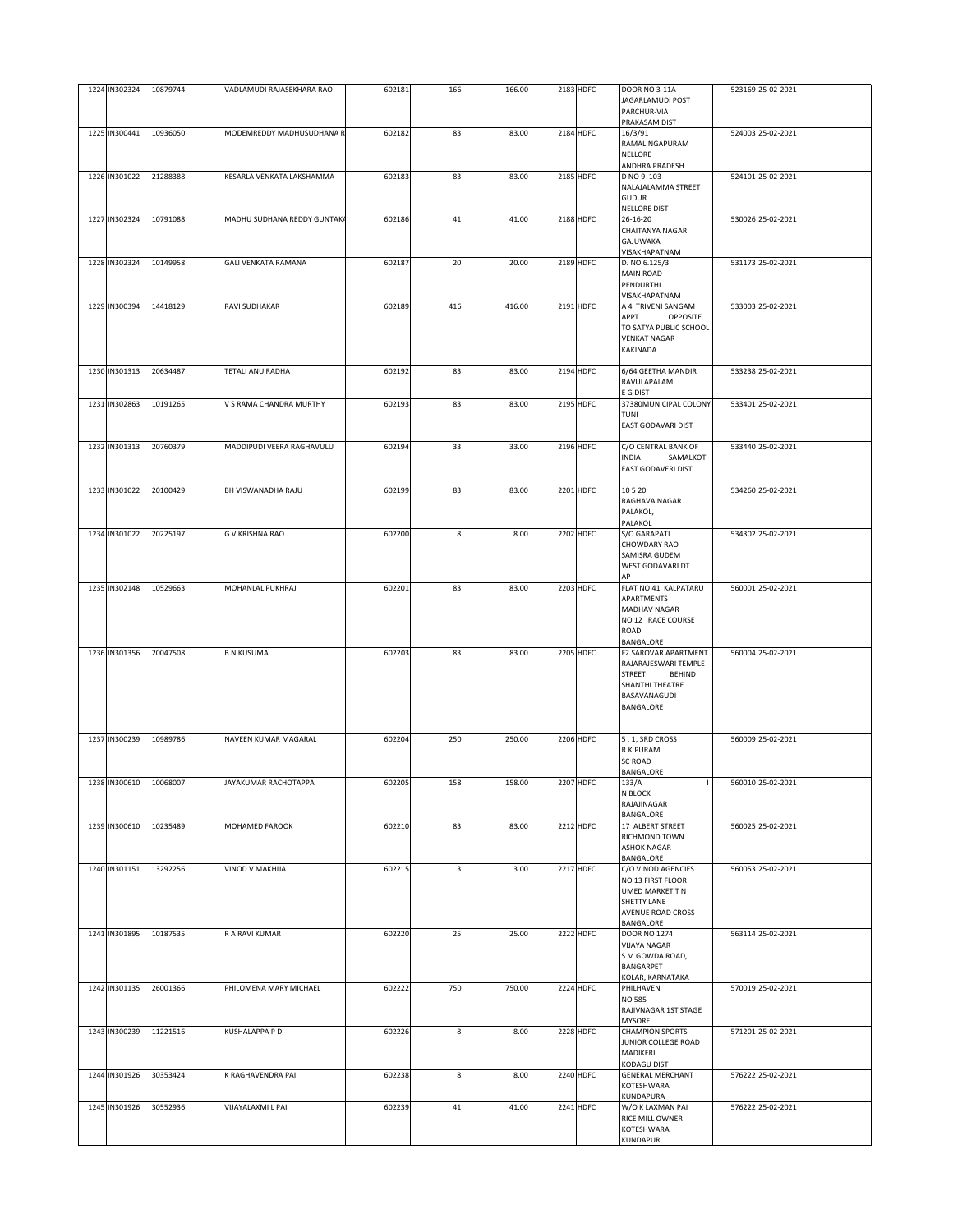| 1246 IN301926 | 30552944 | <b>VINAYAK PAI</b>   | 602240 | 83  | 83.00  | 2242 HDFC        | S/O K LAXMAN PAI<br>RICE MILL OWNER OPP<br>PACHAYATH OFFICE<br>MAIN ROAD KOTESHWARA                    | 576222 25-02-2021 |
|---------------|----------|----------------------|--------|-----|--------|------------------|--------------------------------------------------------------------------------------------------------|-------------------|
|               |          |                      |        |     |        |                  | <b>UDUPI</b>                                                                                           |                   |
| 1247 IN301895 | 10167187 | T B YELDAS           | 602244 | 26  | 26.00  | 2246 HDFC        | YARAGANAL<br>MATHUR PO<br>SHIMOGA TALUK<br>SHIMOGA, KARNATAKA                                          | 577203 25-02-2021 |
| 1248 IN303077 | 10187655 | K S VENKATESH        | 602245 |     | 6.00   | 2247 HDFC        | HOUSE NO 136<br>BELALAMAKKI<br>SAGAR TOWN SAGAR<br><b>TALUK</b><br>SHIMOGA<br><b>DIST</b><br>KARNATAKA | 577401 25-02-2021 |
| 1249 IN301135 | 26233204 | <b>SURESH KUNNUR</b> | 602248 | 166 | 166.00 | 2250 HDFC        | NO 23 1ST FLOOR<br>VIDYANAGAR NR SHIVA<br><b>MANDIR</b><br>JAYANAGAR<br>HUBLI                          | 580021 25-02-2021 |
| 1250 IN302236 | 10950915 | J.MADUBALA           | 602253 | 83  | 83.00  | 2255 HDFC        | H.NO 19<br>LAXMESHWAR<br>TQ SHIRAHATTI<br>DT.DHARWAD                                                   | 582116 25-02-2021 |
| 1251 IN301135 | 26670159 | <b>SUMAN DEVI</b>    | 602254 | 12  | 12.00  | 2256 HDFC        | D NO 9/1<br>S B SHETTY LANE<br>BEHIND REGO SCHOOL<br>FORT BELLARY                                      | 583101 25-02-2021 |
| 1252 IN300239 | 11894743 | RAJENDRA S HATTI     | 602262 | 100 | 100.00 | 2264 HDFC        | S R NO 32,<br>NEAR OPEN WELL<br>GACHHINKATTI COLONY<br><b>BIJAPUR</b>                                  | 586101 25-02-2021 |
| 1253 IN300239 | 12697177 | SHIVAKUMAR R HATTI   | 602263 | 100 | 100.00 | 2265 HDFC        | <b>GACHINKATTI COLONY</b><br><b>BLDE ROAD</b><br><b>BIJAPUR</b>                                        | 586103 25-02-2021 |
| 1254 IN301080 | 22021021 | RAMANLAL PARMAR      | 602266 | 33  | 33.00  | 2268 HDFC        | BIJAPUR<br>37 RAGHUNAYAKULU<br>STREET<br>PARK<br>TOWN<br>CHENNAI<br>CHENNAI                            | 600003 25-02-2021 |
| 1255 IN302863 | 10134644 | R.LALITA MEHTA       | 602267 | 83  | 83.00  | 2269 HDFC        | NEW NO.114, OLD NO 86<br><b>AARTI ARCHADE</b><br>DR.RADHA KRISHNA SALAI<br>CHENNAI                     | 600004 25-02-2021 |
| 1256 IN301080 | 13415250 | RM VALLIAPPAN        | 602271 | 50  | 50.00  | 2273 HDFC        | C/O RMR SECURITIES PVT<br>LTD<br>20<br>THEAGARAYA ROAD<br><b>T NAGAR</b><br>CHENNAI                    | 600017 25-02-2021 |
| 1257 IN300572 | 10049627 | VARADHAN VIJAYAKUMAR | 602273 | 166 | 166.00 | 2275 HDFC        | OLD NO.10, NEW NO. 17<br>AZIZ NAGAR 2ND STREET<br>KODAMBAKKAM<br>CHENNAI                               | 600024 25-02-2021 |
| 1258 IN301696 | 10818258 | JAGANATHAN MANOHARAN | 602275 | 11  | 11.00  | <b>2277 HDFC</b> | NO 9, LALGUDI COTTAGE<br>PROFESSORS COLONY<br><b>EAST TAMBARAM</b><br>CHENNAI                          | 600059 25-02-2021 |
| 1259 IN302679 | 30654953 | RAJGOPAL PRASAD      | 602279 | 83  | 83.00  | 2281 HDFC        | C 2/1 PHOS NO 64<br>RATHNAVEL PANDIAN<br>ROAD<br>G G<br><b>NAGAR</b><br>CHENNAI                        | 600107 25-02-2021 |
| 1260 IN300378 | 10064612 | C VIJAYA             | 602280 | 33  | 33.00  | 2282 HDFC        | 19-A, KRISHNA PILLAI<br><b>STREET</b><br>TINDIVANAM                                                    | 604001 25-02-2021 |
| 1261 IN301313 | 21054445 | RAAM SUKAESH V C     | 602281 | 33  | 33.00  | 2283 HDFC        | OLD NO 3 NEW NO 10 2ND<br><b>FLOOR</b><br>BAZZAR<br>SAINT<br>LAURENT STREET<br>PONDICHERRY             | 605001 25-02-2021 |
| 1262 IN301637 | 40427796 | AMSATHAMAYANDI B     | 602283 | 13  | 13.00  | <b>2285 HDFC</b> | OLD NO.16, NEW NO.20<br>PETIT CANAL STREET<br>PONDICHERRY                                              | 605001 25-02-2021 |
| 1263 IN301696 | 11046437 | ESWARI               | 602284 | 83  | 83.00  | 2286 HDFC        | NO 51/23<br>NAPALAYA STREET<br>VILLUPURAM<br>TAMILNADU                                                 | 605602 25-02-2021 |
| 1264 IN301637 | 40686184 | P DEVI ANGHYARKANNI  | 602285 | 65  | 65.00  | <b>2287 HDFC</b> | 13, BTRUPVANUR STREET<br>EAST SHANMUGAPURAM<br>COLONY<br>VILLUPURAM                                    | 605602 25-02-2021 |
| 1265 IN300394 | 12546012 | <b>G VATCHALA</b>    | 602289 | 8   | 8.00   | 2291 HDFC        | 40RAJAJI RAOD<br>PANRUTI<br>CUDDALORE                                                                  | 607106 25-02-2021 |
| 1266 IN302269 | 11046139 | <b>G ARULSELVI</b>   | 602290 | 8   | 8.00   | 2292 HDFC        | 260 SECOND EAST CROSS,<br>MUTHIAH NAGAR,<br>ANNAMALAINAGAR,<br>CHIDAMBARAM                             | 608001 25-02-2021 |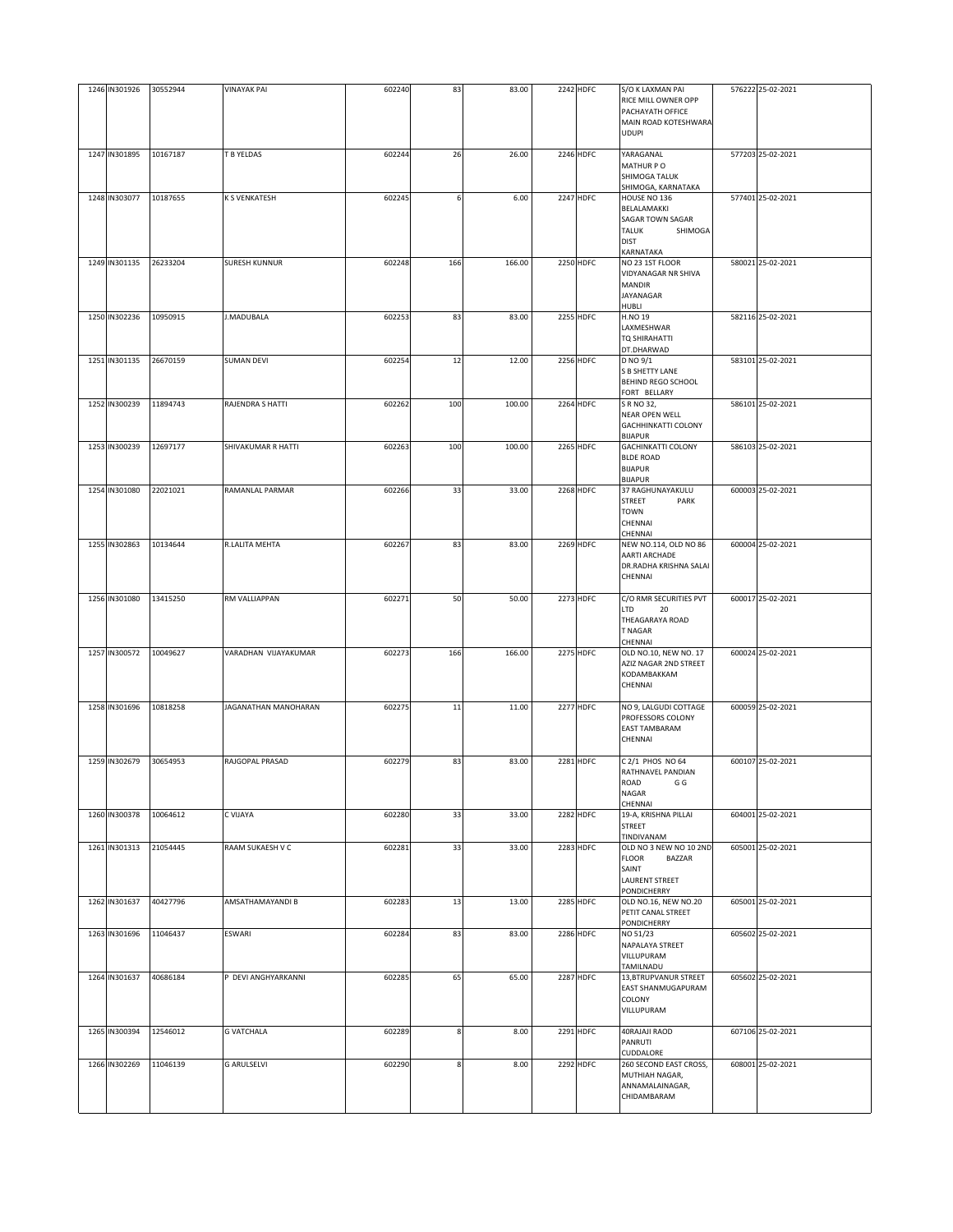| 1267 IN302269          | 10825938 | S RAMESH KUMAR            | 602292 | 35  | 35.00  | 2294 HDFC        | 23/8, T V K LECTURERS<br>QUARTERS,<br>CHANDRA<br>REDDY ROAD,<br>ANNAMALAI NAGAR,<br>CHIDAMBARAM,<br>TAMILNADU | 608002 25-02-2021 |
|------------------------|----------|---------------------------|--------|-----|--------|------------------|---------------------------------------------------------------------------------------------------------------|-------------------|
| 1268 IN301774          | 10300112 | S SIVAGAMI                | 602293 | 83  | 83.00  | 2295 HDFC        | F - 1 KASTURI COMPLEX<br>NO 17 THIRUVARUR SALAI<br>MAYILADUTHURAI TK                                          | 609001 25-02-2021 |
| 1269 IN301774          | 10292055 | R VELMURUGAN              | 602295 |     | 2.00   | <b>2297 HDFC</b> | 49FRENCH TEACHER<br>STREET<br>KARAIKAL                                                                        | 609602 25-02-2021 |
| 1270 IN300175          | 10371657 | KUMAR. R                  | 602297 |     | 1.00   | 2299 HDFC        | C III/4, IBP HOUSING<br>MUTTAM<br>COMPLEX<br>NAGAPATTINAM                                                     | 611001 25-02-2021 |
| 1271 IN301637          | 40484552 | GNANAVEL PARTHASARATHY L  | 602299 | 20  | 20.00  | 2301 HDFC        | 17, EDAYAR STREET<br>M.CHAVADI<br>THANJAVUR<br>TAMILNADU                                                      | 613001 25-02-2021 |
| 1272 IN302863          | 10051890 | N.RAJESWARI               | 602301 | 83  | 83.00  | 2303 HDFC        | W/O KARTHIK<br>NO 16 MELA KOSA STREET<br>BEEMANAGAR<br><b>TRICHY</b>                                          | 620001 25-02-2021 |
| 1273 IN301313          | 20516475 | VALLIKKANNU               | 602304 | 166 | 166.00 | 2306 HDFC        | <b>68 TILAGAR STREET</b><br>KANDANOOR<br>SIVAGANGA DIST                                                       | 623104 25-02-2021 |
| 1274 IN301637          | 40409583 | SANGEETHA U               | 602307 | 500 | 500.00 | 2309 HDFC        | 20A , AMERICAN MISSION<br>CHURCH STREET TPK<br>ROAD , III FLOOR<br><b>MADURAI</b>                             | 625001 25-02-2021 |
| 1275 IN301080          | 22048976 | M KANNAPPAN               | 602308 | 800 | 800.00 | 2310 HDFC        | G/5, INDUSTRIAL ESTATE<br>K. PUDUR<br><b>MADURAI</b><br>MADURAI                                               | 625007 25-02-2021 |
| 1276 IN300394          | 15423629 | <b>G RAMU</b>             | 602311 | 6   | 6.00   | 2313 HDFC        | C/O R THIRUVENGADAM<br>39819INCOME TAX<br>COLONY<br><b>MADURAI</b>                                            | 625018 25-02-2021 |
| 1277 IN300394          | 12587800 | P SUBRAMANIAN             | 602314 | 8   | 8.00   | 2316 HDFC        | 183 LOW COST COLONY<br>K K NAGAR<br>MADURAI                                                                   | 625020 25-02-2021 |
| 1278 IN301774          | 13071620 | JEYARANI                  | 602315 | 16  | 16.00  | 2317 HDFC        | <b>NO 40</b><br>RAMYAN 2ND STREET<br>CUMBUM                                                                   | 625516 25-02-2021 |
| 1279 IN301774          | 13448863 | MURUGESAN NITHIYA SAKTHI  | 602317 | 33  | 33.00  | 2319 HDFC        | DOOR NO 8<br><b>ELLAI STREET</b><br><b>GUDALUR</b><br>THENI                                                   | 625518 25-02-2021 |
| 1280 IN300513          | 12523178 | <b>IYAPPAN R</b>          | 602328 | 16  | 16.00  | 2330 HDFC        | NO 5C/1 JACOB STREET<br>AASARI PALLAM ROAD<br>NAGERCOIL<br>TAMILNADU                                          | 629001 25-02-2021 |
| 1281 IN302863          | 10015804 | P.BALAVIJAYA LAKSHMI      | 602329 | 41  | 41.00  | 2331 HDFC        | <b>3PERUMAL KOIL WEST</b><br>KARAIKUDI<br>KARAIKUDI                                                           | 630001 25-02-2021 |
| 1282 IN301637          | 41131244 | K SUBRAMANIYAN            | 602340 | 30  | 30.00  | 2342 HDFC        | 9/7 PILLAIYAR KOIL STREET<br>SEKKALAI<br>KARAIKUDI                                                            | 630001 25-02-2021 |
| 1283 IN300394 11914937 |          | T AYYAPPAN                | 602349 |     | 5.00   | 2351 HDFC        | 13/2/7B " LAKSHMI VILAS<br>THILAGAR STREET<br>KANDANUR<br>SIVA GANGA DISTRICT                                 | 630104 25-02-2021 |
| 1284 IN301080          | 22204055 | PREMALATHA B              | 602352 | 83  | 83.00  | 2354 HDFC        | 74 SANTHAPET<br>GUDIYATTAM<br>GUDIYATTAM<br><b>GUDIYATTAM</b>                                                 | 632602 25-02-2021 |
| 1285 IN300175          | 10363005 | PONNUSAMY. S. K           | 602357 | 20  | 20.00  | 2359 HDFC        | 6/59 F, MYSORE TRUNK<br>ROAD<br>RANGASAMUTHARAM<br>SATHYAMANGALAM<br><b>ERODE DISTRICT</b>                    | 638402 25-02-2021 |
| 1286 IN300239          | 12026159 | VINOD K J                 | 602368 | 33  | 33.00  | 2370 HDFC        | KAVALATH HOUSE<br>KARUVANCHAL P O<br>KANNUR                                                                   | 670571 25-02-2021 |
| 1287 IN300896          | 10129753 | SANTHA MOHAN              | 602369 | 83  | 83.00  | 2371 HDFC        | 4 - A<br><b>ENARC APARTMENTS</b><br><b>MARAR ROAD</b><br><b>TRICHUR</b>                                       | 680001 25-02-2021 |
| 1288 IN301637          | 40063054 | NANDAKUMARAN MOORKATH-DR. | 602370 | 23  | 23.00  | 2372 HDFC        | PEEDIKAPARAMBIL<br>PULLUT PO<br>THRISSUR<br>KERALA                                                            | 680663 25-02-2021 |
| 1289 IN300896          | 10078669 | SHIRLY PAUL               | 602374 | 83  | 83.00  | 2376 HDFC        | <b>JMJ SECURITIES</b><br><b>HOUSE NO M - 19/73</b><br>SANKER NAGAR<br>CHINNAKKADA KOLLAM                      | 691001 25-02-2021 |
| 1290 IN300773          | 10003640 | <b>BIPOOL KOTHARY</b>     | 602377 | 250 | 250.00 | 2379 HDFC        | 36 INDIAN MIRROR STREET<br>CALCUTTA                                                                           | 700013 25-02-2021 |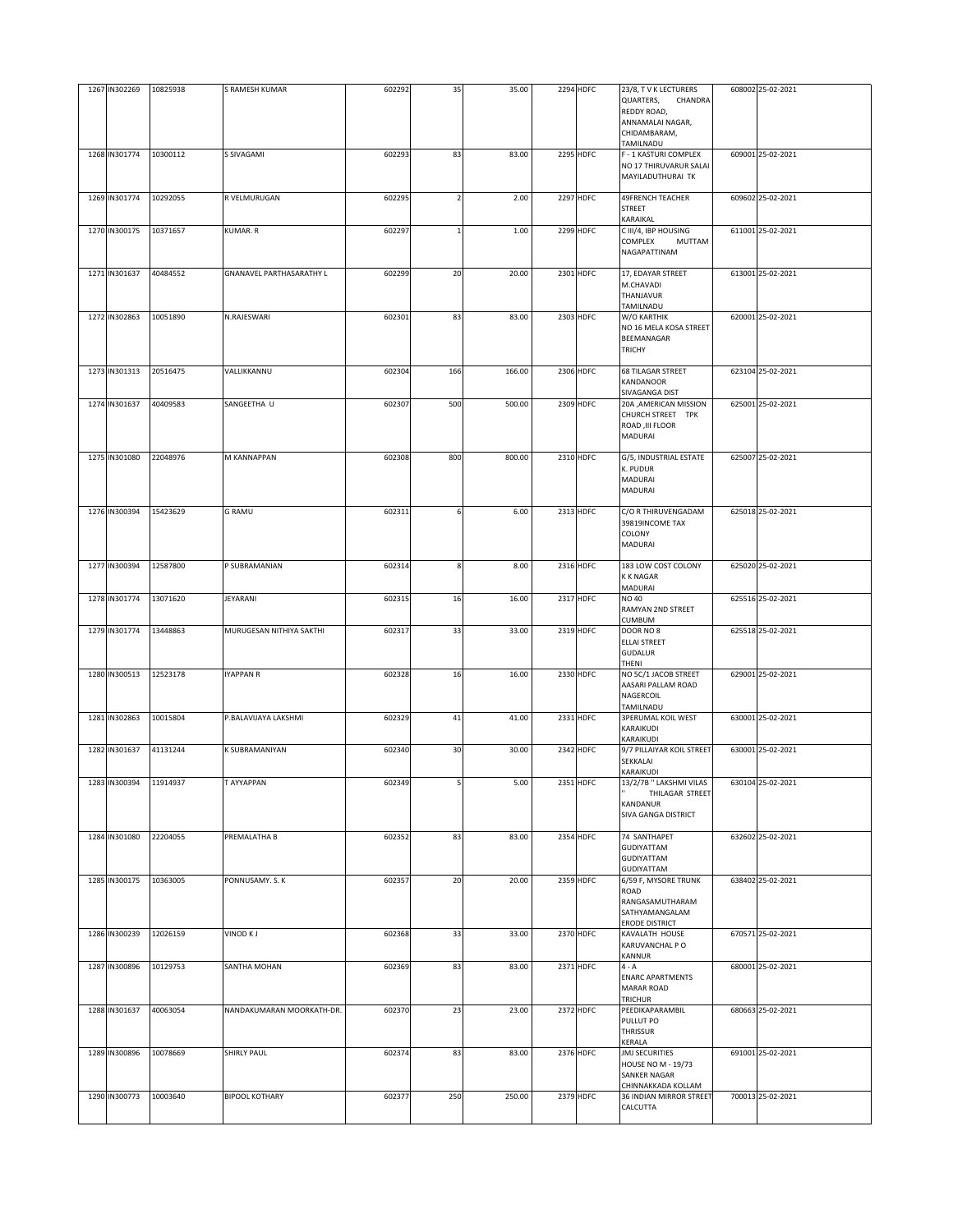| 1291 IN301250 | 15372333   | RAM NARAYAN DUBEY            | 602379 | 83  | 83.00  | 2381 HDFC | 25 DHAN DEVI KHANNA<br>ROAD<br>CALCUTTA                                                                  | 700054 25-02-2021 |
|---------------|------------|------------------------------|--------|-----|--------|-----------|----------------------------------------------------------------------------------------------------------|-------------------|
| 1292 IN301774 | 12464936   | DIWAN SINGH SAINI            | 602385 | 10  | 10.00  | 2387 HDFC | KKK<br><b>D S DIESELS</b><br>MODIPARA                                                                    | 768002 25-02-2021 |
| 1293 IN300589 | 10109207   | INDRAJIT PRASAD SINHA        | 602391 | 83  | 83.00  | 2393 HDFC | SAMBALPUR<br>RAJ CLINIC<br>RANCHI ROAD<br><b>BIHAR SHARIF</b>                                            | 803101 25-02-2021 |
| 1294 IN300513 | 11736342   | DR RAM RATAN KEDIA           | 602393 | 83  | 83.00  | 2395 HDFC | BIHAR<br><b>DOCTOR LANE</b>                                                                              | 815301 25-02-2021 |
| 1295 IN300556 | 10343066   | SAUMYA DIKSHIT               | 602394 | 166 | 166.00 | 2396 HDFC | <b>GIRIDIH</b><br><b>JHARKHAND</b><br>PLOT NO. 6                                                         | 827001 25-02-2021 |
|               |            |                              |        |     |        |           | CO- OPERATIVE COLONY<br><b>BOKARO STEEL CITY</b><br><b>BOKARO( JHARKHAND)</b>                            |                   |
| 1296 120239   | 0000048421 | MOLLY THOMAS.                | 602400 | 83  | 83.00  | 2402 HDFC | PARAMUKALIL, VARAYANN<br>OOR PO<br>PULLAD<br>PO<br>THIRUVALLA KERALA                                     | 0 25-02-2021      |
| 1297 120384   | 0000036993 | ARUN KUMAR YADAV             | 602403 | 8   | 8.00   | 2405 HDFC | I/IIND-249<br>MADANGIR<br>NEWDELHI                                                                       | 110062 25-02-2021 |
| 1298 120344   | 0000760178 | ALTAF HUSSAIN SHAH           | 602405 | 55  | 55.00  | 2407 HDFC | 3-SICOP<br>TENG - P.O BAJHADA<br>P.S.BIJBIHARA<br>ANANTNAG JAMMU AND<br>KASHMIR                          | 192124 25-02-2021 |
| 1299 120398   | 0000020494 | <b>BHUPENDER KAUR</b>        | 602406 | 41  | 41.00  | 2408 HDFC | RAM NAGAR BAGH<br>BAGAMGANJ<br>BARABANKI U.P.                                                            | 225001 25-02-2021 |
| 1300 120398   | 0000047362 | NIRMAL KUMAR SRIVASTAVA      | 602407 | 61  | 61.00  | 2409 HDFC | SHREE NAGAR<br>(CIVIL LINE, H.NO.-C/637)<br>BARABANKI U.P.                                               | 225001 25-02-2021 |
| 1301 120206   | 0200002135 | <b>RENU ARORA</b>            | 602410 | 33  | 33.00  | 2412 HDFC | 16, CIRCULAR ROAD<br>DEHRADUN<br><b>JTTARANCHAL</b>                                                      | 248001 25-02-2021 |
| 1302 120335   | 0001630984 | ANURAG GUPTA                 | 602417 | 50  | 50.00  | 2419 HDFC | S/O ARVIND KUMAR<br><b>GUPTA</b><br>49/1<br>PEMESHWAR<br>FIROZABAD UTTAR<br>PRADESH                      | 283203 25-02-2021 |
| 1303 120214   | 0000034657 | RAJEEV KUMAR NIRANJAN        | 602418 | 41  | 41.00  | 2420 HDFC | C/O PUNJAB NATIONAL<br><b>BANK</b><br>CHHAWANI<br><b>BANDA U.P</b>                                       | 285205 25-02-2021 |
| 1304 120177   | 0100798502 | KAILASH CHAND MODI           | 602419 | 166 | 166.00 | 2421 HDFC | 20, SCHME NO.3<br><b>BASANT VIHAR</b><br>ALWAR RAJASTHAN                                                 | 301001 25-02-2021 |
| 1305 120332   | 0001437315 | KAMLA DIXIT                  | 602423 | 50  | 50.00  | 2425 HDFC | SHREYAS 18 A GANESH<br>NAGAR<br>AJMER<br>ROAD<br>MADANGANJ<br>KISHANGARH RAJASTHAN                       | 305801 25-02-2021 |
| 1306 120247   | 0000020011 | <b>DEVESH PAREEK</b>         | 602427 | 83  | 83.00  | 2429 HDFC | SINDHI COLONY<br>NEAR GOSHALA<br><b>GULABPURA</b><br><b>GULAGPURA RAJASTHAN</b>                          | 311022 25-02-2021 |
| 1307 120121   | 0100462391 | MUKESH LAKHOTIA              | 602429 | 8.  | 83.00  | 2431 HDFC | MUKESH LAKHOTIA<br>HOUSE NO. 218, DURGA<br>COLONY<br>HANUMANGARH JN.<br>HANUMANGARH<br>RAJASTHAN         | 335512 25-02-2021 |
| 1308 120121   | 0100151623 | MANOHAR LAL KANSARA          | 602430 | 103 | 103.00 | 2432 HDFC | SEWA SUGAN,<br>MOTI CHOWK,<br>КНАРТА,<br>JODHPUR RAJ                                                     | 342001 25-02-2021 |
| 1309 120137   | 0000245119 | BHANWAR SINGH BHATI          | 602431 | 83  | 83.00  | 2433 HDFC | 136, SUBHAM FARM<br>PAL ROAD                                                                             | 342001 25-02-2021 |
| 1310 120180   | 0000019801 | JAYSHRI DILIPKUMAR GANDHI    | 602433 | 83  | 83.00  | 2435 HDFC | JODHPUR RAJASTHAN<br>9-KASHIVISHVANATH PLOT<br>NARMADA MANSION<br>RAJKOT GUJARAT                         | 360001 25-02-2021 |
| 1311 130199   | 0000178939 | JAGDISH MAGANBHAI BARAD      | 602442 | 41  | 41.00  | 2444 HDFC | 13,3001,RMC.QTR. NEAR<br>LAXMI<br>NAGAR<br><b>VEGETABLE MARKET</b><br>NANAMAVA RD.<br>RAJNAGAR<br>RAJKOT | 360004 25-02-2021 |
| 1312 120379   | 0000001437 | GAURANG PRAVINBHAI PANDYA    | 602444 | 18  | 18.00  | 2446 HDFC | ATMIYA NEAR RANI<br><b>TOWER</b><br>STREET<br>NO 11 YOGI PARK<br>KALAVAD ROAD<br>RAJKOT GUJARAT          | 360005 25-02-2021 |
| 1313 120112   | 0200022617 | BHUPATBHAI KARSHANBHAI JADAV | 602447 | 41  | 41.00  | 2449 HDFC | <b>NEHRU ROAD</b><br>JADAV NIVAS<br><b>DIST: RAJKOT</b><br>VINCHHIYA                                     | 360055 25-02-2021 |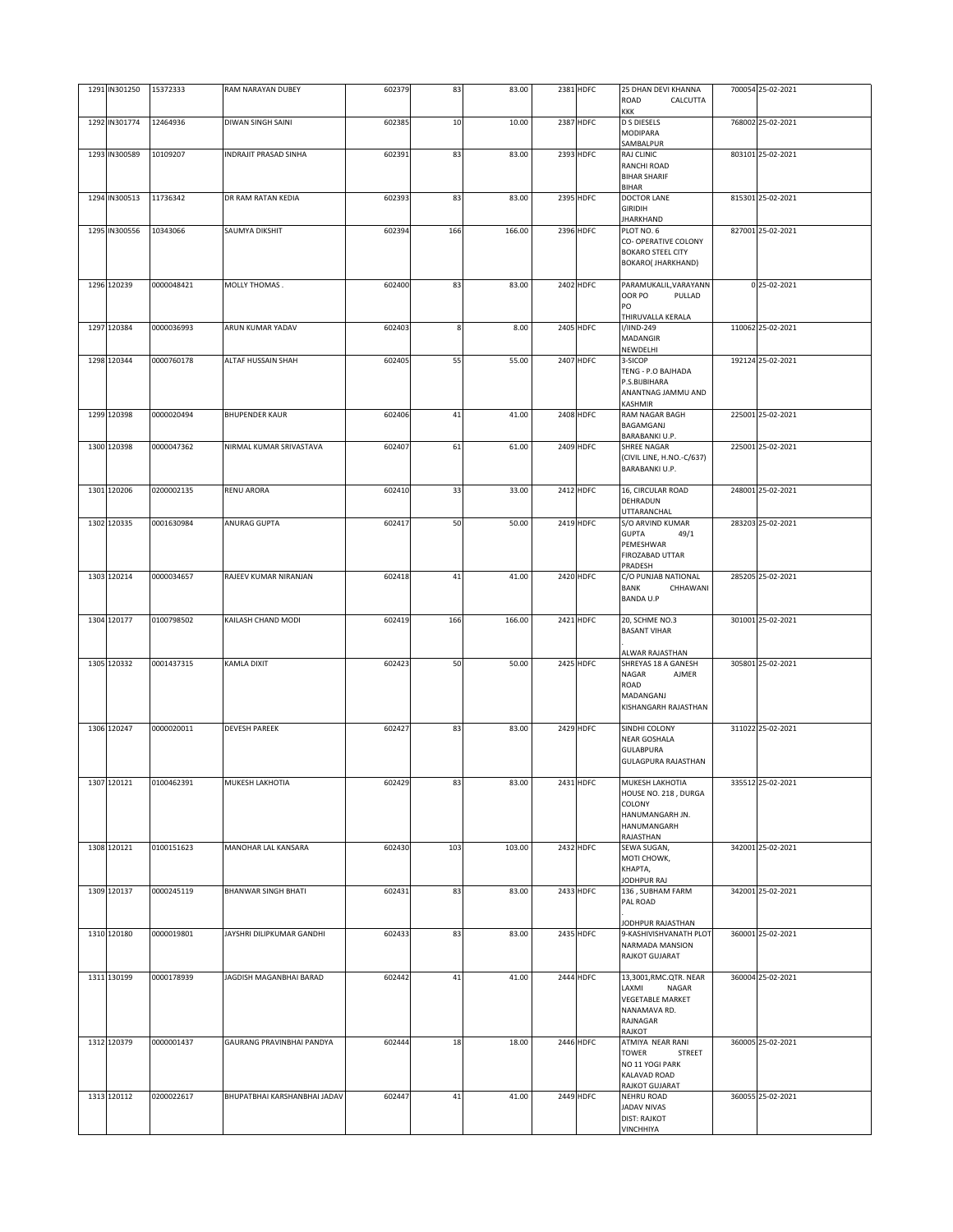| 1314 120244 | 0000005230 | CHANDRAKANT DURGASHANKAR DA    | 602454 | 20  | 20.00  | 2456 HDFC | SIDDHI VINAYAK<br>STREET NO.4,<br>M. G. ROAD,<br>JORAVARNAGAR GUJARAT                                                                            | 363020 25-02-2021 |
|-------------|------------|--------------------------------|--------|-----|--------|-----------|--------------------------------------------------------------------------------------------------------------------------------------------------|-------------------|
| 1315 120332 | 0000266719 | BHAVNA PRABHULAL DHAYANI       | 602457 | 8   | 8.00   | 2459 HDFC | NEAR KHARVAMADHI<br>KUTCH-MANDVI                                                                                                                 | 370465 25-02-2021 |
| 1316 120332 | 0001126963 | MADHUSUDAN KARSANDAS VED       | 602458 | 180 | 180.00 | 2460 HDFC | C/O VED BROTHERS<br><b>BUNDER ROAD</b><br><b>KUTCH - MANDVI</b><br>GUJARAT                                                                       | 370465 25-02-2021 |
| 1317 120543 | 0000031838 | AMENABIBI MOHMEDYUSUF MODA     | 602460 | 83  | 83.00  | 2462 HDFC | ANJUMAN STREET<br>OPP, SARVODAY SOCIETY<br>HIMATNAGAR GUJARAT                                                                                    | 383001 25-02-2021 |
| 1318 120132 | 0000302889 | VANDANA LOMESHKUMAR BRAHME     | 602463 | 41  | 41.00  | 2465 HDFC | C-32 VINITPARK<br>OPP.SHIVAM FLAT<br>MANJALPUR<br>VADODARA GUJARAT                                                                               | 390011 25-02-2021 |
| 1319 130259 | 0001199020 | MEGHA SUNDERBHAI PATEL         | 602466 | 50  | 50.00  | 2468 HDFC | E-126 BALAJINAGAR,<br>NEAR AMITNAGAR CIRCLE,<br>KARELIBAUG, VADODARA<br><b>BARODA GUJARAT</b>                                                    | 390022 25-02-2021 |
| 1320 130167 | 0000439180 | PRAFULBHAI GORDHANBHAI PATEL   | 602467 | 41  | 41.00  | 2469 HDFC | AT. PO. VANADARA<br>TA. DABHOI<br>VADODARA GUJARAT                                                                                               | 391110 25-02-2021 |
| 1321 120255 | 0000008989 | JAYANTILAL LAKHAMSHI GADA (HUF | 602476 | 500 | 500.00 | 2478 HDFC | 384/M DABHOLKAR WADI,<br>1ST FLOOR, ROOM NO.2,<br>KALBADEVI ROAD,<br><b>MUMBAI</b>                                                               | 400002 25-02-2021 |
| 1322 120200 | 0000190858 | DAHYALAL MADHAVJI PATEL        | 602499 | 25  | 25.00  | 2501 HDFC | PLOT NO 24 A WARD<br><b>TIMBER MARKET</b><br>KOLHAPUR<br>MAHARASHTRA                                                                             | 416012 25-02-2021 |
| 1323 120289 | 0000061912 | SANGEETA ANIL DIWATE           | 602500 | 50  | 50.00  | 2502 HDFC | WARD NO 24, H NO<br>1656/1<br><b>BEHIND</b><br>AYESHA MASJID, NR<br>SOLAGE<br><b>BABURAO</b><br>HOUSE, SOLAGEMALA<br>ICHALKARANJI<br>MAHARASHTRA | 416115 25-02-2021 |
| 1324 120109 | 0000514311 | SHEELA MAHENDRA ZAWAR          | 602503 | 41  | 41.00  | 2505 HDFC | <b>ROW HOUSE</b><br>NO.3, DHARTIDHAN<br>PLAZA,F-1,GURUSAHANI<br>NAGAR,<br>N-4 CIDCO<br>AURANGABAD<br>MAHARASHTRA                                 | 431003 25-02-2021 |
| 1325 120200 | 0000052842 | SHUBHA SHYAM SADAVARTE         | 602506 | 33  | 33.00  | 2508 HDFC | NASWALA CHOWK<br>AHINSA MARG<br>MALKAPUR<br>MAHARASHTRA                                                                                          | 443101 25-02-2021 |
| 1326 130231 | 0000037894 | SATISHKUMAR PANNALAL MALPANI   | 602508 |     | 1.00   | 2510 HDFC | FLAT NO 5, GOVIND<br>COMPLEX,<br>NEAR<br>DR KHARCHE HOSPIPAL,<br>WAGHUD ROAD<br>MALKAPUR M.S.                                                    | 443101 25-02-2021 |
| 1327 120109 | 0900013192 | AJAY BIHARILAL AGRAWAL         | 602513 | 15  | 15.00  | 2515 HDFC | M/S SHRI SATI<br>INVESTMENT<br>PARISHRAM BHAVAN<br>MORSHI ROAD<br>AMRAVATI                                                                       | 444602 25-02-2021 |
| 1328 120262 | 0000001349 | <b>ABHISHEK KHARE</b>          | 602514 | 11  | 11.00  | 2516 HDFC | 6-A, SHRI NAGAR ANNEX<br>NEAR DEWAS KOTHI<br><b>INDORE MP</b>                                                                                    | 452001 25-02-2021 |
| 1329 120509 | 0000003437 | ZEBA SHEIKH                    | 602516 | 6   | 6.00   | 2518 HDFC | 391 A.B. ROAD<br>MHOW MP                                                                                                                         | 453441 25-02-2021 |
| 1330 120170 | 0000004923 | AJIT KUMAR DOSHI               | 602517 | 78  | 78.00  | 2519 HDFC | 6,<br>VALLABH NAGAR<br>GEETA BHAWAN ROAD,<br>MANDSOUR MADHYA<br>PRADESH                                                                          | 458001 25-02-2021 |
| 1331 120177 | 0100733201 | ARVIND JAIN                    | 602520 | 50  | 50.00  | 2522 HDFC | 61, AMBEEDKAR MARKET,<br>PUSTAK BAZAR,<br>BHIND M.P                                                                                              | 477001 25-02-2021 |
| 1332 120247 | 0000011254 | KRIPA SHANKAR TIWARI           | 602521 | 83  | 83.00  | 2523 HDFC | <b>SUDHA VIHAR</b><br>RAMPUR<br>JABALPUR MADHYA<br>PRADESH                                                                                       | 482008 25-02-2021 |
| 1333 120132 | 0000727126 | REENA SINHA.                   | 602522 | 100 | 100.00 | 2524 HDFC | C/O HARISH KUMAR SINHA<br>NEAR RAILWAY BRIDGE<br>MANGAL NAG<br>KATNI                                                                             | 483501 25-02-2021 |
| 1334 120391 | 0000001676 | G. ANURADHA                    | 602524 | 83  | 83.00  | 2526 HDFC | ALEKYA APARTMENTS,<br>501, NALLAKUNTA,<br>$1 - 8 - 712/1$<br>HYDERABAD ANDHRA<br>PRADESH                                                         | 500044 25-02-2021 |
| 1335 120307 | 0000035762 | JYOTHI RANGA                   | 602527 | 16  | 16.00  | 2529 HDFC | H.NO.7-4-42<br>MAIN ROAD<br><b>BELLAMPALLI AP</b>                                                                                                | 504251 25-02-2021 |